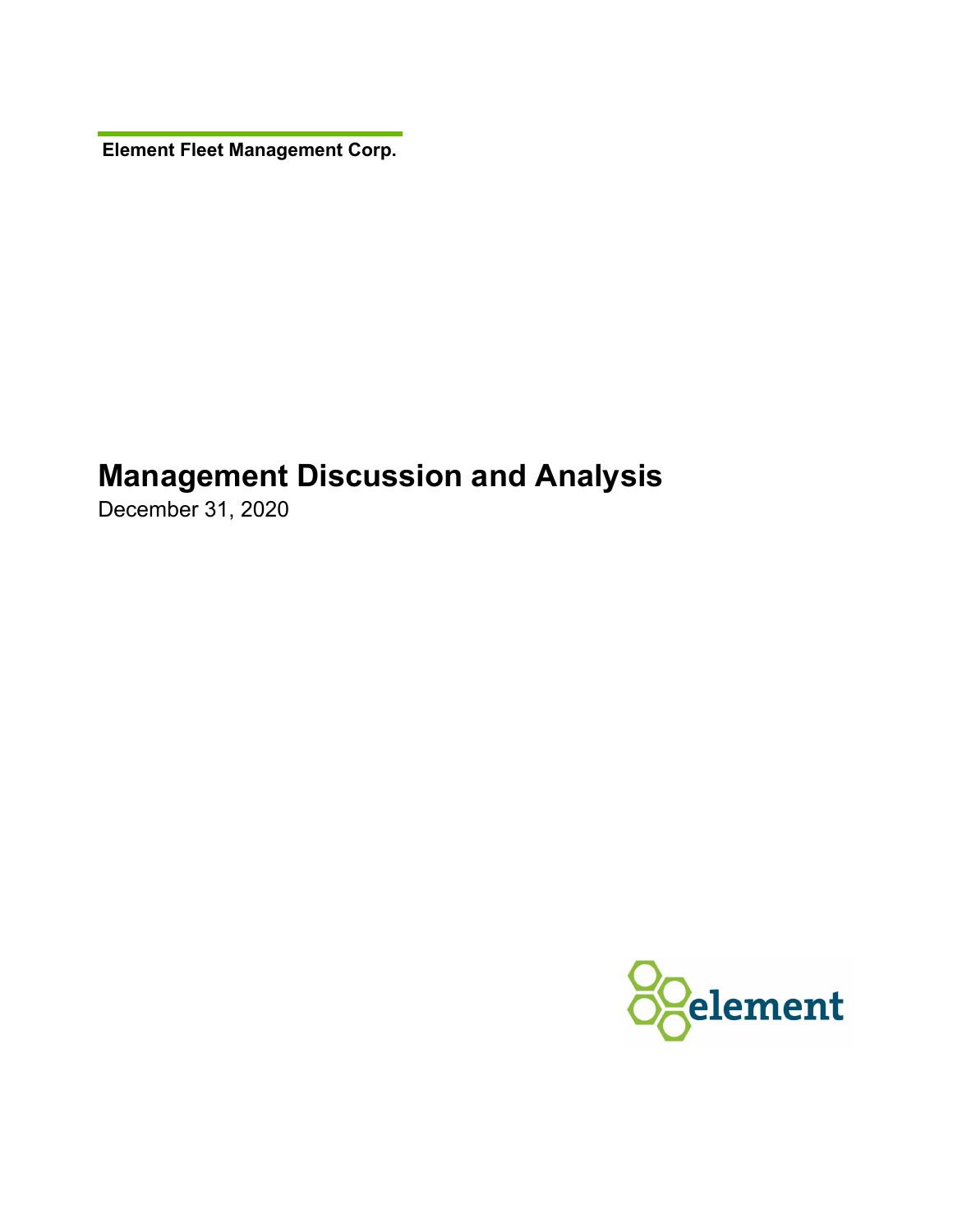The following management discussion and analysis ("MD&A") provides information management believes is relevant to an assessment and understanding of the consolidated financial condition and consolidated results of operations of Element Fleet Management Corp. (the "Company", "we" or "Element") as at and for the year ended December 31, 2020 and should be read in conjunction with the Company's audited consolidated financial statements as at and for the year ended December 31, 2020 filed on the System for Electronic Document Analysis and Retrieval ("SEDAR") at [www.sedar.com.](http://www.sedar.com) All dollar amounts in this MD&A are expressed in Canadian dollars unless otherwise specified and all numbers are in thousands, unless otherwise specified or for per share amounts or ratios. References to "Q4 2020", "this quarter", or "the quarter" are to the fiscal quarter ended December 31, 2020 and references to "Q3 2020" and "Q4 2019" are to the fiscal quarters ended September 30, 2020 and December 31, 2019, respectively. Additional information relating to the Company is available on SEDAR at [www.sedar.com](http://www.sedar.com) and on the Company's website at [www.elementfleet.com.](http://www.elementfleet.com)

# **CAUTIONARY STATEMENT**

**THIS ANALYSIS HAS BEEN PREPARED TAKING INTO CONSIDERATION INFORMATION AVAILABLE TO MARCH 3, 2021. CERTAIN STATEMENTS IN THIS MD&A, OTHER THAN STATEMENTS OF HISTORICAL FACT, ARE FORWARD-LOOKING STATEMENTS WITHIN THE MEANING OF APPLICABLE SECURITIES LAWS AND MAY CONTAIN FORWARD-LOOKING INFORMATION. SUCH STATEMENTS ARE BASED UPON ELEMENT'S AND ITS MANAGEMENT'S CURRENT INTERNAL EXPECTATIONS, ESTIMATES, PROJECTIONS, ASSUMPTIONS AND BELIEFS. THESE STATEMENTS MAY INCLUDE, WITHOUT LIMITATION, STATEMENTS REGARDING THE OPERATIONS, BUSINESS, FINANCIAL CONDITION, EXPECTED FINANCIAL RESULTS, PERFORMANCE, PROSPECTS, OPPORTUNITIES, PRIORITIES, TARGETS, GOALS, ONGOING OBJECTIVES, STRATEGIES AND OUTLOOK OF ELEMENT. FORWARD-LOOKING STATEMENTS INCLUDE STATEMENTS THAT ARE PREDICTIVE IN NATURE, DEPEND UPON OR REFER TO FUTURE EVENTS OR CONDITIONS. IN SOME CASES, WORDS SUCH AS "PLAN", "EXPECT", "INTEND", "BELIEVE", "ANTICIPATE", "ESTIMATE", "TARGET", "PROJECT", "FORECAST", "MAY", "IMPROVE", "WILL", "POTENTIAL", "PROPOSED" AND OTHER SIMILAR WORDS, OR STATEMENTS THAT CERTAIN EVENTS OR CONDITIONS "MAY" OR "WILL" OCCUR ARE INTENDED TO IDENTIFY FORWARD-LOOKING STATEMENTS AND FORWARD-LOOKING INFORMATION. FORWARD-LOOKING STATEMENTS (INCLUDING THOSE REGARDING FINANCIAL OUTLOOK) ARE PROVIDED FOR THE PURPOSES OF ASSISTING THE READER IN UNDERSTANDING ELEMENT AND ITS BUSINESS, OPERATIONS, RISKS, FINANCIAL PERFORMANCE, FINANCIAL POSITION AND CASH FLOWS AS AT AND FOR THE PERIODS ENDED ON CERTAIN DATES AND TO PRESENT INFORMATION ABOUT MANAGEMENT'S CURRENT EXPECTATIONS AND PLANS RELATING TO THE FUTURE AND THE READER IS CAUTIONED THAT SUCH STATEMENTS MAY NOT BE APPROPRIATE FOR OTHER PURPOSES. THESE STATEMENTS ARE NOT GUARANTEES OF FUTURE PERFORMANCE AND INVOLVE KNOWN AND UNKNOWN RISKS, UNCERTAINTIES AND OTHER FACTORS THAT MAY CAUSE ACTUAL RESULTS OR EVENTS TO DIFFER MATERIALLY FROM THOSE ANTICIPATED IN THE FORWARD-LOOKING STATEMENTS OR INFORMATION. UNDUE RELIANCE SHOULD NOT BE PLACED ON THESE FORWARD-LOOKING STATEMENTS, AS THERE CAN BE NO ASSURANCE THAT THE PLANS, INTENTIONS OR EXPECTATIONS UPON WHICH THEY ARE BASED WILL OCCUR. BY ITS NATURE, FORWARD-LOOKING INFORMATION INVOLVES NUMEROUS ASSUMPTIONS, KNOWN AND UNKNOWN RISKS AND UNCERTAINTIES, BOTH GENERAL AND SPECIFIC, THAT CONTRIBUTE TO THE POSSIBILITY THAT THE EXPECTATIONS, PREDICTIONS, FORECASTS, PROJECTIONS, CONCLUSIONS OR OTHER FORWARD-LOOKING STATEMENTS WILL NOT OCCUR OR PROVE ACCURATE, THAT ASSUMPTIONS MAY NOT BE CORRECT AND THAT OBJECTIVES, STRATEGIC GOALS AND PRIORITIES WILL NOT BE ACHIEVED. SUCH FORWARD-LOOKING STATEMENTS AND INFORMATION IN THIS MD&A SPEAK ONLY AS OF THE DATE OF THIS MD&A. THE FORWARD-LOOKING INFORMATION AND STATEMENTS CONTAINED IN THIS MD&A REFLECT SEVERAL MATERIAL FACTORS, EXPECTATIONS AND ASSUMPTIONS OF ELEMENT INCLUDING, WITHOUT LIMITATION: THE IMPACT OF THE COVID-19 PANDEMIC ON INDUSTRY AND MARKET CONDITIONS; THAT ELEMENT WILL CONDUCT ITS OPERATIONS IN A MANNER CONSISTENT WITH ITS EXPECTATIONS AND, WHERE APPLICABLE, CONSISTENT WITH PAST PRACTICE; ACCEPTABLE NEGOTIATIONS WITH THIRD PARTIES; THE CONTINUANCE OF EXISTING (AND IN CERTAIN CIRCUMSTANCES, THE IMPLEMENTATION OF PROPOSED) TAX AND REGULATORY REGIMES; CERTAIN COST ASSUMPTIONS; THE CONTINUED AVAILABILITY OF ADEQUATE DEBT AND/OR EQUITY FINANCING AND CASH FLOW TO FUND ITS CAPITAL AND OPERATING REQUIREMENTS AS NEEDED; THE EXTENT OF ITS ASSETS AND LIABILITIES; THE COMPANY'S NET FINANCING REVENUE YIELD ON AVERAGE NET EARNING ASSETS; GROWTH IN LEASE RECEIVABLES AND SERVICE INCOME; EXPECTATIONS REGARDING SYNDICATION; RATE OF COST INFLATION; APPLICABLE FOREIGN EXCHANGE RATES AND APPLICABLE INCOME TAX RATES; THE COMPANY'S FUNDING MIX; AND THE RESET RATES FOR THE COMPANY'S OUTSTANDING PREFERRED SHARES. ELEMENT BELIEVES THE MATERIAL FACTORS, EXPECTATIONS AND ASSUMPTIONS REFLECTED IN THE FORWARD-LOOKING INFORMATION AND STATEMENTS ARE REASONABLE BUT NO ASSURANCE CAN BE GIVEN THAT THESE FACTORS, EXPECTATIONS AND ASSUMPTIONS WILL PROVE TO BE CORRECT.**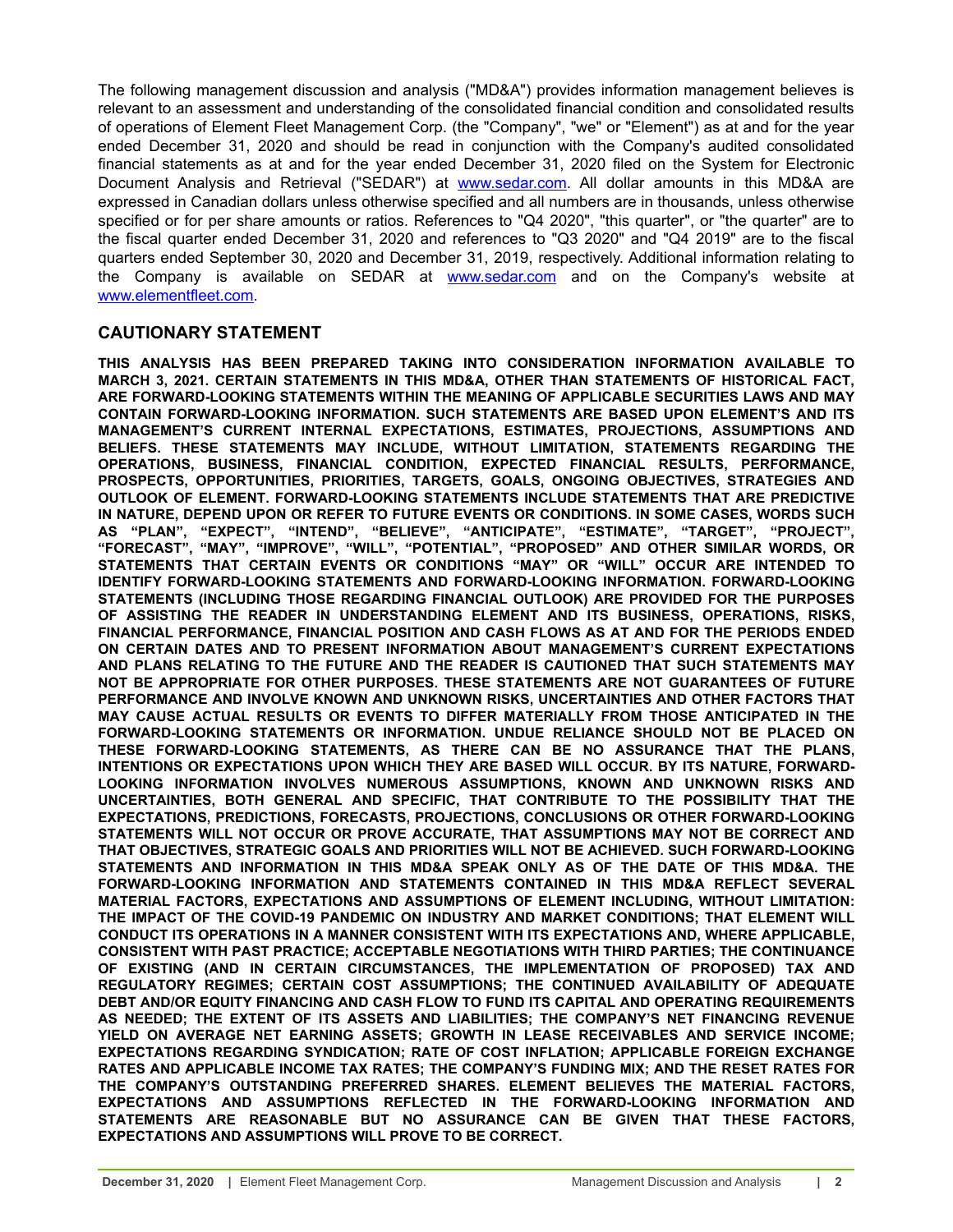**THE COVID-19 PANDEMIC HAS CAST ADDITIONAL UNCERTAINTY ON ELEMENT'S INTERNAL EXPECTATIONS, ESTIMATES, PROJECTIONS, ASSUMPTIONS AND BELIEFS. THERE CAN BE NO ASSURANCE THAT THEY WILL CONTINUE TO BE VALID. GIVEN THE RAPID PACE OF CHANGE WITH RESPECT TO THE IMPACT OF THE COVID-19 PANDEMIC, IT IS PREMATURE TO MAKE FURTHER ASSUMPTIONS ABOUT THESE MATTERS. THE DURATION, EXTENT AND SEVERITY OF THE IMPACT THE COVID-19 PANDEMIC, INCLUDING MEASURES TO PREVENT ITS SPREAD, WILL HAVE ON ELEMENT'S BUSINESS IS HIGHLY UNCERTAIN AND DIFFICULT TO PREDICT AT THIS TIME.**

**FORWARD-LOOKING STATEMENTS AND INFORMATION IN THIS MD&A INCLUDE, BUT ARE NOT LIMITED TO, STATEMENTS WITH RESPECT TO: THE IMPACT THAT THE COVID-19 PANDEMIC MAY HAVE ON ELEMENT'S FINANCIAL CONDITION, OPERATING RESULTS AND CASH FLOWS; ELEMENT'S REVENUES, EXPENSES, RUN-RATE AND OPERATIONS, FUTURE CASH FLOWS, FINANCIAL CONDITION, OPERATING PERFORMANCE, FINANCIAL RATIOS, PROJECTED ASSET BASE AND CAPITAL STRUCTURE; ELEMENT'S ABILITY TO RENEW OR REFINANCE CREDIT AND SECURITIZATION FACILITIES; ELEMENT'S STRATEGY TO IMPROVE AND OPTIMIZE THE CLIENT EXPERIENCE AND CLIENT ACQUISITION AND RETENTION; ELEMENT'S EXPECTATIONS REGARDING SYNDICATION; ELEMENT'S ANTICIPATED CASH NEEDS, CAPITAL REQUIREMENTS AND ITS NEEDS FOR ADDITIONAL FINANCING; ELEMENT'S FUTURE GROWTH PLANS; ELEMENT'S EXPECTATIONS REGARDING ITS ORIGINATION VOLUMES; ELEMENT'S ANTICIPATED DELINQUENCY RATES AND CREDIT LOSSES; ELEMENT'S ABILITY TO ATTRACT AND RETAIN PERSONNEL; ELEMENT'S PRESENT INTENTION TO PAY REGULAR DIVIDENDS ON ITS COMMON SHARES AND PREFERRED SHARES; ELEMENT'S TECHNOLOGY AND DATA, AND EXPECTED USES AND BENEFITS; ELEMENT'S COMPETITIVE POSITION AND ITS EXPECTATIONS REGARDING COMPETITION; ANTICIPATED TRENDS AND CHALLENGES IN ELEMENT'S BUSINESS AND THE MARKETS IN WHICH IT OPERATES; THE EVOLUTION OF ELEMENT'S BUSINESS AND THE FLEET MANAGEMENT INDUSTRY; ELEMENT'S GROWTH PROSPECTS AND THE OBJECTIVES, VISION AND STRATEGIES OF ELEMENT; ELEMENT'S OPERATIONS AND ABILITY TO DRIVE OPERATIONAL EFFICIENCIES; ELEMENT'S EXPECTATIONS REGARDING ITS ASSETS; ELEMENT'S BUSINESS STRATEGY; ELEMENT'S EXPECTATION REGARDING THE AVAILABILITY OF FUNDS FROM OPERATIONS, CASH FLOW GENERATION AND CAPITAL ALLOCATION; ELEMENT'S STRATEGIC ASSESSMENT OF CURRENT AND FUTURE ASSETS; ELEMENT'S BUSINESS OUTLOOK AND OTHER EXPECTATIONS REGARDING FINANCING OR OPERATING PERFORMANCE METRICS; THE EVOLUTION OF OPERATIONS AND THE DEVELOPMENT OF PERFORMANCE INDICATORS, AND OTHER FINANCIAL PERFORMANCE METRICS; THE FUTURE FINANCIAL REPORTING OF ELEMENT; ELEMENT'S FUTURE ASSETS AND THE DEMAND FOR ELEMENT'S SERVICES; ELEMENT'S BORROWING BASE; THE EXTENT, NATURE AND IMPACT OF ANY VALUE DRIVER TO CREATE, AND THE ABILITY TO GENERATE, PRE-TAX RUN-RATE OPERATING INCOME; ELEMENT'S ABILITY TO INCREASE TOTAL SHAREHOLDER RETURN; ELEMENT'S DIVIDEND POLICY AND THE PAYMENT OF FUTURE DIVIDENDS; ELEMENT'S PROPOSED SHARE PURCHASES, INCLUDING THE NUMBER OF COMMON SHARES TO BE REPURCHASED, THE TIMING THEREOF AND TSX ACCEPTANCE OF ANY RENEWAL OF THE NORMAL COURSE ISSUER BID; AND ELEMENT'S ABILITY TO PRE-FUND REDEMPTION OF ITS OUTSTANDING CONVERTIBLE DEBENTURES UPON THEIR MATURITY. THE READER IS CAUTIONED TO CONSIDER THESE AND OTHER FACTORS, UNCERTAINTIES AND POTENTIAL EVENTS CAREFULLY AND NOT TO PUT UNDUE RELIANCE ON FORWARD-LOOKING STATEMENTS. INFORMATION CONTAINED IN FORWARD-LOOKING STATEMENTS IS BASED UPON CERTAIN MATERIAL ASSUMPTIONS THAT WERE APPLIED IN DRAWING A CONCLUSION OR MAKING A FORECAST OR PROJECTION, INCLUDING MANAGEMENT'S PERCEPTIONS OF HISTORICAL TRENDS, CURRENT CONDITIONS AND EXPECTED FUTURE DEVELOPMENTS, AS WELL AS OTHER CONSIDERATIONS THAT ARE BELIEVED TO BE APPROPRIATE IN THE CIRCUMSTANCES. ALTHOUGH ELEMENT BELIEVES THAT THE EXPECTATIONS REFLECTED IN THE FORWARD-LOOKING STATEMENTS ARE REASONABLE, THERE CAN BE NO ASSURANCE THAT SUCH EXPECTATIONS WILL PROVE TO BE CORRECT. ELEMENT CANNOT GUARANTEE FUTURE RESULTS, LEVELS OF ACTIVITY, PERFORMANCE OR ACHIEVEMENTS. MOREOVER, NEITHER ELEMENT NOR ANY OTHER PERSON ASSUMES RESPONSIBILITY FOR THE ACCURACY OR COMPLETENESS OF THE FORWARD-LOOKING STATEMENTS AND INFORMATION.** 

**SOME OF THE RISKS AND OTHER FACTORS, SOME OF WHICH ARE BEYOND ELEMENT'S CONTROL, WHICH COULD CAUSE RESULTS TO DIFFER MATERIALLY FROM THOSE EXPRESSED IN THE FORWARD-LOOKING STATEMENTS AND INFORMATION CONTAINED IN THIS MD&A, INCLUDE, BUT ARE NOT LIMITED TO, THOSE SET FORTH UNDER THE HEADING "RISK MANAGEMENT" HEREIN AND UNDER THE HEADING "RISK FACTORS" IN ELEMENT'S ANNUAL INFORMATION FORM FOR THE YEAR ENDED DECEMBER 31, 2020. READERS ARE CAUTIONED THAT SUCH RISK FACTORS ARE NOT EXHAUSTIVE. THE FORWARD-LOOKING STATEMENTS CONTAINED IN THIS MD&A ARE EXPRESSLY QUALIFIED BY THIS CAUTIONARY STATEMENT. OTHER THAN AS SPECIFICALLY REQUIRED BY APPLICABLE CANADIAN LAW, ELEMENT UNDERTAKES NO OBLIGATION TO UPDATE ANY FORWARD-LOOKING STATEMENT TO REFLECT EVENTS OR CIRCUMSTANCES AFTER THE DATE ON WHICH SUCH STATEMENT IS MADE, OR TO REFLECT THE OCCURRENCE OF UNANTICIPATED EVENTS, WHETHER AS A RESULT OF NEW INFORMATION, FUTURE EVENTS OR RESULTS, OR OTHERWISE.**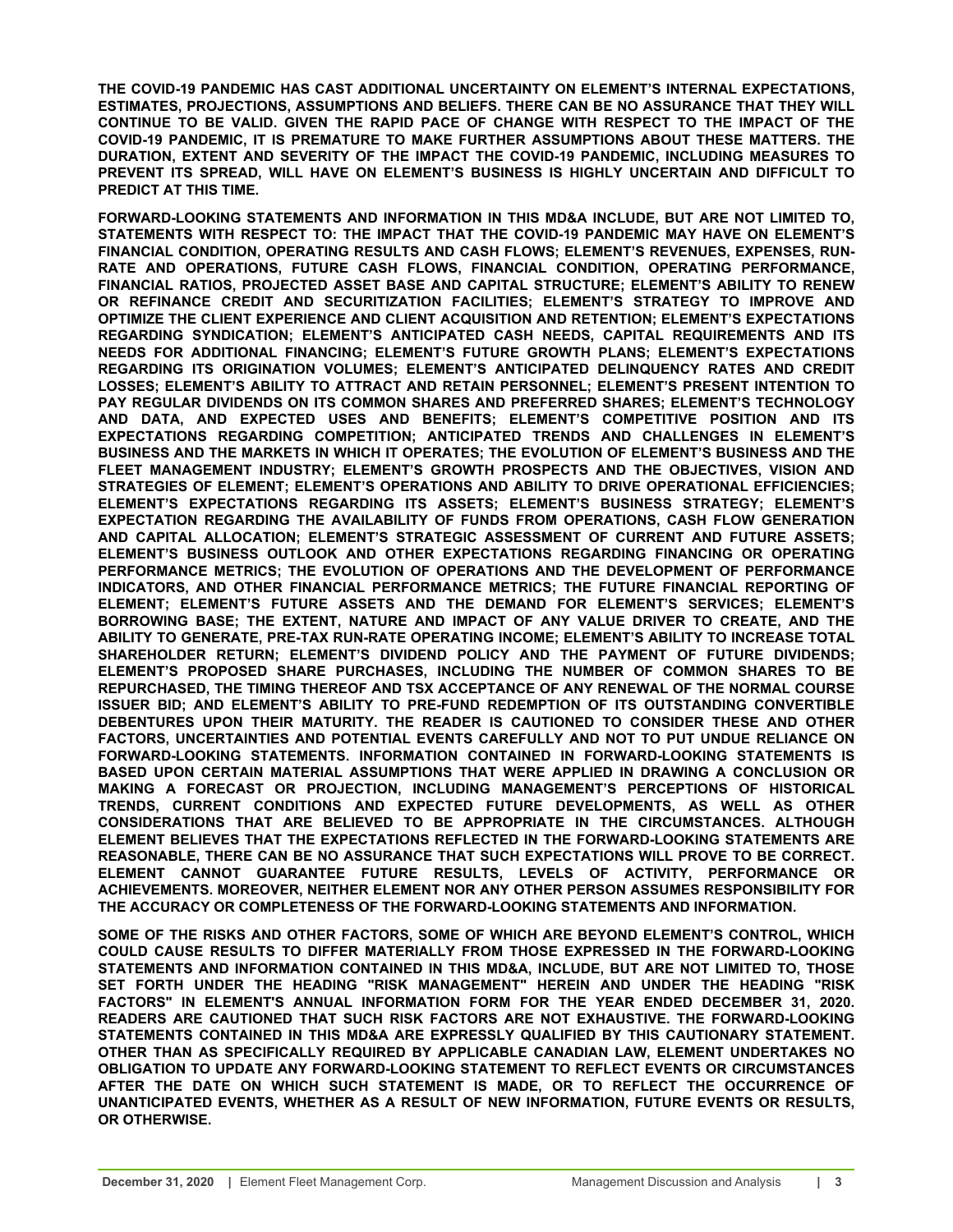# *Table of Contents*

| Company Overview                                    | 5  | Liguidity                                                |    |
|-----------------------------------------------------|----|----------------------------------------------------------|----|
| Regarding COVID-19                                  | 6  | <b>Capital Resources</b>                                 | 38 |
| <b>Financial Highlights</b>                         | 8  | Capitalization                                           | 38 |
| <b>Balanced Scorecard</b>                           | 9  |                                                          |    |
| Achievements and Initiatives in the period          |    | Other                                                    |    |
| <b>Our Business</b>                                 | 10 | <b>Outlook and Economic Conditions</b>                   | 40 |
| <b>Our Clients</b>                                  | 12 | <b>Risk Management</b>                                   | 42 |
| Our People                                          | 16 | <b>Critical Accounting Policies and Estimates</b>        | 56 |
| <b>Our Investors</b>                                | 18 | <b>Related Party Transactions</b>                        | 58 |
|                                                     |    | Derivatives and Hedging                                  | 59 |
| Change in Reporting Presentation                    | 20 | <b>Recently Adopted Accounting Standards</b>             | 59 |
| Annual Selected Financial Information and Ratios    | 21 | <b>Future Accounting Changes</b>                         | 61 |
| Quarterly Selected Financial Information and Ratios | 21 | Internal Control over Disclosure and Financial Reporting | 61 |
|                                                     |    |                                                          |    |
| <b>Annual Results of Operations</b>                 | 22 | <b>IFRS to Non-IFRS Reconciliations</b>                  | 62 |
| <b>Quarterly Results of Operations</b>              | 26 | Glossary of Terms                                        | 64 |
| Summary of Quarterly Information                    | 30 | <b>Description of Non-IFRS Measures</b>                  | 65 |
| Foreign Currency Exchange Rate Changes              | 31 | <b>Updated Share Information</b>                         | 68 |
| <b>Financial Position</b>                           | 32 |                                                          |    |
| <b>Portfolio Details</b>                            | 33 |                                                          |    |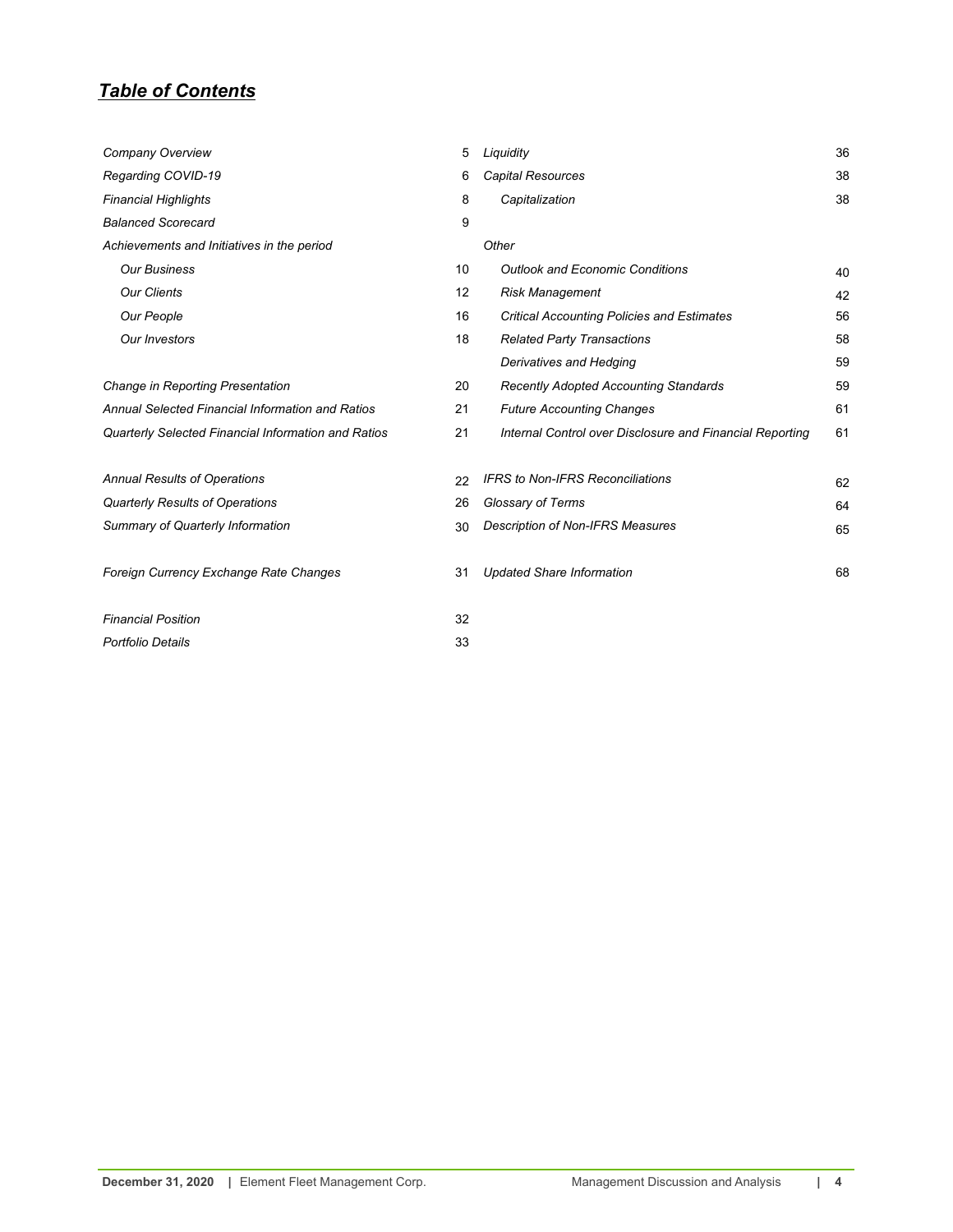# <span id="page-4-0"></span>**Company Overview**

Element Fleet Management Corp. is the largest pure-play automotive fleet manager in the world. Our business is exclusively focused on "B2B" services for corporates, governments and not-for-profits that operate vehicle fleets. We are the market leader in the geographies in which we operate: the U.S., Canada, Mexico, and Australia and New Zealand (ANZ). Element has approximately \$15.7 billion in assets under management and over 1 million vehicles under management in serving more than 5,500 clients.

The fleet management industry took shape nearly 70 years ago and has consistently demonstrated stability and resilience across the business cycle. The industry is characterized by high barriers to entry, rational competition and long-term client relationships.

Element specializes in large and often complex vehicle fleets. We benefit from a blue-chip client base, significant advantages of scale and expertise, and the financial strength to support the achievement of our and our clients' business objectives. Element's purpose is to ensure that our clients' vehicles and their drivers are safer, smarter and more productive.

Fleet vehicles are essential to our clients' ability to generate and sustain revenue or, in the case of governments and not-for-profits, fulfill their obligations to stakeholders. Regardless, fleet vehicles have significant associated costs. Element's value proposition is the material reduction of our clients' total cost of fleet operations, and the elimination of related administrative burden. We deliver this value through services and solutions that span the fleet lifecycle, from acquisition and financing to maintenance, repair and remarketing.

In 2018, we completed an end-to-end assessment of Element's business that resulted in a strategic plan to solidify the Company's core operating platform and client relationships, strengthen and deleverage its balance sheet and divest of all non-core assets. We knew that the successful execution of this three-prong strategy would position Element for organic growth in 2021 and beyond.

In 2020, we completed the transformation of Element, having effected hundreds of changes to the organization resulting in a more consistent, superior client experience; greater operational efficiency and scalability; a materially strengthened financial position and maturing capital structure; diversified funding sources, including approximately \$3 billion of committed, undrawn liquidity; and meaningfully improved profitability.

The rapid and successful transformation of Element allowed our Commercial teams to focus on the aggressive pursuit of profitable, organic revenue growth, beginning in mid-2020 in the U.S. and Canada, and earlier in Mexico, Australia and New Zealand. Element's global growth strategy leverages our market leadership to (i) hold share through best-in-class client retention, (ii) improve salesforce effectiveness and win clients from other fleet management companies, (iii) better manage client profitability and (iv) convert selfmanaged fleets into Element clients. We are also pursuing additional, Armada<sup>1</sup>-like "mega fleet" opportunities.

Transforming Element has given our people the skills and confidence to deal with large, complicated and deeply nuanced business problems. These capabilities have been on full display in our swift and successful adaptation to operating through the COVID-19 pandemic. Despite the practical and economic consequences of the pandemic, Element completed its transformation program in 2020 and we are focused on our strategic priorities for 2021 and beyond:

- Aggressively pursue organic growth in all our geographies and demonstrate the scalability of Element's transformed operating platform by magnifying 4-6% annual net revenue growth into high single-digit to low double-digit annual operating income growth;
- Advance a capital-light*er* business model that enhances return on equity; and
- Achieve high single-digit to low double-digit annual free cash flow growth and predictably return excess equity to shareholders by way of dividends and share buybacks.

<sup>&</sup>lt;sup>1</sup> "Armada" is the term Element uses to reference one large client in particular that the Company does not name due to the client's desire for confidentiality.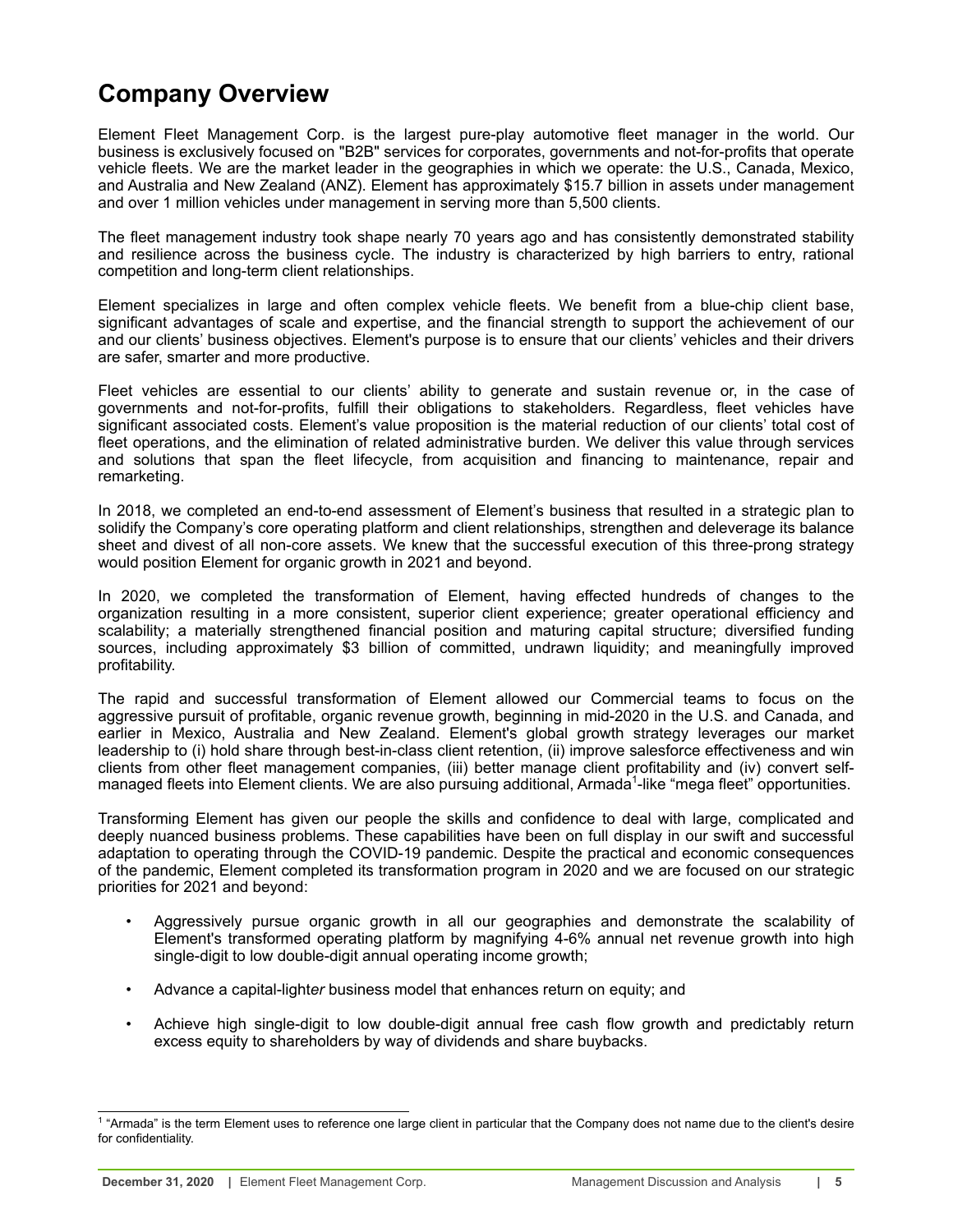<span id="page-5-0"></span>With the release of Element's Q3 results in October 2020, we announced

- a 44% increase to the common dividend, from \$0.18 to \$0.26 annually per share, representing approximately 30% of the Company's last twelve months' adjusted earnings per share, which is the mid-point of the 25% to 35% payout range the Company plans to maintain going forward; and
- the establishment of a normal course issuer bid (NCIB) to repurchase EFN common shares over the ensuing 12 months – the first year of what is envisioned to be a regular, ongoing program by the Company.

# **Regarding COVID-19**

The COVID-19 pandemic continues to disrupt ways of life and economies around the world, including in Element's operating geographies – the U.S., Canada, Mexico, Australia and New Zealand.

Our priorities are taking care of our people and our clients. We have approached the pandemic as an opportunity to deepen our relationships with our clients; and our people remain safe, healthy and productive, with the vast majority working from home for the foreseeable future.

As we expected and have communicated, Element is not going unscathed by the circumstances created by COVID-19.

However, our blue-chip client base – diversified across geographies and industries – and resilient business model underpinned solid financial and operating performance throughout 2020:

- Growth in net revenue, adjusted operating income and assets under management in both Mexico and ANZ:
- Less than 3% declines in each of Element's annual services and financing revenue streams;
- Less than 2% decline in annual free cash flow;
- A 3% reduction in year-end client delinquencies from 2019;
- A 27% reduction from 2019 in charge-offs (net of recoveries) which were less than 2 basis points as a percentage of total finance receivables at the end of 2020; and
- A 52% reduction in year-end impaired receivables from 2019.

We include further relevant COVID-19-related information throughout this document and in our Supplementary Information document available on the Company's website.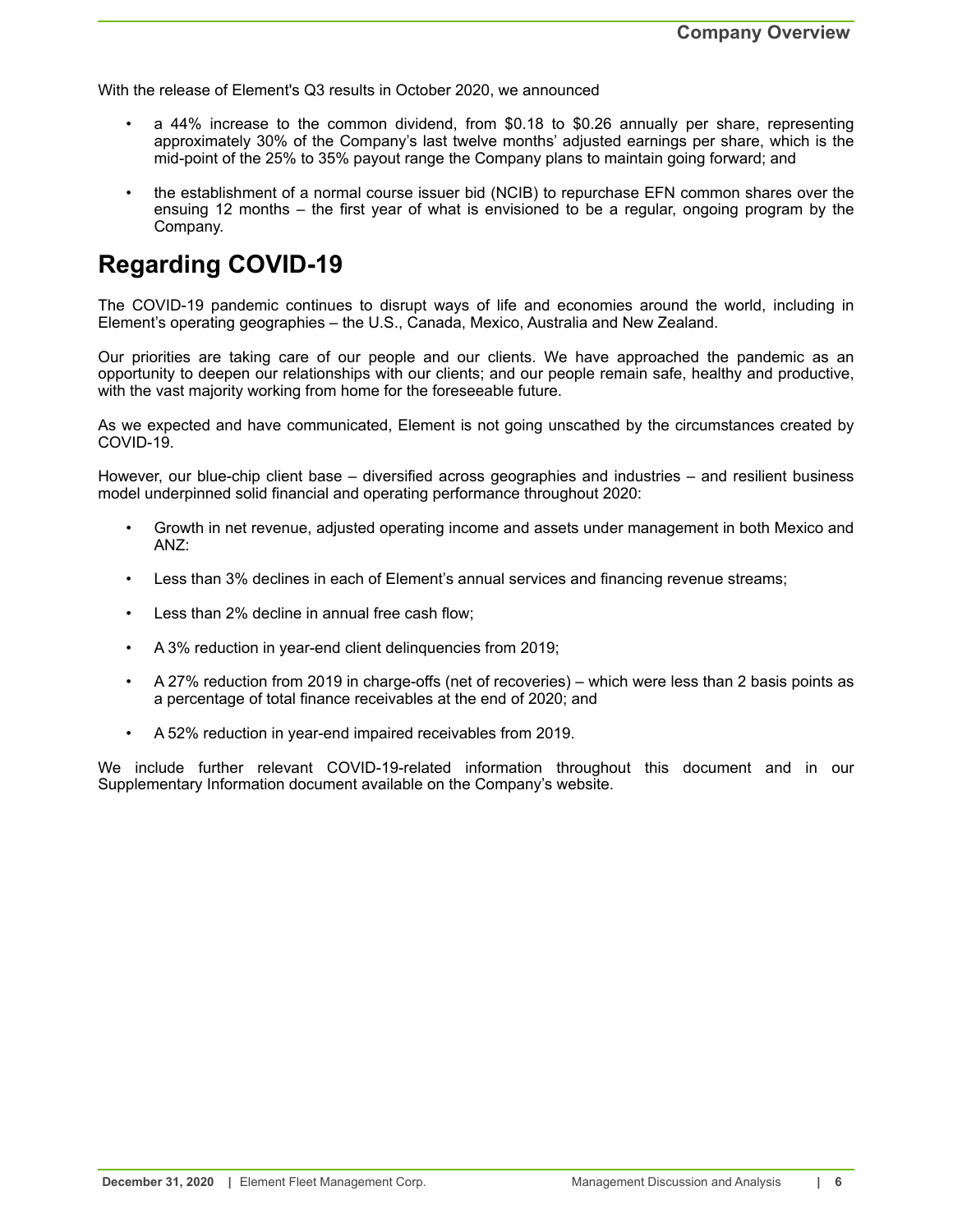# **Financial Highlights**

# **Select Year-End 2020 Results**

| <b>Net</b><br>revenue                           | Servicing income, net /<br>Net revenue  |    | Earnings / share           |    |                        |  | After-tax adjusted<br>operating income /<br>share |
|-------------------------------------------------|-----------------------------------------|----|----------------------------|----|------------------------|--|---------------------------------------------------|
| \$<br>963 M                                     | 50%                                     | \$ | 0.56                       | \$ | 0.85                   |  |                                                   |
| Profitability<br>improvements<br>actioned       | Tangible leverage ratio                 |    | Financial leverage ratio   |    | Free cash flow / share |  |                                                   |
| \$<br>208 M                                     | $5.74 \times$                           |    | $2.65 \times$              | \$ | 1.02                   |  |                                                   |
| Pre-tax return on<br>common equity <sup>2</sup> | Return on common<br>equity <sup>3</sup> |    | Assets under<br>management |    | Net earning assets     |  |                                                   |
| 14.0%                                           | 6.0%                                    | \$ | 15.7 B                     | \$ | 10.5 B                 |  |                                                   |

# **Income Summary**

| (in \$000's for stated values, except per share amounts) | For the year ended December 31, 2020 |
|----------------------------------------------------------|--------------------------------------|
| Net financing revenue                                    | \$<br>405,687                        |
| Servicing income, net                                    | 481,854                              |
| Syndication revenue, net                                 | 75,552                               |
| Net revenue                                              | 963,093                              |
| Adjusted operating expenses                              | 461,584                              |
| Total operating expenses                                 | 502,876                              |
| Total other expenses                                     | 127,164                              |
| Net income before taxes                                  | 333,053                              |
| Earnings per share [basic]                               | 0.56                                 |
| Adjusted operating income before taxes                   | 501,509                              |
| After-tax adjusted operating income per share [basic]    | \$<br>0.85                           |

<sup>&</sup>lt;sup>2</sup> Pre-tax return on common equity provides the reader with a perspective on the returns on common equity generated by Element (i) on an adjusted basis with respect to operating income, and (ii) before the impact of the Company's effective tax rate for the period - which is not representative of any actual (cash) tax impact to Element's operating income. (This differs from IFRS ROE (Return on common equity), which identifies the return on common equity represented by IFRS after-tax net earnings.) Pre-tax return on common equity is the sum of (before-tax adjusted operating income, minus preferred share dividends) for the current and three preceding quarters; divided by (the average of (total equity for the current quarter and same quarter prior year), minus current quarter preferred share capital).<br><sup>3</sup> Peture an common equity is an IEBS measure calculated as the sum of not income, minus

Return on common equity is an IFRS measure calculated as the sum of net income, minus preferred share dividends, for each of the current and three preceding quarters; divided by average total equity for the current quarter and same quarter prior year, minus current quarter preferred share capital.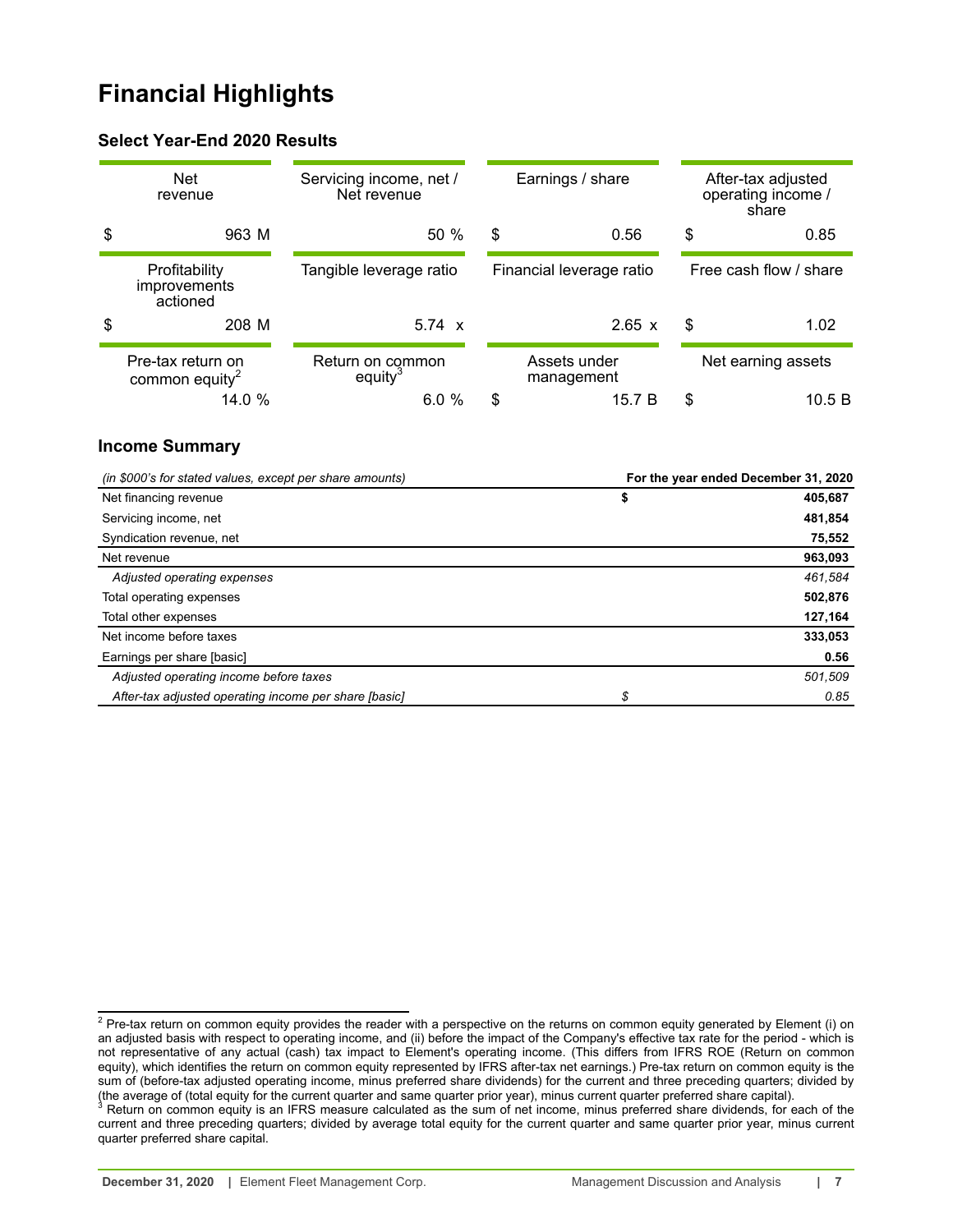# <span id="page-7-0"></span>**Select Q4 2020 Results**

| Net<br>revenue |       |      | Earnings / share | After-tax adjusted<br>operating<br>income / share | Free cash flow / share |
|----------------|-------|------|------------------|---------------------------------------------------|------------------------|
| \$             | 247 M | - \$ | 0.16             | 0.23                                              | \$<br>0.25             |

# **Income Summary**

| (in \$000's for stated values, except per share amounts) | For the three-month period ended December 31, 2020 |         |  |
|----------------------------------------------------------|----------------------------------------------------|---------|--|
| Net financing revenue                                    | \$                                                 | 106,455 |  |
| Servicing income, net                                    |                                                    | 116,758 |  |
| Syndication revenue, net                                 |                                                    | 23,886  |  |
| Net revenue                                              |                                                    | 247,099 |  |
| Adjusted operating expenses                              |                                                    | 115,041 |  |
| Total operating expenses                                 |                                                    | 135,477 |  |
| Total other expenses                                     |                                                    | 25,446  |  |
| Net income before taxes                                  |                                                    | 86,176  |  |
| Earnings per share [basic]                               |                                                    | 0.16    |  |
| Adjusted operating income before taxes                   |                                                    | 132,058 |  |
| After-tax adjusted operating income per share [basic]    | \$                                                 | 0.23    |  |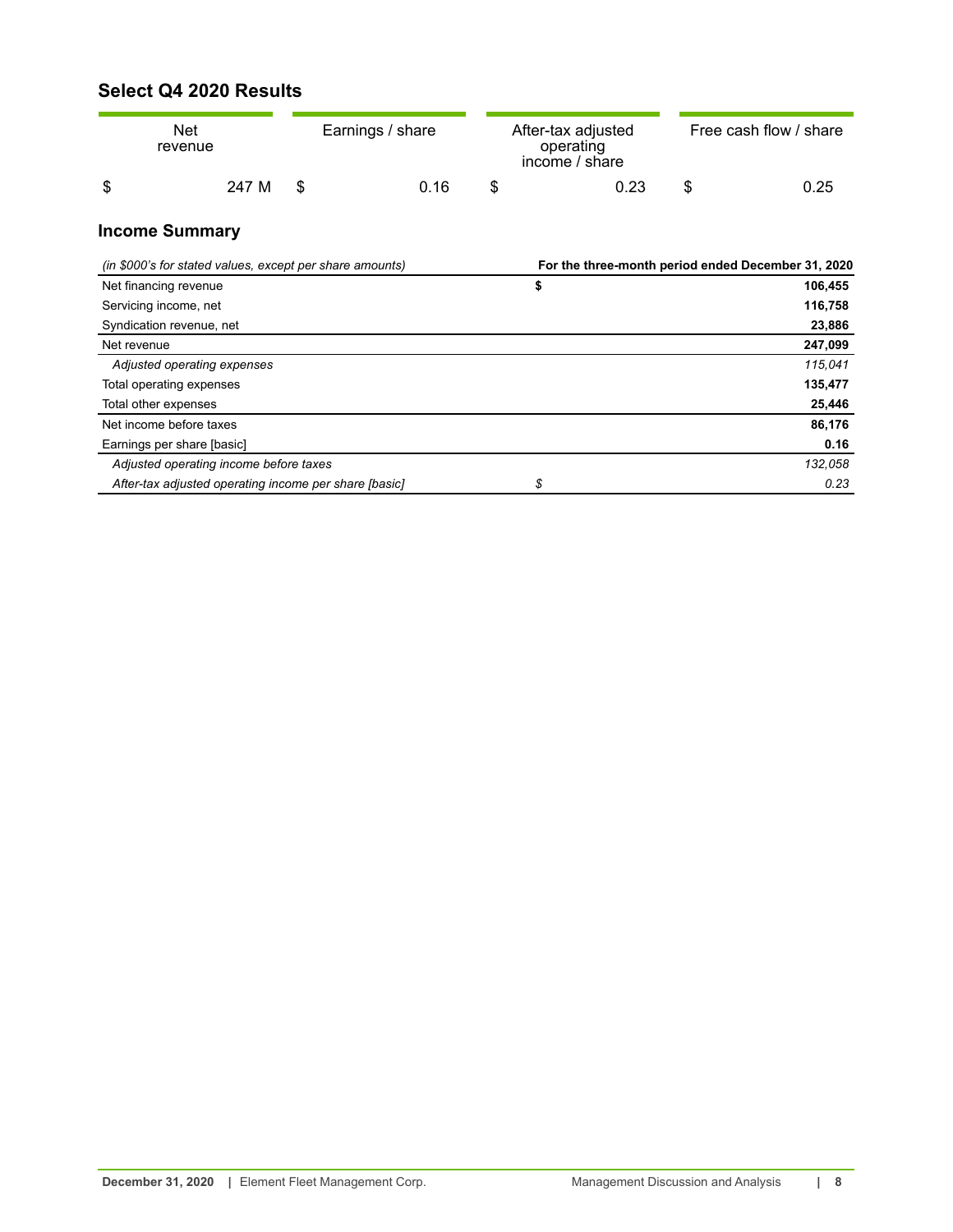# <span id="page-8-0"></span>**Balanced Scorecard**

Element uses a balanced scorecard strategy and performance management system, which forges tighter alignment and provides greater focus throughout the Company, resulting in the rapid advancement of our strategic objectives. The balanced scorecard frames the business in four dimensions: Element's clients, business, people and investors.

Element's global balanced scorecard distills our strategy on to a single page. Its broad dissemination throughout the organization allows all our employees to see our progress through clearly defined metrics.



Element's 2020 global balanced scorecard results were as follows:

Despite the challenging circumstances created by the pandemic, we stayed the course in our advancement of Element's strategic objectives, successfully concluding the execution of our three-prong strategic plan and meeting or exceeding all but 2 of our 15 targets for 2020.

**Our Clients** rely on our expertise to identify and action productivity improvements, making our value proposition even more compelling through the economic distress wrought by COVID-19. In 2020, we identified over \$1.5 billion of productivity improvement opportunities for our clients, a quarter of which our clients actioned. This and more is reflected in our growing global Net Promoter Score, reinforcing the loyalty of our clients.

**Our Business** is steadily recovering across most operational areas, with transaction volumes trending back to pre-COVID levels. We completed 2020 having actioned a cumulative \$208 million of annual run-rate, pretax operating income improvements – a 15.5% overachievement of our \$180 million Transformation end-goal – and delivered \$133 million of profit enhancement in 2020 alone.

**Our People** continue to deliver a consistent, superior service experience for our clients, and are our greatest competitive differentiator. Employee engagement increased from 75% to 86% over the course of our Transformation (as measured by our Employee Engagement survey), representing a significant increase in the satisfaction that our people feel working at Element.

**Our Investor** efforts and outcomes are addressed throughout this document.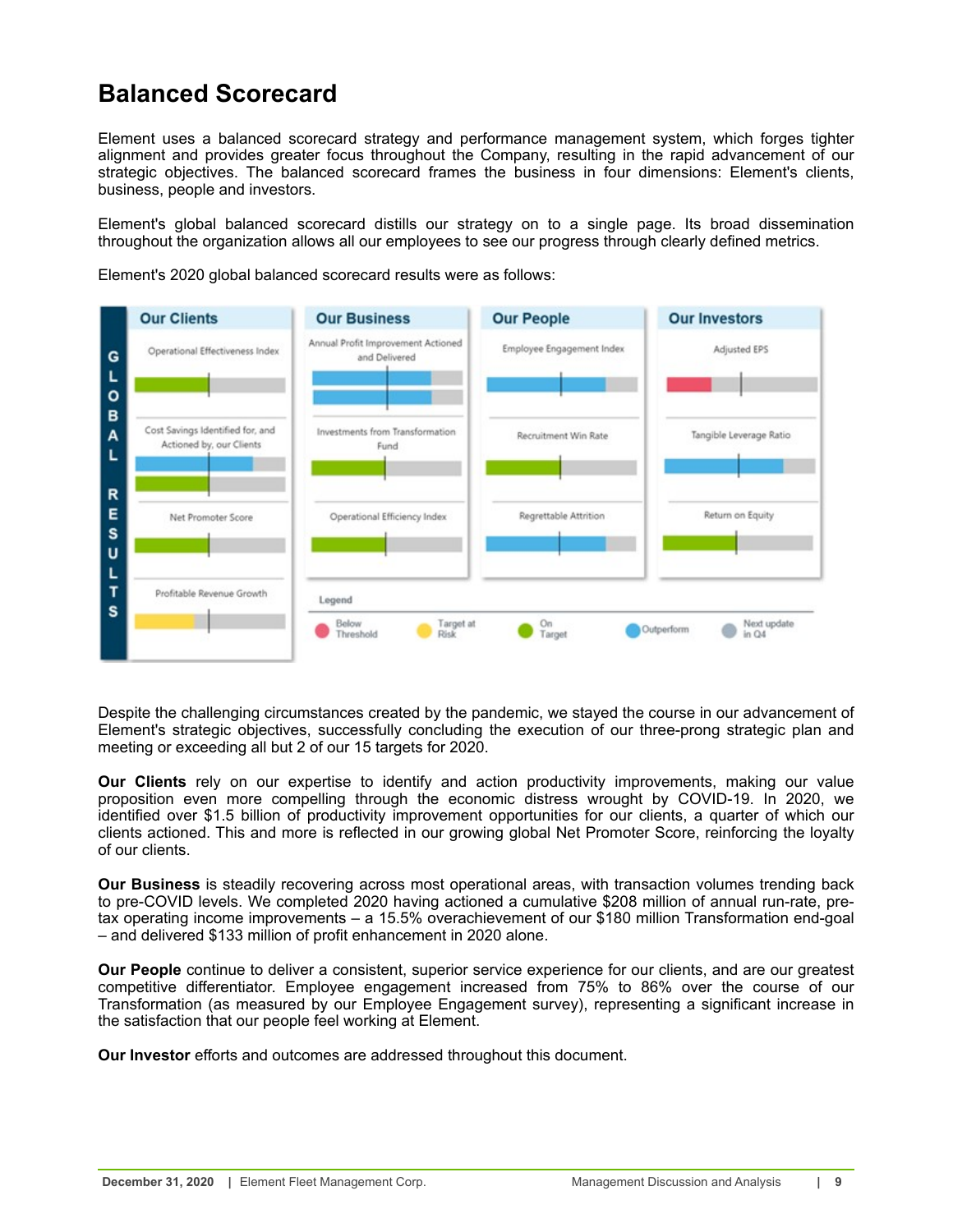# <span id="page-9-0"></span>**Our Business**

# **Achievements**

# Transformation complete

Element completed its 27-month client-centric Transformation on December 31, 2020 having actioned a cumulative \$208 million of annual run-rate, pre-tax profit improvements - over 15% more than our \$180 million end-goal and over 38% more than our original \$150 million end-goal.

Over the course of our Transformation journey, we made much-needed investments in Element, re-tooled and automated hundreds of business processes, and bolstered our talent roster - all to ensure we deliver a consistent, superior client experience every day. We strengthened our market-leading platform and increased both client satisfaction and employee engagement, all while driving down both our direct and operating costs and improving net revenue and profitability.

Transformation initiatives delivered \$39 million of operating income enhancement in Q4 and \$133 million of operating income enhancement in 2020. The remaining \$75 million of value will be delivered as the benefits of Transformation are realized in 2021 and beyond.

We made \$75 million of one-time investments in our business in 2020 in support of Transformation, bringing our total one-time investments in Transformation to \$208 million over the course of the program. With Transformation now complete, no further such costs will be incurred.

The anticipated success of our growth strategy should help actioned Transformation initiatives deliver even more operating income enhancement in future years than currently scoped, because the annual run-rate valuation of these initiatives is based on existing business volumes.

# EV penetration in New Zealand

As the fleet solutions market leader everywhere we operate, Element is strategically well-positioned to support our clients and lead our industry through the gradual electrification of automotive fleets over the next decade.

In ANZ, Custom Fleet<sup>4</sup> began developing an EV fleet product offering in 2018, and we are the first and only fleet management company to offer an integrated wing-to-wing EV solution in New Zealand.

Custom Fleet continues to build on the strength of that offering, known as "EV+", with particular traction and success in New Zealand in 2020.

At year-end, we had a total of 528 EVs across our clients' fleets in New Zealand, representing 1.8% of the approximately 29,000 vehicles we manage in the country. These EVs include both battery electric vehicles (BEV) and plug-in hybrid electric vehicles (PHEV). If traditional hybrid vehicles are added to the EV count, penetration rises to approximately 5.6% of our vehicles under management in New Zealand.

The EV market across ANZ is still in its early stages, with limited model availability. EVs (BEVs plus PHEVs) represent less than 2% of all vehicles in New Zealand, and less than half of that as a percentage of all vehicles in Australia.

Nonetheless, we see continued growth in EV adoption by corporate and government fleets in New Zealand over the next 12-36 months. Reasons include a national cultural inclination towards early adoption of environmentally friendly technologies, public commitments to transition to EVs, OEMs committing to manufacture new models, and significant investments being made in nationwide EV charging networks.

<sup>&</sup>lt;sup>4</sup> Element does business as Custom Fleet in Australia and New Zealand.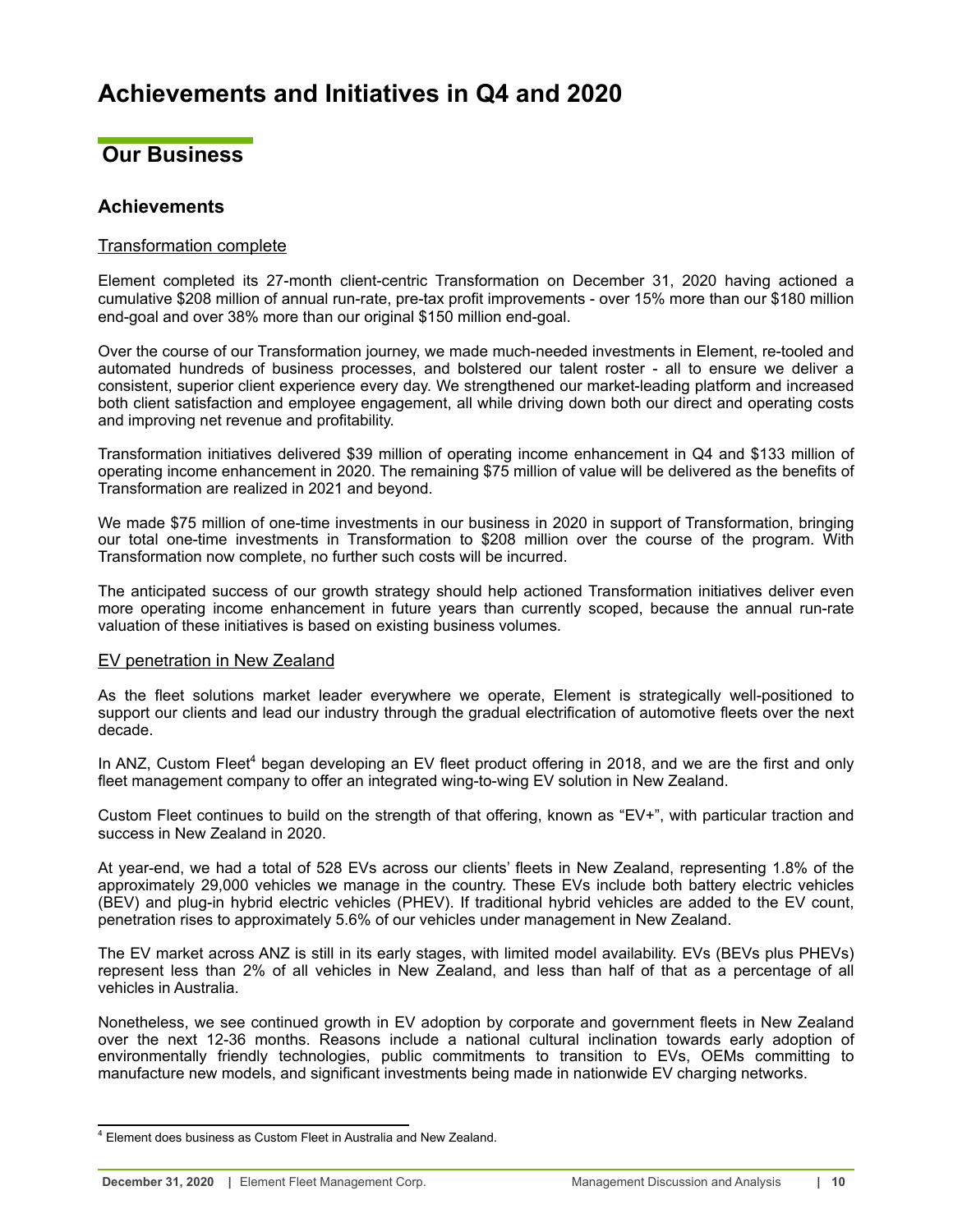Our EV+ offering in ANZ constitutes a full suite of client services, including strategic consulting (to understand the client's needs and analyze and advise how best to transition to EVs); EV-specific change management support; the acquisition of vehicles and related charging infrastructure (and the installation of the latter); ongoing management and traditional fleet services; access to a mature partner network; and remarketing.

The result is a consistent value proposition and superior client experience, whether a client chooses internal combustion engine (ICE), hybrid or electric vehicles – or a strategic combination thereof. Clients report high levels of satisfaction with EV pilot programs delivered by Custom Fleet and tend to gradually increase the penetration of EVs in their fleets soon after their initial experience.

EV+ client wins include:

- Westpac Bank, and two of the largest passenger fleets in New Zealand WSP and the Warehouse Group, all of which answered a 2016 government challenge to commit to 30% EV penetration in their fleets by 2019, and were early movers among corporates to do so;
	- the Warehouse Group are now looking to transition 100% of their passenger fleet to EVs through EV+ (as vehicle supply allows); and
- a number of New Zealand government agencies transitioning to EVs, for whom we are also installing charging infrastructure. We expect this work to scale further in 2021 and 2022.

In addition to supporting our clients, we are leading by example. Alongside 29 other leading New Zealand businesses, we made the 2016 public commitment to transition 30% of our in-house fleet to EVs by the end of 2019, and achieved and surpassed our target, with EV penetration having grown to 50% by the end of 2020.

# **Initiatives**

# Continuous improvement

Our Transformation program has established a new strand of organizational DNA in the ongoing, active pursuit of ways to deliver an ever-more consistent and superior service experience to our clients while lowering costs to serve through Continuous Improvement.

We are committed to maintaining the client-centricity, critical rigor and momentum created by Transformation beyond our completion of the program.

To this end, we stood up a Continuous Improvement Group at Element in Q2 2020 and began to make related skills and mindset training programs available to all employees. In Q4, Element's "Center of Operational Excellence" finalized the implementation of a model to support the organization going forward:

- We have developed a team of dedicated resources to drive Continuous Improvement at Element:
	- The Continuous Improvement Group is staffed with 12 experienced black belts.
	- The team is aligned across the U.S., Canada and Mexico, by business area, with 25% of the team dedicated to Element's Strategic Relationships operation, which includes Armada.
	- Black belts lead larger and more complex projects in support of Element's Continuous Improvement targets with 50 projects already completed in 2020.
	- Black belts also play a key role in training other employees on Lean Six Sigma methods, and mentoring yellow and green belt candidates.
	- We graduated 25 senior employees from across Element in 2020, who were all trained in Lean Six Sigma and earned yellow belt certifications. Each graduate is now executing process improvement projects in their area of the business – not only to improve efficiency, but also to help promote our Continuous Improvement mantra.
- We developed and implemented a total of 45 RPA (Robotic Process Automation) "bots" in 2020, bringing our total library to 75 such bots. These bots processed approximately 1.3 million transactions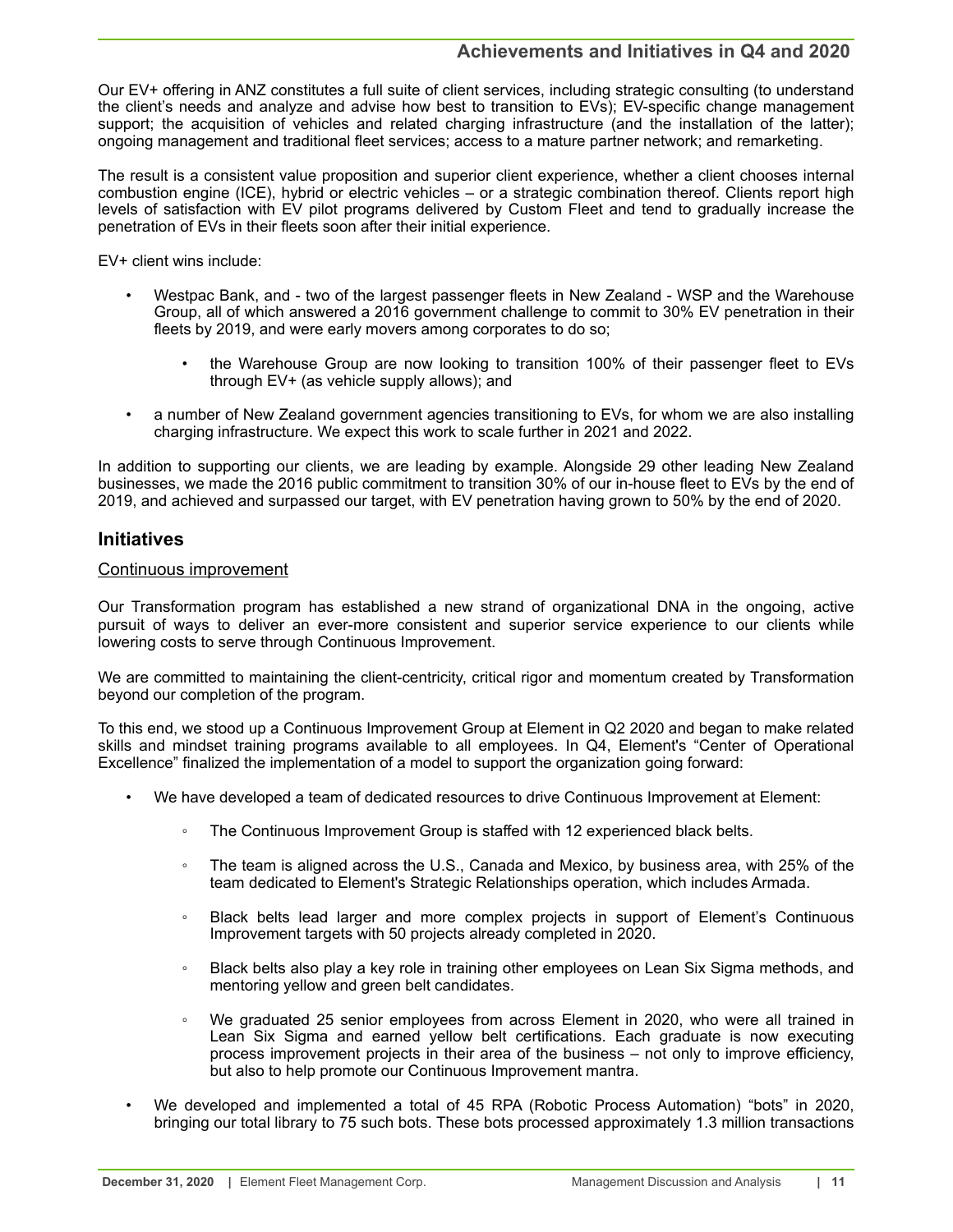<span id="page-11-0"></span>in 2020, saving employees over 44,000 hours of time (on an annualized basis) and improving the client experience with reduced cycle times and a 0% error rate.

# **Our Clients**

# **Achievements**

# Pivot to growth

We used the first half of 2020 to accelerate our pivot to growth in the U.S. and Canada - approximately six months sooner than originally anticipated. We appointed David Madrigal – the architect of the high-performing Element Mexico team – as our Chief Commercial Officer in the U.S. and Canada, and reorganized our Commercial group into regional growth units and a team dedicated to account management and client retention.

We also established new Commercial compensation structures in the U.S. and Canada, designed to incent profitable revenue growth, and invested in strengthening our marketing function with a full suite of technology to help our salesforce identify, qualify and ultimately secure new business opportunities.

In Australia and New Zealand, Custom Fleet completed a similar set of initiatives in 2019, designed to give them the necessary tools to take market share and win new business across our key areas of focus in the region, including self-managed and government fleets. As a carveout from GE Leasing, Custom Fleet had less transforming to do and was able to begin their pivot to growth in early 2020 – six months ahead of the U.S. and Canada – delivering (on a constant currency basis) 6% net revenue growth and 18% adjusted operating income growth year-over-year in 2020.

In Mexico, we continue to build on our team's success converting self-managed fleets into Element clients, delivering (on a constant currency basis) 10% net revenue growth and 13% adjusted operating income growth year-over-year in 2020 on 35.7% AUM growth. This despite the pandemic. That brings our three-year CAGRs to 25% on net revenue and 45.3% on AUM (on a constant currency basis) and we expect continued strong growth in 2021 having invested in adding and training more commercial and operational talent in Mexico these last two years.

# New and growing client relationships

We won healthy volumes of new business in 2020, including in the fourth quarter, and grew relationships with existing clients throughout the year.

# *U.S. & Canada*

- In Q4, Element won the business of a leading automotive aftermarket parts company; the sister company of an existing Element client with 1,400 vehicles under our management. When the aftermarket parts company identified customer service issues with their then-fleet management provider, we rapidly engaged the requisite stakeholders and offered our superior client service experience (which their sister company was already receiving from Element). By working directly with both companies' fleet teams, we won 1,300 vehicles from the aftermarket parts company, and added accident management services to our relationship across the board (now 2,700 vehicles). Finally, we obtained a three-year exclusivity agreement to ensure we continue the long-term partnership.
- Also in Q4, we grew our relationship with an acquisitive engineering firm that became a 350-vehicle client in 2019. The client's fleet grew by 500 vehicles in December 2020 when they completed an acquisition, and Element was awarded management of the entire (now) 850-vehicle fleet on a 3-year contract, supplanting the services of another FMC. Our client continues to pursue its aggressive acquisition strategy, which we anticipate will add more volume to this long-term relationship.
- In Q3, Element retained and renewed our services and lease agreements with the 5th largest energy company in North America, whose 1,800 vehicles we manage in the U.S. and Canada. Our investment-grade client has a place on the global stage as one of the largest independent energy businesses in the world. Element was able to retain this client due to our long-term existing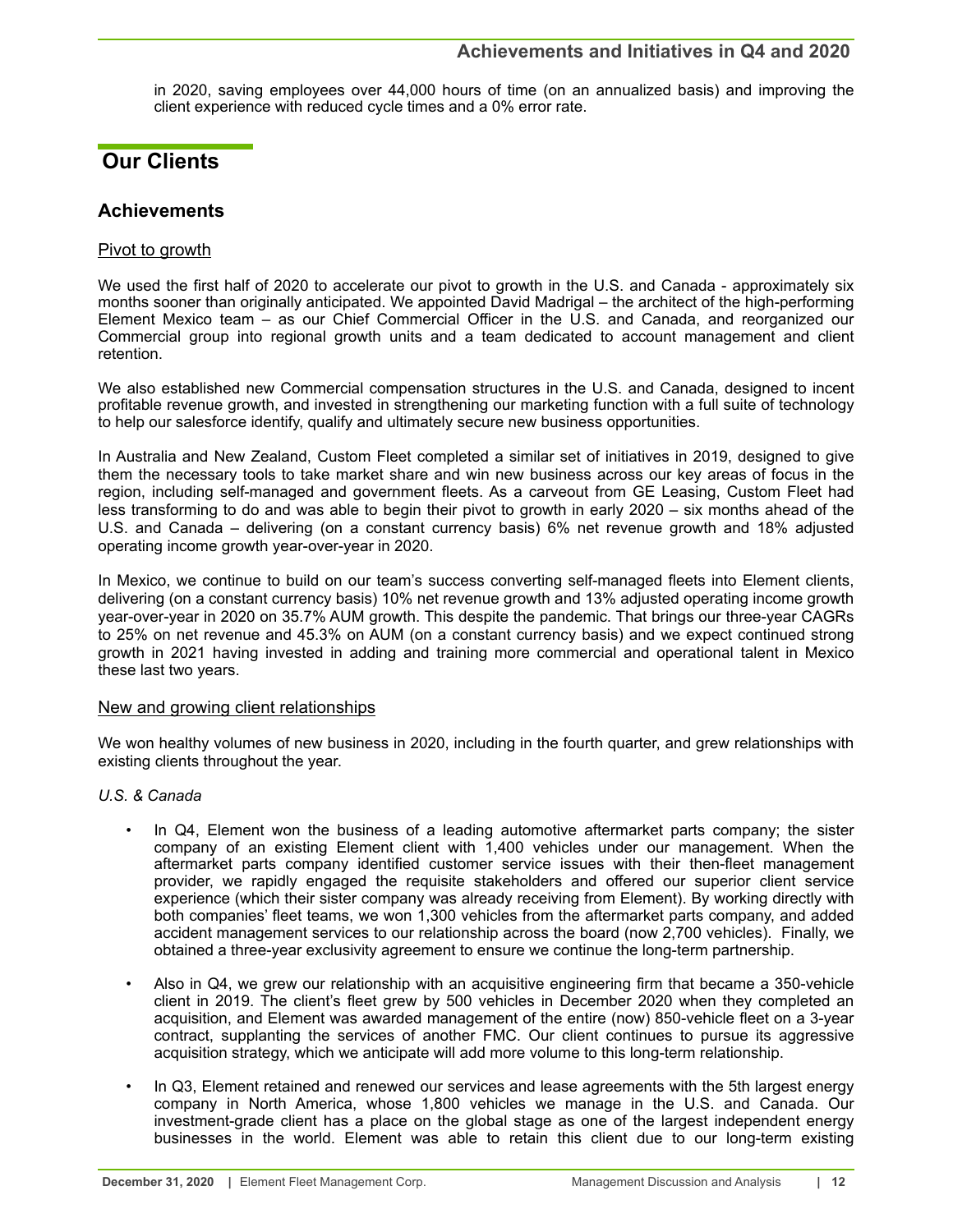partnership, our proven ability to execute, and continued proactive account management specifically, our strategic consulting services team's ability to identify initiatives for the client to drive cost efficiencies and productivity improvements.

- Our client a Fortune 500 global electrical, communications, and utility distribution and supply chains company – extended their North American contract with Element in Q3 for three additional years. The extension included our winning an incremental 600 vehicles' worth of business previously managed by a different FMC. Potential upside to the approximately 2,000 vehicles across the U.S. and Canada is an additional ~1,000 vehicles currently on reimbursement. Element won the extension due to our strong partnership with the client – in particular our account management team, service execution and strategic consulting services.
- In Q2, we won the business of a U.S.-headquartered Top 10 global logistics firm's newly outsourced fleet. Element will finance and service the client's 800 previously self-managed vehicles, with the potential to earn responsibility for the client's additional 3,000 vehicles that are currently still being self-managed.
- A Pacific Northwest telecommunications business entrusted Element with the management of their 1,235-vehicle fleet in Q2. We provide financing and a broad suite of services to this client in support of their growth extending fiber to millions of customers.
- Our superior client experience standards and breadth of servicing capabilities were key to our taking market share from another FMC in Q2 by winning the Canadian business of a global cable, transmission and substation servicer. Element will provide financing and a broad suite of services for 750 vehicles with the opportunity to displace the client's current FMC in the U.S. as well.
- We renewed our lease and services agreements in Q2 with one of our largest North American clients – an investment-grade company in the fabricated goods space with over 22,000 vehicles managed by Element – for another 3 years. The go-forward arrangement is on terms that will improve the profitability of this client relationship.
- In Q1, we won the business of a U.S.-based technology services company that chose to partner with Element as they convert from an employee reimbursement model to a company-owned vehicle fleet. We will provide the ordering, title/registration, fuel, and maintenance services to the clients 500 vehicles.

### *Mexico*

- Q4 saw the highest quarterly take-up of services in 2020 by Element Mexico clients, with contracts for more than 6,000 service units being initiated. The highlight of the quarter in this regard was the extension of our maintenance services program to the entire fleet of one of Mexico's largest telecommunications companies.
- Element continued to grow its presence in the food and beverage industry in Q4, onboarding new clients and being awarded the renewal of one of Latam's largest dairy companies, with a total fleet potential of 5,500 vehicles in Mexico.
- Element is also growing its participation in the mobility & transportation industry. In Q4, we began to provide leasing to Mexico's second largest intercity bus carrier and trucking company – a fleet of 7,000 buses and trucks – and to a Top 10 trucking company, representing 4,000 trucks and trailers.
- In Q3, Element materially enlarged our service relationship with an existing financial institution client in Mexico by winning the client's RFP to provide maintenance services to over 1,000 vehicles we already lease to the organization.
- In Q2, Element became part of the expansion plans of one of the largest delivery and logistic services companies in Mexico. Our new, investment-grade client will grow their 2,300-vehicle fleet to support increased operations for over 140,000 national and international customers serving the growing ecommerce industry.
- Also in Q2, we became a strategic partner of an investment-grade Mexican waste management company with a +30-year history and operations throughout Central America. Element enabled this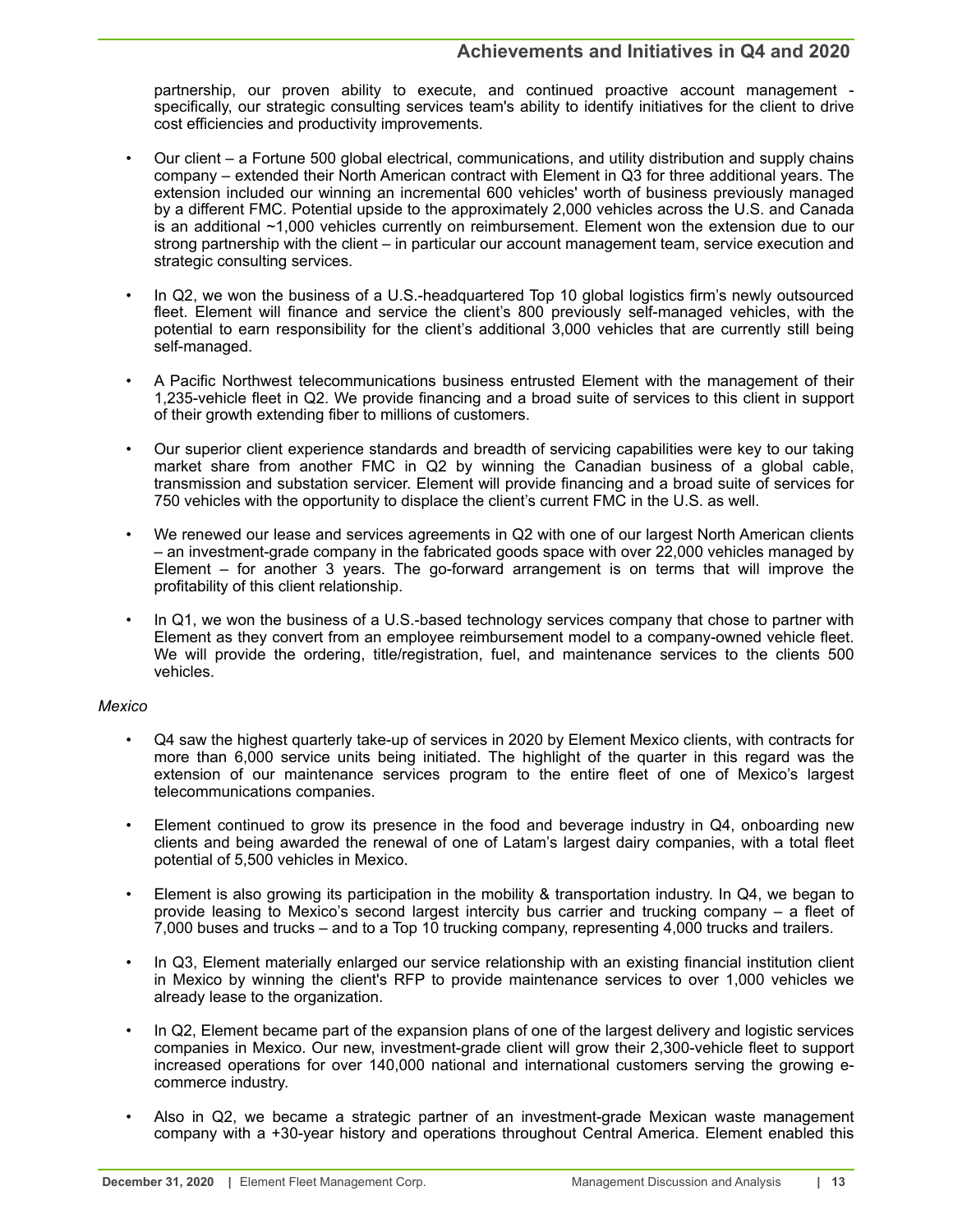client's acquisition of over 100 new specialty trash collection vehicles and have taken over management of the company's 150-vehicle sales and executive fleet (previously self-managed). We will be renewing all 3,000 fleet vehicles across the business over the next 4 years.

- One of our existing clients in Mexico was acquired by a global chemical firm whose fleet was already managed by another FMC in the region. Not only did we retain the existing client's business postmerger; in Q2 we were able to win the business of the acquirer – an account representing 1,100 vehicles in Mexico and approximately 4,000 service units.
- In Q1, we earned the business of a Mexican-based manufacturer of products for the construction industry with presence in North, Central and South America. The client previously self-managed its vehicle and equipment fleets, with Element now providing financing and services for its vehicles as well as financing the client's forklift fleet.

# *Australia & New Zealand*

- In Q4, a leading Japanese-owned beverage company awarded Custom Fleet sole supply of their Australian and New Zealand fleets. This trans-Tasman opportunity was the product of an established, positive relationship with the NZ business (as a member of their previous panel) and has enabled Custom Fleet to provide our full suite of services, ensuring we maintain this partnership well into the future.
- Custom Fleet were chosen in Q4 as the fleet manager for a large department within the NZ Government sector. This ~700 vehicle sale-leaseback represents the largest new business win for our NZ operations in more than 10 years. By coupling consistency with our advanced technological capability and unique value proposition, we were able to successfully convert the client's previously self-managed operation into an exciting new relationship for Custom Fleet.
- Custom Fleet won exclusive supply of fleet management services for a major department within the Victorian Government in Q4. Our overall value proposition, demonstrated technological capability, and existing client relationships are to be attributed for winning this 420-vehicle opportunity, further cementing our position as a key player in the government sector.
- In Q3, Custom Fleet was awarded sole supply of The Salvation Army's Australian fleet. As part of this new partnership, we were also able to execute a sale and leaseback with the organization – one of Australia's largest not-for-profit operations. Custom Fleet were successful in winning this opportunity because of our people, our technological capability and our innovative approach to providing additional value and benefit to the client - all through a challenging period by virtue of COVID-19 that made digital communication the only option for the entire negotiation.
- Also in Q3, one of Australia's major telecommunications companies entrusted Custom Fleet with being the sole provider of accident management services to their 7,800-vehicle fleet. Expertise in technology, coupled with a client-centric approach to solution design were instrumental in successfully winning this business.
- In Q2, Custom Fleet became the manager of Australian supermarket chain Coles' newly-outsourced Online fleet. We won a competitive RFP process for the nearly 1,000-vehicle opportunity because of our asset class expertise, the superior client experience we deliver (including bespoke reporting capabilities), our third-party partnerships enabling wing-to-wing client service and the funding certainty given Element's balance sheet and liquidity. Coles is an investment-grade client listed on the Australian Stock Exchange.
- We entered into an exclusivity agreement in Q2 with Schneider Electric, an investment-grade global energy management firm awarding us sole supply of their fleet across Australia and New Zealand.
- Custom Fleet in New Zealand won the contract to manage 700 vehicles on behalf of the Department of Conservation in Q2, extending our successful partnership with the New Zealand government and further demonstrating our position as a key player in public sector fleet management and service.
- In Q1, Custom Fleet was chosen to be the fleet manager for the Australian division of a U.S.-based pharmaceutical company, winning the business from another ANZ fleet management company. We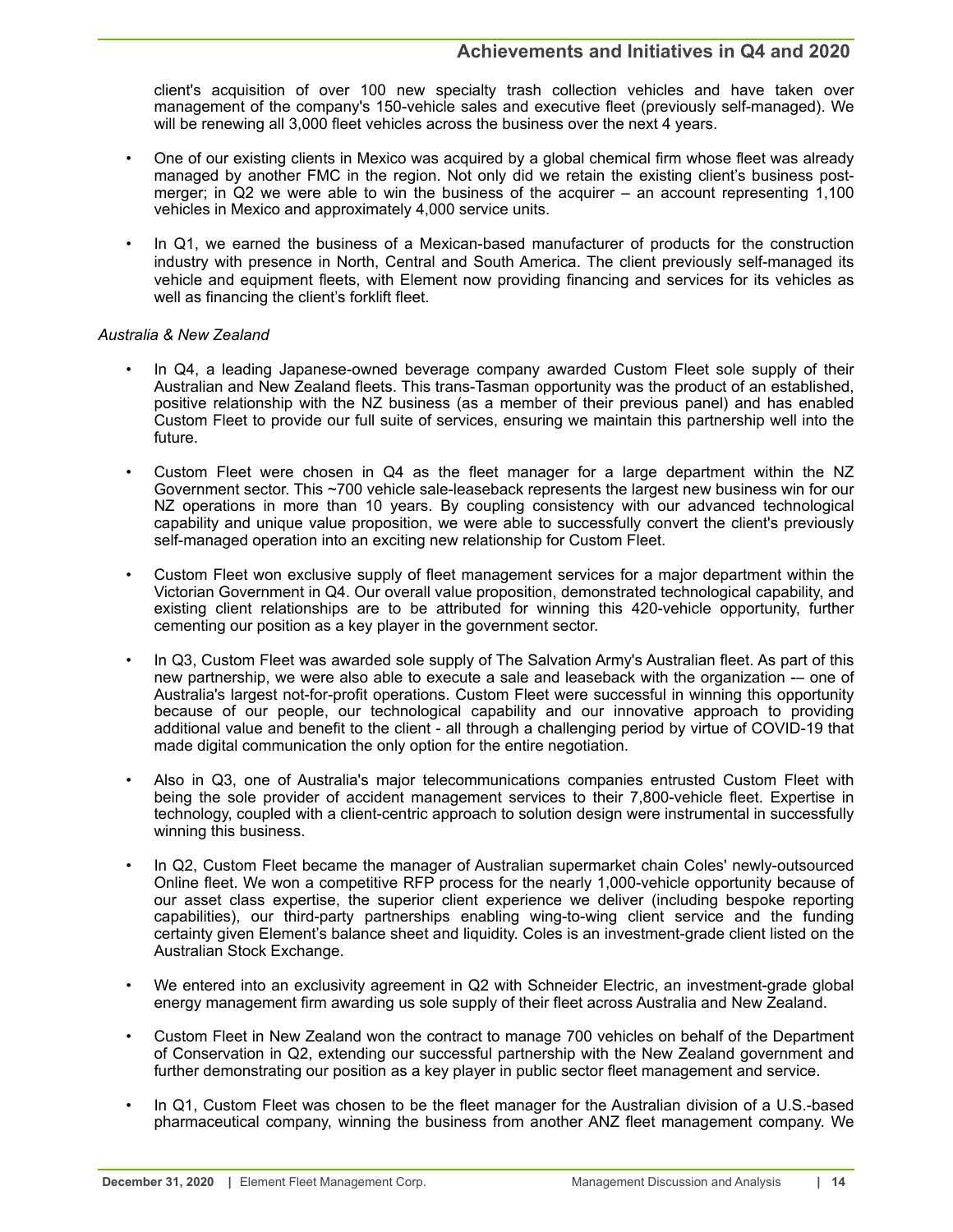won the business on the basis of a strong relationship and coupling the consistency of fleet fundamentals with our advanced technology capability and unique value proposition.

### Continuously improving the client experience

We continue to improve the consistency and superiority of our clients' experience with Element, and in Q4 we made upgrades to our systems and processes across all geographies to better serve our clients.

- Our in-house strategic consulting services team whose focus is the proactive provision of datadriven fleet-cost-saving insights and productivity-enhancement recommendations to our clients evolved their business review and real-time benchmarking capabilities, empowering the team to glean deeper insights into cost saving opportunities for our clients.
- In the U.S. and Canada, we launched a proactive monitoring tool that allows our strategic consultants to (i) quickly identify significant changes to key metrics across a client's spend categories with Element, (ii) investigate the root causes of the changes and (iii) develop solutions to undo the changes as desired.
- Element Mexico developed a number of new tools to facilitate direct contact with clients' individual drivers, creating a superior client experience for those drivers - as well as for clients' fleet managers, by reducing the latter's administrative burden. We also launched a new-to-Mexico feature in Xcelerate – Element's proprietary fleet management software and app – allowing fleet managers to track the status of their new vehicle orders.
- Custom Fleet released a new online Accident Management tool, with integrated workflow to the accident repairer network, improving efficiency and flexibility for clients by providing multiple avenues to lodging claims.
- Custom Fleet also implemented a new service booking system, providing proactive maintenance management and direct connectivity between clients and preferred third-party providers and leveraging our "services due / overdue" data.

### Deeper client relationships

Over the course of 2020 we provided our clients full support as they addressed the challenges and opportunities COVID-19 presented them. These interactions are welcome and valuable occasions to deepen our client relationships.

For example, our strategic consulting services team has been busy identifying fleet cost savings opportunities based on clients' specific business circumstances (as impacted by COVID-19). In some cases, we are identifying sale-leaseback opportunities for clients to instantly increase their liquidity and better manage their balance sheets.

In turn, clients are eager to act on our recommendations to reduce their total cost of fleet operations – especially in the current economic environment. As reported on our global balanced scorecard, Element identified over \$1.5 billion in cost savings opportunities for clients in 2020, with clients having acted on approximately one quarter of those opportunities.

The operational effectiveness index on our global balanced scorecard measures the extent to which Element is delivering the consistent, superior client experience we strive for. Metrics in the index that measure operational effectiveness independent of third-party contributions are consistently scoring above target. There are also metrics in the index that measure "wing-to-wing" processes impacting the client experience. Improved circumstances with respect to OEM production times, motor vehicle licensing, and maintenance and accident vendor activity levels are returning those metrics closer to pre-COVID levels. As a result, the overall operational effectiveness index score was on-target for the year in 2020, which represents a material improvement over 2019 performance, as the targets were raised significantly year-over-year.

We also receive simple scores from clients after every interaction we have with them. These scores are independent of our balanced scorecard and continue to indicate that our service delivery is strong and client satisfaction is high. Our global Net Promoter Score, which is a weighted average of trailing-four-quarter Net Promoter Scores in each of our geographies, grew materially over the course of 2020.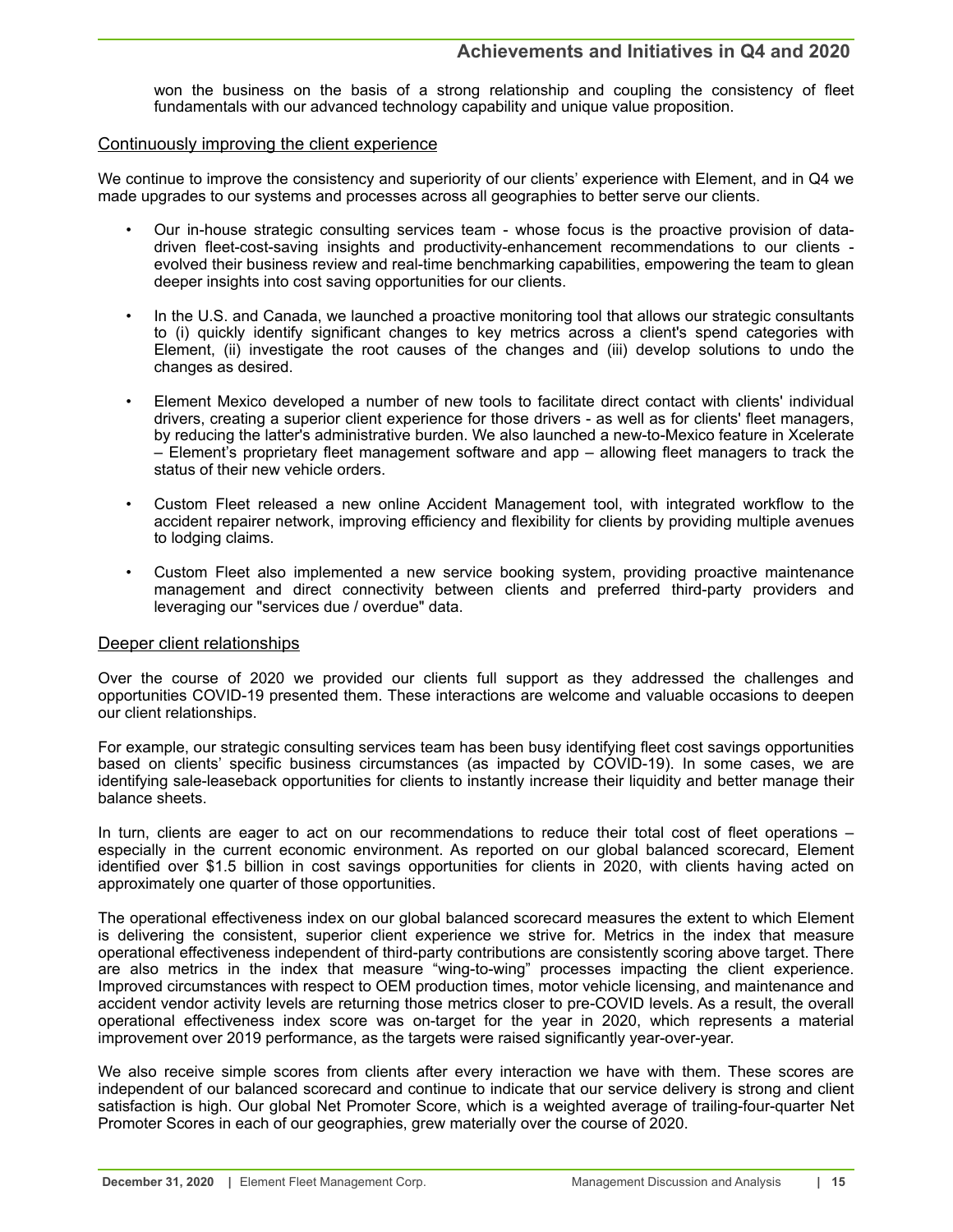# <span id="page-15-0"></span>**Initiatives**

# Growing with Armada

In early 2019, Element began working with Armada to rapidly build - from scratch - what will quickly become one of the largest commercial fleets in North America.

To facilitate this rapid expansion, we developed and resourced a myriad of operational and financial capabilities to address Armada's unique needs.

Having achieved a quick and successful launch of the client's initial ambition, and with the better part of two years of experience working together, we aligned on changes to our operating relationship that will see Armada own (self-finance) vehicles they will order from Element in 2021 and beyond, while we focus solely on the provision of a growing set of fleet solutions for Armada.

This evolution of the Armada relationship aligns with our strategic designs on a capital-lighter Element business model that enhances return on equity.

The only material impacts of this evolution in our relationship with Armada in 2020 were

- the substantial reduction of debt (and the corresponding reduction in equity required) as we wound down the dedicated credit facility, which materially reduced tangible leverage, and
- accelerated income of approximately \$8.8 million, which was recorded in Q3's servicing income.

In 2021 and beyond, we expect this evolution to have the following impacts:

- The elimination of as much as USD \$1 billion of interim financing requirements;
- An expansion in the number of units under management (and the opportunity to expand the breadth of service offerings for this growing fleet); and
- The loss of syndication revenue on the sale of Armada assets to third parties, which will be partially offset by the planned increase in syndication of other clients' assets.

We will focus on the design and delivery of sophisticated fleet services and solutions for Armada's alreadysizable and still-growing fleet, which is currently the single largest consumer of Element's services. We expect this to remain the case as Armada's fleet and its consumption of Element services continue to grow in the coming years.

# **Our People**

# **Achievements**

The year 2020 was a pivotal one for our people as we completed Transformation while living through a pandemic. Despite the unprecedented challenges, Element's actions reinforced the commitment we have to our people resulting in an overall employee engagement score of 86% - up 7 points from 2019.

# Resilience of our people

Element's commitment to our people throughout 2020 was underpinned by our duty of care to support the safety and wellness of our entire workforce throughout the pandemic. Following public health directives closely, we mobilized 97% of our people to work remotely within weeks of the pandemic's onset while also ensuring essential workers were able to continue their duties on behalf of our clients in a safe environment. With everything in place to work safely and productively, we will continue to work largely from home until at least the fall of 2021, with the exception of our colleagues in Australia and New Zealand.

While this year challenged the resilience of our people, it has also provided countless learnings on how to successfully adapt and thrive in times of challenge. Our internal committee dedicated to resumption has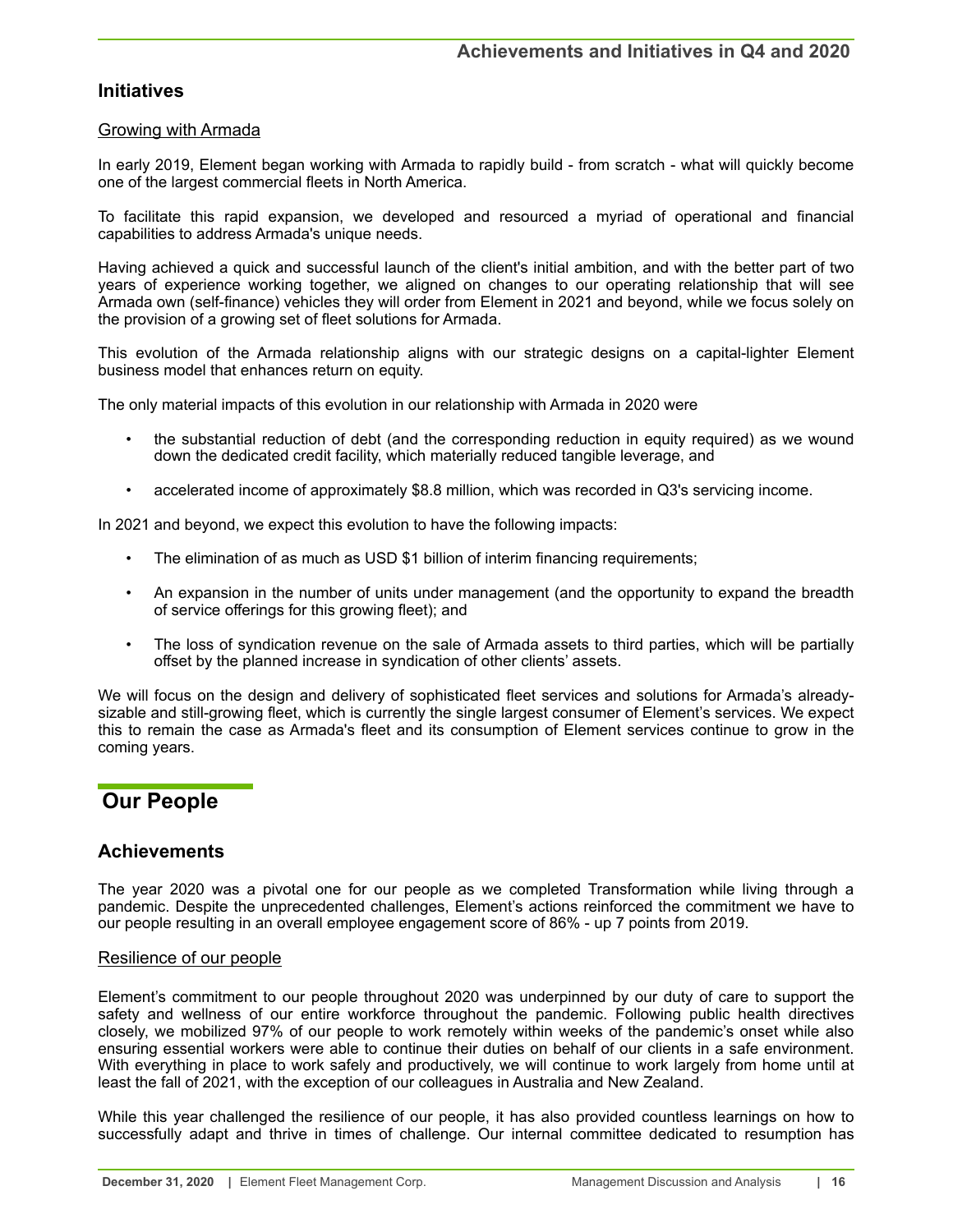closely followed the evolving needs of our people across different regions to provide seven new wellness programs in addition to our already comprehensive benefits. To better support balance in our work days, we also introduced "Focus Fridays" and asked people to adhere to core meeting hours wherever possible.

Element's agility through the pandemic has not stopped us from continuing to attract talent with ~400 external hires in 2020, 75% of whom were onboarded through the pandemic. We also forged ahead with efforts to optimize our real estate footprint closing 10 regional offices by either sub-leasing or exiting the locations.

### Employee experience

The employee experience in 2020 was elevated at Element by the maturation of both our systems and our culture with important developments taking place through the summer.

The delivery of a consistent and superior employee experience was firmly established through our HR technology transformation by streamlining and automating many of our manual processes. Following through on our commitment to transparency, these new systems created direct access for our people to see their own personal details related to pay, performance, benefits, recognition, and careers. For managers, it provided the tools to quickly gain access to critical information about their teams in one place allowing them to support and recruit talent seamlessly.

The further enrichment of our employee culture was catalyzed by deep social unrest beginning in June, 2020 where we observed and acknowledged systemic racism in our society. These events marked the formal beginning of Element's own Diversity and Inclusion journey. We started by putting a public stake in the ground committing to our people, our clients and all our stakeholders that Element would lead by example in the fleet industry as an inclusive and diverse company.

Progress has been swift. Within months we had completed a company-wide education program helping our people recognize and understand the importance of conscious inclusion. We also completed a comprehensive diagnostic of Element's maturity as a diverse and inclusive organization and installed a new Head of Diversity and Inclusion reporting directly to our Chief People Officer.

For our clients, we solidified our commitment to leadership by connecting them to our own diverse supplier network. With over 3,800 diverse suppliers and the only fleet company member of the National Minority Supplier Development Council and member of the Canadian Aboriginal and Minority Supplier Council, our clients can proudly partner with Element.

# CFO succession

On January 11<sup>th</sup>, Element announced the forthcoming appointment of Frank Ruperto as Chief Financial Officer. Mr. Ruperto joined Element on January  $25<sup>th</sup>$  as EVP Finance and assumes the CFO role effective March  $5<sup>th</sup>$ , in accordance with the Company's previously announced CFO succession plan.

Mr. Ruperto brings to Element 30 years of experience in business and finance, with deep expertise as a public-company CFO. His proven capabilities also span strategic planning, investor relations, commercial and operations leadership and enterprise risk management. He served as Chief Financial Officer and Senior Vice President of Finance and Strategy at Rayonier Advanced Materials Inc. (NYSE: RYAM), a producer of cellulose products, from 2014 to 2019. In 2019, RYAM named him Executive Vice President in charge of its core high purity cellulose business unit, with responsibility for executing RYAM's cellulose specialties commercial strategy in that approximately \$1 billion (U.S.) revenue business.

Prior to joining RYAM, Mr. Ruperto spent over 20 years in investment banking, most recently at Bank of America Merrill Lynch. He holds a Bachelor of Arts with a concentration in Economics from Harvard University and a Master of Business Administration from The Wharton School at the University of Pennsylvania.

### Connecting pay to performance

Despite encountering a significant reduction in client activity levels, Element chose not to furlough or lay off a single employee as a result of the pandemic – and this remains our plan for 2021. In turn, the commitment of our people resulted in Element meeting or exceeding all but two of our Global Balanced Scorecard metrics.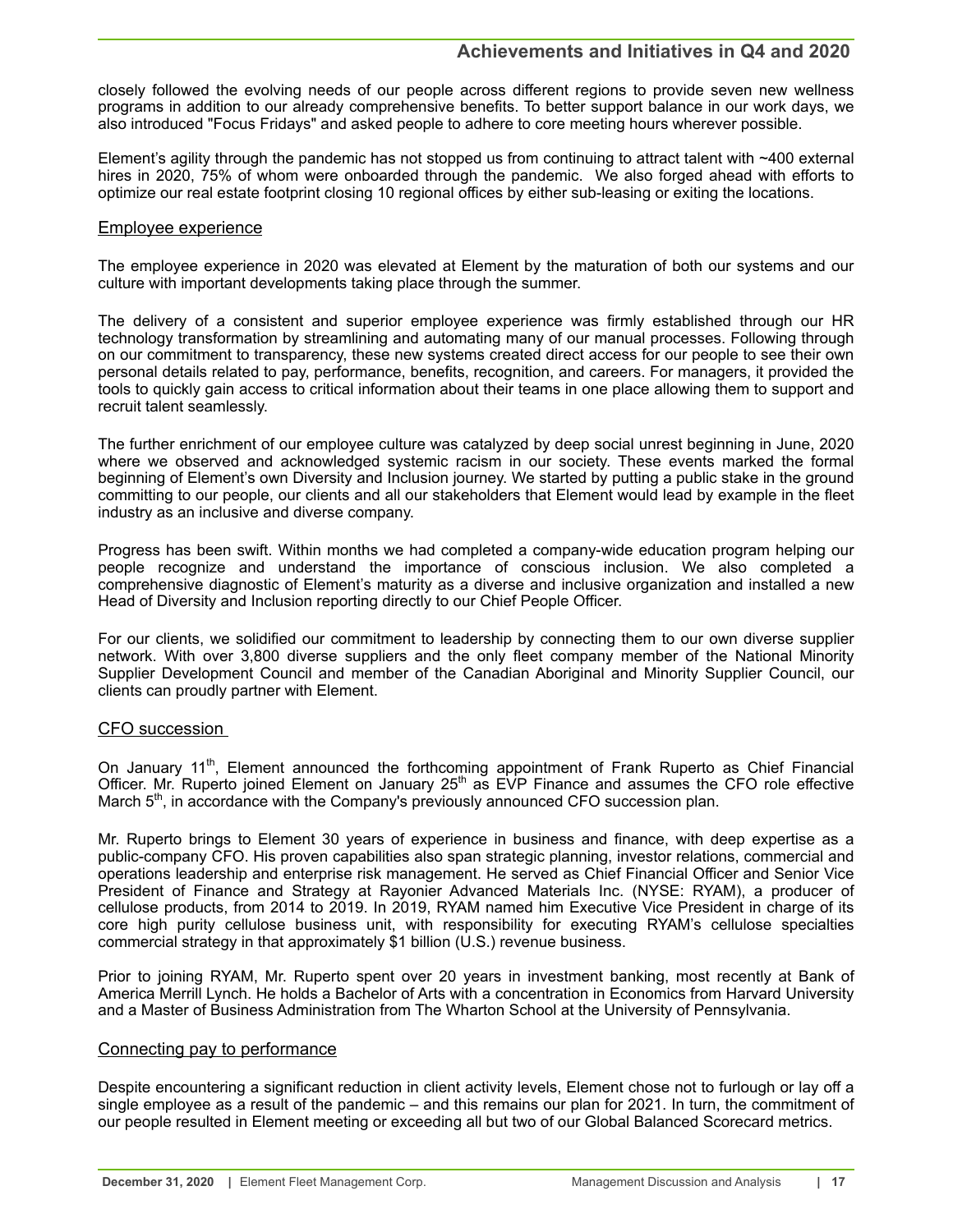<span id="page-17-0"></span>Given that backdrop, we are allocating our 2021 salary budget in a more targeted way, to address legacy pay practices across our global footprint. We are harmonizing annual bonus targets so employees in the same job have the same annual bonus opportunity, and we are adjusting salaries that are well below the market relative to their role. These decisions address the commitment we made to our people in 2019 to resolve legacy pay practices due to multiple acquisitions across our global footprint.

As we close 2020, Element's Board of Directors will continue to use the Global Balanced Scorecard results to determine the annual short term incentive compensation of each named executive officer with a minimum determinative weighting of 50% on Element's financial performance. The Company believes that this compensation plan will continue to forge a tight alignment between performance against strategic objectives and executive pay outcomes. Full details of the impact on incentive compensation are available in Element's Management Information Circular dated April 3, 2020 which has been filed on SEDAR at www.sedar.com.

# **Our Investors**

# **Achievements**

# Sub-6.0x tangible leverage and return of capital

We achieved our year-end target of a sub-6.0 tangible leverage ratio in 2020, measuring 5.74x at December 31<sup>st</sup> having repurchased 762,100 common shares of Element for cancellation that month pursuant to our NCIB.

# Syndication revenue recovery

We continue to enjoy robust demand for our products in the syndication market, which - as expected continued its recovery in Q4 2020 from the economic dislocation of Q2 this year. Syndication investor hurdle rates have returned to normal levels, and we increased our quarter-over-quarter syndication revenue by 57% in Q4 - to \$23.9 million - on \$619 million of assets syndicated, which is only 3% more volume than prior quarter.

These significant improvements - in (i) absolute syndication revenue and (ii) syndication revenue as a percentage of assets syndicated - are not only attributable to healthier markets but also our expanding investor base.

We will maintain a significant presence in the syndication market and grow demand for our assets in support of a capital-light*er* business model that enhances return on equity. We continued to transact with new investors in Q4, bringing our full-year 2020 total to 11 first-time buyers of Element's syndicated assets, to whom we sold \$264 million of volume in 2020.

### Strong, stable collections and credit performance

Element's collections and credit performance remained impressive in the fourth quarter.

Although our aggregate reported delinquencies at quarter-end increased by \$3.9 million quarter-over-quarter from \$10.5 million to \$14.4 million, which remains in line with pre-COVID-19 levels - two of these delinquent accounts were repaid on January 8, 2021, bringing delinquencies down below \$10 million.

Our impaired receivables balance stood at \$25 million at year-end, which is a 26% or \$9 million further improvement from Q3 2020, and significantly below pre-COVID-19 impairment levels.

We provide further details and discussion under "Delinquencies and impaired receivables" below, and in section 10.0 of our Supplementary Information document.

# Resilient financial and operating results

While not unscathed by the economic consequences of the COVID-19 pandemic, Element generated resilient financial and operating results in 2020.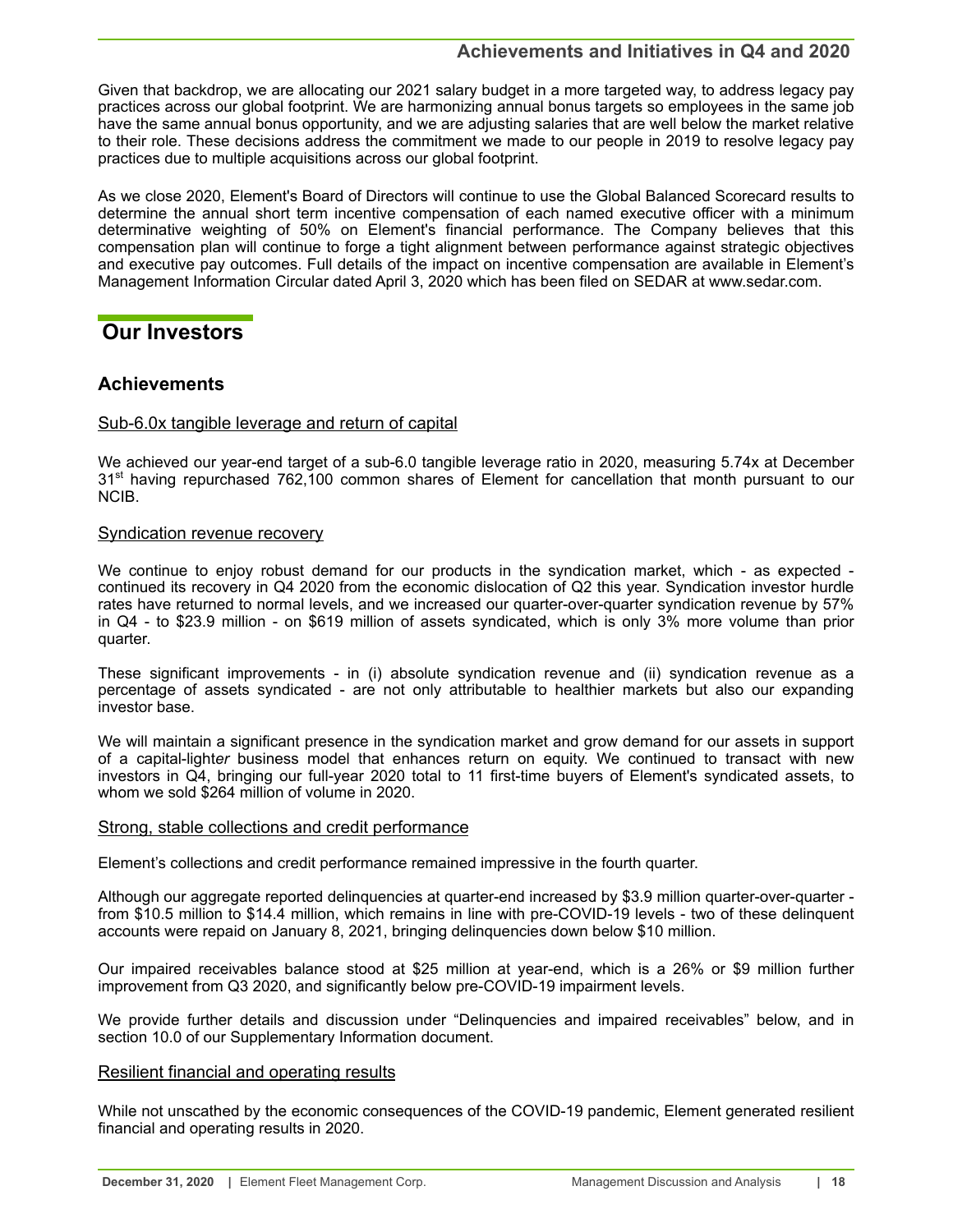Our global footprint – with over 5,500 clients spread across  $700+$  industries and five sizable geographies – diversifies and stabilizes our business. Moreover, the largely blue-chip credit profile of our clients supports both their ability and propensity to remain current with Element. Contractual delinquency was lower at yearend 2020 than year-end 2019, and impaired receivables were more than halved on the same comparative basis.

Our 2020 servicing income was only 2% lower than in 2019, evidencing the essential nature of fleet vehicles to our clients' operations, and the integral role our service offerings play to ensure clients can keep those vehicles performing productively. We provide further insight into the durability of this revenue stream in our annual operating results commentary below.

Net financing revenue grew 3% year-over-year for 2020 when adjusted for the impacts of both 19<sup>th</sup> Capital and provisions for credit losses in each of 2019 and 2020. We achieved this growth despite shrinking our earning asset base by 11% (predominantly as a result of syndication in support of our de-leveraging strategy).

And syndication market demand for Element assets was consistently robust throughout 2020. We syndicated virtually the same volume of assets as in 2019, with the uncertainty in Q2 2020 resulting in lower syndication revenue as a percentage of volume syndicated (*aka*. 'yield') than targeted. In fact, Q4 2020 syndication yield was the highest of the last 8 quarters as a result of continued improvement in pricing conditions for investment grade assets, asset mix and stronger demand trends.

Largely through the delivery of Transformation savings initiatives, we reduced 2020 adjusted operating expenses by 4% year-over-year.

In sum, adjusted operating income for the year 2020 was only 2.4% lower than in 2019 despite the headwinds introduced by the pandemic.

### Maturing capital structure

In 2020, Element successfully took a number of significant steps in maturing its capital structure.

In Q4, we strategically right-sized certain revolving facilities, including winding down the final US\$400 million (\$509 million) of Element's non-recourse funding facility dedicated to Armada. Moreover, learnings from the global cash management office's comprehensive series of stress-tests informed right-sizing a senior unsecured credit facility by US\$500 million (\$636 million) and a vehicle management asset-backed revolving facility by US\$1 billion (\$1.3 billion).

In Q3, we redeemed the Series G preferred shares in full, eliminating our most expensive series of preferred shares. With the redemption, we have cumulatively eliminated or replaced over \$1 billion of high-cost hybrid instruments from Element's capital structure since April 2019, simplifying and strengthening the Company's investment-grade balance sheet and materially reducing the cost of funding (which has, in turn, grown Net Financing Revenue).

In Q2, we took the first step to becoming a programmatic issuer in the U.S. debt capital markets with our inaugural issuance of \$400 million U.S. dollar 5-year 3.85% senior unsecured investment-grade notes. The proceeds of the inaugural bond issuance were used, together with cash on hand, to retire Element's \$567 million of 4.25% convertible debentures scheduled to mature June 30, 2020.

All told, we reduced Element's liabilities by over \$2.4 billion in 2020 while maintaining shareholders' equity essentially flat.

# Sold  $19<sup>th</sup>$  Capital

In the second quarter of 2020, Element fulfilled one of the three chief strategic ambitions we set out in October 2018 by selling the assets of  $19<sup>th</sup>$  Capital and settling third party debt at a discount.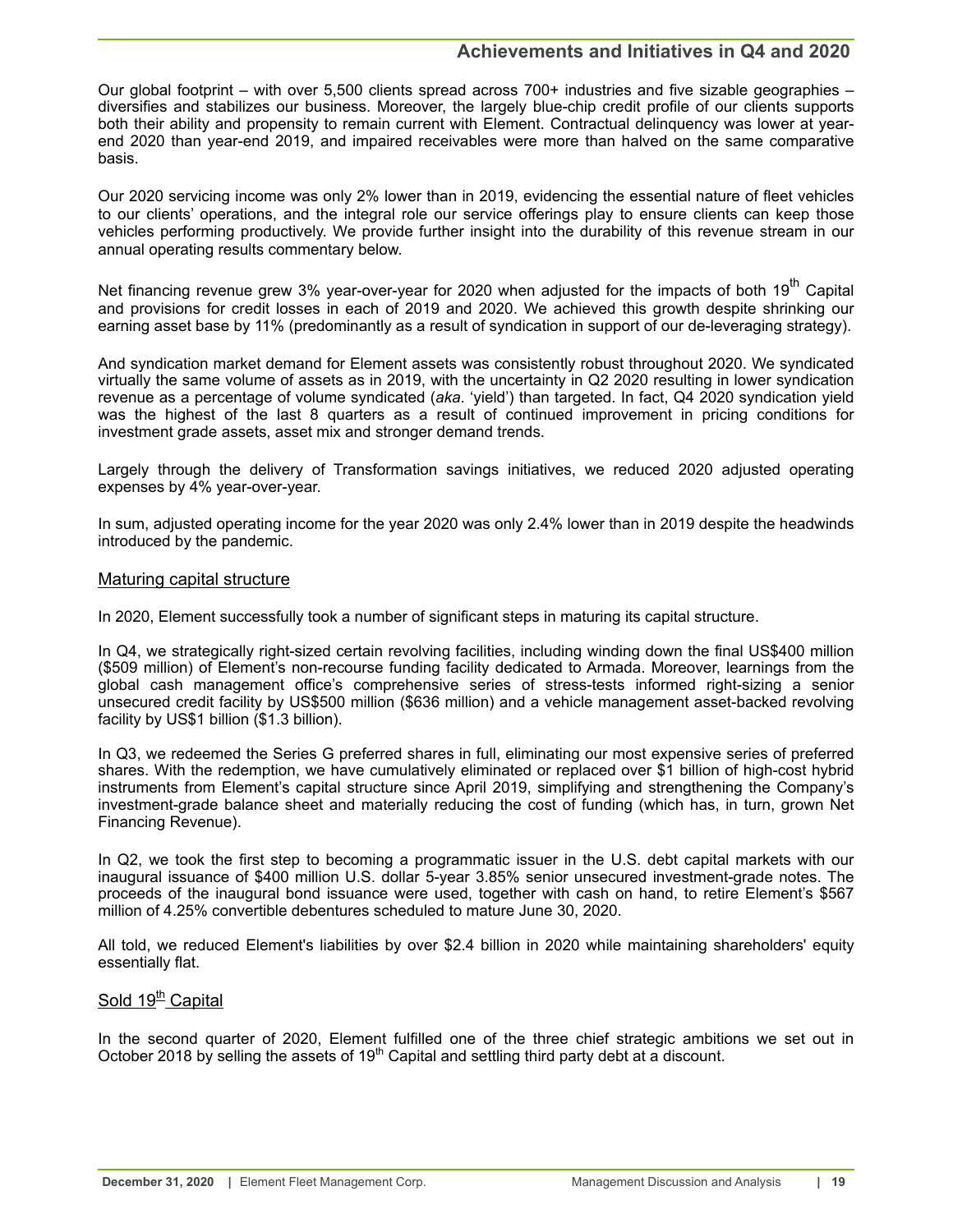# <span id="page-19-0"></span>**Initiatives**

# Return of capital

Our most important investor initiative in 2020 was the announcement of Element's return of capital strategy and the beginnings of executing same.

**Given** 

- the absolute fulfillment of our 2018 strategic ambitions,
- the scalability of Element's transformed operating platform,
- the strength of our burgeoning syndication program,
- enhanced clarity in the Company's relationship with Armada,
- the growth opportunities across our global footprint and
- our outlook for strong prospective earnings and cash flow growth,

Element is at a point where the highest potential for additional value creation lies in the return of capital – in excess of that required to maintain our sub-6.0 tangible leverage ratio – to common shareholders by way of dividends and share buybacks.

In Q4 2020, we announced:

- a 44% increase to the Company's common dividend, from \$0.18 to \$0.26 annually per share, effective immediately and reflected in the common dividend paid in respect of Q4 2020 on January 15, 2021;
	- With this increase, Element's common dividend represents approximately 30% of the Company's last twelve months' adjusted earnings per share, which is the mid-point of the 25% to 35% payout range we plan to maintain going forward; and
- the establishment of a normal course issuer bid to repurchase up to 10% of Element's common shares over the ensuing 12 months – the first year of what is envisioned to be a regular, ongoing program by the Company.

# **Change in Reporting Presentation - Elimination of "Non Core"**

Following the sale of 19<sup>th</sup> Capital on May 1, 2020, Element's operations are exclusively focused on providing services and financing solutions for commercial vehicle fleets, and "Non Core" segment reporting is no longer necessary.

Since Q2 2020, Element's results of operations and financial position have been presented as a single business and comparative periods reflect the same.

We continue to break out certain information by geographic location with no change.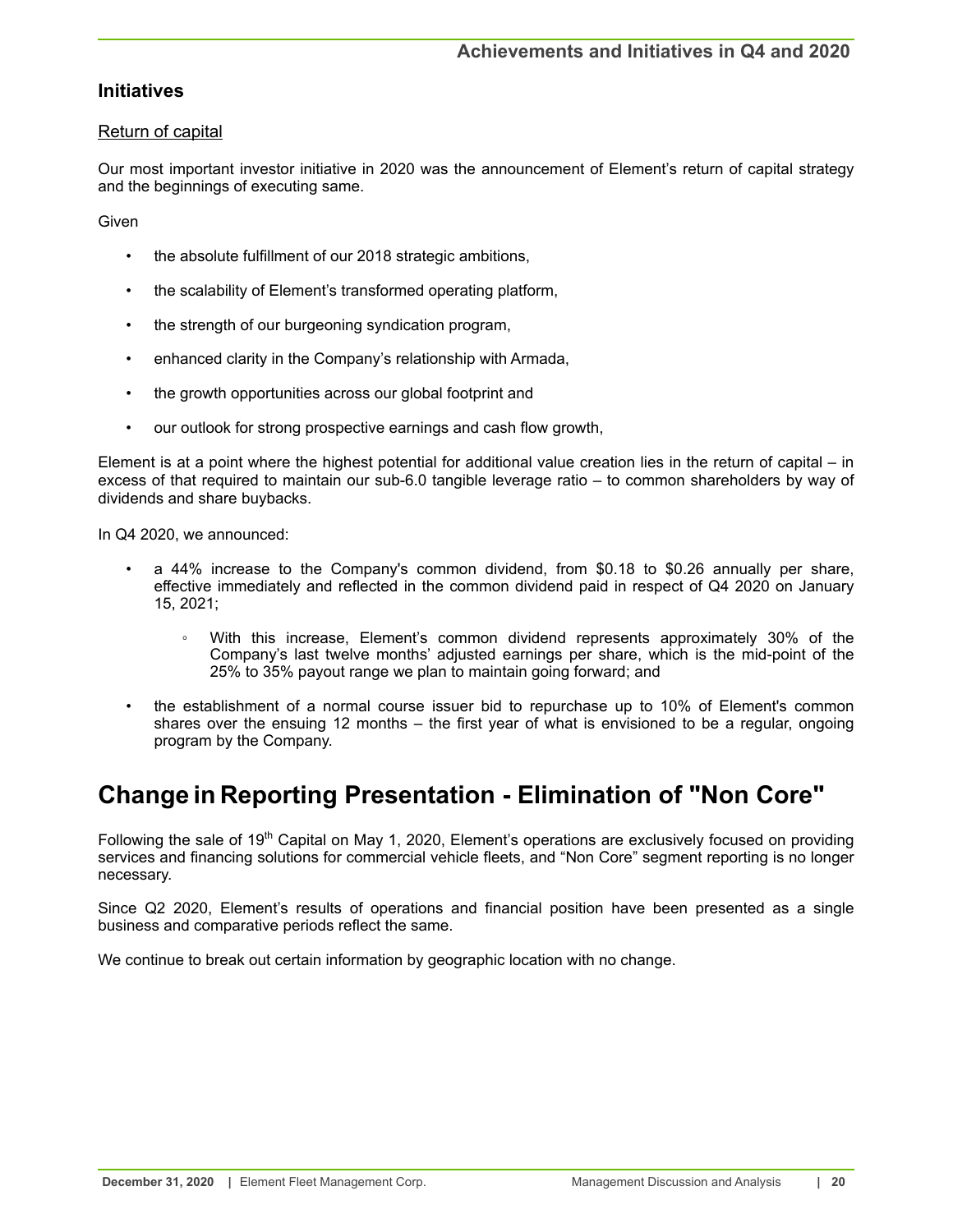<span id="page-20-0"></span>The tables below set out key financial metrics that show operating results together with related per share figures.

# **Selected Annual Financial Information**

| As at and for the years ended                                |                   |                   |                   |
|--------------------------------------------------------------|-------------------|-------------------|-------------------|
| (in \$000's for stated values, except per share amounts)     | December 31, 2020 | December 31, 2019 | December 31, 2018 |
|                                                              | \$                | \$                | \$                |
| Net revenue                                                  | 963,093           | 994,102           | 873,519           |
| Net income (loss)                                            | 287,092           | 97,701            | (199, 104)        |
| <b>Total assets</b>                                          | 14,991,388        | 17,429,603        | 18,964,006        |
| Total debt                                                   | 10,018,603        | 12,604,652        | 14, 168, 215      |
| After tax adjusted operating income                          | 413,905           | 420,131           | 319,922           |
| Earnings (loss) per share                                    |                   |                   |                   |
| Basic                                                        | 0.56              | 0.12              | (0.62)            |
| <b>Diluted</b>                                               | 0.56              | 0.12              | (0.62)            |
| After tax adjusted operating income per share <sup>(1)</sup> |                   |                   |                   |
| Basic                                                        | 0.85              | 0.86              | 0.70              |
| Pro forma Diluted                                            | 0.84              | 0.83              | 0.69              |
| Dividends declared, per share                                |                   |                   |                   |
| Common share                                                 | 0.200000          | 0.180000          | 0.270000          |
| Preferred Shares, Series A                                   | 1.733252          | 1.733250          | 1.650000          |
| Preferred Shares, Series C                                   | 1.552520          | 1.588760          | 1.625000          |
| Preferred Shares, Series E                                   | 1.475752          | 1.568938          | 1.600000          |
| Preferred Shares, Series G                                   | 1.218750          | 1.625000          | 1.625000          |
| Preferred Shares, Series I                                   | 1.437500          | 1.437500          | 1.437500          |

# **Selected Quarterly Financial Information**

|                                                              | As at and for the three-month periods ended |                       |                      |  |
|--------------------------------------------------------------|---------------------------------------------|-----------------------|----------------------|--|
| (in \$000's for stated values, except per share amounts)     | December 31,<br>2020                        | September 30,<br>2020 | December 31,<br>2019 |  |
|                                                              | \$                                          | \$                    | \$                   |  |
| Net revenue                                                  | 247,099                                     | 243,252               | 256,509              |  |
| Net income (loss)                                            | 78,362                                      | 70,778                | (116, 978)           |  |
| <b>Total assets</b>                                          | 14,991,388                                  | 15,711,869            | 17,429,603           |  |
| Total debt                                                   | 10,018,603                                  | 10,888,398            | 12,604,652           |  |
| After tax adjusted operating income <sup>(1)</sup>           | 108,089                                     | 107,058               | 112,797              |  |
| Earnings (loss) per share                                    |                                             |                       |                      |  |
| Basic                                                        | 0.16                                        | 0.14                  | (0.29)               |  |
| <b>Diluted</b>                                               | 0.16                                        | 0.14                  | (0.29)               |  |
| After tax adjusted operating income per share <sup>(1)</sup> |                                             |                       |                      |  |
| Basic                                                        | 0.23                                        | 0.22                  | 0.23                 |  |
| Pro forma Diluted                                            | 0.22                                        | 0.22                  | 0.22                 |  |
| Dividends declared, per share                                |                                             |                       |                      |  |
| Common share                                                 | 0.065000                                    | 0.045000              | 0.045000             |  |
| Preferred Shares, Series A                                   | 0.433313                                    | 0.433313              | 0.433313             |  |
| Preferred Shares, Series C                                   | 0.388130                                    | 0.388130              | 0.388130             |  |
| Preferred Shares, Series E                                   | 0.368938                                    | 0.368938              | 0.368938             |  |
| Preferred Shares, Series G                                   |                                             | 0.406250              | 0.406250             |  |
| Preferred Shares, Series I                                   | 0.359375                                    | 0.359375              | 0.359375             |  |

*(1) For additional information, see "Description of Non-IFRS Measures" section.*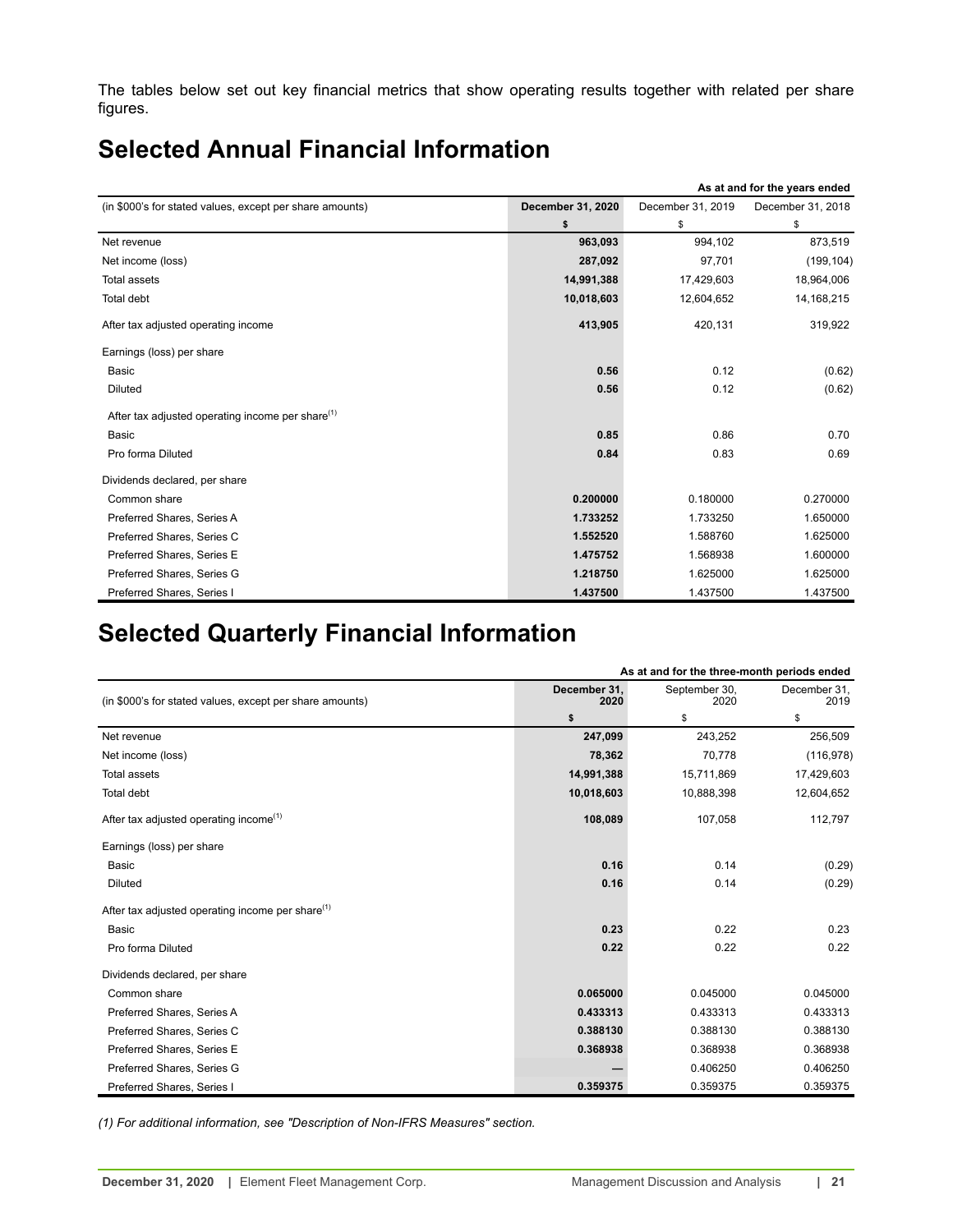# <span id="page-21-0"></span>**Annual Results of Operations**

|                                                          |                      | For the year ended   |
|----------------------------------------------------------|----------------------|----------------------|
| (in \$000's for stated values, except per share amounts) | December 31.<br>2020 | December 31,<br>2019 |
|                                                          | \$                   | \$                   |
| Net revenue                                              |                      |                      |
| Net interest income and rental revenue                   | 741,898              | 908,701              |
| Interest expense                                         | 336,211              | 497,521              |
| Net financing revenue                                    | 405,687              | 411,180              |
| Servicing income, net                                    | 481,854              | 493,345              |
| Syndication revenue, net                                 | 75,552               | 89,577               |
| Net revenue                                              | 963,093              | 994,102              |
| <b>Operating expenses</b>                                |                      |                      |
| Salaries, wages and benefits                             | 302,757              | 322,628              |
| General and administration expenses                      | 116,336              | 115,256              |
| Depreciation and amortization                            | 42,491               | 42,252               |
| <b>Adjusted operating expenses</b>                       | 461,584              | 480,136              |
| Amortization of convertible debenture discount           | 6,259                | 13,185               |
| Share-based compensation                                 | 35,033               | 18,871               |
| <b>Operating expenses</b>                                | 502,876              | 512,192              |
| Disposition of 19 <sup>th</sup> Capital                  |                      |                      |
| Gain on settlement of debt                               | 38,580               |                      |
| Loss on sale of assets                                   | (52, 442)            |                      |
| Net loss on disposition                                  | (13, 862)            |                      |
| <b>Other expenses</b>                                    |                      |                      |
| Amortization of intangible assets from acquisition       | 38,291               | 36,859               |
| Restructuring and transformation costs                   | 77,508               | 91,413               |
| Impairment on 19 <sup>th</sup> Capital                   |                      | 260,000              |
| (Gain) loss on investments                               | (2, 497)             | 1,599                |
| Other expenses                                           | 113,302              | 389,871              |
| Net income before taxes                                  | 333,053              | 92,039               |
| Income tax expense (recovery)                            | 45,961               | (5,662)              |
| Net income for the year                                  | 287,092              | 97,701               |
| Weighted average number of shares outstanding [basic]    | 438,561              | 434,812              |
| Earnings per share [basic]                               | 0.56                 | 0.12                 |

We discuss the components of our net revenue - net financing revenue, servicing income, and syndication revenue - as well as our adjusted operating expenses, in the sub-section below titled "Adjusted Operating Results".

Net income for the year ended December 31, 2020 was \$287.1 million, a \$189.4 million increase from net income of \$97.7 million in 2019. The year-over-year improvement was driven by the

- i.  $$260.0$  million impairment on  $19<sup>th</sup>$  Capital assets in 2019;
- ii. \$62.5 million of additional net revenue growth and operating expense reductions enabled by transformation in 2020; and
- iii. \$13.9 million reduction in restructuring and transformation costs in 2020

offset somewhat by the

- a.  $$13.9$  million net loss on disposition of  $19<sup>th</sup>$  Capital in 2020, and
- b. COVID-19 headwinds to net revenue in 2020.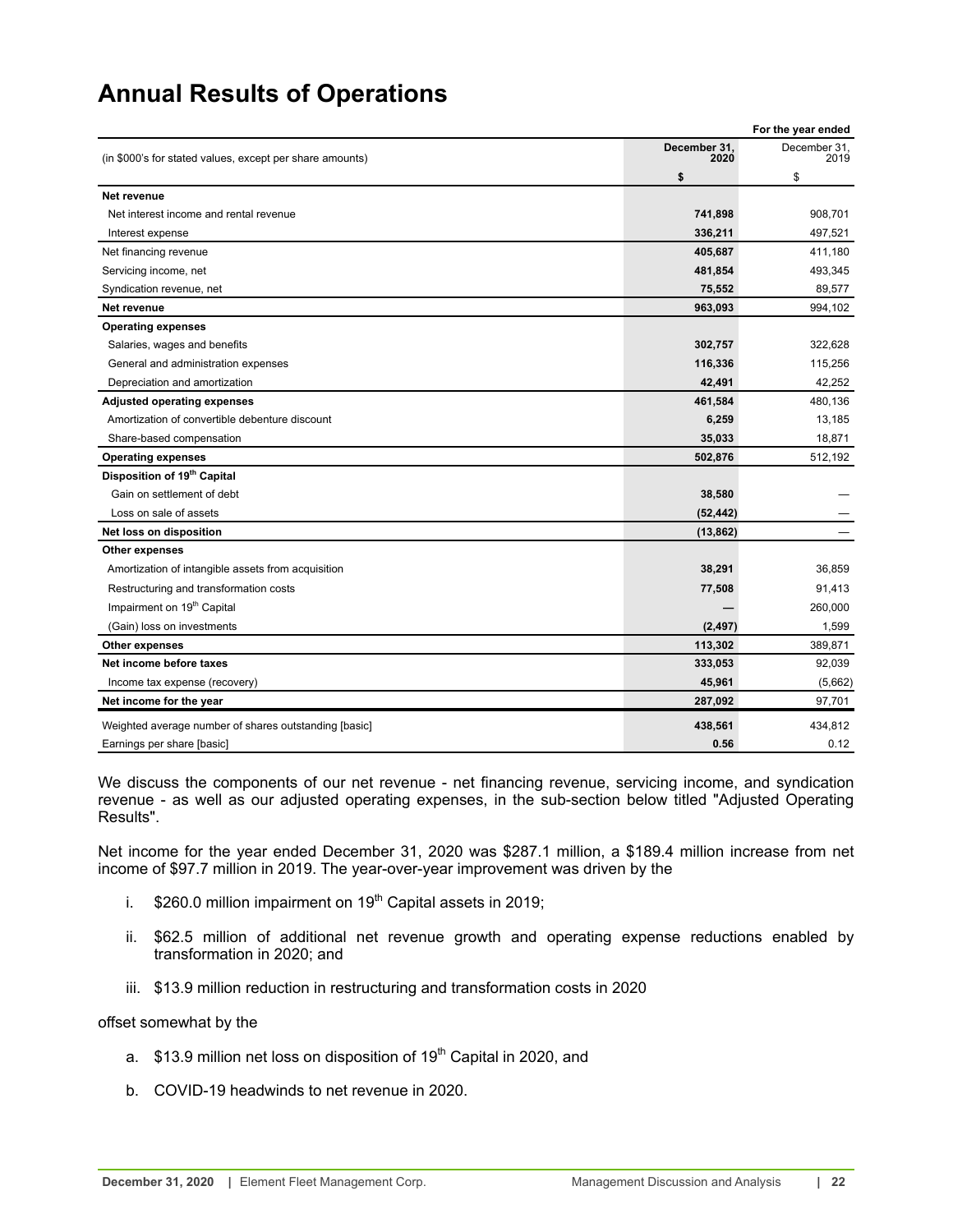**For the year ended**

In addition to salaries, wages and benefits, general and administration expenses, and depreciation and amortization (the components of adjusted operating expenses, discussed below under "Adjusted Operating Results"), we incurred the following operating expenses in 2020:

- amortization of the convertible debenture discount, which reflects the accrual of the balance sheet liability back to its face value due at maturity; and
- share-based compensation, which increased from \$18.9 million in 2019 to \$35.0 million in 2020 recognizing better-than-target performance of certain 2018 and 2019 performance stock units, and additional performance stock unit amortization.

The amortization of intangibles acquired as part of past transactions was \$38.3 million for the year ended December 31, 2020, up from \$36.9 million for the year ended December 31, 2019 primarily related to changes in the FX rate during the year.

During the year ended December 31, 2020, in support of our Transformation program, the Company recorded \$77.5 million of one-time operating investments. These costs consist primarily of professional fees and severance-related expenditures. With our Transformation now complete, there will be no further restructuring and transformation costs.

The effective income tax rate on adjusted operating income was 17.2% for the year ended December 31, 2020, compared with 18.3% for the year ended December 31, 2019. The 2020 effective tax rate is slightly lower than 2019, reflecting year-over-year variances in pre-tax net income and other tax-related adjustments.

|                                                                                        |                   | i vi ulu juul viluvu |
|----------------------------------------------------------------------------------------|-------------------|----------------------|
| (in \$000's for stated values, except per share amounts)                               | December 31, 2020 | December 31, 2019    |
|                                                                                        | S                 | \$                   |
| Originations                                                                           | 6,003,847         | 7,851,876            |
| Assets under management <sup>(1)</sup>                                                 | 15,652,493        | 16,710,402           |
| Net financing revenue                                                                  | 405,687           | 411,180              |
| Servicing income, net                                                                  | 481,854           | 493,345              |
| Syndication revenue, net                                                               | 75,552            | 89,577               |
| Net revenue                                                                            | 963,093           | 994,102              |
| Salaries, wages and benefits                                                           | 302,757           | 322,628              |
| General and administrative expenses                                                    | 116,336           | 115,256              |
| Depreciation and amortization                                                          | 42,491            | 42,252               |
| <b>Adjusted operating expenses</b>                                                     | 461,584           | 480,136              |
| Adjusted operating income                                                              | 501,509           | 513,966              |
| Provision for taxes applicable to adjusted operating income                            | 87,604            | 93,835               |
| Cumulative preferred share dividends                                                   | 40,820            | 44,424               |
| After-tax adjusted operating income attributable to common shareholders <sup>(1)</sup> | 373,085           | 375,707              |
| Weighted average number of shares outstanding [basic]                                  | 438,561           | 434,812              |
| After-tax adjusted operating income per share [basic] <sup>(1)</sup>                   | 0.85              | 0.86                 |

# **Adjusted Operating Results**

*(1) For additional information, see "Glossary of Terms" section.*

Element's net revenue declined 3.1% or \$31.0 million year-over-year in 2020 due primarily to the impacts of COVID-19 on portions of our client base and the temporary dislocation of economics in the U.S. syndication market. These headwinds to net revenue were partially offset by the contributions to net revenue made by our Transformation program.

Transformation was also the primary driver of the \$18.6 million or 3.9% year-over-year decline in adjusted operating expenses.

Element's adjusted operating income ("AOI") for the year ended December 31, 2020 was \$501.5 million, amounting to \$0.85 on a per share basis; 2.4%, \$12.5 million or \$0.01 per share less than the \$514.0 million of AOI generated for the year ended December 31, 2019.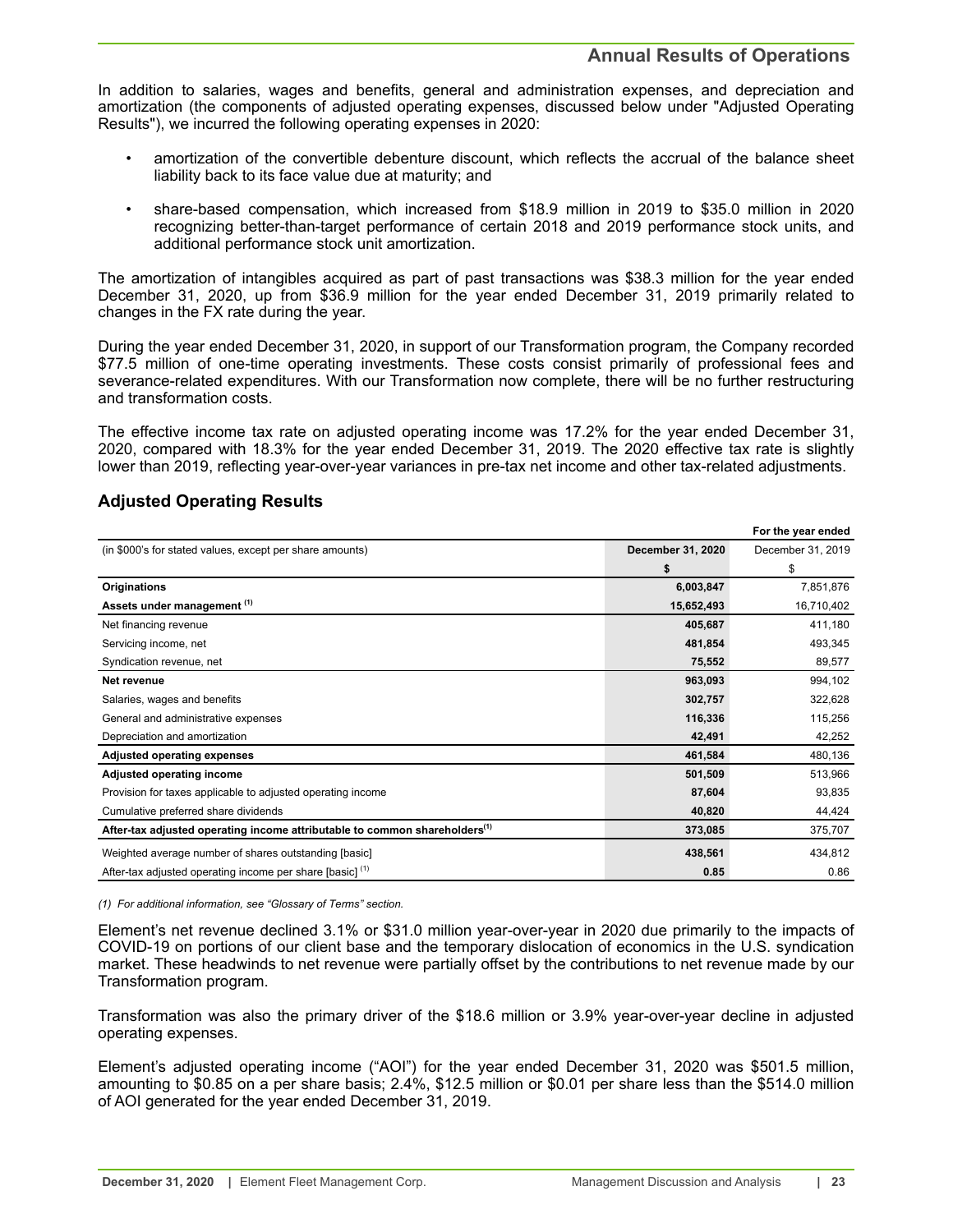# **Originations**

We originated \$6.0 billion of assets in 2020 - \$1.8 billion or 24% less than in 2019. The primary drivers of the difference were:

- the tail-off in Armada originations in the second half of 2020 which was in keeping with our 2019/2020 Armada fleet launch plan,
- the impact of OEM production facility and dealership closures and capacity reductions, and thus vehicle availability
	- in ANZ in the first half of 2020, and
	- in the U.S. and Canada beginning in Q2 2020 and continuing to various extents throughout the year;
- the knock-on impacts of OEM production facility and dealership closures on our clients' thinking around fleet vehicle replacement; and
- the impact of the economic consequences of COVID-19 on our clients' decisions to replace their fleet vehicles.

Notwithstanding all of the foregoing, 2020 originations in Mexico grew by \$47.1 million or 8.4% (18% on an FX-neutral basis) over 2019 volumes, demonstrating the resilience of demand for our services and opportunity in that region.

#### Assets under management

Our assets under management ("AUM") at year-end totaled \$15.7 billion – down \$1.1 billion or 6.3% yearover-year. As set out in our Supplementary Information document (available on our website), the year-overyear decrease reflects the impacts of lower origination volumes in 2020, plus amortization, dispositions and FX. On a constant currency basis, AUM declined \$860 million or 5.2% year-over-year.

### Servicing income, net

We earned \$481.9 million of servicing income in 2020, down 2.3% or \$11.5 million from 2019. This revenue stream demonstrated resilience throughout the year and in spite of the pandemic's impact on traffic levels at large. Element's servicing income – which is driven by our clients' vehicle usage – is predictably durable. There are four overarching reasons for its durability:

- Our clients represent a broad spectrum of enterprise- and mid-market-scale businesses, a large number of which continue to operate despite COVID-19. As section 8.1 of our Supplementary Information document depicts, Element's U.S. and Canadian clients' vehicle usage declined notably less by some measures than average vehicle usage in the U.S. from mid-March to the end of December 2020. Our clients include frontline service providers and many are essential services. Some clients' businesses are operating at less than full capacity amid COVID-19 and other clients' activity levels have increased dramatically. The latter category includes companies such as medical services businesses, telecommunication companies and businesses with online retail presence.
- All the vehicles we lease are essential to our clients' ability to generate and sustain revenue, so the vast majority have been active in some capacity during the pandemic. However, we have seen less decline in the activity levels of service fleet vehicles (which make up approximately 80% of our leases) than we have seen in sales fleet vehicles (which make up the other approximately 20% of our leases). Service fleet vehicles are transporting service personnel and equipment to job sites, ferrying assets between locations and delivering products to consumers sheltering-in-place.
- Not only have service fleet vehicles been more active than sales fleet vehicles amid COVID-19, but service fleets tend to consume more Element services than sales fleets; for instance, approximately 5x the maintenance, 2.5x the accident services and 4.5x the fuel (on average) over any given period.

Taking the month of April 2020 as an example - when Element's U.S. and Canadian clients' vehicle usage was at its lowest (see section 8.1 of our Supplementary Information document) - maintenance,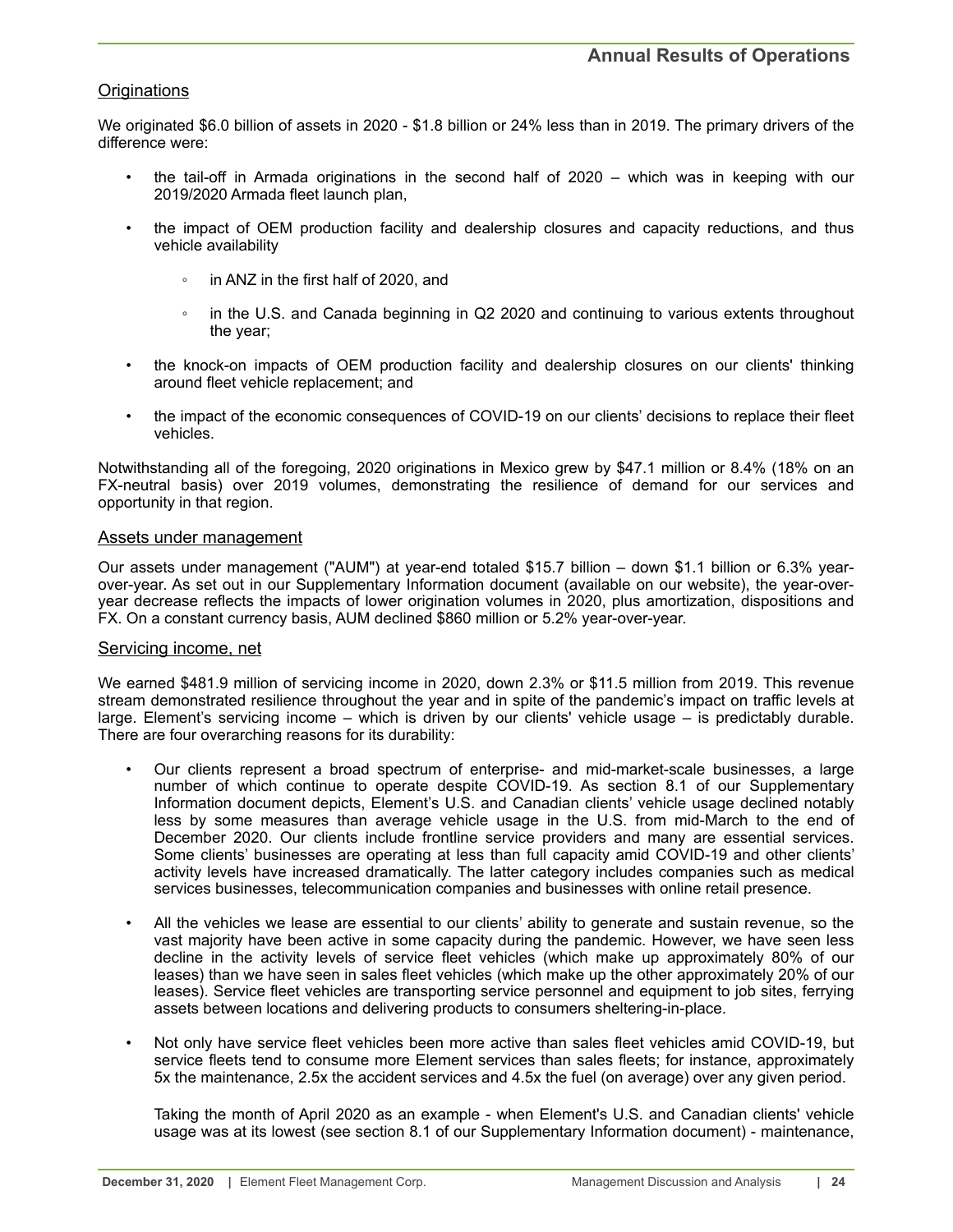# **Annual Results of Operations**

accident services and fuel usage by such clients declined from average levels by materially more among sales fleet than service fleet vehicles:

| Element services consumption declines in the month of April 2020 | Maintenance | Accident | Fuel |
|------------------------------------------------------------------|-------------|----------|------|
| Sales fleet vehicles                                             | 58%         | 60%      | 68%  |
| Service fleet vehicles                                           | 32%         | 49%      | 28%  |

This data – combined with the fact that service fleet vehicles tend to consume more Element services on average than sales fleet vehicles, regardless of COVID-19 – illustrates the strength of service fleet vehicles' contribution to our servicing income. And service fleets make up approximately 80% of our leases.

• Approximately one-third of our servicing income is derived from client subscriptions for services, which make predictable contributions to quarterly revenue independent of client vehicle activity.

Section 8.2 of our Supplementary Information document (available on our website) provides datapoints on servicing income contributors throughout most of 2020.

### Net financing revenue

Net financing revenue of \$405.7 million in 2020 represents a 1.3% or \$5.5 million decline year-over-year.

However, excluding the impacts of our non-core  $19<sup>th</sup>$  Capital business on net financing revenue in 2019 (a \$5.7 million positive contribution) and Q1 2020 (a \$2.0 million net financing revenue loss prior to the sale of 19<sup>th</sup> Capital), net financing revenue from 'core' fleet management services in 2020 increased by \$2.2 million.

Further adjusting both years' results for provisions for credit loss (\$2.1 million in 2019 and \$11.7 million in 2020), net financing revenue grew \$11.8 million or 2.9% year-over-year.

All of the foregoing represents resilient net financing revenue performance, given that net earning assets declined 11% over the course of 2020 as a result of (i) syndication activity and (ii) postponed and delayed originations.

We also materially optimized our cost of funding in 2020, reducing our interest expense as a percentage of average net earning assets by 88 basis points (from 3.86% in 2019 to 2.98% in 2020) and our average cost of debt by 99 basis points (from 3.78% in 2019 to 2.79% in 2020).

### Net financing revenue yield on average net earning assets

|                                                           |                          |   | For the year ended |
|-----------------------------------------------------------|--------------------------|---|--------------------|
| (in \$000's for stated values)                            | <b>December 31, 2020</b> |   | December 31, 2019  |
| Average net earning assets                                | \$<br>11,274,225         | S | 12,877,638         |
| Net interest income and rental revenue                    | 6.58 %                   |   | 7.05 %             |
| Interest expense                                          | 2.98 %                   |   | 3.86 %             |
| Net financing revenue yield on average net earning assets | 3.60%                    |   | 3.19%              |
| Average debt outstanding                                  | \$<br>12,048,215         | S | 13,146,830         |
| Average cost of debt (Interest expense / average debt)    | 2.79 %                   |   | 3.78%              |
| Average 1-Month LIBOR rates                               | 0.52%                    |   | 2.22%              |

### Syndication revenue, net

We syndicated \$2.8 billion of assets in 2020 - \$87 million less than in 2019 - and generated \$75.6 million of revenue - \$14.0 million less than in 2019. The lower revenue yield on syndicated assets this year was predominantly attributable to the significant tightening of prices (higher hurdle rates) in the second quarter, which recovered in the second half of 2020. Syndication was the major contributor to our significant and successful balance sheet de-leveraging in 2020.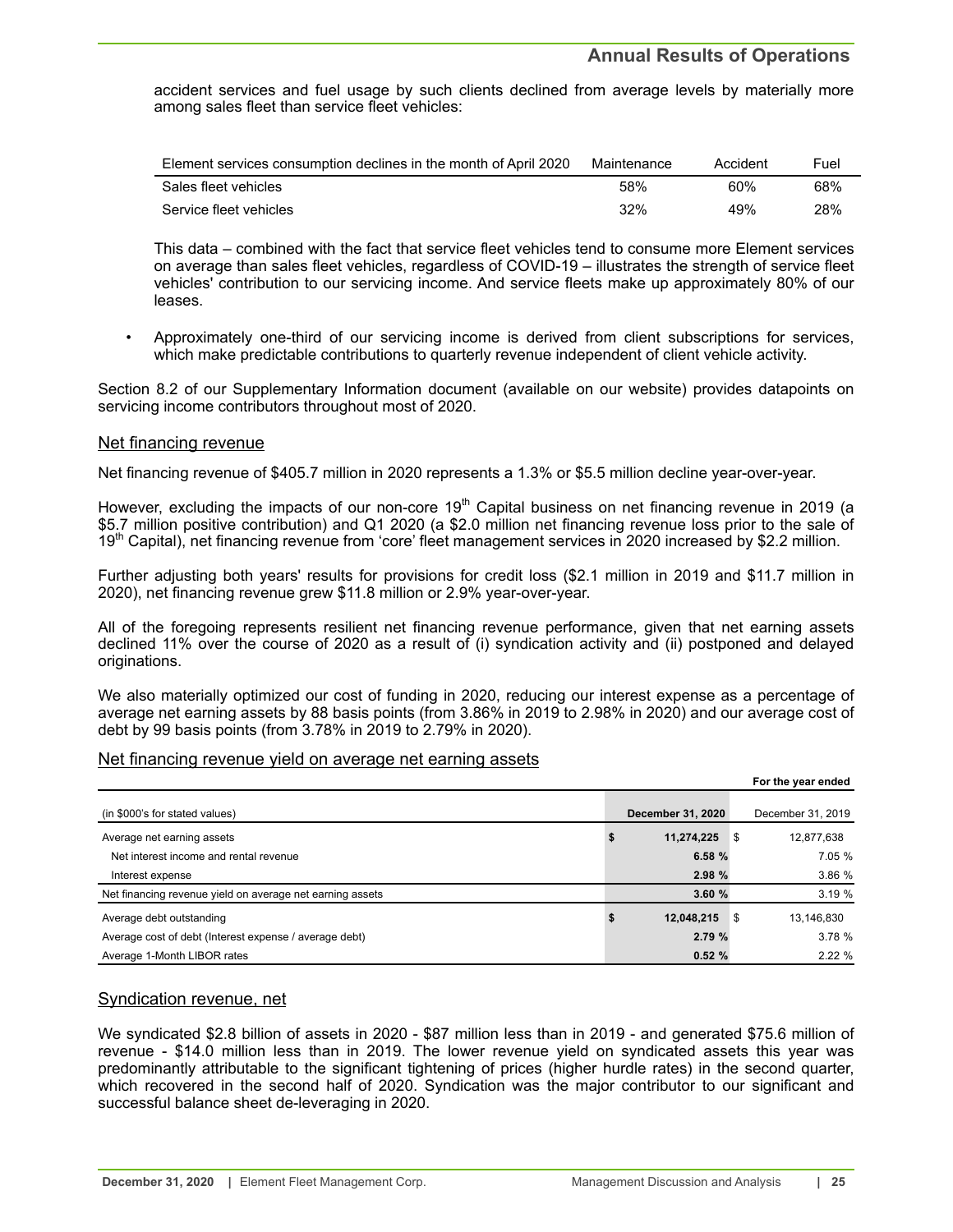# <span id="page-25-0"></span>Adjusted operating expenses

Adjusted operating expenses of \$461.6 million in 2020 were \$18.6 million or 3.9% lower than 2019 – savings driven predominantly by delivery on Transformation initiatives.

# **Quarterly Results of Operations**

|                                                          |                      |                       | For the three-month periods ended |
|----------------------------------------------------------|----------------------|-----------------------|-----------------------------------|
| (in \$000's for stated values, except per share amounts) | December 31,<br>2020 | September 30,<br>2020 | December 31,<br>2019              |
|                                                          | \$                   | \$                    | \$                                |
| Net revenue                                              |                      |                       |                                   |
| Net interest income and rental revenue                   | 175.674              | 176,573               | 218,267                           |
| Interest expense                                         | 69,219               | 73,301                | 118,050                           |
| Net financing revenue                                    | 106,455              | 103,272               | 100,217                           |
| Servicing income, net                                    | 116,758              | 124,734               | 128,754                           |
| Syndication revenue, net                                 | 23,886               | 15,246                | 27,538                            |
| Net revenue                                              | 247,099              | 243,252               | 256,509                           |
| <b>Operating expenses</b>                                |                      |                       |                                   |
| Salaries, wages and benefits                             | 77,518               | 74,910                | 78,077                            |
| General and administrative expenses                      | 27,166               | 28,789                | 29,101                            |
| Depreciation and amortization                            | 10,357               | 10,568                | 10,945                            |
| <b>Adjusted operating expenses</b>                       | 115,041              | 114,267               | 118,123                           |
| Amortization of convertible debenture discount           | 858                  | 843                   | 2,534                             |
| Share-based compensation                                 | 19,578               | 5,591                 | 3,931                             |
| <b>Total operating expenses</b>                          | 135,477              | 120,701               | 124,588                           |
| Other expenses                                           |                      |                       |                                   |
| Amortization of intangible assets from acquisition       | 9.070                | 9.338                 | 9,623                             |
| Restructuring and transformation costs                   | 19,637               | 24,213                | 28,671                            |
| Impairment on 19 <sup>th</sup> Capital                   |                      |                       | 260,000                           |
| (Gain) loss on investments                               | (3,261)              | 710                   | 267                               |
| <b>Total other expenses</b>                              | 25,446               | 34,261                | 298,561                           |
| Net income (loss) before taxes                           | 86,176               | 88,290                | (166, 640)                        |
| Income tax expense (recovery)                            | 7,814                | 17,512                | (49, 662)                         |
| Net income (loss) for the period                         | 78,362               | 70,778                | (116, 978)                        |
| Weighted average number of shares outstanding [basic]    | 440,243              | 438,842               | 435,774                           |
| Earnings (loss) per share [basic]                        | 0.16                 | 0.14                  | (0.29)                            |

Element earned net income for the fourth quarter of \$78.4 million; a 10.7% or \$7.6 million improvement over Q3 2020. Net income improved \$195.3 million year-over-year as Q4 2019 included the \$260 million impairment on 19<sup>th</sup> Capital assets.

Quarter-over-quarter improvement was a function of:

- strong operating performance (\$3.1 million net positive impact):
	- increases in syndication revenue (\$8.6 million) and net financing revenue (\$3.2 million), offset by a decrease in servicing income (\$8.0 million) and a slight increase in operating expenses (\$0.8 million). The decrease in servicing income was largely expected, as discussed in last quarter's MD&A and further explained below;
- lower (by \$4.6 million) restructuring and transformation costs;
- a \$4.0 million quarter-over-quarter gain on investments resulting from the sale of the Company's noncore interest in Amerit Fleet Solutions LLC; and
- lower (by \$9.7 million) provision for income taxes,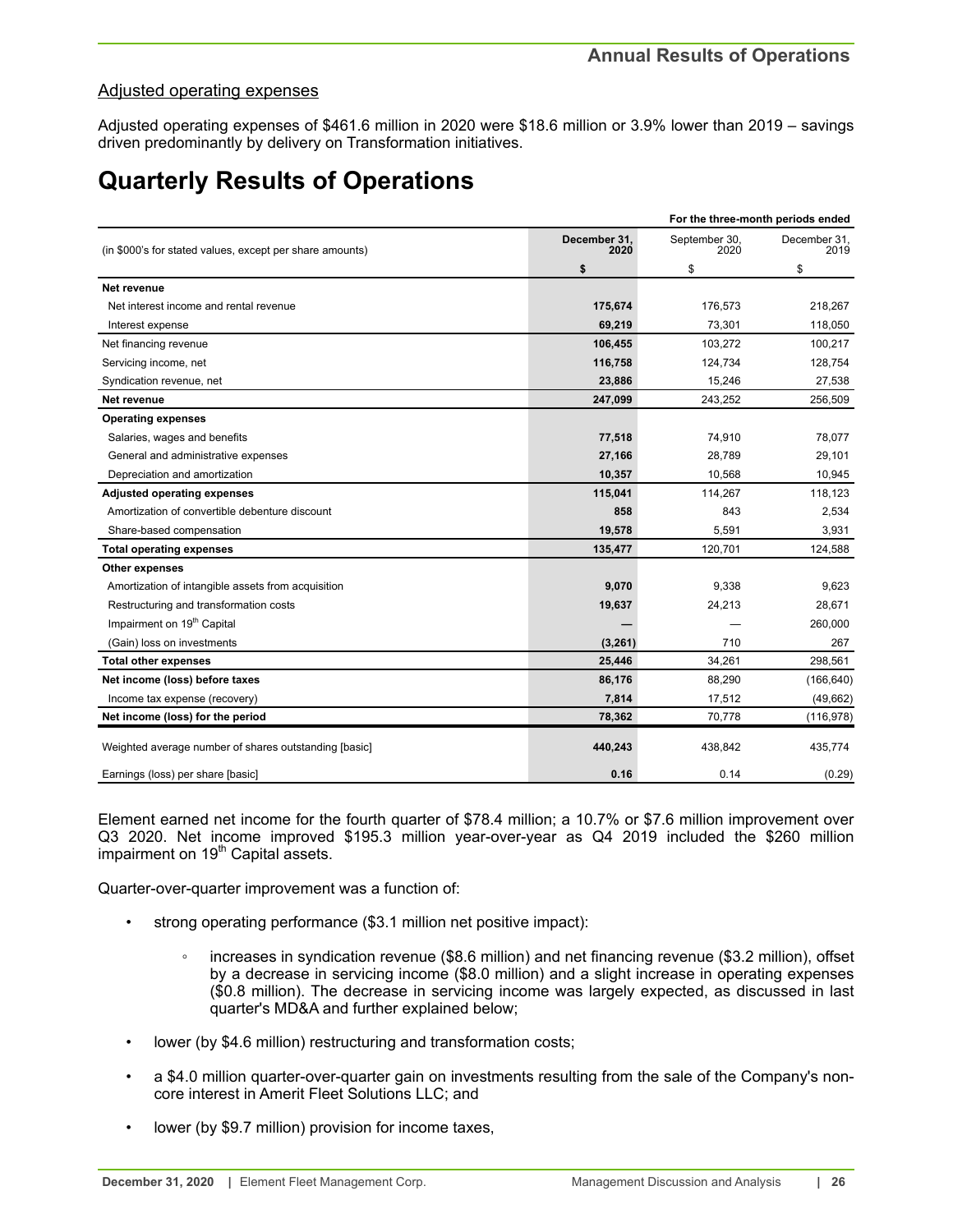• offset by \$14.0 million higher share-based compensation recognizing better-than-target performance of certain 2018 and 2019 performance stock units, and additional performance stock unit amortization.

| For the three-month periods ended                                                      |                      |                       |                      |  |  |  |
|----------------------------------------------------------------------------------------|----------------------|-----------------------|----------------------|--|--|--|
| (in \$000's for stated values, except per share amounts)                               | December 31.<br>2020 | September 30,<br>2020 | December 31,<br>2019 |  |  |  |
|                                                                                        | \$                   | \$                    | \$                   |  |  |  |
| Originations                                                                           | 1,386,792            | 1,279,263             | 2,225,909            |  |  |  |
| Assets under management (1)                                                            | 15,652,493           | 16,148,812            | 16,710,402           |  |  |  |
| Net financing revenue                                                                  | 106,455              | 103,272               | 100,217              |  |  |  |
| Servicing income, net                                                                  | 116,758              | 124,734               | 128,754              |  |  |  |
| Syndication revenue, net                                                               | 23,886               | 15,246                | 27,538               |  |  |  |
| Net revenue                                                                            | 247,099              | 243,252               | 256,509              |  |  |  |
| Salaries, wages and benefits                                                           | 77,518               | 74,910                | 78,077               |  |  |  |
| General and administrative expenses                                                    | 27,166               | 28,789                | 29,101               |  |  |  |
| Depreciation and amortization                                                          | 10,357               | 10,568                | 10,945               |  |  |  |
| Adjusted operating expenses (1)                                                        | 115,041              | 114,267               | 118,123              |  |  |  |
| Adjusted operating income (1)                                                          | 132,058              | 128,985               | 138,386              |  |  |  |
| Provision for taxes applicable to adjusted operating income                            | 23,969               | 21,927                | 25,589               |  |  |  |
| Cumulative preferred share dividends                                                   | 8,103                | 10.875                | 11,025               |  |  |  |
| After-tax adjusted operating income attributable to common shareholders <sup>(1)</sup> | 99,986               | 96,183                | 101,772              |  |  |  |
| Weighted average number of shares outstanding [basic]                                  | 440,243              | 438,842               | 435,774              |  |  |  |
| After-tax adjusted operating income per share (1) [basic]                              | 0.23                 | 0.22                  | 0.23                 |  |  |  |

# **Quarterly Adjusted Operating Results**

*(1) For additional information, see "Glossary of Terms" section.*

Element's adjusted operating income ("AOI") for the quarter was \$132.1 million (equivalent to \$0.23 on a per share basis), which is a 2.4% or \$3.1 million increase over Q3 2020 results and a 4.6% or \$6.3 million decrease from Q4 2019.

The quarter-over-quarter AOI improvement was driven by increases in net financing revenue and syndication revenue, offset partially by lower servicing income and slightly higher adjusted operating expenses compared to prior period. Q3 2020 servicing income benefited from one-time accelerated Armada income of \$8.8 million. Removing the \$8.8 million from the Q3 servicing income total, recurring servicing income showed modest quarter-over-quarter growth in Q4.

The 4.6% year-over-year decline in AOI stemmed from pandemic-related declines in net revenue that were largely offset by lower adjusted operating expenses. We address all of these results in more detail below.

# **Originations**

We originated approximately \$1.4 billion of assets in the quarter, an increase of \$107.5 million or 8.4% quarter-over-quarter.

U.S. and Canadian originations increased by 4.7% quarter-over-quarter. This growth was, in part, driven by unfilled orders and pent up demand tracing back to Q2 2020, when certain OEM production facilities experienced closures.

Although Q4 2020 origination volumes in the U.S. and Canada do not yet represent a full "catch-up" on origination volumes delayed and deferred by the consequences of COVID-19, we are trending in the right direction:

- Q2 2020 originations in the U.S. and Canada were ~44% lower than in the same quarter of 2019 excluding Armada volume from both quarterly figures.
- By comparison, Q4 2020 originations in the U.S. and Canada were only ~10% lower than in Q4 2019 – again, excluding Armada volume from both figures.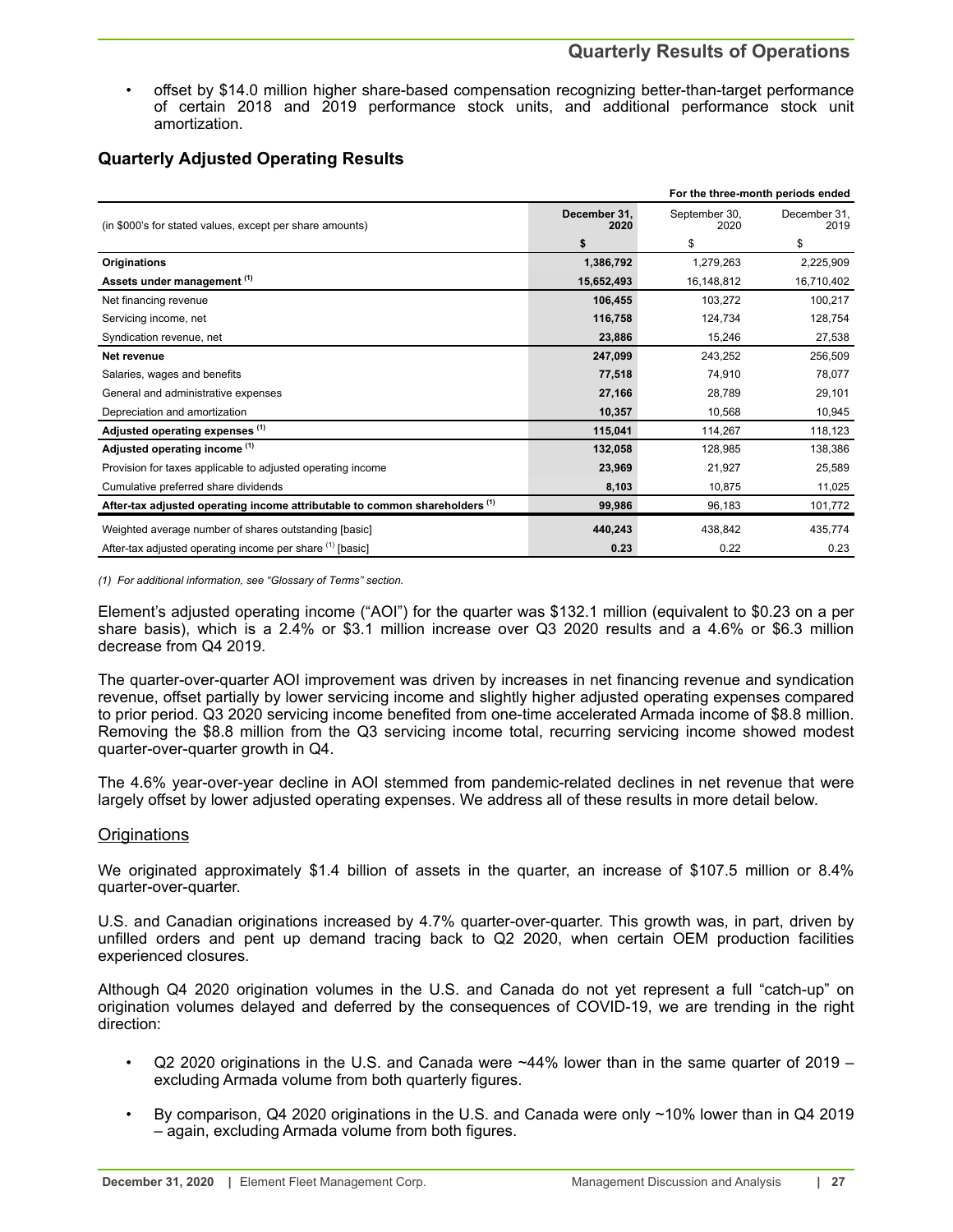# **Quarterly Results of Operations**

ANZ origination volumes increased 4.7% quarter-over-quarter as Custom Fleet continues its swift recovery from the impacts of COVID-19 and wildfires in the region. We are also beginning to see the positive impacts of our global growth strategy being executed in ANZ, where our commercial efforts are 6-9 months ahead of those in the U.S. and Canada.

As discussed last quarter, while the economic impact of COVID-19 was more muted in the first half, Mexico and Element Mexico - experienced setbacks in the third quarter. As expected, originations in Mexico recovered in Q4, increasing 46.7% quarter-over-quarter. On a year-over-year basis, fourth quarter originations were 13.5% higher in 2020, 31.0% on an FX-adjusted basis. Mexico's relentless, resilient growth also portends well for the impacts of our global growth strategy in all of ANZ, the U.S. and Canada because a key 'plank' of the strategy – how to convert self-managed fleets into Element clients – was conceived of and pioneered by Element Mexico.

The table below sets out the geographic distribution of Element's originations for the following three-month periods ended.

| (in \$000's for stated values) | December 31, 2020 |        | September 30, 2020 |        | December 31, 2019 |        |
|--------------------------------|-------------------|--------|--------------------|--------|-------------------|--------|
|                                |                   | $\%$   |                    | %      |                   | %      |
| United States and Canada       | 1.080.626         | 77.92  | 1.032.225          | 80.69  | 1.944.671         | 87.37  |
| Mexico                         | 166.020           | 11.97  | 113.173            | 8.85   | 146.267           | 6.57   |
| Australia and New Zealand      | 140.146           | 10.11  | 133.865            | 10.46  | 134.971           | 6.06   |
| Total                          | 1,386,792         | 100.00 | 1.279.263          | 100.00 | 2,225,909         | 100.00 |

Importantly, there has been no increase quarter-over-quarter in the number of instances of de-fleeting year-todate. "De-fleeting" is when a client decides to materially reduce the size of their fleet more or less permanently. The cases of de-fleeting we have on record in 2020 remain restricted to specific industries going through down cycles independent of COVID-19 – oil and gas being the prime example – and otherwise a few individual clients paring back on unit counts in response to the economic consequences of COVID-19 on their specific business.

### Assets under management

Our assets under management ("AUM") at quarter-end totaled \$15.7 billion, down 3.1% or \$0.5 billion quarterover-quarter given lower than normal origination volumes in our largest market - such originations delayed and deferred by the consequences of COVID-19, and now gradually improving. As set out in our Supplementary Information document, modest quarter-over-quarter originations growth was offset by the impacts of amortization, dispositions and FX on AUM. On a constant currency basis, AUM was essentially flat quarter-over-quarter.

### Servicing income, net

Servicing income declined 6.4% or \$8.0 million from Q3 2020 and 9.3% or \$12.0 million from Q4 2019. Excluding the \$8.8 million one-time accelerated Armada servicing income in Q3 2020, servicing income grew \$0.8 million quarter-over-quarter.

The main contributor to the \$0.8 million organic servicing income growth was clients' use of maintenance services, with most other service usage levels relatively flat. Fourth quarter maintenance activity also grew year-over-year, although overall vehicle usage levels remained lower in Q4 2020 relative to Q4 2019, resulting in the 9.3% year-over-year servicing income decline for the quarter.

That said, we continue to generate relatively stable recurring revenues across the entirety of our portfolio of client services and solutions. Approximately one-third of our servicing income is subscription-based and therefore less variable, with the balance being driven by clients' vehicle usage.

Section 8.2 of our Supplementary Information document (available on our website) provides further datapoints on servicing income contributors in the period.

### Net financing revenue

Net financing revenue increased 3.1%, or \$3.2 million quarter-over-quarter despite a 2.1% reduction of net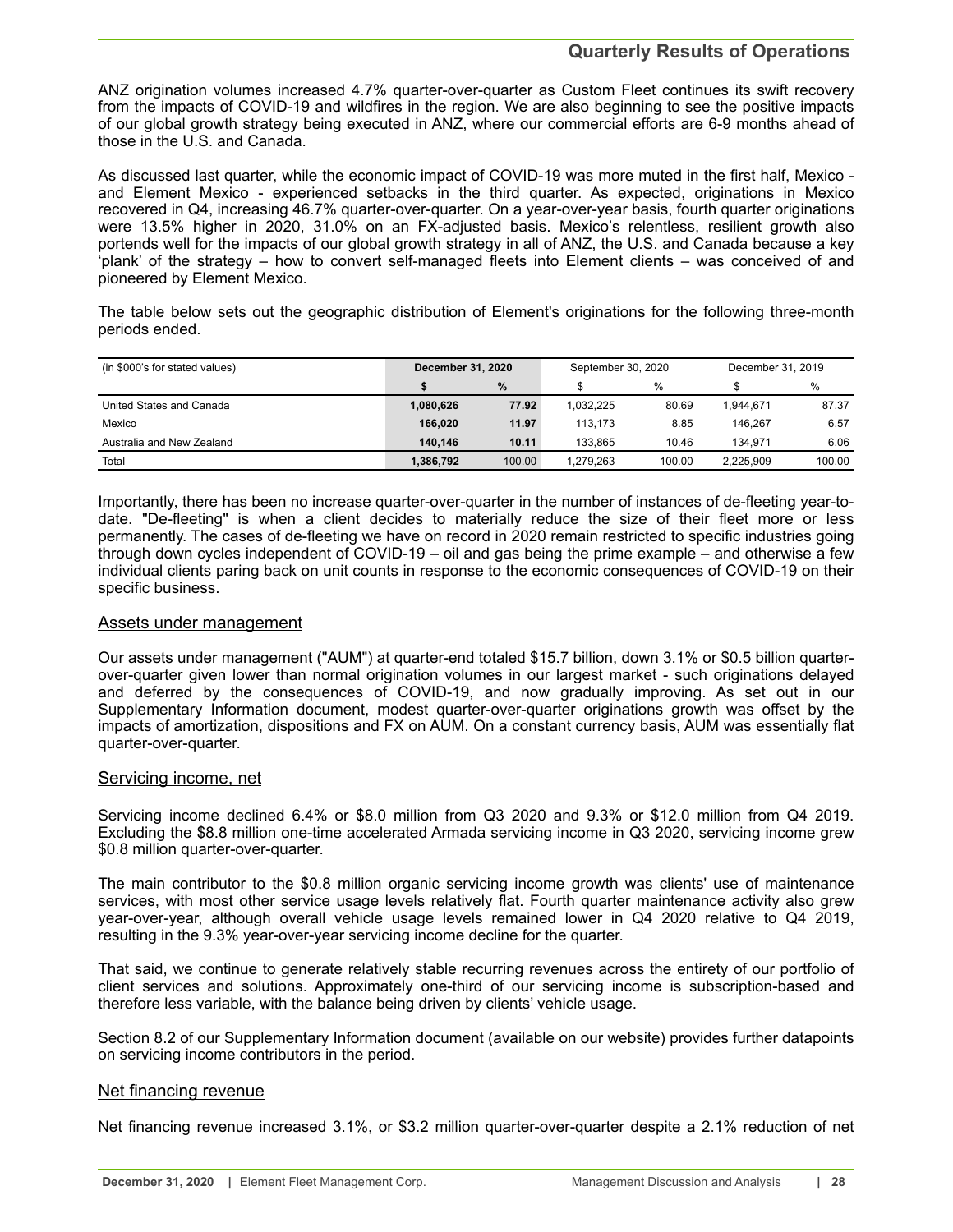# **Quarterly Results of Operations**

earning assets via syndication (in support of deleveraging to maintain our target tangible leverage ratio). The primary driver of the net financing revenue increase is interest expense management: interest expense decreased \$4.1 million quarter-over-quarter, more than offsetting the \$0.9 million decrease in net interest income and rental revenue (as we syndicate leases that earn net interest income).

Net financing revenue increased \$6.2 million year-over-year, which represents particularly strong performance given net earning assets decreased by 14% over the same period. The net financing revenue increase is due largely to:

- Lower cost of funding, as we substantially reduced liabilities (by \$2.4 billion in 2020) and lowered the cost of financing the remaining indebtedness; and
- Growth in net earning assets in Mexico.

# Net financing revenue yield on average net earning assets

|                                                           | For the three-month periods ended |                          |   |                    |      |                   |  |  |
|-----------------------------------------------------------|-----------------------------------|--------------------------|---|--------------------|------|-------------------|--|--|
| (in \$000's for stated values)                            |                                   | <b>December 31, 2020</b> |   | September 30, 2020 |      | December 31, 2019 |  |  |
| Average net earning assets                                | Ъ,                                | 10,664,938               | S | 10.895.388         | S    | 12,371,416        |  |  |
| Net interest income and rental revenue                    |                                   | 6.59%                    |   | 6.48%              |      | 7.06 %            |  |  |
| Interest expense                                          |                                   | 2.60%                    |   | 2.69%              |      | 3.82%             |  |  |
| Net financing revenue yield on average net earning assets |                                   | 3.99%                    |   | 3.79%              |      | 3.24%             |  |  |
| Average debt outstanding                                  |                                   | 10,426,959               | S | 11,715,194         | - \$ | 12,914,664        |  |  |
| Average cost of debt (Interest expense / average debt)    |                                   | 2.66 %                   |   | 2.50 %             |      | 3.66%             |  |  |
| Average 1-Month LIBOR rates                               |                                   | 0.15%                    |   | 0.16%              |      | 1.85%             |  |  |

Average net earning assets decreased 2.1% or \$230.5 million quarter-over-quarter and 13.8% or \$1.7 billion year-over-year as a result of syndication activity and, in the case of the year-over-year decline, the impact of lower originations through 2020 for the reasons discussed above. Earning asset changes are broken down in our Supplementary Information document.

Net financing revenue yield on average net earning assets improved 75 basis points year-over-year and 20 basis points quarter-over-quarter, reflecting

- lower levels of debt as we strengthened the balance sheet,
- lower cost of funding as we improved our financing mix,
- improving price realization, and
- the shifting mix of assets held on balance sheet.

### Syndication revenue, net

We syndicated \$619 million of assets in Q4, resulting in \$23.9 million of syndication revenue and a material contribution to our balance sheet de-leveraging in the quarter.

Syndication revenue grew 57% or \$8.6 million quarter-over-quarter in Q4 and declined 13.3% or \$3.7 million year-over-year. 'Yield' improvement was the most significant driver of the quarter-over-quarter revenue growth, and yield also improved year-over-year for the quarter - albeit on a lower volume of syndicated assets in Q4 2020.

Syndication revenue benefited quarter-over-quarter from an improved rate environment (lowering investor hurdle rates over the course of the quarter) and increasing demand for our assets.

### Adjusted operating expenses

Adjusted operating expenses of \$115.0 million represent an increase of 0.7% or \$0.8 million quarter-overquarter and a decrease of 2.6% or \$3.1 million year-over-year. The decrease over Q4 2019 is primarily driven by Transformation savings on salaries and general and administrative expenses. We have exercised diligent cost controls in the COVID-19 environment and continued with planned Transformation initiatives, which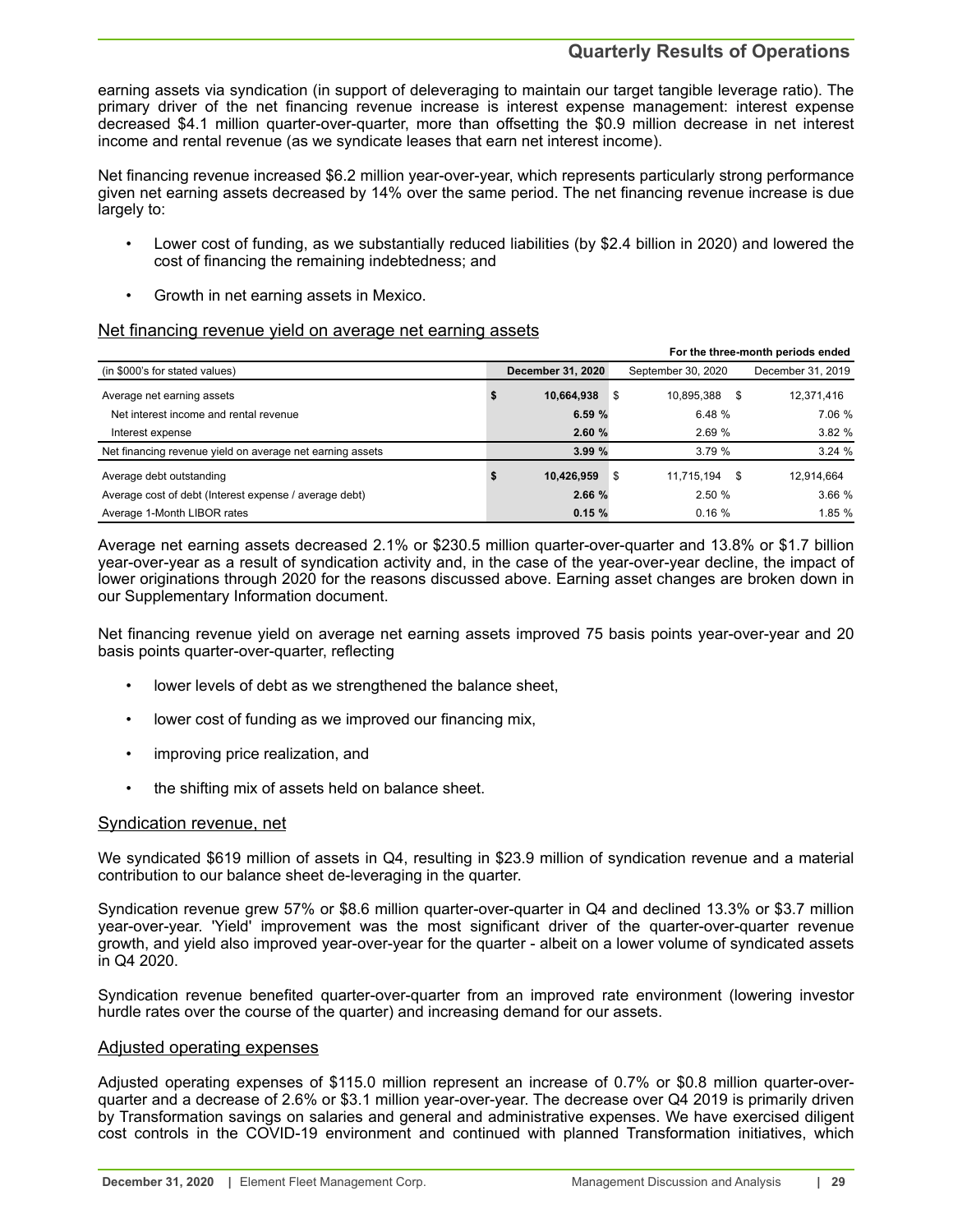# **Quarterly Results of Operations**

<span id="page-29-0"></span>include operating expense reduction measures, while the stability, resilience and natural defensiveness of our business model has preserved healthy operating margins (53.4% for Q4 2020 versus 53.9% for Q4 2019).

# **Summary of Quarterly Information**

The following table sets out selected financial information for each of the eight most recent quarters, the latest of which ended December 31, 2020. This information has been prepared on the same basis as the Company's audited consolidated financial statements, and all necessary adjustments have been included in the amounts stated below to present fairly the unaudited quarterly results when read in conjunction with the audited consolidated financial statements of the Company and the related notes to those statements.

| (in \$000's for stated values, except per share amounts<br>and ratios)            | Q4 2020    | Q3 2020    | Q2 2020    | Q1 2020    | Q4 2019    | Q3 2019    | Q2 2019    | Q1 2019      |
|-----------------------------------------------------------------------------------|------------|------------|------------|------------|------------|------------|------------|--------------|
| Net revenue                                                                       | 247,099    | 243,252    | 225,503    | 247,239    | 256,509    | 245,796    | 249,570    | 242,227      |
| Adjusted operating income (1)                                                     | 132,058    | 128,985    | 111,144    | 129,322    | 138,386    | 127,650    | 125,976    | 121,954      |
| After-tax adjusted operating income (1)                                           | 108,089    | 107,058    | 93,361     | 105,397    | 112,797    | 105,311    | 101,411    | 100,612      |
| Net income (loss)                                                                 | 78,362     | 70,778     | 58,594     | 79,358     | (116, 978) | 70,145     | 64,061     | 80,473       |
| Earnings (loss) per share, basic                                                  | 0.16       | 0.14       | 0.11       | 0.16       | (0.29)     | 0.14       | 0.12       | 0.16         |
| Earnings (loss) per share, diluted                                                | 0.16       | 0.14       | 0.11       | 0.16       | (0.29)     | 0.13       | 0.12       | 0.16         |
| Adjusted operating income per share, basic <sup>(1)</sup>                         | 0.28       | 0.27       | 0.23       | 0.27       | 0.29       | 0.27       | 0.26       | 0.26         |
| After-tax adjusted operating income per share, basic <sup>(1)</sup>               | 0.23       | 0.22       | 0.19       | 0.22       | 0.23       | 0.22       | 0.21       | 0.21         |
| After-tax pro forma diluted adjusted operating income<br>per share <sup>(1)</sup> | 0.22       | 0.22       | 0.19       | 0.21       | 0.22       | 0.21       | 0.22       | 0.20         |
| Net earning assets                                                                | 10,465,983 | 10,750,218 | 11,025,581 | 11,999,636 | 11,783,853 | 12,388,224 | 12,714,943 | 13, 141, 273 |
| Loan and lease originations                                                       | 1,386,792  | 1,279,263  | 1,306,804  | 2,030,988  | 2,225,909  | 2,106,603  | 1,806,515  | 1,712,849    |
| Allowance for credit losses                                                       | 17,718     | 18,829     | 20,000     | 20,000     | 8,432      | 7,810      | 8,183      | 10,096       |
| As a % of total finance receivables before allowance                              | 0.18       | 0.19       | 0.18       | 0.16       | 0.07       | 0.06       | 0.07       | 0.08         |
| Senior revolving credit facilities                                                | 1,551,939  | 1,354,470  | 1,774,086  | 1,869,919  | 1,703,507  | 1,824,014  | 2,372,370  | 2,153,786    |
| <b>Borrowings</b>                                                                 | 8,312,397  | 9,380,815  | 9,984,649  | 10,529,564 | 10,189,354 | 10,329,638 | 9,828,447  | 10,567,390   |
| Convertible debentures                                                            | 154,267    | 153.113    | 151,976    | 715,978    | 711,791    | 715,399    | 711,305    | 903,024      |

*(1) For additional information, see "Description of Non-IFRS Measures" section.*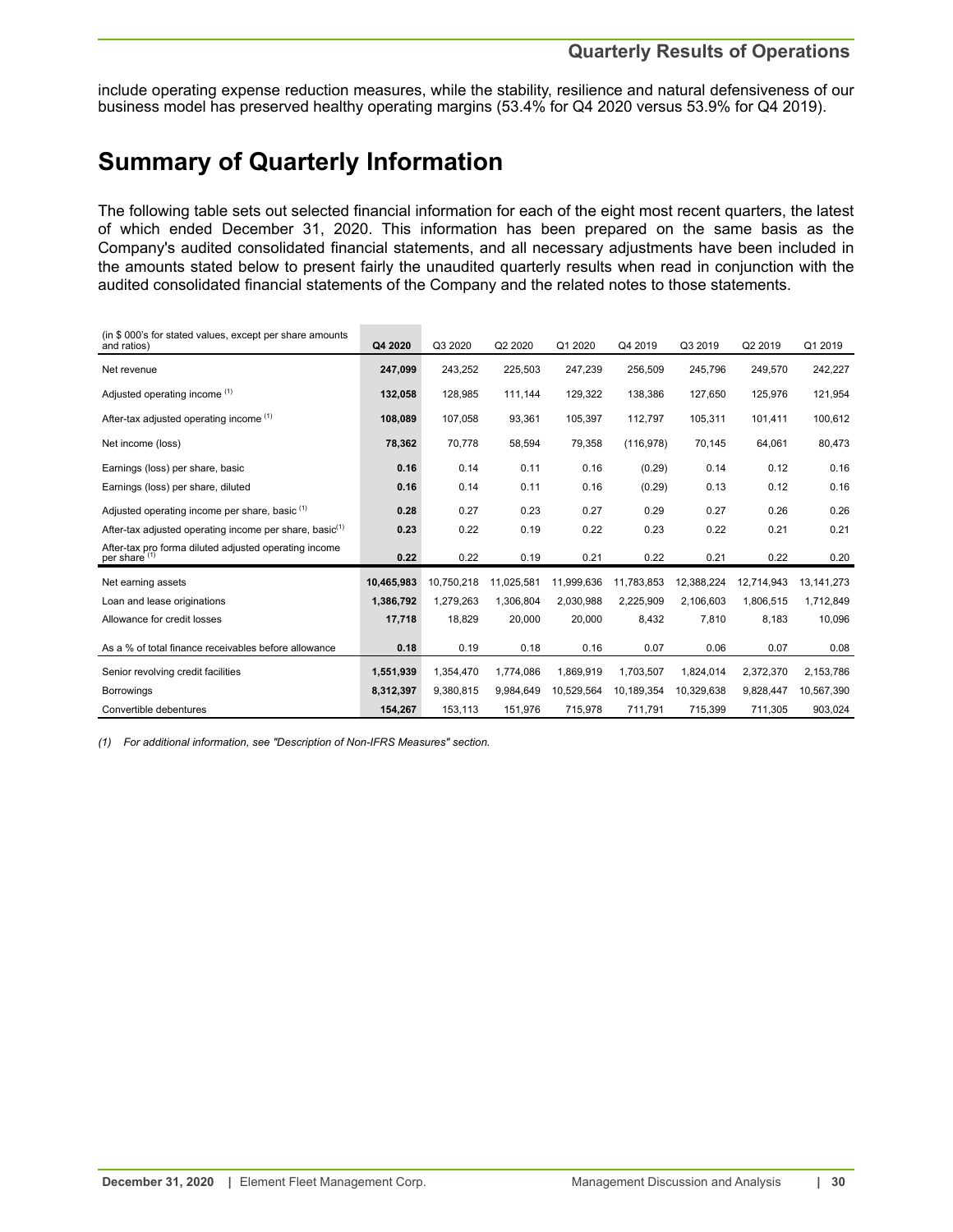# <span id="page-30-0"></span>**Effect of Foreign Currency Exchange Rate Changes**

We are exposed to fluctuations in certain foreign currencies from operations we conduct in Australia, New Zealand, Mexico and, predominantly, the United States where, as at December 31, 2020, 11.0%, 4.7%, 10.6% and 60.9% of the net finance receivables and equipment under operating leases were located, respectively. While Element has certain designated hedges that partially mitigate the effects of FX exposure, our assets, liabilities, and foreign operating results do fluctuate as a result of fluctuations in these currencies against the reporting currency, being the Canadian dollar.

During the fourth quarter, adjusted operating income was not materially impacted by the change in average exchange rates of the Company's operating currencies against the Canadian dollar compared to adjusted operating income for the quarters ended September 30, 2020 and December 31, 2019.

| The following table sets forth a summary of the Company's results on a constant currency basis: |
|-------------------------------------------------------------------------------------------------|
|                                                                                                 |

|                                                  |                      | For the three-month periods ended | For the year ended   |                      |                      |  |
|--------------------------------------------------|----------------------|-----------------------------------|----------------------|----------------------|----------------------|--|
| (in \$000's for stated values)                   | December 31,<br>2020 | September 30,<br>2020             | December 31,<br>2019 | December 31,<br>2020 | December 31,<br>2019 |  |
|                                                  | \$                   | \$                                | \$                   | \$                   | \$                   |  |
| Interest income, net                             | 119,295              | 120,431                           | 152,698              | 511,444              | 635,675              |  |
| Rental revenue and other                         | 165,744              | 163,093                           | 186,653              | 658,892              | 736,902              |  |
| Depreciation of equipment under operating leases | (109, 365)           | (107, 385)                        | (121, 440)           | (436, 486)           | (476, 852)           |  |
|                                                  | 175,674              | 176.139                           | 217.911              | 733,850              | 895.725              |  |
| Interest expense                                 | 69,219               | 73,070                            | 118,811              | 331,761              | 491,750              |  |
| Net financing revenue                            | 106,455              | 103,069                           | 99,100               | 402,089              | 403,975              |  |
| Fleet service revenue                            | 128,179              | 133,442                           | 139,165              | 516,422              | 532,892              |  |
| Direct costs of fixed rate service contract      | (11, 421)            | (10, 808)                         | (11, 232)            | (43, 766)            | (45, 714)            |  |
| Servicing income, net                            | 116,758              | 122,634                           | 127,933              | 472,656              | 487,178              |  |
| Syndication revenue, net                         | 23,886               | 14,919                            | 27,184               | 73,807               | 88,017               |  |
| Net revenue                                      | 247,099              | 240,622                           | 254,217              | 948,552              | 979,170              |  |
|                                                  |                      |                                   |                      |                      |                      |  |
| Salaries, wages and benefits                     | 77,518               | 74,137                            | 77,680               | 298,312              | 318,231              |  |
| General and administrative expenses              | 27,166               | 28,375                            | 28,931               | 114,449              | 113,928              |  |
| Depreciation and amortization                    | 10,357               | 10,450                            | 10.843               | 41,983               | 41,807               |  |
| <b>Adjusted operating expenses</b>               | 115,041              | 112,962                           | 117,454              | 454,744              | 473,966              |  |
|                                                  |                      |                                   |                      |                      |                      |  |
| Adjusted operating income                        | 132,058              | 127,660                           | 136,763              | 493,808              | 505,204              |  |
|                                                  |                      |                                   |                      |                      |                      |  |
| After-tax adjusted operating income              | 108,089              | 105,958                           | 111,463              | 408,824              | 412,970              |  |
|                                                  |                      |                                   |                      |                      |                      |  |
| Net earning assets                               | 10,465,983           | 10,556,158                        | 11,671,658           | 10,465,983           | 11,671,658           |  |
| Average net earning assets                       | 10,664,938           | 10,694,259                        | 12,538,616           | 11,000,365           | 12,690,847           |  |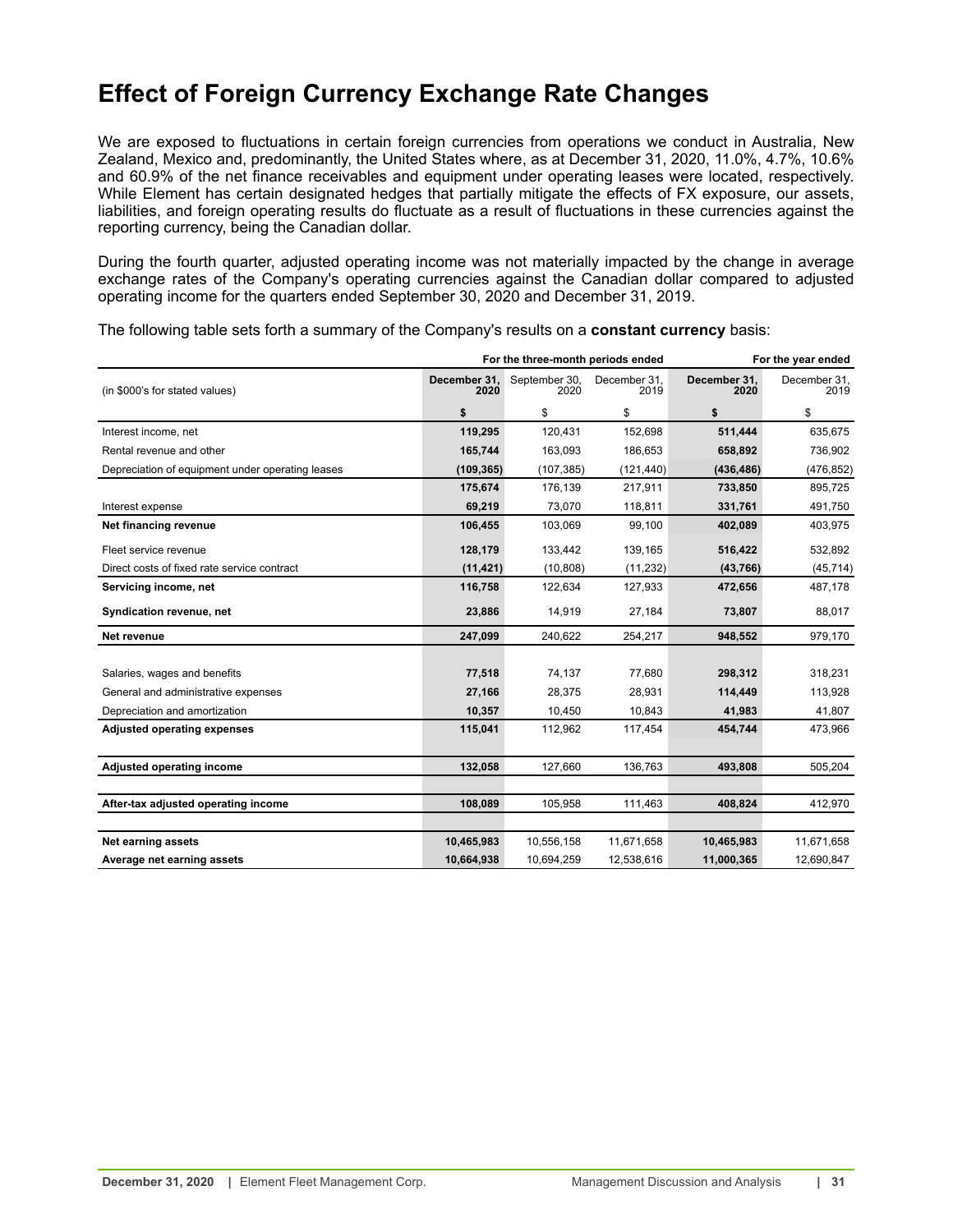# <span id="page-31-0"></span>**Financial Position**

In keeping with our strategic priority – established in October 2018 – to strengthen and de-leverage Element's investment grade balance sheet, we reduced our liabilities by over \$2.4 billion in 2020, while maintaining shareholders' equity essentially flat.

We lowered tangible leverage from 7.11x at year-end 2019 to 5.74x at year-end 2020 – maturing and improving our capital structure in the process, and materially lowering our cost of funds.

In Q4 2020, we strategically right-sized certain revolving facilities as discussed below under "Liquidity – Credit and Debt Facilities".

The following table presents a summary of the comparative financial positions, as at:

| (in \$000's for stated values)                 | December 31, 2020 | September 30, 2020 | December 31, 2019 |
|------------------------------------------------|-------------------|--------------------|-------------------|
|                                                | \$                | \$                 | \$                |
|                                                |                   |                    |                   |
| <b>ASSETS</b>                                  |                   |                    |                   |
| Cash                                           | 8,789             | 75,633             | 24,224            |
| <b>Restricted funds</b>                        | 388,978           | 488,250            | 434,128           |
| Finance receivables                            | 9,561,622         | 10,145,518         | 11,986,974        |
| Equipment under operating leases               | 2,157,227         | 2,022,871          | 2,101,367         |
| Accounts receivable and other current assets   | 226,952           | 208,161            | 219,676           |
| Derivative financial instruments               | 53,629            | 63,665             | 41,396            |
| Property, equipment and leasehold improvements | 112,352           | 121,978            | 141,626           |
| Intangible assets                              | 814,378           | 825,089            | 793,279           |
| Deferred tax assets                            | 444,120           | 485,269            | 440,952           |
| Goodwill                                       | 1,223,341         | 1,275,435          | 1,245,981         |
|                                                | 14,991,388        | 15,711,869         | 17,429,603        |
|                                                |                   |                    |                   |
| <b>LIABILITIES AND SHAREHOLDERS' EQUITY</b>    |                   |                    |                   |
| <b>Liabilities</b>                             |                   |                    |                   |
| Accounts payable and accrued liabilities       | 1,062,610         | 911,719            | 924,936           |
| Derivative financial instruments               | 68,282            | 88,962             | 39,145            |
| <b>Borrowings</b>                              | 9,864,336         | 10,735,285         | 11,892,861        |
| Convertible debentures                         | 154,267           | 153,113            | 711,791           |
| Deferred tax liabilities                       | 57,776            | 88,233             | 48,225            |
|                                                | 11,207,271        | 11,977,312         | 13,616,958        |
| Shareholders' equity                           | 3,784,117         | 3,734,557          | 3,812,645         |
|                                                | 14,991,388        | 15,711,869         | 17,429,603        |

Total assets and liabilities decreased by \$720 million and \$770 million, respectively, over Q3 2020. 64% of Element's assets are U.S. dollar-denominated, as a result of which movements in the value of the U.S. compared to the Canadian dollar have an impact on our balance sheet. We also have assets denominated in Mexican pesos and Australian and New Zealand dollars, although these are smaller tranches of our portfolio. In Q4 2020, the quarter-over-quarter decrease in total assets and liabilities was driven by a strengthening Canadian dollar against the U.S. dollar as well as a decrease in net earning assets. The net impact of all currency variations flows through to Shareholders' Equity as Other Comprehensive Income.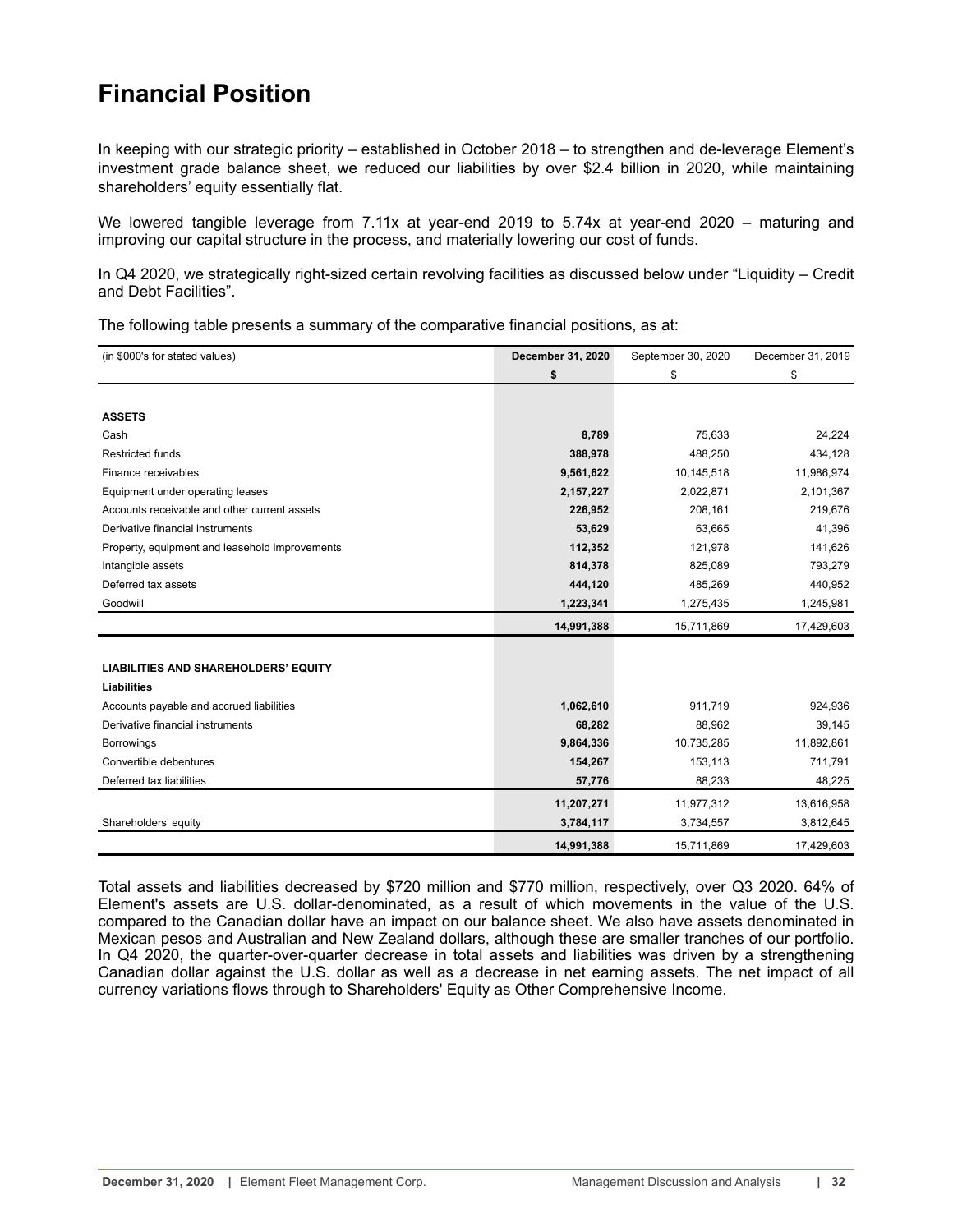# <span id="page-32-0"></span>**Portfolio Details**

# **Total finance receivables**

The following table breaks down the Company's total finance receivables, which were \$2.4 billion lower on December 31, 2020 compared to December 31, 2019, driven by the cumulative impact of syndication and below average origination volumes in Q2, Q3 and Q4 this year. Total finance receivables decreased by \$0.6 billion quarter-over-quarter due to syndication, amortization, and below average originations.

| (in \$000's for stated values, except ratios)  | December 31,<br>2020 | September 30,<br>2020 | December 31,<br>2019 |
|------------------------------------------------|----------------------|-----------------------|----------------------|
|                                                | \$                   | \$                    | \$                   |
| Net investment in finance receivables          | 8,308,756            | 8,727,347             | 9,682,486            |
| Impaired receivables - at net realizable value | 25,463               | 34,307                | 53,532               |
|                                                | 8,334,219            | 8,761,654             | 9,736,018            |
| Unamortized origination costs and subsidies    | (78, 396)            | (101, 585)            | (107, 257)           |
| Net finance receivables                        | 8,255,823            | 8,660,069             | 9,628,761            |
| Prepaid lease payments and Security deposits   | (85, 025)            | (41, 643)             | (66, 867)            |
| Interim funding                                | 625,778              | 808,910               | 1,421,607            |
| Fleet management service receivables           | 505,506              | 399,619               | 691,908              |
| Other                                          | 277,258              | 337,392               | 319,997              |
|                                                | 9,579,340            | 10,164,347            | 11,995,406           |
| Allowance for credit losses                    | 17,718               | 18,829                | 8,432                |
| Total finance receivables                      | 9,561,622            | 10,145,518            | 11,986,974           |

# **Allowance for credit losses; and charge-offs, net of recoveries**

Credit losses and provisions as at and for the year ended December 31, 2020 and December 31, 2019 are as follows. Element achieved a noteworthy 27% reduction from 2019 in charge-offs (net of recoveries) for 2020, which were less than 2 basis points as a percentage of year-end total finance receivables.

|                                                                                   | <b>December 31, 2020</b> | December 31, 2019 |
|-----------------------------------------------------------------------------------|--------------------------|-------------------|
| (in \$000's for stated values, except ratios)                                     |                          |                   |
|                                                                                   |                          |                   |
| Allowance for credit losses, beginning of period                                  | 8,432                    | 9,332             |
| Provision for credit losses                                                       | 11,652                   | 2,082             |
| Charge-offs, net of recoveries                                                    | (1,629)                  | (2,227)           |
| Impact of foreign exchange rates                                                  | (737)                    | (755)             |
| Allowance for credit losses, end of period                                        | 17,718                   | 8,432             |
| Ratios                                                                            |                          |                   |
| Charge-offs, net of recoveries, as a % of total finance receivables               | 0.02%                    | 0.02%             |
| Allowance for credit losses, as a % of total finance receivables before allowance | 0.18%                    | 0.07%             |

Element's policy is to assess the credit risk of specific client defaults by performing detailed assessments of the value of the underlying security, and the client's financial condition and ability to service the debt, both at loan inception and throughout the term of the loan.

While it is difficult to perform these assessments in the current environment given persistence of the pandemic and its economic impacts, our experience and activity over the last three quarters has been encouraging. We reviewed inputs to our expected credit loss model throughout Q4. There were positive changes to the portfolio and improvement in the amounts likely to be recovered in the event of default. We also consider forward-looking macroeconomic information in light of COVID-19, such as increasing default rates and the impact potential upward or downward trends in GDP would have on our lease and loan portfolio. We have also evaluated multiple scenarios related to COVID-19, including expected time periods of market slow-down and recovery. Given the continued uncertainty of the pandemic, namely as it relates to new strains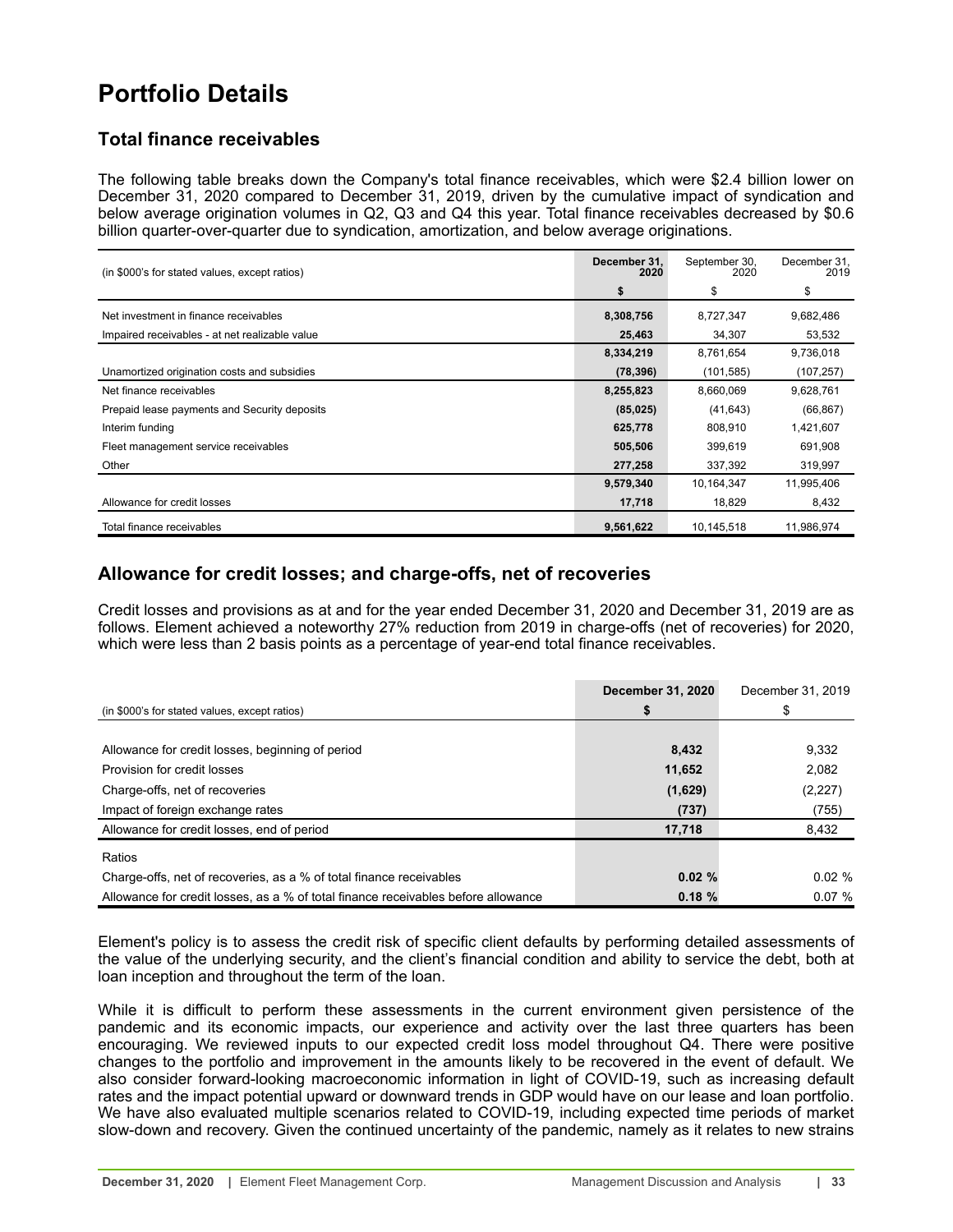of the virus and potential delays in vaccinations and based on forward-looking macroeconomic expectations, we have recorded an allowance for credit losses at \$17.7 million at December 31, 2020, a slight decrease from September 30, 2020.

# **Delinquencies and impaired receivables**

Element's collections and credit performance in Q4 and 2020 as a whole was impressive, returning to pre-COVID-19-levels and, in some cases, improving on those levels. This is a testament to the blue-chip nature of our client base as well as the caliber of our internal teams in our credit and collections functions.

The contractual delinquency and impairment of net finance receivables at the end of each reporting period is as follows:

| (in \$000's for stated values) | <b>December 31, 2020</b> |        | September 30, 2020 |        | December 31, 2019 |        |
|--------------------------------|--------------------------|--------|--------------------|--------|-------------------|--------|
|                                |                          | %      | \$                 | %      | \$                | %      |
| Current                        | 8,215,946                | 99.52  | 8,615,256          | 99.48  | 9.667.619         | 99.29  |
| 31 to 60 days                  | 12,280                   | 0.15   | 8.545              | 0.10   | 8,410             | 0.09   |
| 61 to 90 days                  | 1.857                    | 0.02   | 1,536              | 0.02   | 3,433             | 0.04   |
| 91 to 120 days                 | 277                      | –      | 425                |        | 3.024             | 0.03   |
| Impaired receivables           | 25,463                   | 0.31   | 34.307             | 0.40   | 53.532            | 0.55   |
| <b>Total</b>                   | 8.255.823                | 100.00 | 8.660.069          | 100.00 | 9.628.761         | 100.00 |

# Collection of delinquencies

Our aggregate reported delinquencies at quarter-end increased by \$3.9 million quarter-over-quarter - from \$10.5 million to \$14.4 million - which remains in line with pre-COVID-19 levels. Of these delinquent accounts, two had been paid by January 8, 2021, bringing aggregate delinquencies below \$10 million and below Q3 levels.

The delinquency values reported in the table above are Element's aggregate net investments in finance receivables (i.e. finance lease receivables and finance loan receivables) attributable to delinquent client accounts - and not the actual amounts in respect of which clients were delinquent. The actual net finance receivable amounts in respect of which clients were delinquent on December 31, 2020 totaled \$1.3 million effectively flat quarter-over-quarter- and an improvement on pre-COVID-19 levels of delinquency. We provide historical context in section 9.2 of our Supplementary Information document, available on the Company's website.

### Impaired receivables (Credit)

Total impaired receivables were \$25 million on December 31, 2020, which is a \$9 million or 26% decrease from September 30, 2020. We remain well below pre-COVID-19 levels of impairment.

Only one client on our watchlist entered bankruptcy in Q4, adding \$0.8 million of impaired receivables to the year-end total. The net reduction of impaired receivables in Q4 was driven by contractual payments received from clients notwithstanding their bankruptcy filings, and from the liquidation of certain assets.

We expect two clients that became impaired in 2019 to emerge from restructuring in Q1 2021 without Element having incurred any material credit losses on these accounts.

Please refer to section 10.0 of our Supplementary Information document for further insight.

### Classifying receivables as impaired

Accounts over 120 days past due are automatically considered impaired, fully provisioned net of any anticipated recoveries and recorded at their net realizable value.

Accounts that are contractually delinquent less than 120 days may nonetheless be assessed as impaired. Individual impairment is assessed by examining contractual delinquency and the client's financial condition,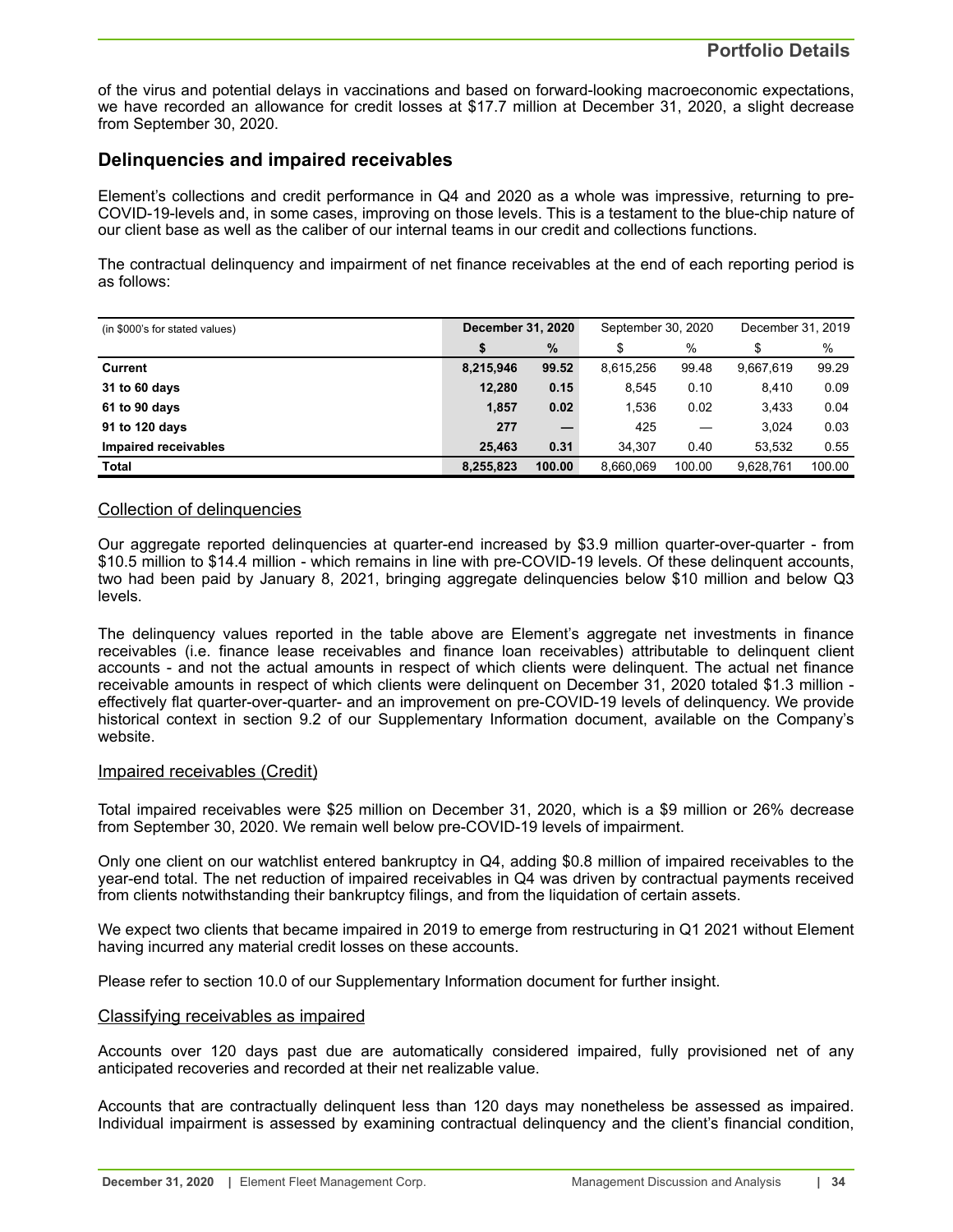such as the identification of an approaching bankruptcy or the client being in the process of legal or collateral repossession proceedings with a debtor. Impairments of this nature are provisioned by applying probabilityweighted assumptions consistent with industry standards and our experience with respect to the probability of an identified account resulting in a client default.

We believe the impaired receivables figure in the table above appropriately reflects the net realizable value of the finance receivables before any allowance for credit losses.

# **Portfolio Distribution by Geography**

The table below sets forth the geographical distribution of the Company's portfolio of net finance receivables and equipment under operating leases, as at:

| (in \$000's for stated values)        | <b>December 31, 2020</b> |       |            | September 30, 2020 | December 31, 2019 |       |  |
|---------------------------------------|--------------------------|-------|------------|--------------------|-------------------|-------|--|
|                                       | \$                       | $\%$  | \$         | $\%$               | \$                | $\%$  |  |
| United States and Canada              | 7,681,953                | 73.8  | 8,156,488  | 76.4               | 9,326,874         | 79.5  |  |
| Australia and New Zealand             | 1,632,065                | 15.7  | .571,301   | 14.7               | 1,557,365         | 13.2  |  |
| Mexico                                | 1,099,032                | 10.5  | 955,151    | 8.9                | 845,889           | 7.3   |  |
| Total                                 | 10,413,050               | 100.0 | 10,682,940 | 100.0              | 11,730,128        | 100.0 |  |
| Allocated as:                         |                          |       |            |                    |                   |       |  |
| Net finance receivables               | 8,255,823                | 79.3  | 8,660,069  | 81.1               | 9,628,761         | 82.1  |  |
| Equipment under operating leases, net | 2,157,227                | 20.7  | 2,022,871  | 18.9               | 2,101,367         | 17.9  |  |
| Total                                 | 10,413,050               | 100.0 | 10,682,940 | 100.0              | 11,730,128        | 100.0 |  |

The table below sets forth the geographical distribution of the Company's assets under management, as at:

| (in \$000's for stated values) | <b>December 31, 2020</b> |       |            | September 30, 2020 | December 31, 2019 |       |  |
|--------------------------------|--------------------------|-------|------------|--------------------|-------------------|-------|--|
|                                |                          | $\%$  | \$         | $\%$               |                   | $\%$  |  |
| United States and Canada       | 12,814,311               | 81.9  | 13.613.860 | 84.3               | 14.204.159        | 85.0  |  |
| Australia and New Zealand      | 1,625,718                | 10.4  | .563.351   | 9.7                | 1.550.004         | 9.3   |  |
| Mexico                         | 1.212.464                | 7.7   | 971.601    | 6.0                | 956.239           | 5.7   |  |
| Assets under management        | 15,652,493               | 100.0 | 16,148,812 | 100.0              | 16.710.402        | 100.0 |  |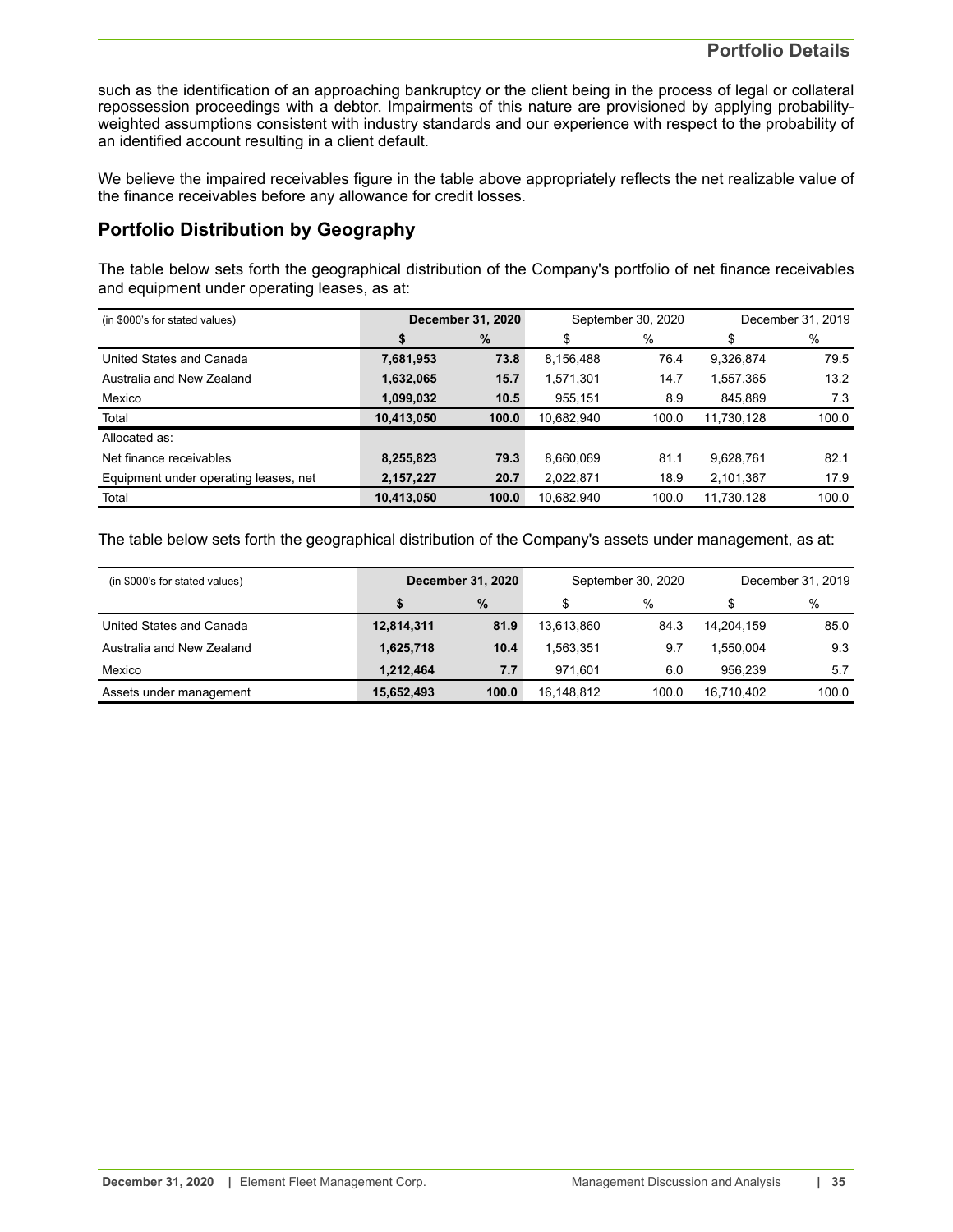# <span id="page-35-0"></span>**Liquidity**

Element's primary sources of liquidity are daily operating cash flows from servicing, financing, leasing and syndication, and committed credit and debt facilities. Our primary uses of cash are the funding of service receivables, finance receivables and operating leases, and working capital.

# **Cash Flow**

# Daily cash flow / liquidity

As part of our business continuity planning in Q1 2020 - in anticipation of the potential scale and consequences of COVID-19 at the time - we instituted a global cash management office to assess and proactively manage Element's liquidity position by ensuring we have robust controls over every source and use of cash flow. The global cash management office also conducted a comprehensive series of stress-tests to identify early indications, risks and sensitivities in maintaining that cash flow and forward funding capacity, all of which confirmed the stability and sustainability of same.

Learnings from the global cash management office's work informed several strategic right-sizings of our funding facilities in Q4 2020. In aggregate, we reduced the scale of our committed, undrawn liquidity by approximately \$2.4 billion, which has and will continue to drive meaningful funding cost savings without compromising our ability to serve our clients.

Notwithstanding our dependable operating cash flows and approximately \$3 billion of committed, undrawn capital at year-end, we are working to sustainably enhance our dynamic liquidity management capabilities, including data analysis capacity and forecasting.

# Free cash flow

We present our (i.e. management's) view of Element's free cash flow in our Supplementary Information document available on the Company's website.

### Statement of cash flows

Cash provided by operating activities for the year ended December 31, 2020 - as presented in our consolidated financial statements - was \$2,784.8 million, an increase of \$1,745.9 million from the \$1,038.9 million provided by operating activities for the year ended December 31, 2019. The increase was primarily the result of lower investments in finance leases and equipment under operating leases resulting from postponed orders and delayed originations driven by COVID-19.

Cash used in investing activities for the year ended December 31, 2020 was \$9.6 million compared to the \$82.4 million of cash provided by investing activities for the year ended December 31, 2019. The primary reasons for the change are (i) current year-to-date purchases of computer software were greater than in the prior year, (ii) Q2 2019 benefited from cash proceeds from the sale of our Eden Prairie, MN office building and our ECAF I Holdings Ltd. investment offset partially by (iii) the sale of  $19<sup>th</sup>$  Capital in Q2 2020.

Cash used in financing activities for the year ended December 31, 2020 was \$2,834.0 million, compared to \$1,117.5 million used in financing activities for the year ended December 31, 2019. The year-over-year increase is primarily due to (i) the settlement of 19<sup>th</sup> Capital related debt, (ii) the retirement of the 2015 convertible debentures, (iii) the redemption of the Series G preferred shares, (iv) the repurchase of common shares, and (v) an increase in the repayment of borrowings by comparison to the year-ended December 31, 2019, offset by (v) the inaugural issuance of the senior unsecured notes due 2025.

# **Credit and debt facilities**

Maintaining ready access to diversified sources of cost-efficient capital is a strategic imperative for Element.

We had \$3.0 billion of contractually committed, undrawn liquidity across our revolving unsecured (\$1.1 billion) and vehicle management asset-backed (\$1.9 billion) facilities at December 31, 2020. Commitments under these facilities are provided by syndicates of leading Canadian, U.S. and international banks.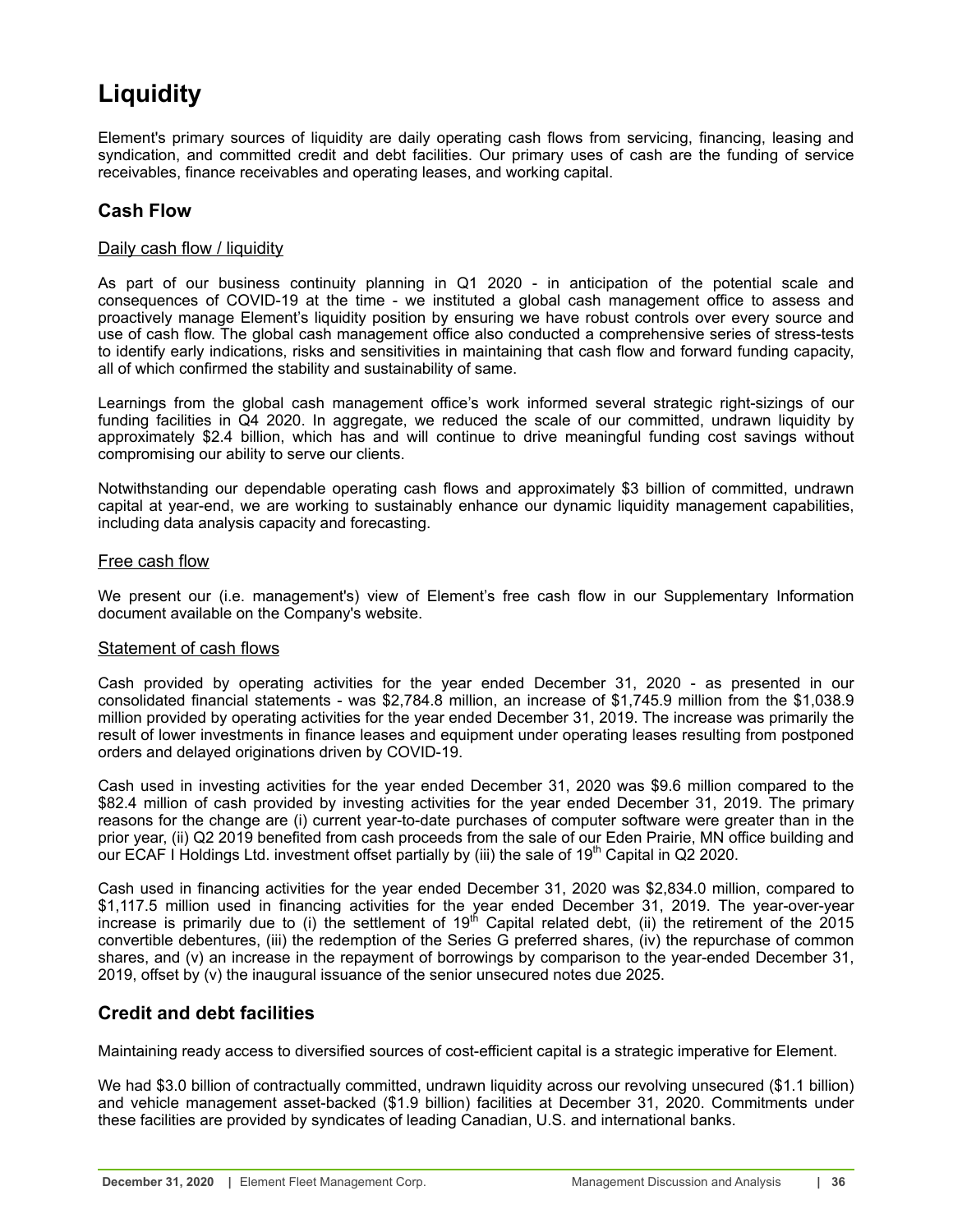These sources of financing were as follows:

| As at                                             |                      | December 31, 2020        |                     |                     |  |  |  |  |  |  |  |
|---------------------------------------------------|----------------------|--------------------------|---------------------|---------------------|--|--|--|--|--|--|--|
| (in \$000's for stated values)                    | \$                   | $\%$                     | \$                  | \$                  |  |  |  |  |  |  |  |
|                                                   | <b>Facility size</b> | <b>Undrawn amount</b>    |                     | <b>Drawn amount</b> |  |  |  |  |  |  |  |
| Senior unsecured revolving credit facilities      | 41.9<br>2,672,670    |                          | 1,120,731           | 1,551,939           |  |  |  |  |  |  |  |
| <b>Senior notes</b>                               | 509.080              | $\overline{\phantom{m}}$ |                     | 509,080             |  |  |  |  |  |  |  |
| Vehicle management asset-backed debt facilities   |                      |                          |                     |                     |  |  |  |  |  |  |  |
| Revolving term notes in amortization              | 4,005,371            |                          |                     | 4,005,371           |  |  |  |  |  |  |  |
| Variable funding notes                            | 5,678,982            | 33.6                     | 1,910,587           | 3,768,395           |  |  |  |  |  |  |  |
| Other                                             | 44,841               |                          |                     | 44,841              |  |  |  |  |  |  |  |
| Total vehicle management asset-backed debt        | 9,729,194            | 19.6                     | 1,910,587           | 7,818,607           |  |  |  |  |  |  |  |
| <b>Total cash</b>                                 |                      |                          | 8,789               |                     |  |  |  |  |  |  |  |
| Total capital available for continuing operations |                      |                          | 3,040,107           |                     |  |  |  |  |  |  |  |
| As at                                             |                      | September 30, 2020       |                     |                     |  |  |  |  |  |  |  |
| (in \$000's for stated values)                    | \$                   | %                        | \$                  | \$                  |  |  |  |  |  |  |  |
|                                                   | <b>Facility size</b> | Undrawn amount           | <b>Drawn amount</b> |                     |  |  |  |  |  |  |  |
| Senior unsecured revolving credit facilities      | 3,463,460            | 60.9                     | 2,108,990           | 1,354,470           |  |  |  |  |  |  |  |
| <b>Senior notes</b>                               | 532,840              |                          |                     | 532,840             |  |  |  |  |  |  |  |
| Vehicle management asset-backed debt facilities   |                      |                          |                     |                     |  |  |  |  |  |  |  |
| Revolving term notes in amortization              | 4,815,178            |                          |                     | 4,815,178           |  |  |  |  |  |  |  |
| Variable funding notes                            | 7,660,871            | 47.7                     | 3,654,326           | 4,006,545           |  |  |  |  |  |  |  |
| Other                                             | 44,970               |                          |                     | 44,970              |  |  |  |  |  |  |  |
| Total vehicle management asset-backed debt        | 12,521,019           | 29.2                     | 3,654,326           | 8,866,693           |  |  |  |  |  |  |  |
| <b>Total cash</b>                                 |                      |                          | 75,633              |                     |  |  |  |  |  |  |  |
| Total capital available for continuing operations |                      |                          | 5,838,949           |                     |  |  |  |  |  |  |  |

| As at                                             | December 31, 2019    |                |           |                     |  |  |  |
|---------------------------------------------------|----------------------|----------------|-----------|---------------------|--|--|--|
| (in \$000's for stated values)                    | \$                   | %<br>\$        |           |                     |  |  |  |
|                                                   | <b>Facility size</b> | Undrawn amount |           | <b>Drawn amount</b> |  |  |  |
| Senior unsecured revolving credit facilities      | 3,376,100            | 49.5           | 1,672,593 | 1,703,507           |  |  |  |
| Vehicle management asset-backed debt facilities   |                      |                |           |                     |  |  |  |
| Revolving term notes in amortization              | 5,697,575            |                |           | 5,697,575           |  |  |  |
| Variable funding notes                            | 8,236,454            | 47.0           | 3,872,777 | 4,363,677           |  |  |  |
| Other                                             | 169,485              |                |           | 169,485             |  |  |  |
| Total vehicle management asset-backed debt        | 14,103,514           | 27.5           | 3,872,777 | 10,230,737          |  |  |  |
| <b>Total cash</b>                                 |                      |                | 24,224    |                     |  |  |  |
| Total capital available for continuing operations |                      |                | 5.569.594 |                     |  |  |  |

We believe the \$3.0 billion of liquidity available to the Company at December 31, 2020 coupled with our durable operating cash flow is sufficient to fund Element's business throughout 2021, as well as to pay dividends at current rates to all preferred and common shareholders.

We strategically right-sized certain revolving facilities during the fourth quarter 2020. The evolution of our relationship with Armada obviated the necessity of Element's once-US\$1 billion (\$1.3 billion) non-recourse funding facility dedicated to the client, so we wound down same in its entirety over the course of H2 2020 – the final US\$400 million (\$509 million) having been wound down in Q4. Moreover, learnings from the global cash management office's comprehensive series of stress-tests informed right-sizing a senior unsecured credit facility by US\$500 million (\$636 million) and a vehicle management asset-backed revolving facility by US\$1 billion (\$1.3 billion), also both in Q4 2020.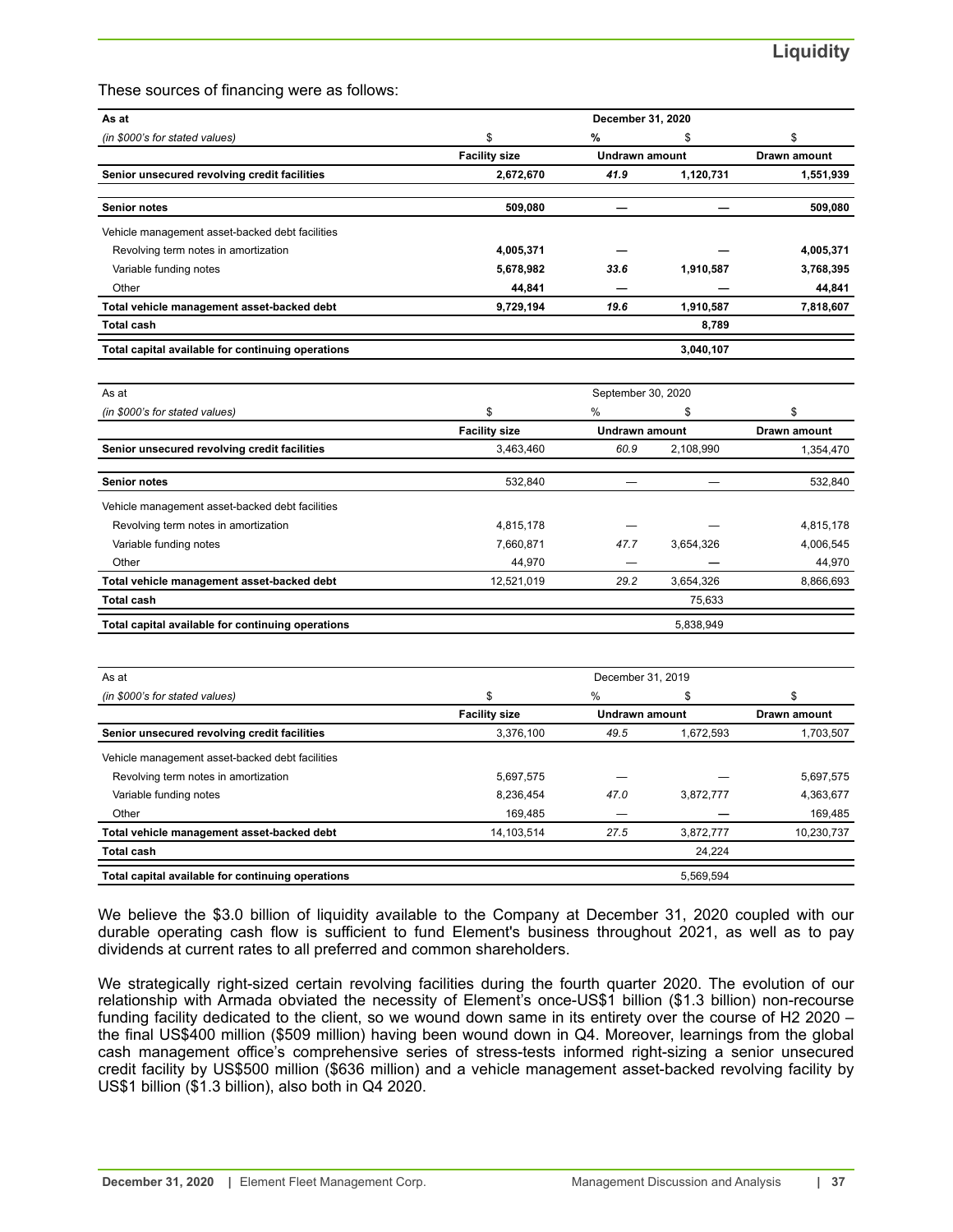# <span id="page-37-0"></span>**Capital Resources**

# **Capitalization**

Element's funding activities are well diversified by facility, geography, currency, investor and lender and include both secured and unsecured sources.

The Company's capitalization is calculated as follows:

| As at                                   | December 31, 2020 | September 30, 2020 | December 31, 2019 |
|-----------------------------------------|-------------------|--------------------|-------------------|
| (in \$000's)                            | \$                | \$                 | \$                |
| Cash                                    | 8,789             | 75,633             | 24,224            |
| Unsecured debt                          |                   |                    |                   |
| Senior credit facilities                | 1,551,939         | 1,354,470          | 1,703,507         |
| 4.250% Convertible Debentures due 2020  |                   |                    | 562,034           |
| 4.250% Convertible Debentures due 2024  | 154,267           | 153,113            | 149,757           |
| 3.850% Senior Notes due 2025            | 509,080           | 532,840            |                   |
| Vehicle Management Asset-Backed Debt    |                   |                    |                   |
| Revolving term notes in amortization    | 4,005,371         | 4,815,178          | 5,697,575         |
| Variable funding notes                  | 3,768,395         | 4,006,545          | 4,363,677         |
| Other                                   | 44,841            | 44,970             | 169,485           |
| Deferred financing costs                | (29, 911)         | (37, 882)          | (48, 804)         |
| Hedge accounting fair value adjustments | 14,621            | 19,164             | 7,421             |
| <b>Total debt</b>                       | 10,018,603        | 10,888,398         | 12,604,652        |
| Shareholders' equity                    |                   |                    |                   |
| Common share capital                    | 3,180,379         | 3,160,935          | 3,127,714         |
| Preferred share capital                 | 511,869           | 511,869            | 680,412           |
| Other                                   | 91,869            | 61,753             | 4,519             |
| <b>Total Shareholders' Equity</b>       | 3,784,117         | 3,734,557          | 3,812,645         |
| <b>Total Capitalization</b>             | 13,802,720        | 14,622,955         | 16,417,297        |

We redeemed the Series G preferred shares in full at Q3 quarter-end, further maturing Element's capital structure by eliminating our most expensive series of preferred shares. Growing profitability, free cash flow and syndication all contribute to the de-leveraging of Element's balance sheet, which created the capacity to execute this \$172.5 million redemption. With the redemption, we have cumulatively eliminated or replaced over \$1 billion of high-cost hybrid instruments from Element's capital structure since April 2019, simplifying and strengthening the Company's investment-grade balance sheet.

# **Normal Course Issuer Bid**

On November 4, 2020, the TSX approved Element's notice of intention to commence a NCIB. The NCIB allows us to repurchase on the open market (or as otherwise permitted), at the Company's discretion during the period commenced November 10, 2020 and until the earlier of November 9, 2021 or the completion of purchases under the NCIB, up to 43,929,594 common shares, subject to the normal terms and limitations of such bids, which include the number of common shares purchased in any 12 month period being limited to 10% of the common shares outstanding at the commencement of such period. Under this bid for the year ended December 31, 2020, 762,100 common shares have been repurchased for cancellation, for approximately \$10 million including commission, at a volume weighted average price of \$13.14 per share. Element applies trade date accounting in determining the date on which the share repurchase is reflected in our consolidated financial statements. Trade date accounting is the date on which we commit the Company to purchase the shares. Shareholders may obtain a copy of the NCIB notice, without charge, by contacting Element.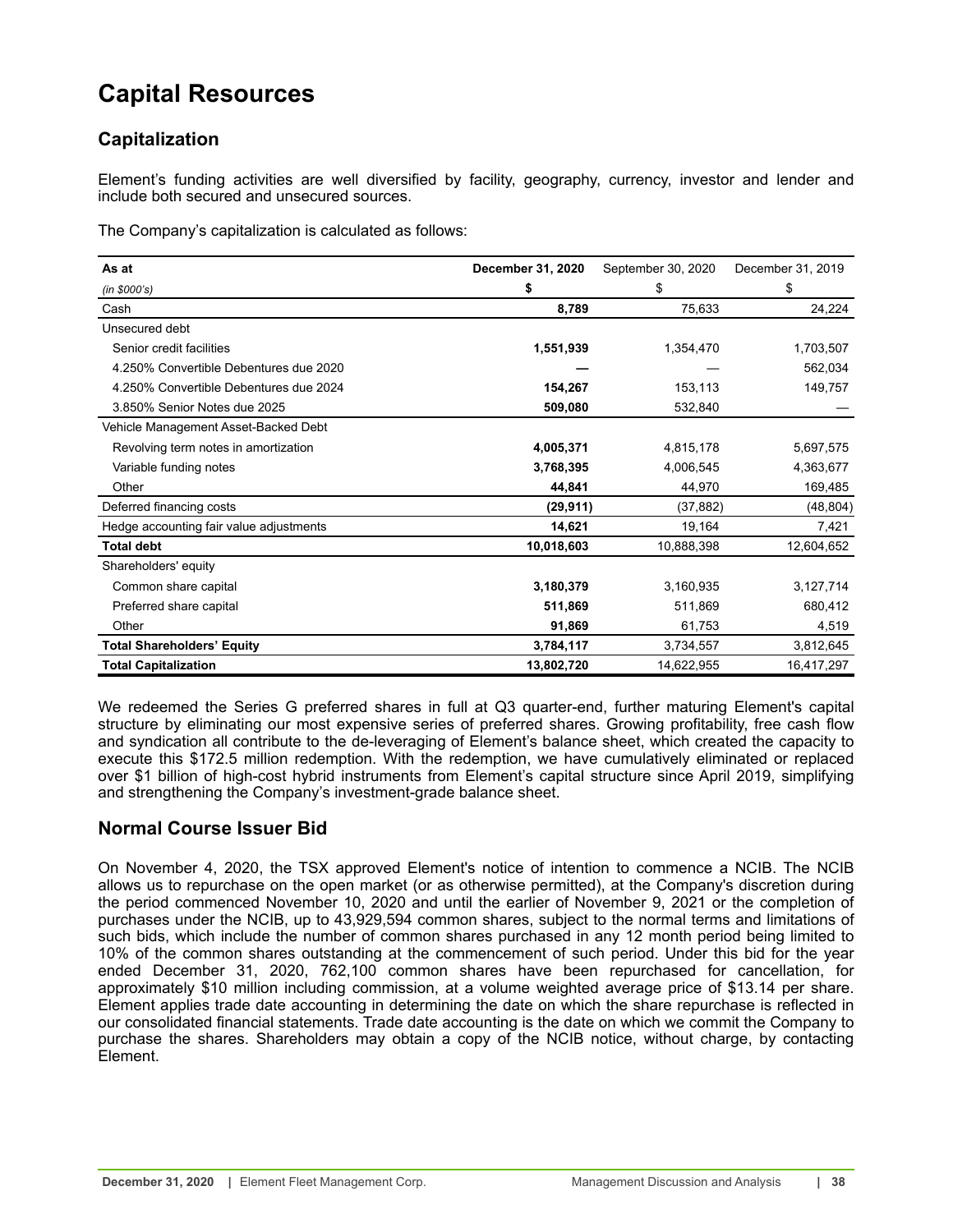# **Leverage**

We view both financial and tangible leverage as key indicators of the strength of Element's financial position. At December 31, 2020, our financial leverage ratio was 2.65:1 and tangible leverage ratio was 5.74:1.

The Company's financial and tangible leverage is calculated as follows:

| As at                          |                 | December 31, 2020 | December 31, 2019 |
|--------------------------------|-----------------|-------------------|-------------------|
| (in \$000's, except ratios)    |                 | \$                | \$                |
| <b>Borrowings</b>              |                 | 9,864,336         | 11,892,861        |
| Convertible debentures         |                 | 154,267           | 711,791           |
| Total debt                     | (a)             | 10,018,603        | 12,604,652        |
| Total shareholders' equity     | (b)             | 3,784,117         | 3,812,645         |
|                                |                 | 13,802,720        | 16,417,297        |
| Goodwill and intangible assets | (c)             | 2,037,719         | 2,039,260         |
| Financial leverage             | (a)/(b)         | 2.65              | 3.31              |
| Tangible leverage              | $(a)/[(b)-(c)]$ | 5.74              | 7.11              |

The Company was in compliance with all financial and reporting covenants with all of its lenders at December 31, 2020.

# **Credit ratings**

Our ability to access financing on a cost-efficient basis is largely dependent on maintaining strong investmentgrade credit ratings. Credit ratings and outlooks assigned by rating agencies reflect their views and methodologies. The credit ratings are subject to change based on several factors, including but not limited to our financial strength, competitive position, liquidity and other factors not entirely within our control.

| Credit Ratings <sup>(1)</sup> as at December 31, 2020 |                      |         |  |  |  |  |  |
|-------------------------------------------------------|----------------------|---------|--|--|--|--|--|
| <b>Rating agency</b>                                  | <b>Issuer rating</b> | Outlook |  |  |  |  |  |
| DBRS, Inc.                                            | BBB (high)           | Stable  |  |  |  |  |  |
| <b>Fitch Ratings</b>                                  | BBB+                 | Stable  |  |  |  |  |  |
| Kroll Bond Rating Agency                              | А-                   | Stable  |  |  |  |  |  |
| S&P Global Ratings                                    | <b>BBB</b>           | Stable  |  |  |  |  |  |

(1) Credit ratings are not recommendations to purchase, sell or hold a financial obligation in as much as they do not comment on market price or suitability for a particular investor. Ratings are determined by the rating agencies based on criteria established<br>from time to time by them and are subject to revision or withdrawal at any time by the r

Standard & Poor's initiated coverage of Element in October 2019 with a BBB investment-grade credit rating and a stable outlook. This rating was affirmed in October 2020. In September 2020, Fitch Ratings affirmed its stable outlook and BBB+ investment-grade rating of Element, and in October 2020 credit rating agencies DBRS, Inc. and Kroll Bond Rating Agency affirmed their stable outlook and investment-grade ratings for Element: BBB (high) and A-, respectively.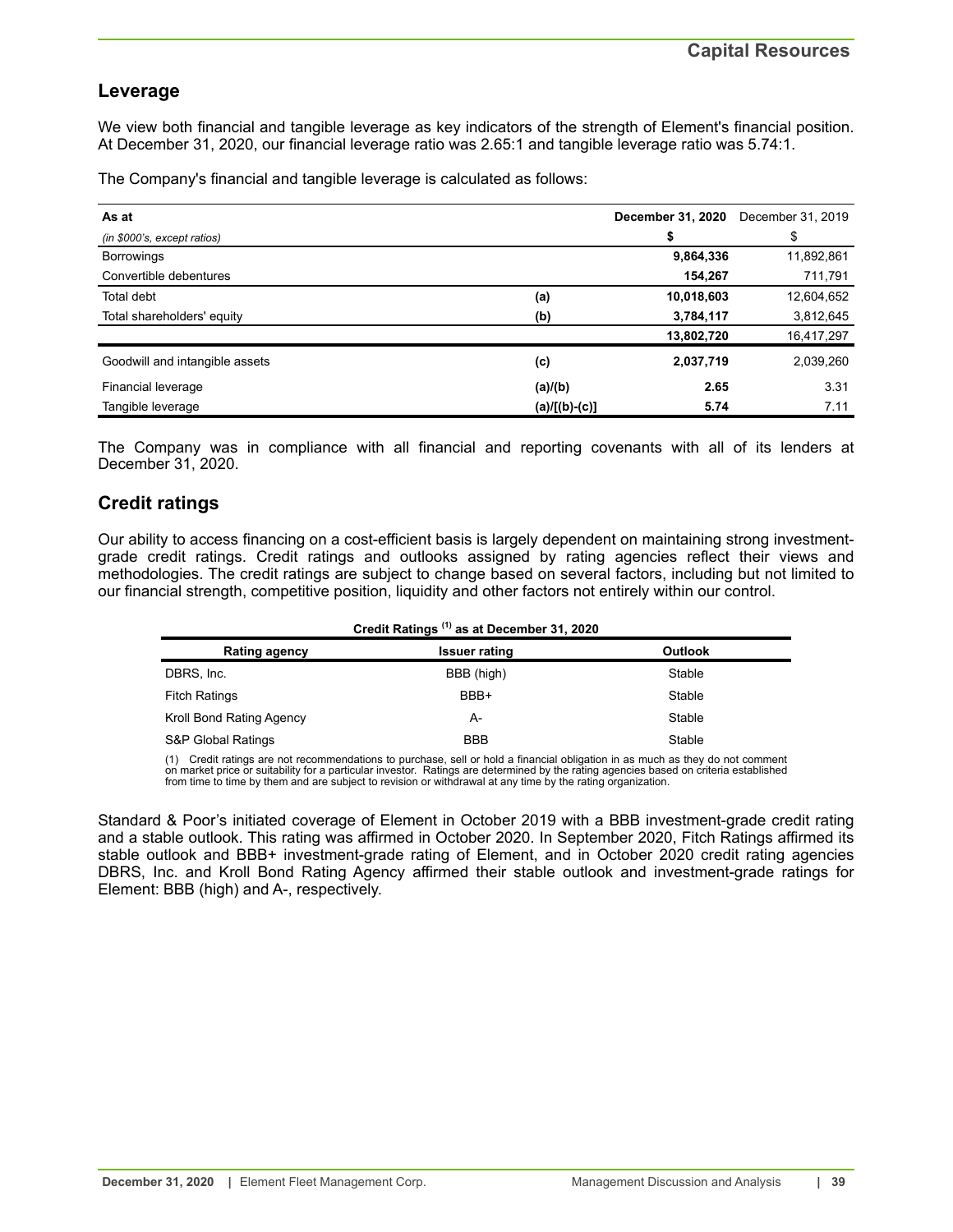# <span id="page-39-0"></span>**Outlook and Economic Conditions**

Having both completed our Transformation and begun Element's pivot to growth in 2020, we are perfectly positioned to focus on our strategic priorities for 2021 and beyond:

- Aggressively pursue organic growth in all our geographies, and demonstrate the scalability of Element's transformed operating platform by magnifying 4-6% annual organic net revenue growth into high single-digit to low double-digit annual operating income growth;
- Advance a capital-light*er* business model by increasing service penetration and strategically syndicating fleet assets, which enhances return on equity; and
- Achieve high single-digit to low double-digit annual free cash flow growth and predictably return excess equity to shareholders by way of dividends and share buybacks.

Notwithstanding the global proliferation of vaccines against COVID-19, it remains hard to predict the speed and specifics of economic recovery from the pandemic, especially in North America.

Fortunately, the near year-long period since the first wave of COVID-19 infections has demonstrated that automotive fleet vehicles will (a) remain essential to our clients' ability to generate and sustain revenue – or, in the case of governments and public service clients, fulfill their obligations to stakeholders – and (b) continue to have significant associated costs, in both cases for the foreseeable future.

As a result, we are confident Element's value proposition – materially reducing our clients' total cost of fleet operations, and eliminating related administrative burden – remains relevant. In fact, we believe the economic consequences of the COVID-19 pandemic make Element's value proposition to new and existing clients even more compelling.

Our clients enjoy:

- the ability to materially reduce their total cost of fleet operations over time. Element has one of the deepest datasets in the automotive industry, based on which we identified over \$1.5 billion in fleetcost-saving strategies and opportunities for our clients in 2020; and
- ready access to cost-efficient capital, diversifying clients' sources of financing.

Transitioning to Element, new clients enjoy the ability to reduce their total cost of fleet operations by approximately 20% compared to the costs of self-managing a fleet, while eliminating the related administrative burden.

- Element is one of the largest buyers of vehicles and other automotive products and services everywhere we operate. We procure on behalf of our 5,500+ clients. We use our scale to negotiate lower prices for our clients.
- Our 2,500+ employees are dedicated to efficiently providing our clients a consistent, superior service experience at every step, allowing clients to focus their time and resources on their businesses' core strengths.

New and existing Element clients that own their fleet vehicles enjoy the option of a sizeable cash infusion from the sale and leaseback of those vehicles to and from Element.

• To the extent current fleet owners, including governments and public service agencies, wish to free-up balance sheet/budgetary capacity, we have the balance sheet capacity to welcome existing fleets onto our platform, and the syndication capabilities to manage any accompanying concentration risk to Element. We also have the liquidity to effect a sale-leaseback transaction with the current fleet owner, and the operating experience to execute a seamless transition of responsibility for their vehicles.

As working from home and social distancing appear to become greater societal norms as a result of COVID-19, we believe competition to serve 'stay at home'-oriented consumers will increase, accelerating prospective Element clients' interest in building "mega fleets" as retailers of all stripes recognize the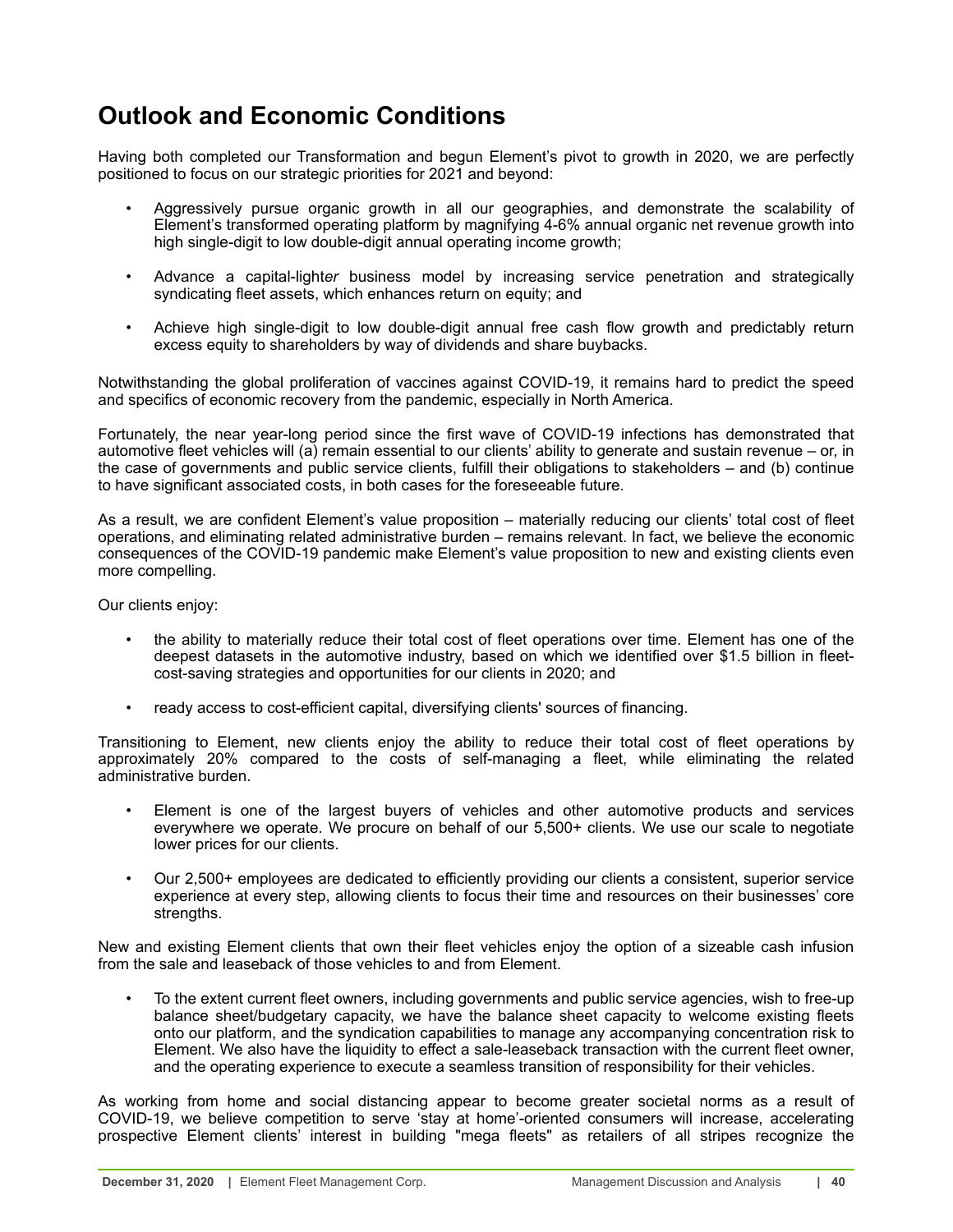# **Outlook and Economic Conditions**

attractiveness of being able to offer online shoppers the convenience of proprietary home delivery by the vendor.

Finally, with respect to EVs, we believe that the complexity and risk of gradually transitioning mission-critical automotive fleets from ICE-powered vehicles to EVs will increase demand for outsourced fleet management services and expertise. As the fleet solutions market leader everywhere we operate, Element is strategically well-positioned to support our clients and lead our industry through the gradual electrification of automotive fleets over the next decade.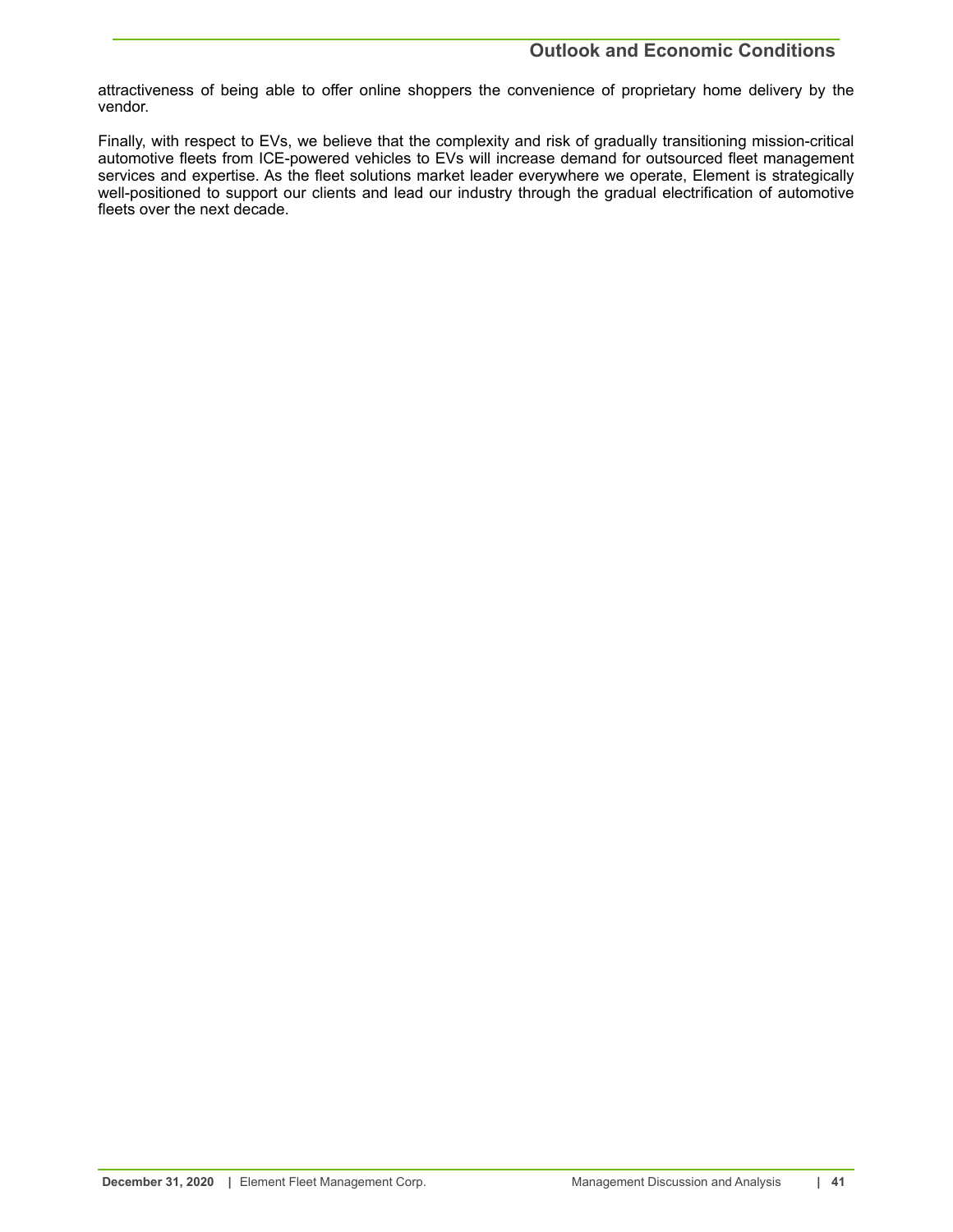# <span id="page-41-0"></span>**Risk Management**

In the normal course of business, the Company engages in operating and financing activities that generate risks in the following primary areas:

### *Element may Fail to Execute on its Growth Strategy*

While Element expects that it will achieve annual revenue growth of 4-6%, the Company may be unable to achieve such expected growth for a variety of reasons.

Element's growth strategy relies on growing its client base and expanding its market share. However, the fleet management industry is competitive and characterized by competitive factors that vary based upon service offering and geographic region. Element competes with a wide variety of competitors that include independent lease finance companies, captive finance companies owned by manufacturers and distributors, banks, third party brokers and other large and mid-sized fleet management companies. Increased competition in the Company's markets could result in intensified pricing pressure, reduced profit margins, increased sales and marketing expenses and a failure to increase, or a loss of, market share. Element may not be able to maintain or improve its competitive position against current or future competitors. Future mergers or consolidations among competitors, or acquisitions of Element's competitors by large companies may present competitive challenges to Element's business and resulting combined entities could be at a competitive advantage. Further, competitors may reduce the fees for their services, which could increase pricing pressure within the Company's markets which could have a material adverse effect on Element's ability to achieve its growth objectives.

Element's growth strategy also includes tapping into currently underserved markets, such as self-managed fleets. While the Company believes that there are significant opportunities in these markets and that Element could deliver significant value to these clients, there is no assurance that the Company will be successful in expanding its reach in these market segments.

Another component of Element's growth strategy is minimizing client attrition. With the recent completion of the transformation, it is expected that the Company has improved its ability to deliver a consistent, superior client experience and Element believes this will help to minimize future client attrition. However, client attrition results from a variety of different factors, including financial difficulties experienced by the client, the integration of different client systems and platforms, the acquisition or ceasing of operations of the client, competition and other socio-economic factors. Any factors that adversely affect the ability of Element's services to compete with those available from competitors, such as availability of competitors' services and offering more advanced service architecture, superior functionality or performance or lower prices, or factors that reduce demand for Element's services, such as intensifying price competition, could lead to increased rates of client attrition.

If Element is unable to expand its market share, successfully tap into underserved markets and/or retain its clients, Element may be unable to achieve its growth objectives and its business, financial condition and/or results of operations may be adversely impacted.

### *Element's Operating Model may be Unable to Supports its Growth Strategy*

With the recent completion of the transformation, it is expected that Element's operations are sufficiently scalable to support its growth strategy. However, if Element achieves or exceeds its growth objectives, it is possible that Element's platform will not be able to scale in order to meet the additional requirements of such growth. Element may face challenges in (i) implementing new or updated information and financial systems and procedures; and (ii) training, managing and appropriately sizing its work force and other components of its business on a timely and cost-effective basis. There can be no assurance that Element will be able to manage its expanding operations effectively or that it will be able to continue to support its planned growth. In the event that Element's operations are not sufficiently scalable, Element's business, financial condition and/ or results of operations may be adversely impacted.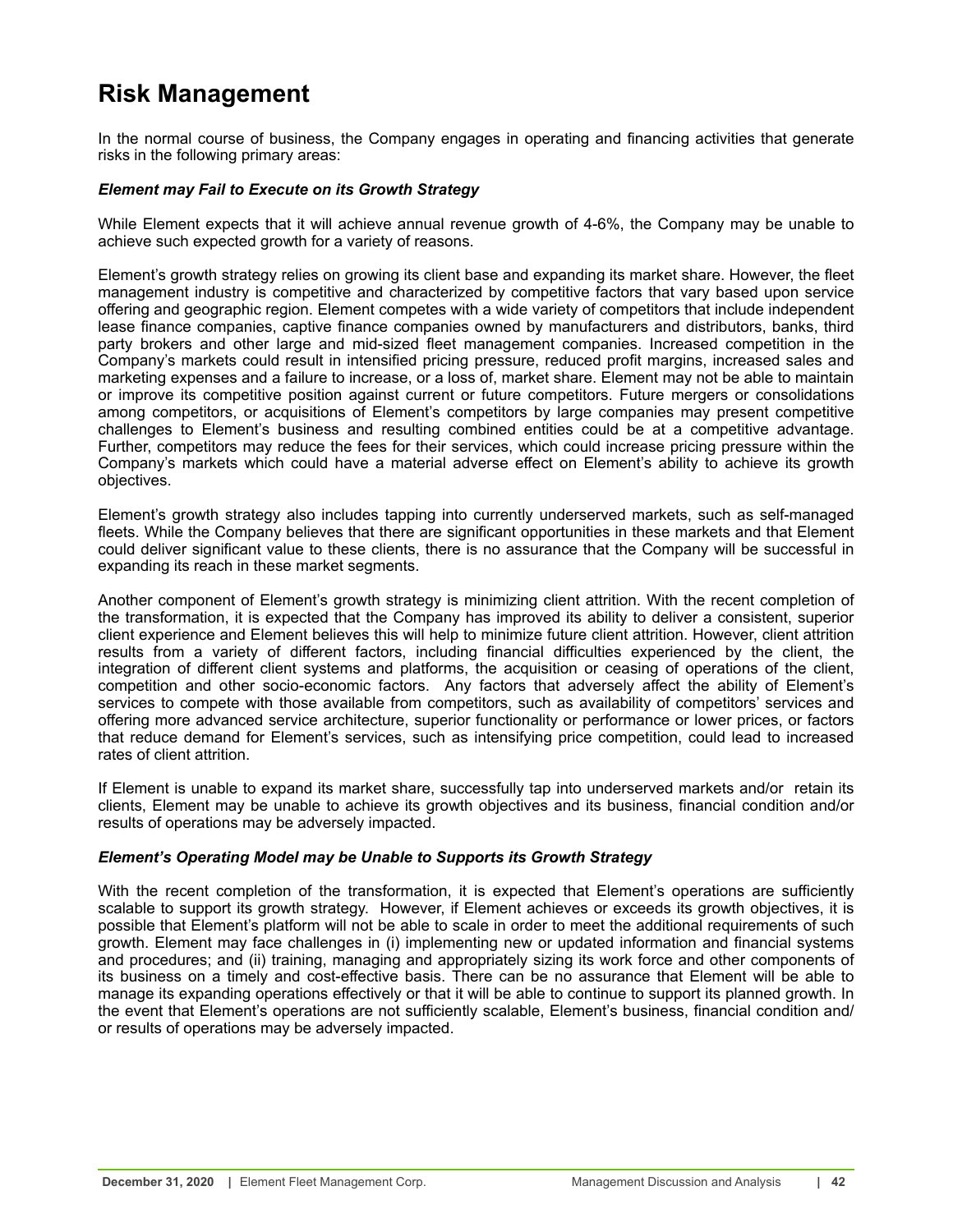### *Element Derives a Significant Portion of its Revenue from Program Fees and Charges Paid by its Clients. Any Decrease in Element's Receipt of Such Fees and Charges, or Limitations on Element's Service Fees and Charges, Could Materially and Adversely Affect Element's Business, Financial Condition and/or Results of Operations*

Element's service programs include a variety of service fees and charges associated with transactions, cards, reports, optional services and late payments. Element derives a significant amount of its consolidated revenues from these service fees and charges. If the users of Element's cards or other services decrease their transaction activity, or the extent to which they use optional services, Element's revenue could be materially adversely affected. In addition, several market factors can affect the amount of Element's service fees and charges, including the market for similar charges for competitive card services and the availability of alternative payment methods. Furthermore, regulators may scrutinize the electronic payments industry's pricing, charges and other practices related to Element's business. Any legislative or regulatory restrictions on Element's ability to price its services could materially and adversely affect Element's revenue. Any decrease in Element's revenue derived from these service fees and charges could materially and adversely affect Element's business, financial condition and/or results of operations.

# *Risk Relating to the Transformation Plan*

Although Element's transformation is complete and has provided benefits to the Company, including operating income improvements and improvements in Element's earnings profile, certain risks remain. There may be a risk that certain benefits achieved through the transformation may not fully materialize or Element may not be able to fully sustain such benefits indefinitely. If such benefits do not materialize or are not able to be maintained, there could be a material adverse effect on Element's business, financial condition and/or results of operations. In addition, the steps taken by Element pursuant to the transformation, and the results of such steps, could adversely affect Element's operations, which could be detrimental to Element's business, financial condition, and/or results of operations.

### *Decreased Demand for Fuel and Other Vehicle Services Could Harm Element's Business, Financial Condition and/or Results of Operations*

Demand for fuel and other vehicle services may be reduced by factors that are beyond Element's control, such as the implementation of fuel efficiency standards and the development by vehicle manufacturers and adoption by Element's clients of vehicles with greater fuel efficiency or alternative fuel sources. To the extent that Element's clients require less fuel, that decline in purchase volume could reduce Element's revenues, limiting Element's profitability and preventing Element from taking on other initiatives.

#### *Concentration of Leases and Loans within the Fleet Leasing Industry or within a Particular Region May Negatively Impact Element's Business, Financial Condition and/or Results of Operations*

Element specializes in vehicle fleet management. As a result, Element has a significant concentration of risk exposure related to this industry segment. If this industry segment experiences adverse economic or business conditions, Element's delinquencies, default rate and charge-offs may increase, which may negatively impact its business, financial condition and/or results of operations. Furthermore, Element may have significant exposures to unique regions and industries, such as Alberta and its oil sands industry, which, if negatively impacted by macroeconomic trends, could negatively impact Element's business, financial condition and/or results of operations.

### *A Decline in Element's Origination Volume or Quality May Negatively Impact Element's Ability to Syndicate*

If Element experiences a decrease in originations or if the credit quality of its originations declines, Element may be unable to meet the requirements of syndication investors. In such a scenario, Element's syndication volume may decline which could negatively impact Element's business, financial condition and/or results of operations.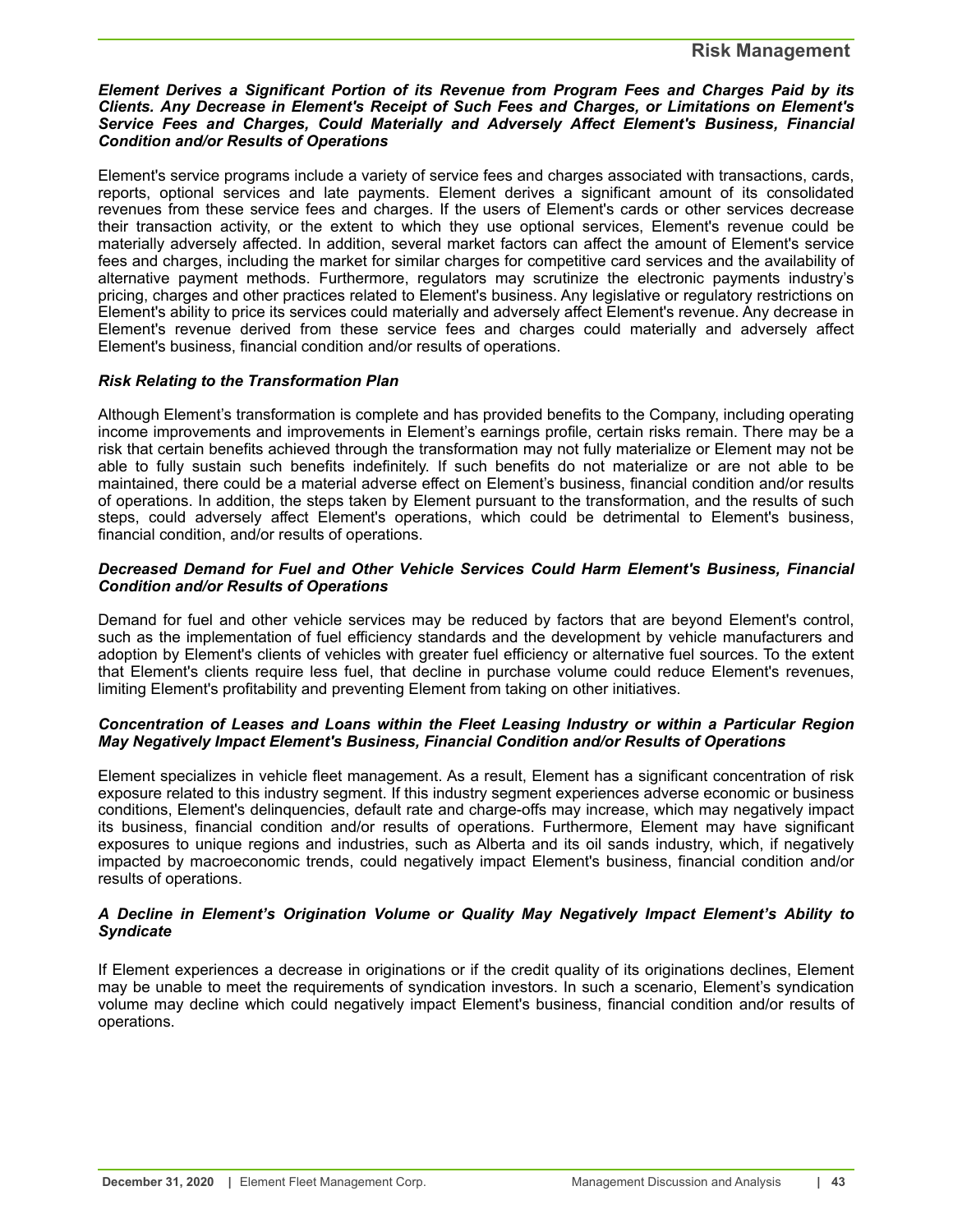# *Lack of Funding May Limit Element's Ability to Originate Leases*

Element is dependent upon its ability to secure funding for its loans and leases to clients and to fund its existing obligations. While Element currently has sufficient funding, there can be no assurance that additional financing will be obtained on terms acceptable to Element or at all. In the past, Element has obtained the cash required for its operations through cash flows from its operating activities, the issuance of equity interests to institutional, accredited and other investors, by borrowing money through Senior Credit Facilities or other funding facilities, and the syndication and securitization of certain of its leases and loans. Element may not be able to continue to access these or other sources of funds.

#### *Concentration of Debt Financing Sources May Increase Element's Funding Risks*

Element has obtained funding from a number of financial institutions. Element's reliance on such financial institutions for a significant amount of its funding exposes Element to funding risks. If these financial institutions decided to terminate, or not extend these borrowing arrangements, Element's business, financial condition and/or results of operations could be materially adversely affected.

#### *Ability to Reduce Concentration Risk Through Syndication*

One way that Element seeks to manage its exposures to large clients is by transferring leases and loans to third party investors, including through bulk transfers, securitization, syndication and similar risk transference arrangements. There can be no assurance that Element will continue to be able to reduce client credit concentration risks in this way if Element is unable to enter into such risk transference arrangements with third party investors on favorable terms, or at all. Element's reliance on syndication through risk transference arrangements may increase as Element funds the asset growth of its largest clients. There can be no assurance that Element will be able to expand its existing network of syndication market investors or increase the capacities of its existing syndication arrangements in order to manage this concentration risk. An inability to manage such risk could lead Element to curtail new originations with its largest clients in certain circumstances, which could have an adverse impact on Element's ability to maximize its new origination opportunities with such clients.

### *Global Financial Markets and General Economic Conditions May Adversely Affect Element's Business, Financial Condition, and/or Results of Operations*

Events in the financial markets have demonstrated that businesses and industries throughout the world are very tightly connected to each other. Thus, financial developments seemingly unrelated to Element or to its industry may materially adversely affect Element over the course of time. For example, general volatility in the equity markets could hurt Element's ability to raise capital and significantly impact Element's access to funding and liquidity (including access to securitization and syndication markets for Element's originated finance assets). Element may also be negatively impacted by volatility in the equity markets as a result of a number of catastrophic events that are beyond Element's control, including infectious diseases, pandemics or similar health threats, such as the ongoing COVID-19 pandemic or fear of the foregoing.

Moreover, a reduction in credit, combined with reduced economic activity, may materially adversely affect businesses and industries that collectively constitute a significant portion of Element's client base and may make it more difficult for Element to maintain new business origination and the credit quality of new business at the levels currently forecast. As a result, these clients may need to reduce their purchases and reliance on Element's services or Element may experience greater difficulty in receiving payment for its services. Delinquencies, non-accruals and credit losses generally increase during economic slowdowns or recessions. Therefore, to the extent that economic and business conditions are unfavourable, Element's non-performing assets may become elevated and the value of Element's portfolio is likely to decrease.

Adverse economic conditions also may decrease the estimated value of the collateral securing some of Element's loans and leases. Further or prolonged economic slowdowns or recessions, including those caused by catastrophic events as the COVID-19 pandemic, could lead to financial losses in Element's portfolio and a decrease in Element's net finance income, net income and book value. Any of these events, or any other events caused by turmoil in world financial markets, may have a material adverse effect on Element's business, financial condition and/or results of operations.

Element has no control over changes in inflation and interest rates, foreign currency exchange rates and controls or other economic factors affecting its businesses or the possibility of political unrest, legal and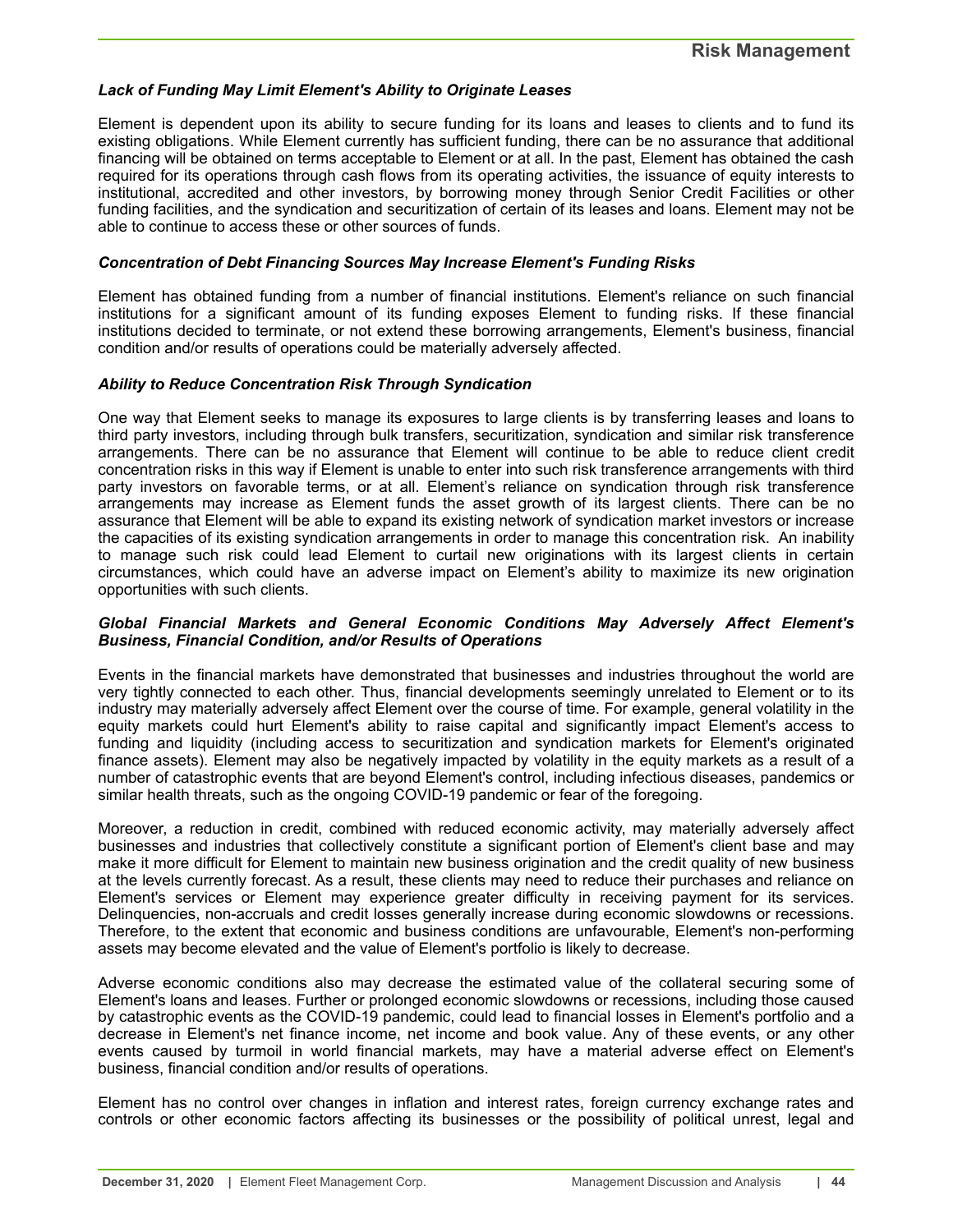regulatory changes in jurisdictions in which Element operates. These factors could negatively affect Element's future results of operations in those markets.

# *Environmental Laws and Element's ESG Policies Could Materially Adversely Affect the Company*

Various governments and regulatory authorities in the U.S., Canada and internationally have considered, and will likely continue to consider, numerous measures related to climate change and greenhouse gas emissions. Should rules establishing limitations on greenhouse gas emissions or rules imposing fees on entities deemed to be responsible for greenhouse gas emissions become effective, demand for Element's services could be affected, our vehicle and/or other costs could increase, and our business could be adversely affected. Additionally, any ESG policies that Element institutes may fail to meet the expectations of investors, clients, employees or other stakeholders which could negatively impact Element's business, financial condition, operations and/or the market price of Element's securities.

# *Inability to Attract and Retain Employees May Limit Element's Ability to Grow its Business*

If Element is not able to attract and retain top employees, its ability to compete may be harmed. Element's success is also highly dependent on its continuing ability to identify, hire, train, retain and motivate highly qualified management, technical, sales and marketing personnel. In order to grow Element's business, it must attract and retain qualified personnel, especially origination and credit personnel with relationships with referral sources and an understanding of the equipment financing businesses and the industries in which Element's borrowers operate. In addition, in Element's effort to attract and retain critical personnel, Element may experience increased compensation costs that are not offset by either improved productivity or higher prices for Element's services.

Many of the financial institutions that Element competes with for experienced personnel may be able to offer more attractive terms of employment. If any of Element's key origination personnel leave, Element's new equipment finance origination volume from their business contacts may decline or cease. In addition, Element invests significant time and expense in training its employees, which increases their value to competitors who may seek to recruit them and increases the costs of replacing them. These factors may have a material adverse effect on Element's ability to grow its business.

### *Loss of Key Personnel May Significantly Harm Element's Business*

Element's executive and other senior officers, including those referred to under "*Directors and Officers"*, play a significant role in its success. The conduct of Element's business, the execution of Element's growth strategy and Element's future performance and development depend, to a significant extent, on the abilities, experience and efforts of its management team. The Company's ability to retain its management team or attract suitable replacements, should key members of the management team leave, is dependent on the competitive nature of the employment market. The loss of services from key members of the management team or a limitation in their availability could adversely impact the Company's prospects, financial condition and cash flow.

Further, Element does not maintain "key person" life insurance policies on any of its employees. The unexpected loss of services of or one or more executive or senior officer could also adversely affect Element. Element provides a competitive compensation package, which includes profit sharing and medical benefits as it continuously seeks to align the interest of employees and shareholders.

# *Funding Facilities May Limit Element's Operational Flexibility*

Element's funding arrangements, including its various securitization facilities and the Senior Credit Facilities, contain financial and non-financial covenants, such as requirements that Element comply with one or more of tangible net worth, interest coverage, consolidated debt to shareholders equity ratio, loan loss ratios and change of control provisions. Complying with such covenants may at times necessitate that Element forego other favorable business opportunities, such as acquisitions. Moreover, Element's failure to comply with any of these covenants would likely constitute a default under such facilities and could give rise to an acceleration of some, if not all, of Element's then outstanding indebtedness, which would have a material adverse effect on Element's business, financial condition and/or results of operations.

As of December 31, 2020, Element had \$9.9 billion in secured and unsecured borrowings and \$173 million face value aggregate principal amount of Debentures outstanding, and Element expects this amount may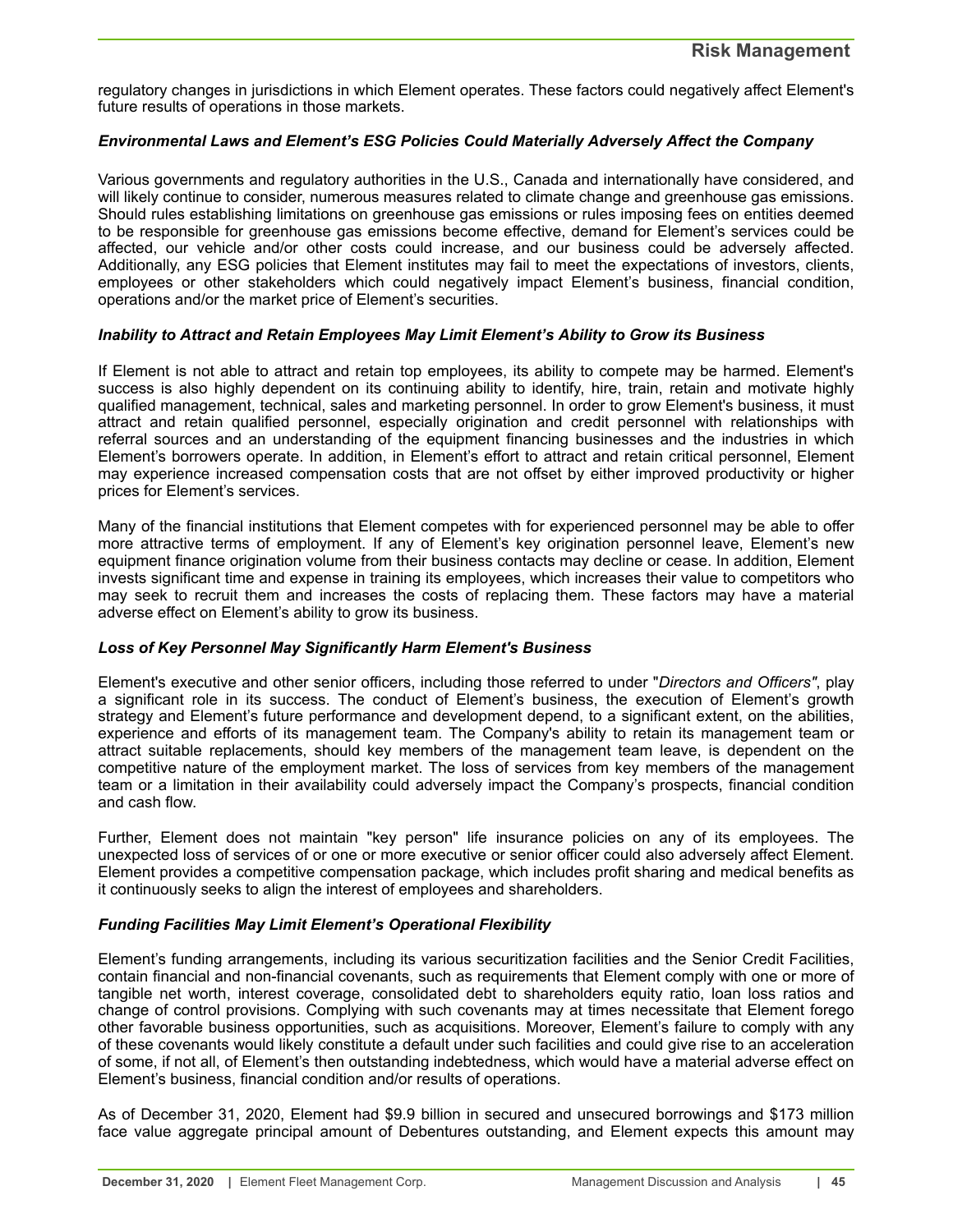grow as it increases originations. From time to time, Element may owe amounts under the Senior Credit Facility and may otherwise increase its debt to fund the growth of Element's business. While Element match funds its borrowings under its secured funding facilities, if the matched income earning assets securing the leases or loans underperform, Element may to some extent have to utilize cash flow or capital resources to fund its debt service payments. If Element's cash flow and capital resources are insufficient to service amounts owed under its secured funding facilities, the Senior Credit Facility or any future indebtedness, as applicable, Element may be forced to reduce or delay capital expenditures, dispose of assets, issue equity or incur additional debt to obtain necessary funds, or restructure its debt, any or all of which could have a material adverse effect on Element's business, financial condition and/or results of operations. In addition, Element cannot guarantee that it would be able to take any of these actions on terms acceptable to Element, or at all, that these actions would enable Element to continue to satisfy its capital requirements or that these actions would be permitted under the terms of Element's various debt agreements.

### *Data Privacy and Information Technology Security Breaches May Negatively Impact Element*

Element collects and processes confidential information in the course of providing its services. Any inability on Element's part to protect the security of its platforms or the privacy of confidential information could have a material adverse effect on Element's profitability by exposing Element to additional liability, increasing Element's expenses relating to resolution of these breaches, and deterring users from using Element's services.

Element has administrative, technical, and physical security measures in place to protect the privacy of this confidential information as well as policies and procedures to contractually require third parties to whom Element transfers data to implement and maintain appropriate security measures. However, Element cannot ensure that its current security measures will effectively counter security risks, prevent future slowdowns or disruptions, protect against cyber-attacks or address the security and privacy concerns of existing and potential users. If Element's security measures or those of the previously mentioned third parties are inadequate or are breached as a result of cyber-attacks, computer viruses, unauthorized access, employee error, malfeasance, system error, trickery, natural disasters, terrorism, war and telecommunication and electrical failures or otherwise, and, as a result, someone obtains unauthorized access to sensitive information, including personally identifiable information or protected health information, on Element's systems or its partners' systems, Element's reputation and business could be damaged. The deletion or modification of records could cause interruptions in Element's services and operations. Any system failures, slowdowns or disruptions will likely result in unanticipated disruptions in service to Element's users, decreased levels of user satisfaction and significant negative effects on Element's reputation. If the sensitive information is lost or improperly disclosed or threatened to be disclosed, Element could incur significant liability and be subject to regulatory scrutiny and penalties, including costs associated with remediation. Additionally, if Element's own confidential business information were improperly disclosed, Element's business could be materially and adversely affected. To address these matters, Element continues to evolve security safeguards.

Element's business depends on the efficient and uninterrupted operation of computer and communications systems and networks, hardware and software systems and other information technology. If systems were to fail or Element was unable to successfully expand the capacity of these systems or was unable to integrate new technologies into its existing systems, its operations and financial results could suffer.

Element relies on third-party encryption and authentication technology to provide secure transmission of confidential information over the Internet. Advances in technological capabilities, new discoveries in the field of cryptography, or other events or developments, could result in a compromise or breach of the technology Element uses to protect sensitive data. In addition, because techniques used to obtain unauthorized access or to sabotage systems change frequently and may not be recognized until launched against a target, Element may be unable to anticipate these techniques or to implement adequate preventative measures. If any such compromise of Element's security, or the security of Element's clients, were to occur, it could result in misappropriation of confidential information, proprietary information or interruptions in operations, and have an adverse impact on Element's reputation or the reputation of Element's clients. If Element is unable to detect and prevent unauthorized use of sensitive or confidential data, its business, financial condition and/or results of operations could be materially and adversely affected.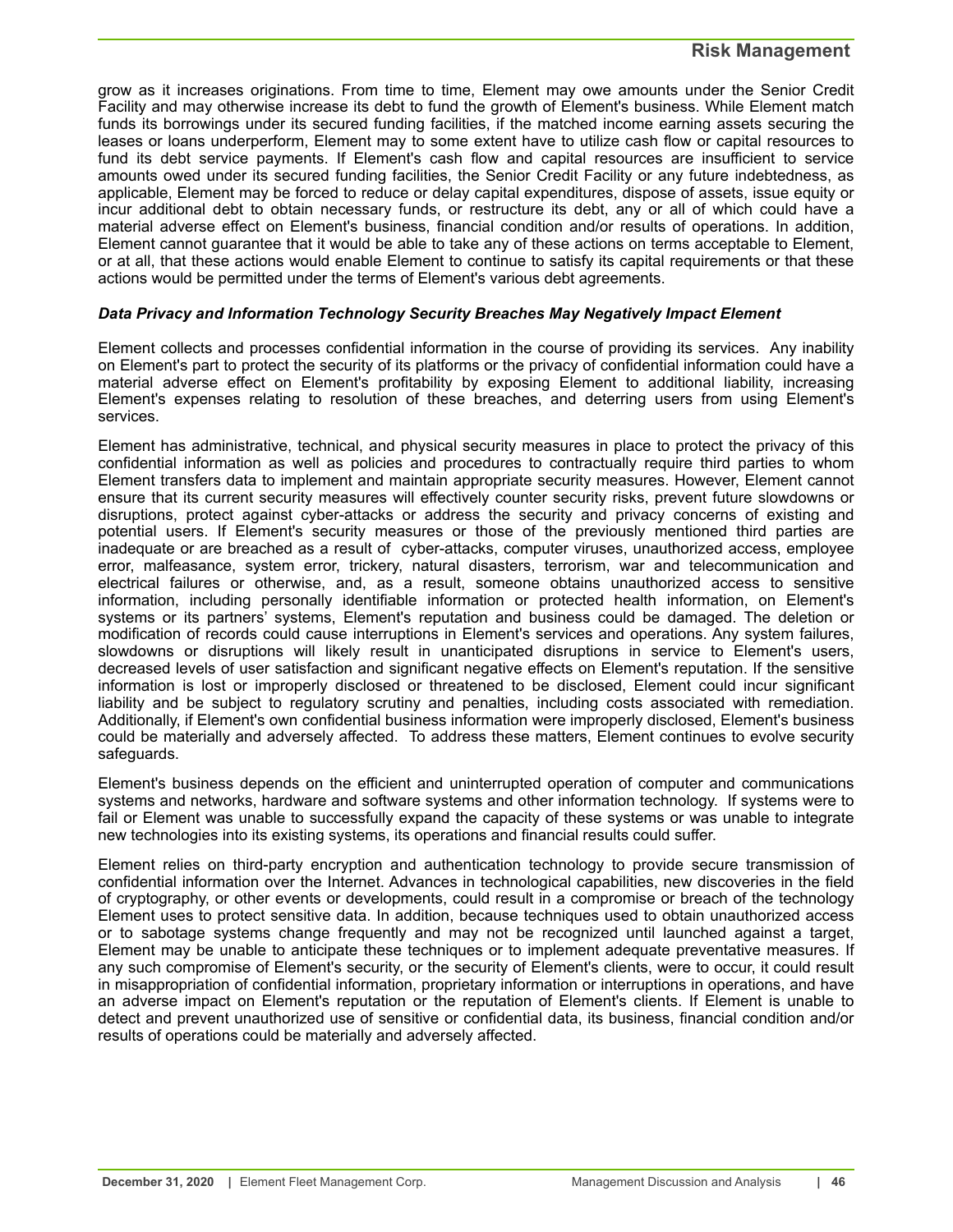### *Potential Acquisitions and Investments*

Element may seek to acquire or invest in businesses that expand or complement its current business. Such acquisitions or investments may involve significant commitments of financial or other resources of Element. There can be no assurance that any such acquisitions or investments will generate additional earnings or other returns for Element, or that financial or other resources committed to such activities will not be lost. Such activities could also place additional strains on the Element's administrative and operational resources and its ability to manage growth.

#### *Technological Change may Challenge Element Business Prospects or Require Significant Investment*

Element's business depends on the efficient and uninterrupted operation of information technology infrastructure. If systems were to fail or Element was unable to successfully expand the capacity of these systems or was unable to integrate new technologies into its existing infrastructure, its operations and financial results could suffer. Any changes to technologies associated with Element's business or analytics systems and platforms, or to technologies used by Element's competitors, clients, suppliers or other third parties, may make it more difficult for Element to maintain or increase revenues and earnings and could adversely impact Element's business and prospects.

The services Element delivers are designed to process large complex, data sets and provide reports and other information on that data on a timely basis. Any failure to deliver an effective, secure service or any performance issue that arises with a new service could result in significant processing or reporting errors or other losses. Element may rely on third parties to develop or co-develop solutions, or to incorporate Element's solutions into broader platforms. Element may not be able to enter into such relationships on attractive terms, or at all, and these relationships may not be successful.

Element expects that new services and technologies applicable to the fleet management business in which it operates will continue to emerge and evolve. These new services and technologies may be superior to, impair, or render obsolete the services Element currently offers, or the technologies Element currently uses to provide them. Further, if Element offers new services in the future, there is no guarantee that it will be successful in integrating the new services into its operations, which could materially and adversely affect Element's operating results and financial condition. Various investors, competitors or other third parties have invested or may invest significant amounts of capital in technologies that may impact the operation of the fleet management business and the services offered by Element. Element may be required to make significant investments in technology, in acquisitions, or in its business structure to continue to adapt to technological change. While Element has invested resources in technologies that benefit its clients and believes that its technological platform is one of its competitive advantages, there can be no guarantee that Element will continue to be able to adapt to technological change, and Element may have to invest additional capital to adapt in the future. Further, Element may enter into new lines of business in the future. There is no guarantee that Element will be successful in integrating these new lines of business into its operations, which could materially and adversely affect Element's operating results and financial condition.

#### *Liquidity risk*

Liquidity risk is the risk that the Company will not generate sufficient cash or cash equivalents in a timely and cost-effective manner to satisfy its financial obligations as they come due. One of management's primary goals is to manage liquidity risk by continuously monitoring actual and projected cash flows to ensure that the Company will have sufficient liquidity to meet its liabilities when due as well as sustain and grow the Company's assets and operations, under both normal and stressed conditions, without incurring unacceptable losses or risking damage to the Company's reputation.

Growth in our lease portfolio will require ongoing availability of secured and unsecured financing and funding lines sufficient to accommodate projected growth objectives. The Company has taken steps to ensure appropriate funding will be in place as required.

The Company believes that its capacity to expand its existing secured and unsecured borrowing facilities and its access to bank term funding will be sufficient to fund its normal operating and capital expenditures as the Company grows.

As at December 31, 2020, the Company had available liquidity of \$3,040.1 million compared to \$5,569.6 million at December 31, 2019.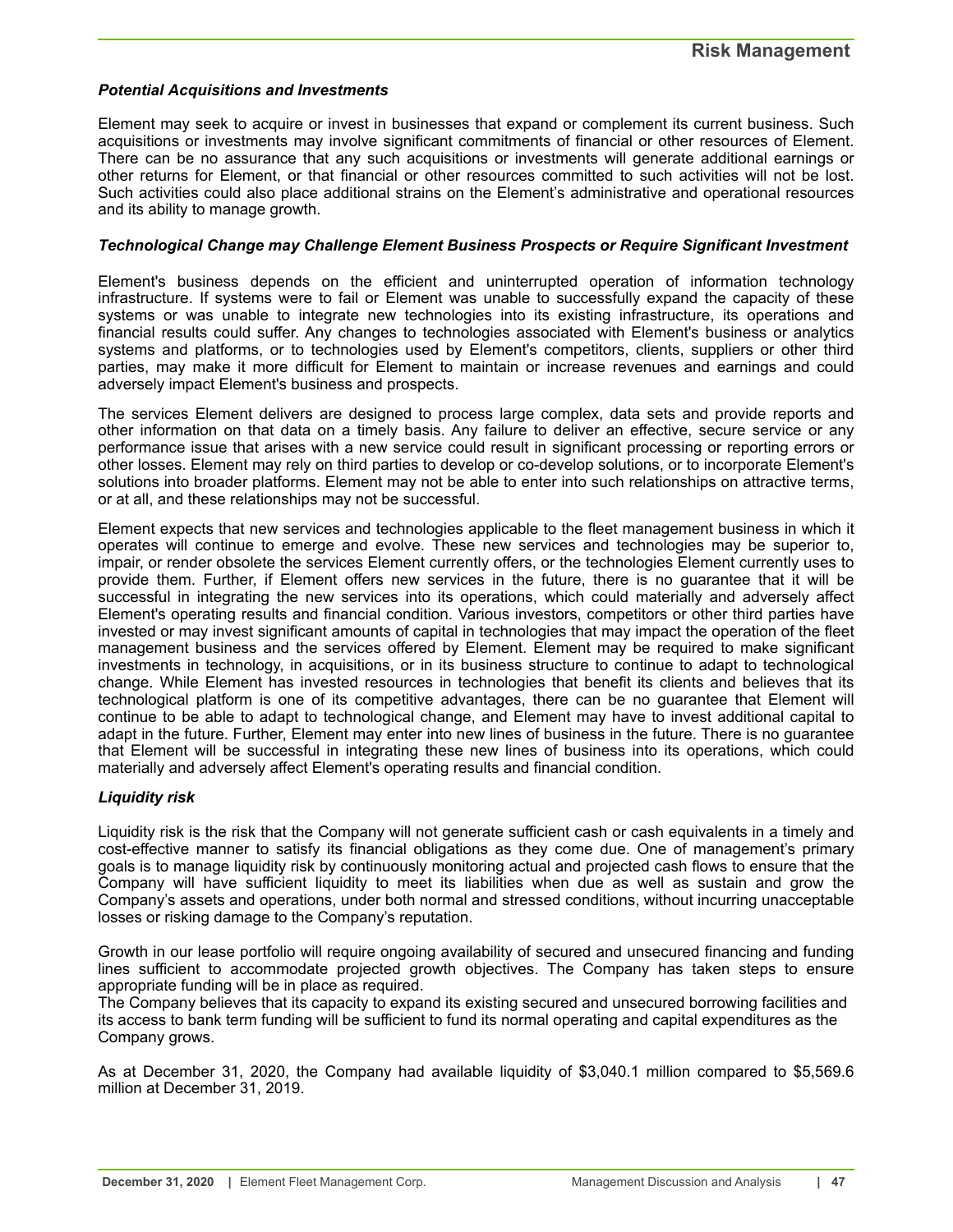# *Credit Risks*

Element's net investment in finance assets for its own account and to be held for future term funding exposes Element to credit risk. Credit risk is the risk that Element will incur an unexpected loss because its clients and counterparties fail to discharge their contractual obligations. Credit risk arises principally through Element's finance receivables that are a result of transactions within the equipment finance industry and, as such, contain an element of credit risk in the event that obligors are unable to meet the terms of their agreements. Element is exposed to credit risk as it arises from events and circumstances outside of Element's control relating to adverse economic conditions, business failure or fraud. The types of fraud to which Element is exposed generally fall into one of three primary categories: (i) vendor/dealer fraud; (ii) client fraud; and (iii) employee fraud. Excessive credit losses could adversely affect Element's ability to generate and fund new financings.

In order to manage credit risk, Element operates using a clearly identified set of policies and procedures throughout its business processes. This includes a detailed analysis of the value of collateral security, the applicant's financial condition and the ability to service the debt or lease obligations at inception and throughout the term of the lease or loan. Element also manages and controls credit risk by setting limits on the amount of risk it is willing to accept for individual counterparties on direct financing leases and loans.

#### *Credit Ratings and Ratings Outlooks may Change*

The credit rating agencies which rate the Company could re-evaluate their current credit ratings or outlook. There can be no assurance that the credit ratings assigned to Element will be confirmed or remain in effect for any given period of time and ratings may be upgraded, downgraded, or placed under review by an applicable credit ratings agency at any time.

In September 2020, credit rating agency Fitch Ratings affirmed its stable outlook and BBB+ investment-grade rating. In October 2020, credit rating agencies S&P Global Ratings, DBRS, Inc. and Kroll Bond Rating Agency affirmed their stable outlooks and investment-grade ratings for Element: BBB, BBB (high) and A-, respectively.

Negative changes in Element's credit ratings or ratings outlook may increase the cost of borrowing. In addition to higher interest rates, further downgrades could adversely impact the Company's access to capital, cost of capital and financial flexibility, as well as the value of Element's securities.

### *Element's Provision for Credit Losses May Prove Inadequate*

Element's business depends on the creditworthiness of its clients and their ability to fulfill their obligations to Element. Element maintains a provision for credit losses that reflects management's judgment of losses inherent in the portfolio. Element periodically reviews its provision for adequacy considering economic conditions and trends, collateral values, and credit quality indicators, including past charge-off experience and levels of past due loans, past due loan migration trends, and non-performing assets.

Element has and will continue to provide for credit losses based on industry specific historical losses considering the categories, segmentation and distribution of the assets being financed and its client base. However, Element's provision for credit losses may prove inadequate and Element cannot assure that it will be adequate over time to cover credit losses in Element's portfolio because of adverse changes in the economy or events adversely affecting specific clients, industries or markets. Element's credit reserves may not keep pace with changes in the creditworthiness of Element's clients or in collateral values. If the credit quality of Element's client base declines, if the risk profile of a market, industry, or group of clients changes significantly, or if the markets for equipment or other collateral deteriorates significantly, any or all of which would adversely affect the adequacy of Element's reserves for credit losses, it could have a material adverse effect on Element's business, financial condition and/or results of operations.

### *The Collateral Securing a Loan or a Lease May Not Be Sufficient*

While most of Element loans and leases are secured by a lien on specified collateral of the client, there is no assurance that Element has obtained or properly perfected its liens, or that the value of the collateral securing any particular loan will protect Element from suffering a partial or complete loss if the loan or lease becomes non-performing and Element moves to foreclose on the collateral. In such event, Element could suffer loan or lease losses which could have a material adverse effect on its business, financial condition and/or results of operations.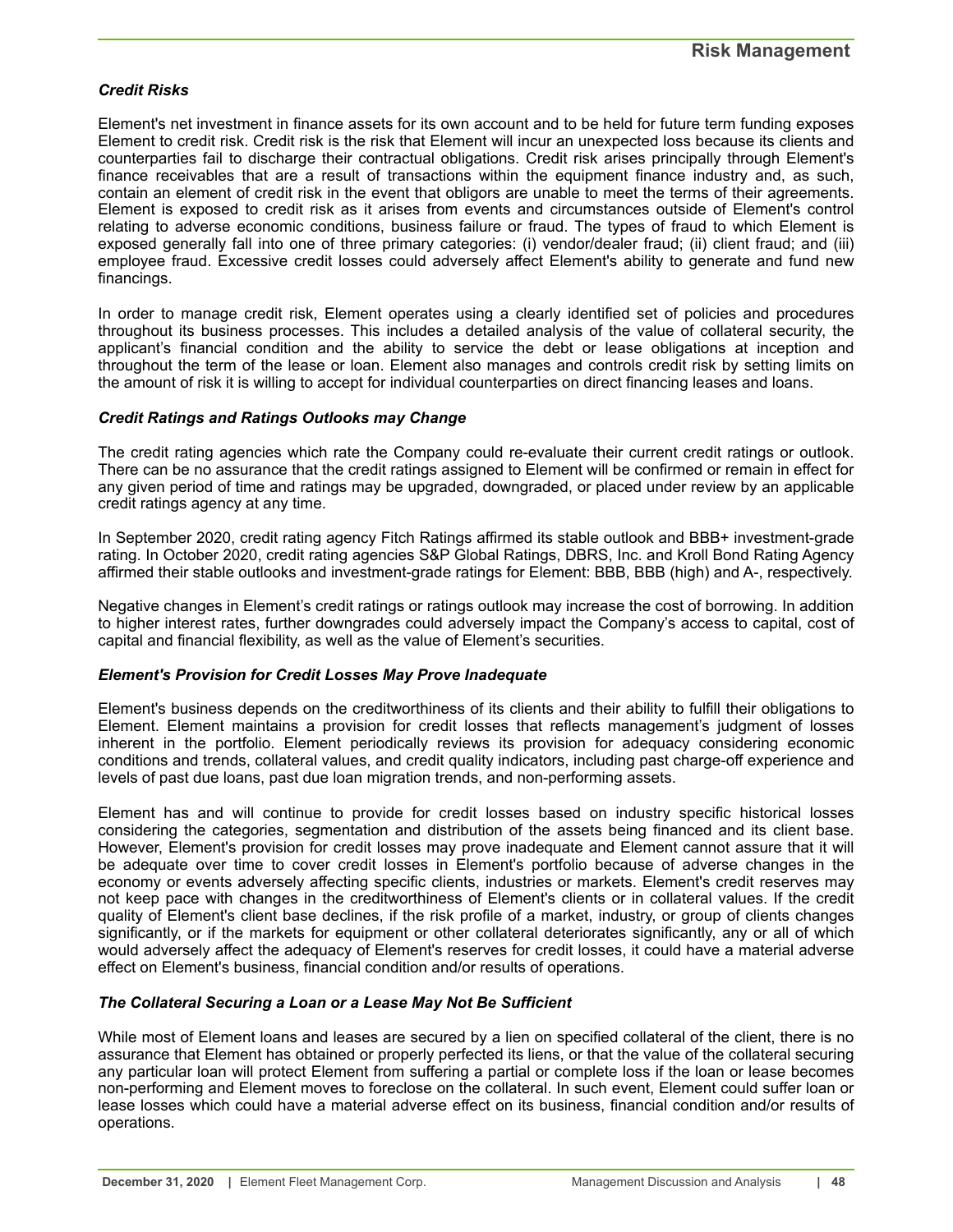# **Risk Management**

When underwriting collateral, Element makes an estimate of the value of the collateral under a distressed disposition. The estimated realization value of equipment during the life of the lease is an important element in the leasing business. A decrease in the market value of leased equipment at a rate greater than the rate Element projected, whether due to rapid technological or economic obsolescence, unusual wear and tear on the equipment, excessive use of the equipment, recession or other adverse economic conditions, or other factors, would adversely affect the current realization values of such equipment.

Further, certain equipment realization values are dependent on the manufacturers' or vendors' warranties, reputation, and other factors, including market liquidity. The degree of realization risk varies by transaction type.

#### *Interest Rate Risk*

Interest rate risk relates to the risk that the fair value or future cash flows of a financial instrument will fluctuate because of changes in market interest rates.

In order to mitigate interest rate risk, the Company structures its borrowing arrangements to maintain a fixed interest rate spread between the interest paid on both the term funding facilities and the revolving facilities and the interest received on the underlying finance receivables. This fixed interest rate spread is achieved by match funding transactions on both a duration and interest rate basis. In some instances, the Company enters into interest rate swaps in order to align the interest rate variability and to limit interest rate risk exposure.

The Company does experience short-term interest rate risk on finance receivables during the period between fixing the contractual rate under the finance contracts with its clients and the locking of the interest rate under its funding facilities. During this time, an upward movement in Government of Canada or U.S. bond rates can negatively impact the spread on the transaction. In order to mitigate this risk, the Company carefully monitors its borrowing costs to ensure its rates reflect appropriate spreads to insulate against sudden unexpected interest rate movements. In order to further mitigate risk, the Company undertakes regular securitizations under its funding arrangements to ensure its finance contracts are appropriately match-funded by its funding arrangements, which reduces the warehouse period and the likelihood that a significant movement in bond rates will negatively impact the spreads on such transactions. The Company also maintains adequate balance sheet liquidity to allow it flexibility in developing a strategy of holding versus securitizing such finance assets.

As at December 31, 2020, the percentage of the total lease portfolio and the loan portfolio that had fixed interest rates was 45.6% and 100.0%, respectively.

After considering the fixed interest rate spread on the funding programs and the high exposure to fixed rate finance receivables described above, the Company's interest rate risk is generally limited to cash and restricted cash.

### *Element's Results May Fluctuate*

Element's quarterly and annual operating results may fluctuate in the future. These fluctuations could cause Element's stock price to decline. In some future quarters or years, Element's financial or operating results may not meet the expectations of securities analysts and investors which could result in a decline in the price of the Common Shares. Investors should not rely on Element's results of operations in any prior reporting period to be indicative of its performance in future reporting periods. Many other different factors could cause Element's results of operations to fluctuate quarterly and annually, including:

- the success of Element's origination activities;
- market acceptance of Element's services, including Xcelerate™ and Connected Data™;
- the increasing penetration of services to its Fleet Management Business clients;
- credit losses and default rates;
- Element's ability to enter into financing arrangements;
- decreases in demand for fleet leasing and fleet management solutions and related service programs;
- competition;
- costs of compliance with regulatory requirements;
- the timing and effect of any future acquisitions;
- personnel changes;
- changes in accounting rules;
- changes in prevailing interest rates and foreign exchange rates;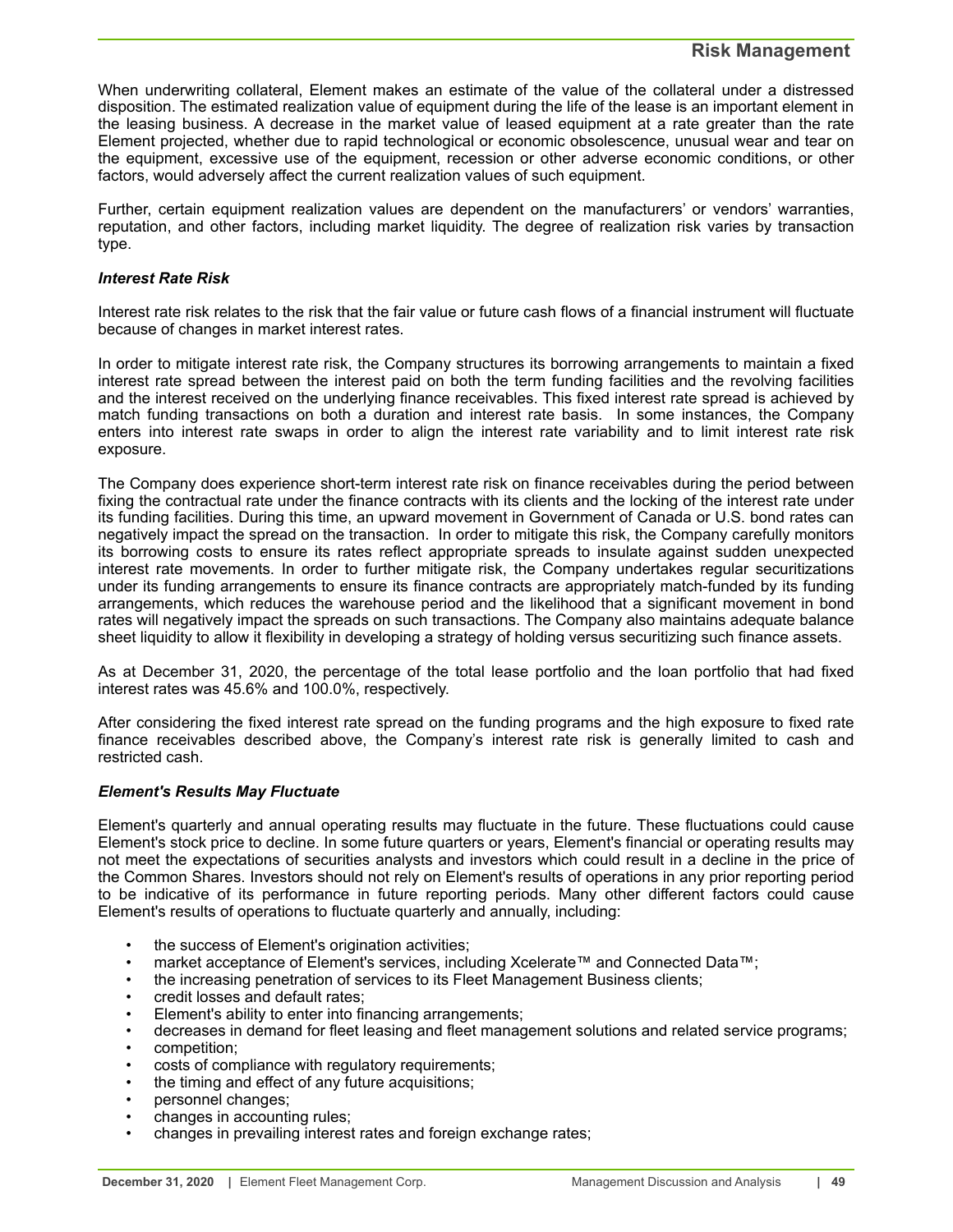- general changes to the Canadian, U.S., Mexican, Australian, New Zealand and global economies; and
- political conditions or events.

Element bases its current and future operating expense levels and its investment plans on estimates of future net finance income, origination activity and rate of growth. Any shortfalls in Element's net finance income and management, origination activity or in its expected growth rates could result in decreases in its share price.

### *Dependence on Strategic Relationships*

Element has strategic relationships in place with a number of organizations including Arval, original equipment manufacturers (OEM's), major oil companies, and fuel, tire, and maintenance service providers. While Element regularly monitors these relationships, there can be no guarantee that Element will be able to maintain them in the future. These relationships are important for Element's long-term business operations, and its results of operations could be lower in the event that certain of these relationships cease to exist. The termination of certain of these relationships could impact Element's competitive advantage, and its operating results could be adversely affected.

# *Disruption in the Operations of Suppliers Could Disrupt Our Business*

Our business relies upon the continued ability of vehicle manufacturers to deliver vehicles to Element. Our ability to provide leasing and fleet management services to our clients is dependent upon vehicle manufacturers delivering sufficient quantities of vehicles on time to meet our clients' needs. In certain cases, vehicle production is dependent on raw materials and parts that are ultimately derived from a single source and may be at an increased risk for supply disruptions for vehicle manufacturers. Such disruptions could affect Element's business. If we experience supply disruptions, we may not be able to develop alternate sourcing. Any disruption of our suppliers' production schedule caused by an unexpected shortage of systems, components, raw materials or parts for vehicles could lead to Element being unable to lease vehicles and provide services at desired levels, which could have a material adverse effect on Element's business, financial condition and/or results of operations.

#### *Element May Be Unable to Protect, or May be Required to Incur Significant Cost and Attention to Protect, its Intellectual Property Rights and Confidential Information and May Be Required to Defend against Intellectual Property Infringement Claims of Third Parties*

To protect its proprietary technology, which includes Xcelerate™ and Connected Data™, Element relies on copyright, trade secret, patent and other intellectual property law and confidentiality agreements with employees and third parties, all of which offer only limited protection. Despite such precautions, it may be possible for third parties to obtain and use - without Element's consent - confidential information or infringe on its intellectual property rights, and Element's ability to police such misappropriation or infringement is uncertain. In addition, confidentiality agreements with employees, vendors, clients and other third parties may not effectively prevent disclosure or use of proprietary technology or confidential information and may not provide an adequate remedy in the event of such unauthorized use or disclosure. Protecting against the unauthorized use of Element's intellectual property and confidential information is expensive, difficult and not always possible.

Third parties could in the future claim that the technologies and processes underlying Element's services infringe their intellectual property. Element may, in the future, receive notices alleging that we have misappropriated or infringed a third party's intellectual property rights. Any claims of infringement or misappropriation by a third party, even those without merit, could cause us to incur substantial defense costs and could distract management from Element's business, and there can be no assurance that we it be able to prevail against such claims.

### *Element Faces Tax Risks in Multiple Jurisdictions*

Element Fleet is a Canadian corporation, which together with its subsidiaries operates in multiple jurisdictions. As a result, it is subject to the tax laws and regulations of Canadian federal, provincial and local governments and of the governments of foreign jurisdictions in which Element Fleet operates, as well as to any income tax treaties between Canada and any such jurisdictions, and to the risk that those tax laws, regulations and treaties may change in the future. Any such changes could adversely affect the taxes payable or recoverable, including withholding taxes, and the effective tax rate in the jurisdictions in which Element Fleet operates.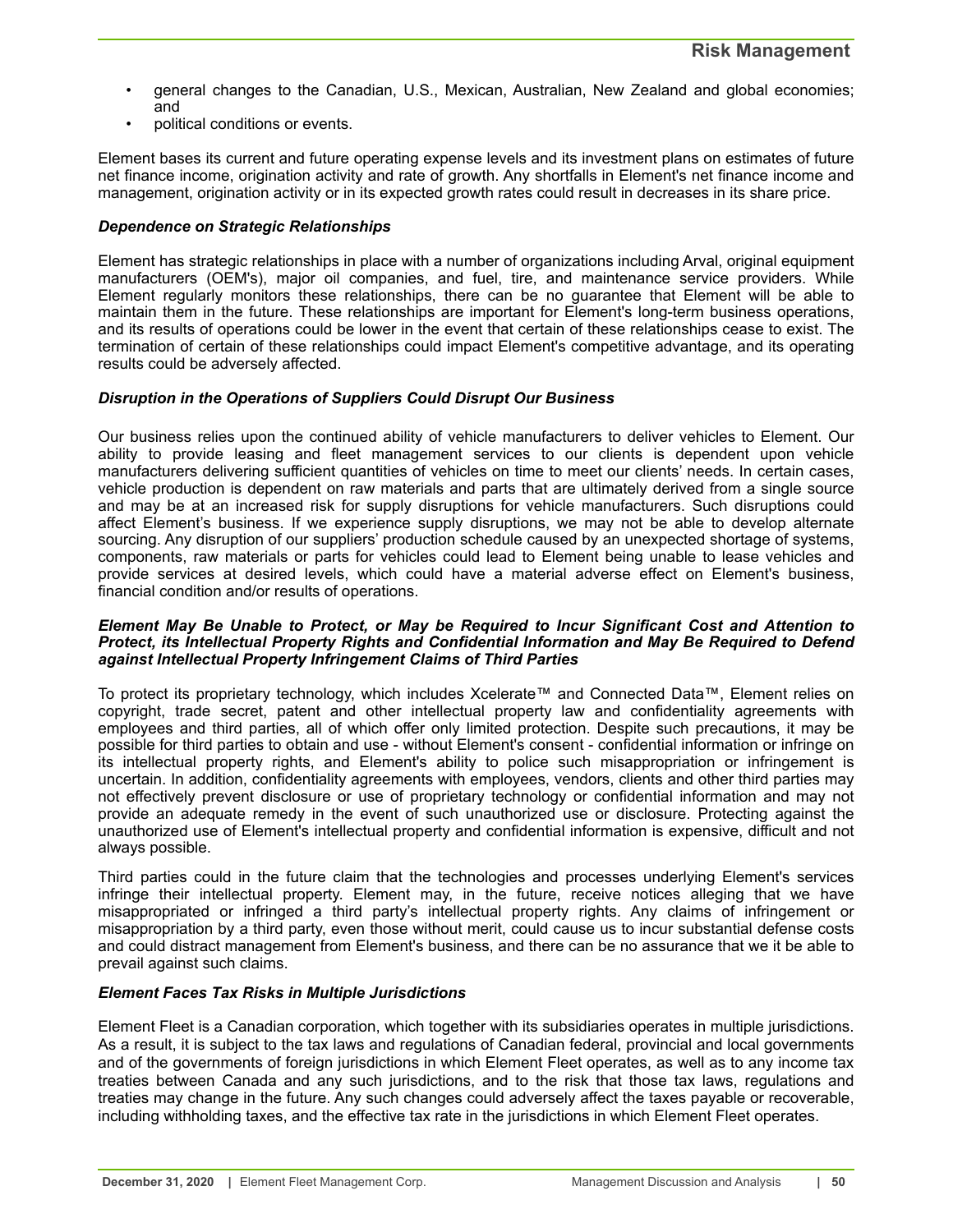# **Risk Management**

The determination of Element Fleet's provision for income taxes in Canada and elsewhere, including current and deferred tax assets and liabilities on Element Fleet's financial statements, requires estimates, interpretation and significant judgment. Various internal and external factors may have favorable or unfavorable effects on future provisions for income taxes and Element Fleet's effective income tax rate. These factors include, but are not limited to, changes in tax laws, regulations and/or rates, results of audits by tax authorities, changing interpretations of existing tax laws or regulations, changes in estimates of prior years' items, and changes in overall levels of income before taxes. Furthermore, new accounting pronouncements or new interpretation of existing accounting pronouncements can have a material impact on Element Fleet's effective income tax rate.

A deferred tax asset may only be recognized to the extent that future realization of the asset is probable. Element Fleet considers realization of deferred tax assets based on future taxable income forecasts, enacted future income tax rates, timing of reversal of temporary differences, tax loss carry forward limitations in certain jurisdictions and other items. The Company may be required to derecognize a portion or all of its deferred tax asset if the above assumptions change in the future.

On December 22, 2017, the U.S. government enacted new tax legislation effective January 1, 2018. The legislation includes, among other changes, a reduction in the U.S. federal corporate income tax rate, limitations on interest deductibility, a new tax on base erosion payments, and provisions on hybrid arrangements. Throughout 2019 and 2020 the IRS and the Treasury Department finalized regulations for components of the new tax legislation.

Element Fleet notes that various policy statements have been issued by the Biden administration which could have a material adverse effect on Element's business, financial condition, and results of operations.

Element Fleet could be adversely impacted by various sunsetting provisions within the US taxation code if extensions are not granted in the future.

Element Fleet could be impacted by tax treatments for various revenue streams in different tax jurisdictions. If a tax authority has a different interpretation from Element Fleet's, it could potentially impose additional taxes, penalties, fines or change the amount and timing of expected tax refunds. This would potentially reduce the amounts of revenue and net income received by Element Fleet.

Element Fleet, from time to time, has executed or may execute reorganization transactions impacting its tax structure. If a tax authority has a different interpretation from Element Fleet's, it could potentially impose additional taxes, penalties or fines on Element Fleet.

### *Element Could be Exposed to Substantial Tax Liabilities if the Tax-Deferred Spinoff Requirements are Not Met*

The tax treatment of the Separation Transaction is dependent on, among other things, the Separation Transaction complying with all of the requirements of the public company "butterfly reorganization" rules in section 55 of the *Income Tax Act* (Canada). Although the Separation Transaction is structured with the intent that it comply with these rules, there are certain requirements of these rules that depend on events occurring after the Separation Transaction is completed or that may not be within the control of Element or that are subject to differing interpretations regarding legal and factual matters (including valuation). If these requirements are not met, Element would recognize a taxable gain in respect of the Separation Transaction. If incurred, tax liabilities could be substantial and could have a material adverse effect on the financial position of Element. No tax ruling has been requested or received from the authorities in Canada in respect of tax consequences of the Separation Transaction. If such requirements are not met due to an act of ECN Capital in breach of its representations and covenants made in connection with the Separation Transaction, then ECN Capital will in certain circumstances be required to indemnify Element. If ECN Capital has to indemnify Element for any substantial obligations, it may not be able to satisfy those obligations, and this may materially adversely affect Element's financial position.

# *Element Has Indemnification Obligations to ECN Capital as a Result of the Separation Transaction that Could be Significant*

If certain of the requirements of the "butterfly reorganization" rules in section 55 of the *Income Tax Act* (Canada), discussed above, are not met due to an act of Element, Element may in certain circumstances be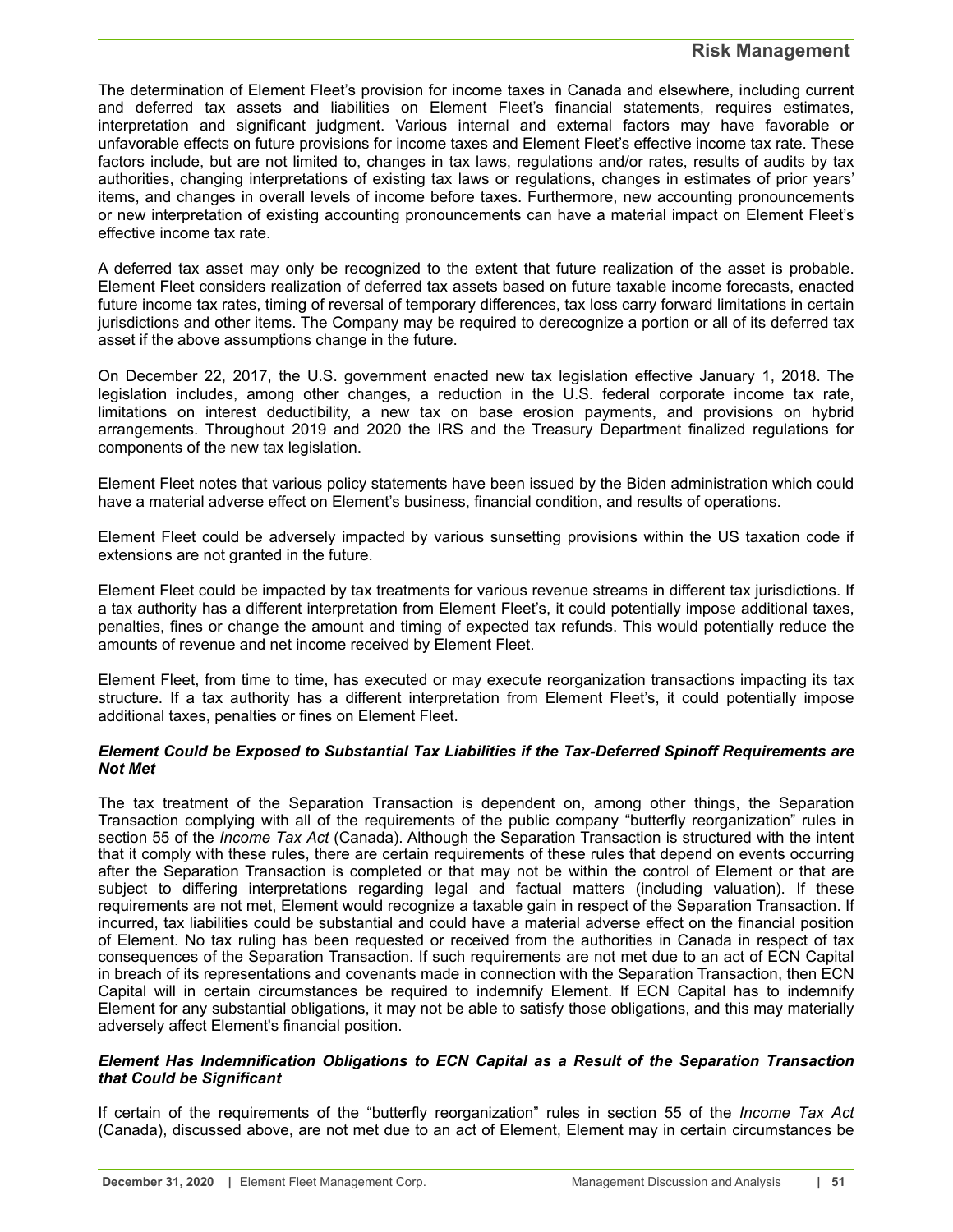required to indemnify ECN Capital under the Arrangement Agreement. These indemnification obligations could be significant. If Element has to indemnify ECN Capital for any substantial obligations, this may materially adversely affect Element's financial position.

Element May be Treated as a Passive Foreign Investment Company ("PFIC") for U.S. Federal Income Tax Purposes, in Which Case U.S. Holders (as defined below) Would be Subject to a Special, Generally Adverse Tax Regime

Element has not made a determination as to whether Element may be a PFIC for any taxable year.

For purposes of this risk, a "U.S. Holder", is a beneficial owner of Common Shares that are, for U.S. federal income tax purposes, (i) an individual who is a citizen or resident of the United States, (ii) a corporation (or any other entity treated as a corporation for U.S. federal income tax purposes) that is created or organized in or under the laws of the United States, any state thereof or the District of Columbia, (iii) an estate the income of which is subject to U.S. federal income tax regardless of its source, or (iv) a trust if (A) such trust has a valid election in effect to be treated as a U.S. person for U.S. federal income tax purposes or (B) a court within the United States can exercise primary supervision over the administration of such trust and one or more U.S. persons have the authority to control all substantial decisions of such trust.

The U.S. federal income tax consequences to U.S. Holders of owning and disposing of Common Shares may be affected if Element were treated as a PFIC.

The PFIC rules, including the rules governing any elections that may potentially be made by a U.S. Holder, are extremely complex. Each U.S. Holder should consult its own tax advisor regarding the potential PFIC status of Element and how the PFIC rules (including elections that may be available thereunder) would affect the U.S. federal income tax consequences of the ownership and disposition of Common Shares.

#### *The Decision to Pay Dividends on Common Shares and the Amount of Such Dividends are Subject to the Discretion of Element's Board Based on Numerous Factors and May Vary from Time to Time*

Although Element currently pays quarterly cash dividends on its Common Shares, these cash dividends may be reduced or suspended. The amount of cash available to Element to pay dividends, if any, can vary significantly from period to period for a number of reasons, including, among other things: Element's operational and financial performance; fluctuations in market prices; the amount of cash required or retained for debt service or repayment; amounts required to fund capital expenditures and working capital requirements; access to capital markets; foreign currency exchange rates and interest rates; and the other risk factors set forth in the Annual Information Form.

The decision whether or not to pay dividends and the amount of any such dividends are subject to the discretion of the Board, which regularly evaluates proposed dividend payments and the solvency test requirements of the Ontario Business Corporations Act. In addition, the level of dividends per Common Share will be affected by the number of outstanding Common Shares and other securities that may be entitled to receive cash dividends or other payments. Dividends may be increased, reduced or suspended depending on the Corporation's operational success. For example, as announced on October 1, 2018, in connection with the Transformation Plan the Company's quarterly Common Share dividend was reduced from \$0.075 to \$0.045. More recently, in Q4 2020 Element increased its quarterly Common Share dividend from \$0.045 to \$0.065. The market value of Common Shares may deteriorate if Element is unable to meet dividend expectations in the future, and that deterioration may be material.

# *Foreign Currency Risk*

Foreign currency risk is the risk of exposure to foreign currency movements on the Company's lending and/or net investment in foreign subsidiaries, whereby there is a risk the exchange rates (in particular the U.S. dollar/ Canadian dollar rate) will be materially different when a loan or finance receivable is remeasured for accounting purposes, matures or when a foreign subsidiary is divested. The Company mitigates and manages this risk on the Company's lending portfolio by entering into foreign exchange forward contracts to reduce or hedge its exposure to foreign currency risk. The Company currently partially hedges its net investment in foreign subsidiaries. As at December 31, 2020, the Company did not have a significant unhedged exposure to this type of foreign currency risk that would have an impact to net income.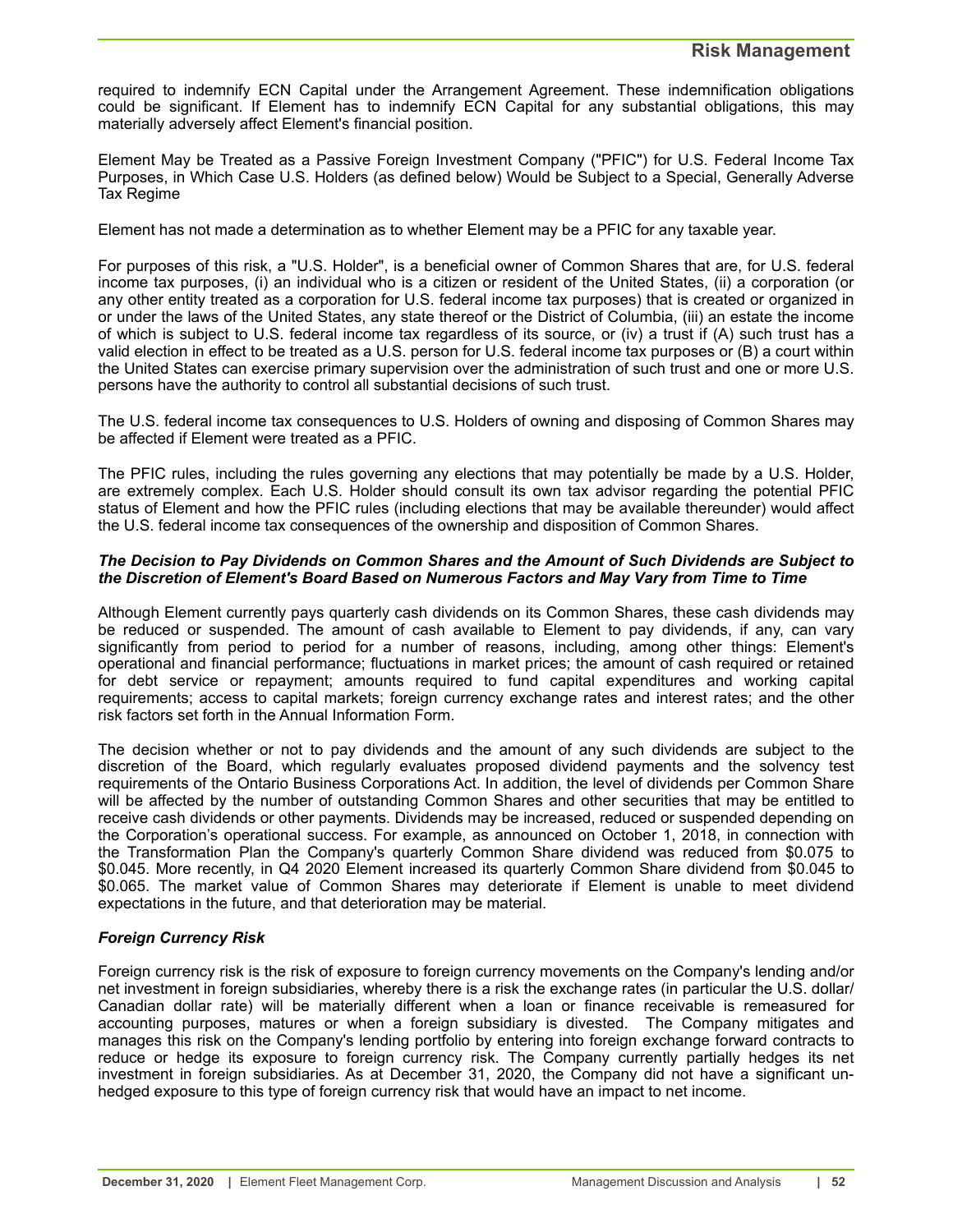# **Risk Management**

The Company is also exposed to foreign currency risk related to net income generated from foreign currency denominated assets and operations. This risk represents the impact of fluctuations to the average Canadian and respective foreign currency exchange rate used to translate the Company's foreign currency denominated net income into the Canadian dollar equivalent during each period. The Company may mitigate and manage this type of foreign currency risk by entering into foreign currency forward contracts to reduce or hedge this exposure to foreign currency risk. If future net income before transformation costs and income taxes is consistent with the results generated in 2020, each \$0.01 of depreciation (appreciation) in the value of the Canadian dollar against all of the U.S. dollar, Mexican peso, Australian dollar, and New Zealand dollar simultaneously would be expected to increase (decrease) net income before transformation costs and income taxes for the year by approximately \$18.7 million in the absence of hedging transactions.

### *Volatility of Common Share Price*

Market prices for fleet management and other financing corporations, including those of Element, have at times been volatile and subject to substantial fluctuations. The stock market, from time-to-time, experiences significant price and volume fluctuations unrelated to the operating performance of particular companies. Future announcements concerning Element or its competitors, including those pertaining to financing arrangements, government regulations, developments concerning regulatory actions affecting Element, litigation, additions or departures of key personnel, cash flow, and economic conditions and political factors in the U.S., the European Union, Canada or other regions may have a significant impact on the market price of the Common Shares. In addition, there can be no assurance that the Common Shares will continue to be listed on the TSX.

The market price of the Common Shares could fluctuate significantly for many other reasons, including for reasons unrelated to Element's specific performance, such as reports by industry analysts, investor perceptions, market rumors or speculation, or negative announcements by Element's clients, competitors or suppliers regarding their own performance, as well as general economic and industry conditions. For example, market speculation of negative news relating to Element could trigger a sell-off in the Common Shares. Any sales of substantial numbers of the Common Shares in the public market or the perception that such sales or exercise might occur may cause the market price of the Common Shares to decline. In addition, to the extent that other large companies within Element's industry experience declines in their stock price, the share price of the Common Shares may decline as well. Moreover, when the market price of a company's shares drops significantly, shareholders often institute securities class action lawsuits against the company. A lawsuit against us could cause us to incur substantial costs and could divert the time and attention of Element's management and other resources.

### *Market Value of Common Shares and Other Securities*

Element cannot predict at what price the Common Shares, Preferred Shares, Debentures or other securities issued by Element will trade in the future. The Common Shares, Preferred Shares, Debentures and other securities of Element will not necessarily trade at values determined solely by reference to the underlying value of Element's assets. One of the factors that may influence the market price of such securities is the annual yield on such securities. An increase in market interest rates may lead purchasers of securities of Element's to demand a higher annual yield and this could adversely affect the market price of such securities. In addition, the market price for securities of Element may be affected by announcements of new developments, changes in Elements' operating results, failure to meet analysts' expectations, changes in credit ratings, changes in general market conditions, fluctuations in the market for securities and numerous other factors beyond the control of Element.

### *Element's Business Could be Negatively Impacted as a Result of Shareholder Activism*

In recent years, shareholder activists have become involved in numerous public companies. Shareholder activists frequently propose to involve themselves in the governance, strategic direction, and operations of the company. For example, on May 14, 2018 the Corporation entered into Nomination Agreements with some of its significant shareholders. Element may continue to be or may become subject to further shareholder activity and demands in the future. Such demands may disrupt Element's business and divert the attention of Element's management and employees, and any perceived uncertainties as to the Company's future direction resulting from such a situation could result in the loss of potential business opportunities, be exploited by competitors, cause concern to current or potential clients, and make it more difficult to attract and retain qualified personnel and business partners, all of which could adversely affect Element's business. In addition, actions of activist shareholders may cause significant fluctuations in the market price for Common Shares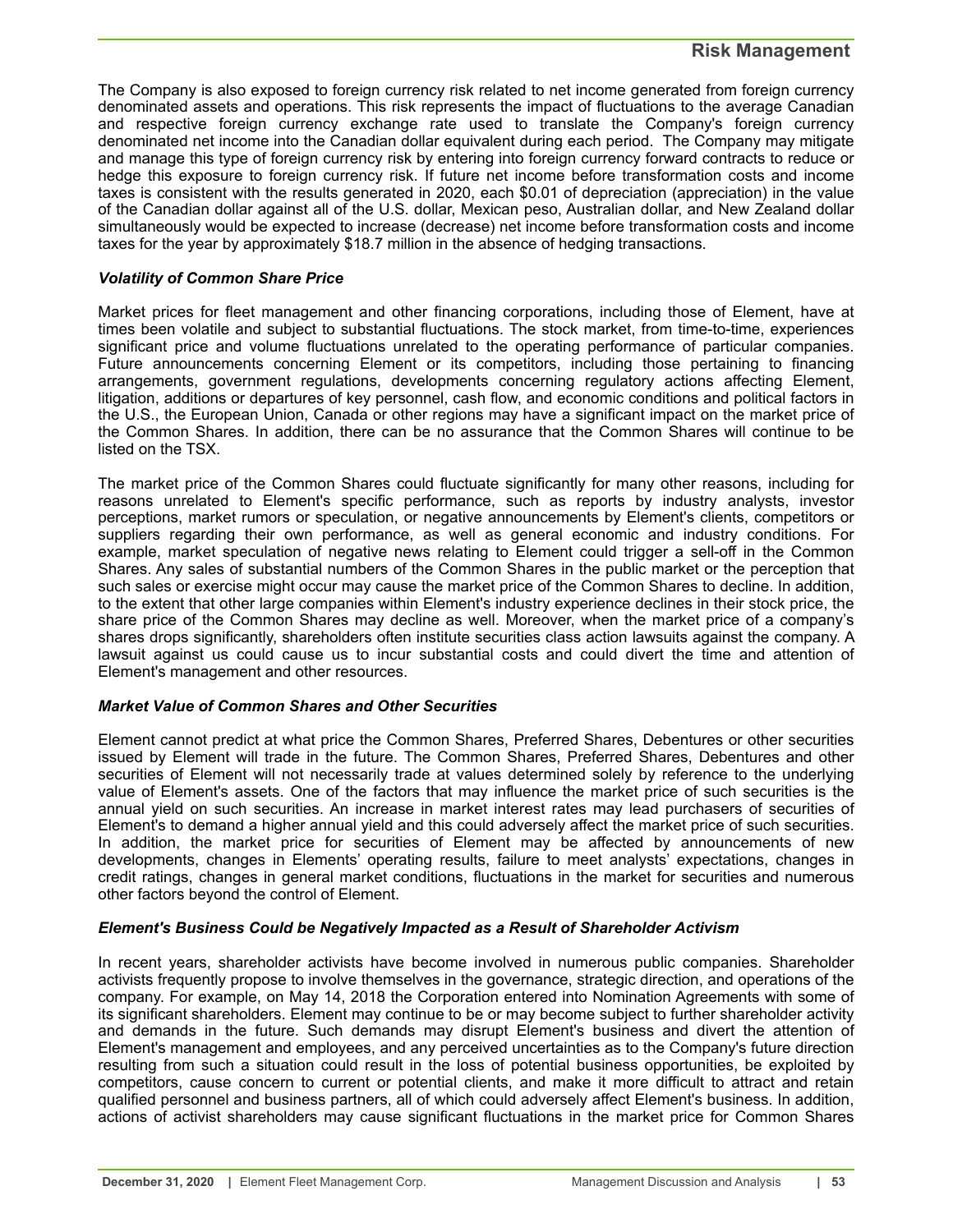based on temporary or speculative market perceptions or other factors that do not necessarily reflect the underlying fundamentals and prospects of Element's business.

### *Dilution from Further Equity Financing and Declining Share Price*

If Element raises additional financing through the issuance of equity securities (including securities convertible into or exchangeable for equity securities) or completes an acquisition or merger by issuing additional equity securities, such issuance may substantially dilute the interests of shareholders of Element and reduce the value of their investment. The market price of the Common Shares could decline as a result of issuances of new shares or sales by existing shareholders of common shares in the market or the perception that such sales could occur. Sales by shareholders might also make it more difficult for Element itself to sell equity securities at a time and price that it deems appropriate.

### *Issue of Preferred Shares by Element*

Element's Board has the authority to issue undesignated preferred shares in one or more series and, before issue, to fix the designation of, and the rights and restrictions attached to, the preferred shares of each series, without consent from holders of Common Shares. Preferred shares could be issued with voting, dividend, liquidation, dissolution, winding-up and other rights superior to those of the holders of Common Shares. Element has previously issued five series of preferred shares (the Series A Shares, Series C Shares, Series E Shares, Series G Shares and Series I Shares).

#### *Compliance with Laws and Regulations Affecting Public Companies*

Any future changes to the laws and regulations affecting public companies, compliance with existing provisions of National Instrument 52-109 - Certification of Disclosure in Issuers' Annual and Interim Filings ("NI 52-109") and the other applicable Canadian securities laws and regulation and related rules and policies, may cause Element to incur increased costs as it evaluates the implications of new rules and implements any new requirements. Delays or a failure to comply with the new laws, rules and regulations could result in enforcement actions, the assessment of other penalties and civil suits.

Any new laws and regulations may make it more expensive for Element to provide indemnities to Element's officers and directors and may make it more difficult to obtain certain types of insurance, including liability insurance for directors and officers. Accordingly, Element may be forced to accept reduced policy limits and coverage or incur substantially higher costs to obtain the same or similar coverage. The impact of these events could also make it more difficult for Element to attract and retain qualified persons to serve on its Board of Directors or as executive officers. Element may be required to hire additional personnel and utilize additional outside legal, accounting and advisory services, all of which could cause general and administrative costs to increase beyond what Element currently has planned. Element is continuously evaluating and monitoring developments with respect to these laws, rules and regulations and it cannot predict or estimate the amount of the additional costs it may incur or the timing of such costs.

Element is required annually to review and report on the effectiveness of its internal control over financial reporting in accordance with NI 52-109. The results of this review are reported in the section of this MD&A titled "Internal Control over Disclosure and Financial Reporting". Element's Chief Executive Officer and Chief Financial Officer are required to report on the effectiveness of Element's internal control over financial reporting.

Management's review is designed to provide reasonable assurance, not absolute assurance, that all material weaknesses existing within Element's internal controls are identified. Material weaknesses represent deficiencies existing in Element's internal controls that may not prevent or detect a misstatement occurring which could have a material adverse effect on the quarterly or annual financial statements of Element. In addition, management cannot provide assurance that the remedial actions being taken by Element to address any material weaknesses identified will be successful, nor can management provide assurance that no further material weaknesses will be identified within its internal controls over financial reporting in future years.

Further, NI 52-109 requires that Element establish and maintain disclosure controls and procedures. Element's disclosure controls and procedures are designed to reasonably ensure that information required to be disclosed by the Company in its annual filings, interim filings or other reports filed or submitted by it under securities legislation is processed on a timely basis to enable appropriate decisions to be made regarding public disclosure. Element believes that any disclosure controls and procedures, no matter how well conceived and operated, can provide only reasonable, not absolute, assurance that the objectives of the control system are and will be met. These inherent limitations include the realities that judgments in decision-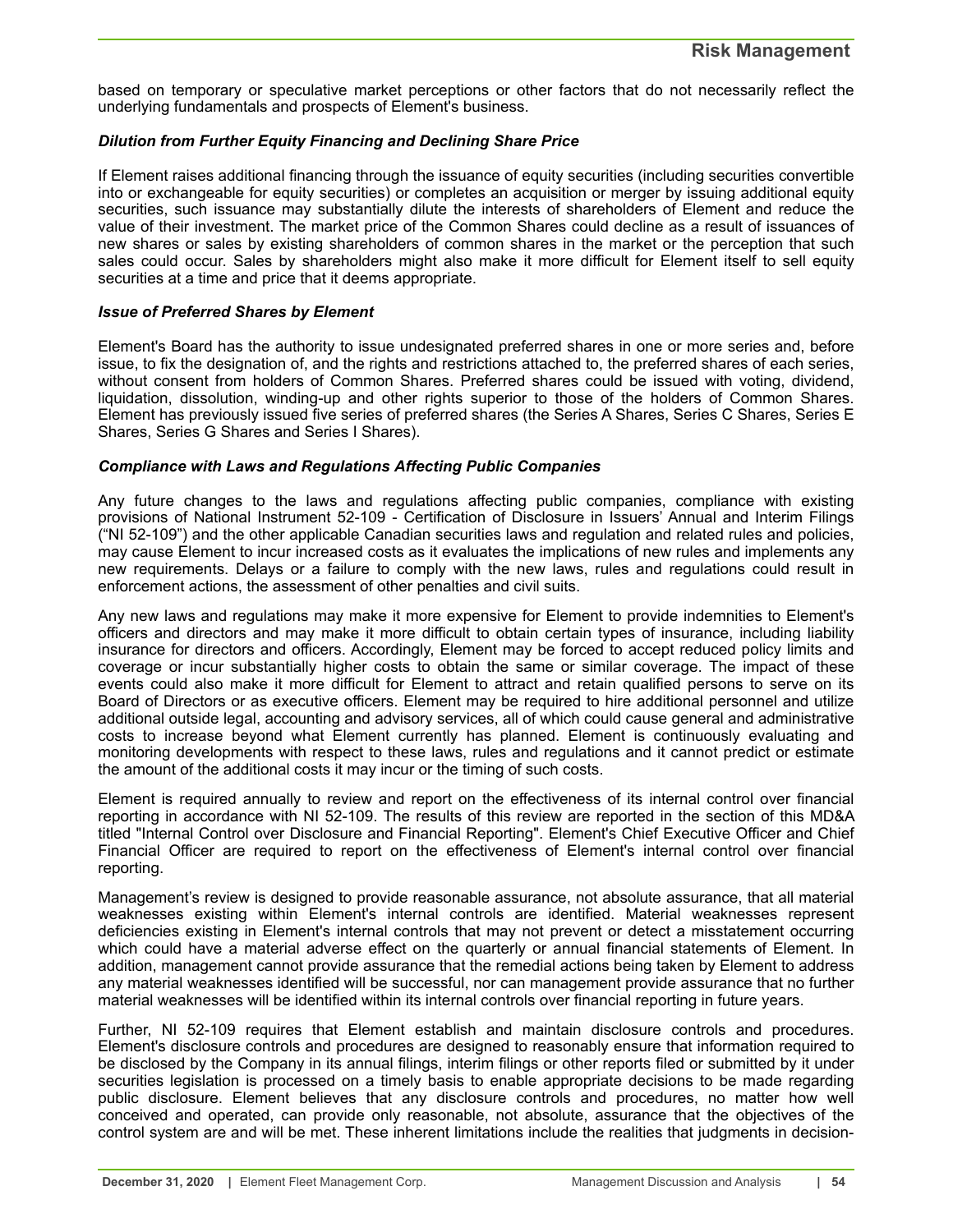making can be faulty and that breakdowns can occur because of simple error or mistake. Additionally, controls can be circumvented by the individual acts of some persons, by collusion of two or more people or by an unauthorized override of the controls. Accordingly, because of the inherent limitations in our control system, misstatements due to error or fraud may occur and not be detected.

If Element fails to maintain effective (i) internal controls over its financial reporting or (ii) disclosure controls and procedures, there is the possibility of errors or omissions occurring or misrepresentations in Element's disclosures which could have a material adverse effect on Element's business, its financial statements and the value of the Common Shares.

### *Public Company Requirements May Strain Resources*

As a public company, Element is subject to the reporting requirements of the Securities Act (Ontario) (the "Act"), as amended, the regulations and rules thereto, including the national and multilateral instruments adopted as rules, decisions, rulings and orders promulgated under the Act and the published policy statements issued by the Ontario Securities Commission and the listing requirements of the TSX. The everincreasing obligations of operating as a public company will require significant expenditures and will place additional demands on management as Element complies with the reporting requirements of a public company. Element may need to hire additional accounting, financial and legal staff with appropriate public company experience and technical accounting and regulatory knowledge.

In addition, actions that may be taken by any significant shareholders, if any, may divert the time and attention of Element's Board of Directors and management from its business operations. Campaigns by significant investors to effect changes at publicly-traded companies have increased in recent years. If a proxy contest were to be pursued by any of Element's shareholders, it could result in substantial expense to Element and consume significant attention of management and the Board of Directors. In addition, there can be no assurance that any shareholder will not pursue actions to effect changes in the management and strategic direction of Element, including through the solicitation of proxies from Element's shareholders.

#### *Element is Not Subject to the Same Extensive Supervision and Regulation as Certain Other Financial Services Companies*

Element competes with financial institutions that are subject to extensive and complex federal, state and provincial regulatory requirements that do not apply to Element. For example, federally regulated financial institutions that are engaged in fleet financing may be subject to amplified supervisory activities (such as those of Canada's Office of the Superintendent of Financial Institutions), regulatory requirements relating to capital adequacy and market liquidity risk, and more rigorous financial reporting standards. Element operates in an unregulated environment with regard to capital requirements and its risk management policies and procedures may not be fully effective to identify, monitor and manage the risks that may jeopardize Element's ability to continue to satisfy its capital requirements. To the extent that Element must comply with financial reporting standards that are less extensive than those applicable to a competitor, it may be more difficult for an investor to completely and accurately assess Element's financial condition.

### *Litigation May Negatively Impact Element's Business, Financial Condition and/or Results of Operations*

From time to time in the ordinary course of its business, Element may become involved in various legal proceedings, including commercial, employment, class action and other litigation and claims, as well as governmental and other regulatory investigations and proceedings. Such matters can be time-consuming, divert management's attention and resources and cause Element to incur significant expenses. Furthermore, because litigation is inherently unpredictable, the results of any such actions may have a material adverse effect on Element's business, financial condition and/or results of operations.

### *Catastrophic Events, Natural Disasters, Severe Weather and Disease*

Element's business may be negatively impacted to varying degrees by a number of events which are beyond its control, including cyber-attacks, unauthorized access, energy blackouts, pandemics, terrorist attacks, acts of war, earthquakes, hurricanes, tornadoes, fires, floods, ice storms or other natural or manmade catastrophes.

While Element engages in emergency preparedness, including business continuity planning, to mitigate risks, such events can evolve very rapidly and their impacts can be difficult to predict. As such, there can be no assurance that in the event of any such catastrophe that Element's operations and ability to carry on business will not be disrupted. Element may still be required to perform its obligations to third parties, notwithstanding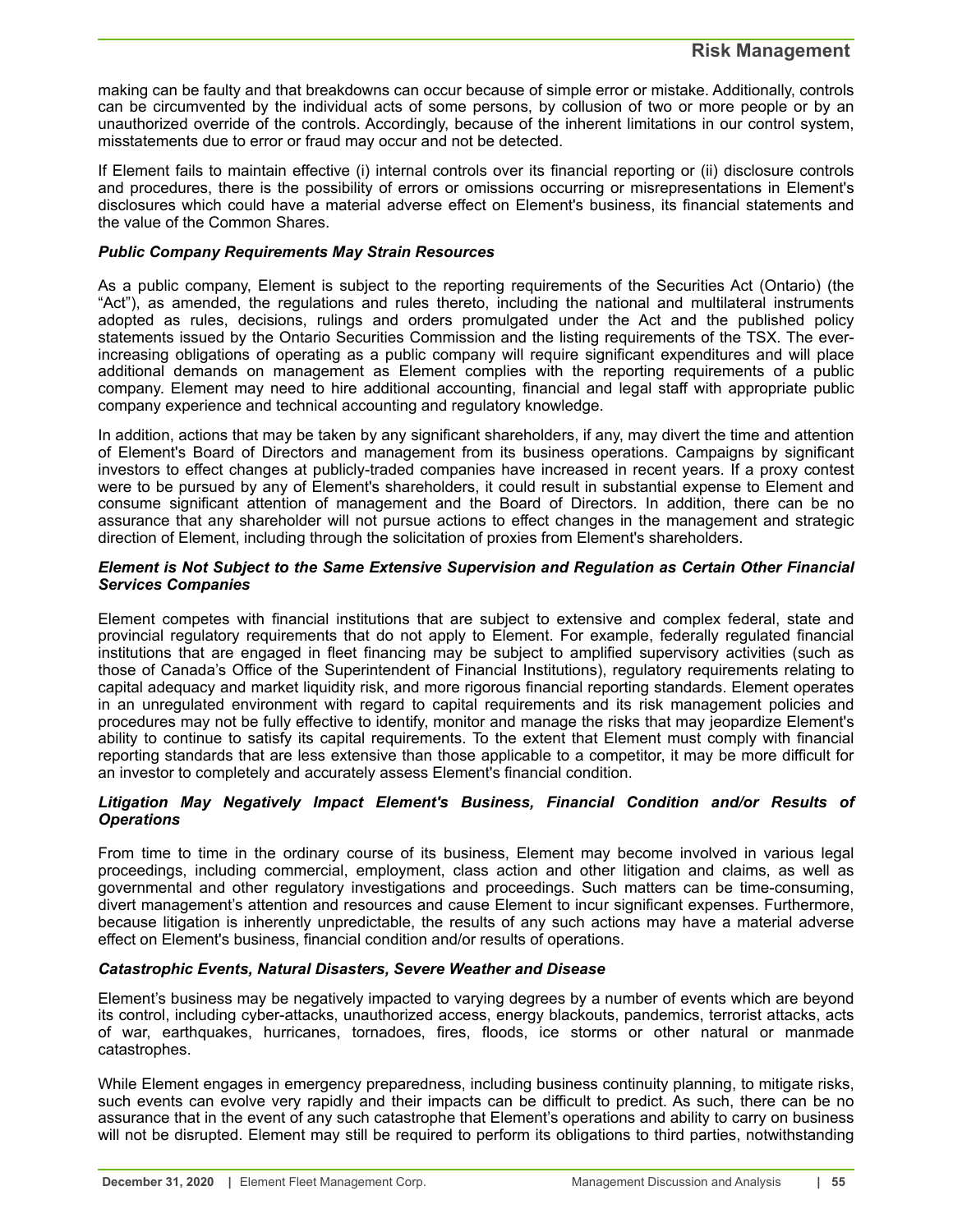# **Risk Management**

<span id="page-55-0"></span>the occurrence of any such events. A catastrophic event, including an outbreak of infectious disease, a pandemic or a similar health threat, such as the ongoing COVID-19 pandemic, or fear of any of the foregoing, could adversely impact Element by causing operating or supply chain delays and disruptions, labor shortages, expansion project delays, facility shutdowns and other business disruptions, each of which could have a negative impact on Element's ability to conduct its business and could increase its costs. In addition, liquidity and volatility, credit availability and market and financial conditions generally could change at any time as a result. Any of these events in isolation or in combination, could have a material negative impact on Element's financial condition, operating results and cash flows.

# *COVID-19 Pandemic*

Element's business has been and will continue to be negatively impacted by the COVID-19 pandemic, which has created, and continues to create, significant societal and economic disruptions. The COVID-19 pandemic has had, and will continue to have, a broad impact across industries and the economy, including by affecting consumer confidence, global financial markets (with global equity markets having experienced significant volatility and weakness), regional and international travel, supply chain distribution of various products for many industries, oil prices, government and private sector operations, the price of consumer goods, countrywide lockdowns in various regions of the world, and numerous other impacts on daily life and commerce. Additionally, the COVID-19 pandemic has led, and may continue to lead, governments around the world to enact measures to combat the spread of the COVID-19 virus, including, but not limited to, the implementation of travel bans, border closings, mandated closure of non-essential services, self-imposed quarantine periods and social and physical distancing policies, which have contributed to the material disruption to businesses globally resulting in a sudden economic slowdown.

The ever-changing and rapidly-evolving effects of the COVID-19 pandemic - the duration, extent and severity of which are currently unknown - on investors, businesses, the economy, society and the financial markets could, among other things, add volatility to the global stock markets, change interest rate environments, and increase lease delinquencies and defaults. Therefore, the COVID-19 pandemic and measures to prevent its spread may negatively impact Element as well as Element's clients, counterparties, employees, third-party service providers and other stakeholders, as applicable, in a number of ways, including, but not limited to, by: (i) adversely affecting local, national or international economies and employment levels, triggering potentially significant inflationary pricing or a recession, affecting Element's clients' and customers' ability to make payments on leases; (ii) adversely affecting the business operations of Element, including access to its funding and financing sources (including securitization and syndication markets); (iii) Element experiencing business interruptions as a result of the strain on existing resources, including information technology systems resulting from senior management and other employees working remotely, an inability to receive required technology or other hardware due to supply chain interruption or lacking necessary staffing needed for daily operations or the completion of extraordinary projects; (iv) disrupting public and private infrastructure, including communications and financial services, which could disrupt Element's or its customers' normal business operations; (v) adversely impacting net financing revenues and liquidity caused by delays in lease payments, changes in levels of lease originations, delays or deferrals in the replacement of vehicles, impact on remarketing of vehicles, client creditworthiness and delinquencies; and (vi) adversely impacting service revenues caused by declines in fleet vehicle mileage and lower fuel, maintenance and other service consumption. Any of these events in isolation or in combination, could have a material negative impact on Element's financial condition, operating results and cash flows.

# **Critical Accounting Policies and Estimates**

Management's discussion and analysis of financial conditions and results of operations are made with reference to the consolidated financial statements for the year ended December 31, 2020. A summary of the Company's significant accounting policies is presented in note 2 to the audited consolidated financial statements for the year ended December 31, 2020. Some of the Company's accounting policies, as required by International Financial Reporting Standards, require management to make subjective, complex judgments and estimates to matters that are inherently uncertain. The Company believes the policies below are the most critical accounting estimates that affect its operating results, and that would have the most material effect on the financial statements should these policies change or be applied in a different manner.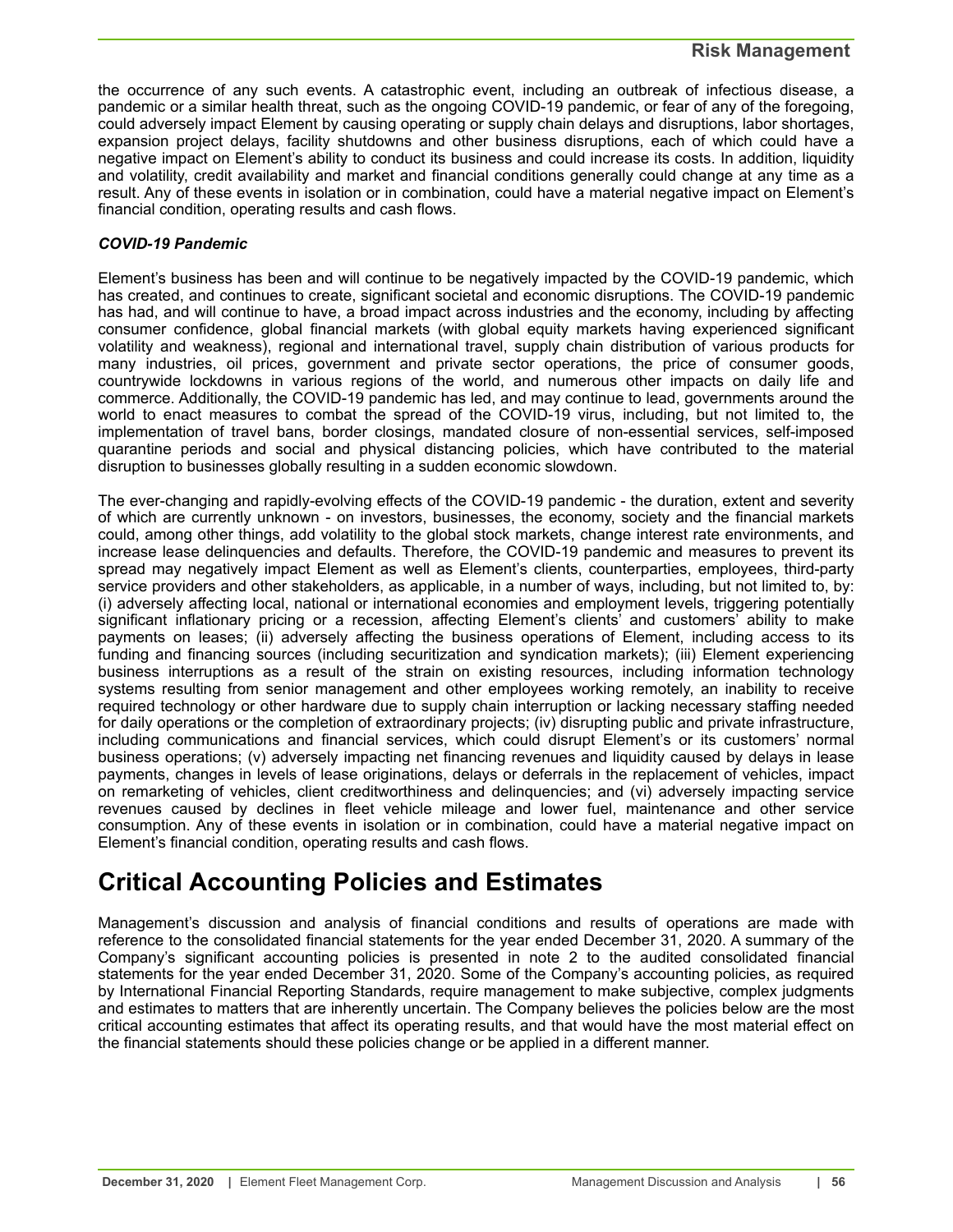### *Allowance for credit losses*

Judgment is required as to the timing of establishing an allowance for credit losses and the amount of the required allowance taking into consideration counterparty creditworthiness, the fair value of underlying collateral, current economic trends, the expected residual value of leased assets, and past experience.

The Company reviews its individually significant leases and loans at each consolidated balance sheet date to assess the adequacy of the allowance for credit losses and to determine whether an impairment loss should be recorded in the consolidated statement of operations. In particular, management judgment is required in the estimation of the amount and timing of future cash flows when determining the allowance. These estimates are based on assumptions on a number of factors and actual results may differ, resulting in future changes to the allowance. Leases and loans that have been assessed individually and found not to be impaired and all individually insignificant leases are then assessed collectively, in groups of assets with similar risk characteristics, to determine whether an allowance should be made due to incurred loss events for which there is objective evidence but whose effects are not yet evident. The collective assessment takes account of data from the loan portfolio such as levels of arrears and credit utilization and judgments to the effect of concentrations of risks.

As at December 31, 2020, the allowance for credit losses as a percentage of outstanding finance receivables was 0.18%.

### *Deferred income tax assets*

Deferred income tax assets are recognized for unused income tax loss carry forwards and deductible temporary differences to the extent that it is probable that taxable income will be available against which the losses and temporary differences can be utilized. Judgment is required to determine the amount of deferred income tax assets that can be recognized based upon the likely timing and level of future taxable profits together with future tax planning strategies.

### *Share-based compensation*

Compensation expense relating to stock options granted by the Company to employees and directors in exchange for service is based on the grant-date fair value of the option. The stock option fair value is determined using the Black-Scholes option valuation model which requires the use of assumptions and is, by its nature, subject to measurement uncertainty.

### *Useful lives and residual values of equipment under operating leases*

The Company's equipment under operating leases are recorded at cost and depreciated over their estimated useful lives to an estimated residual value using the straight-line method. The Company determines the economic useful life based on management's estimate of the period which the asset will generate revenue. The residual values are based on historical experience and economic factors. Management will periodically review the appropriateness of the estimated useful lives and residual values based on changes in economic circumstances and other factors. Changes in these estimates would result in a change in future depreciation expense.

### *Business combinations*

Business combinations require management to exercise judgment in measuring the fair value of the assets acquired, equity instrument issued, and liabilities and contingent liabilities incurred or assumed.

The majority of assets acquired in the Company's business combinations are finance receivables. The Company fair values these based on the characteristics of the portfolio acquired and are similar to the judgment used in the assessment of the allowance for credit losses.

### *Intangible assets valuation - Customer Relationships*

The Company's client relationships require management to use judgment in estimating the fair value of this intangible asset acquired in a business combination and uses internally developed valuation models that consider various factors and assumptions including forecasted cash earnings, growth rates and discount rates. Management also uses judgment in estimating client attrition rates to determine the appropriate amortization period for the client relationship intangible asset.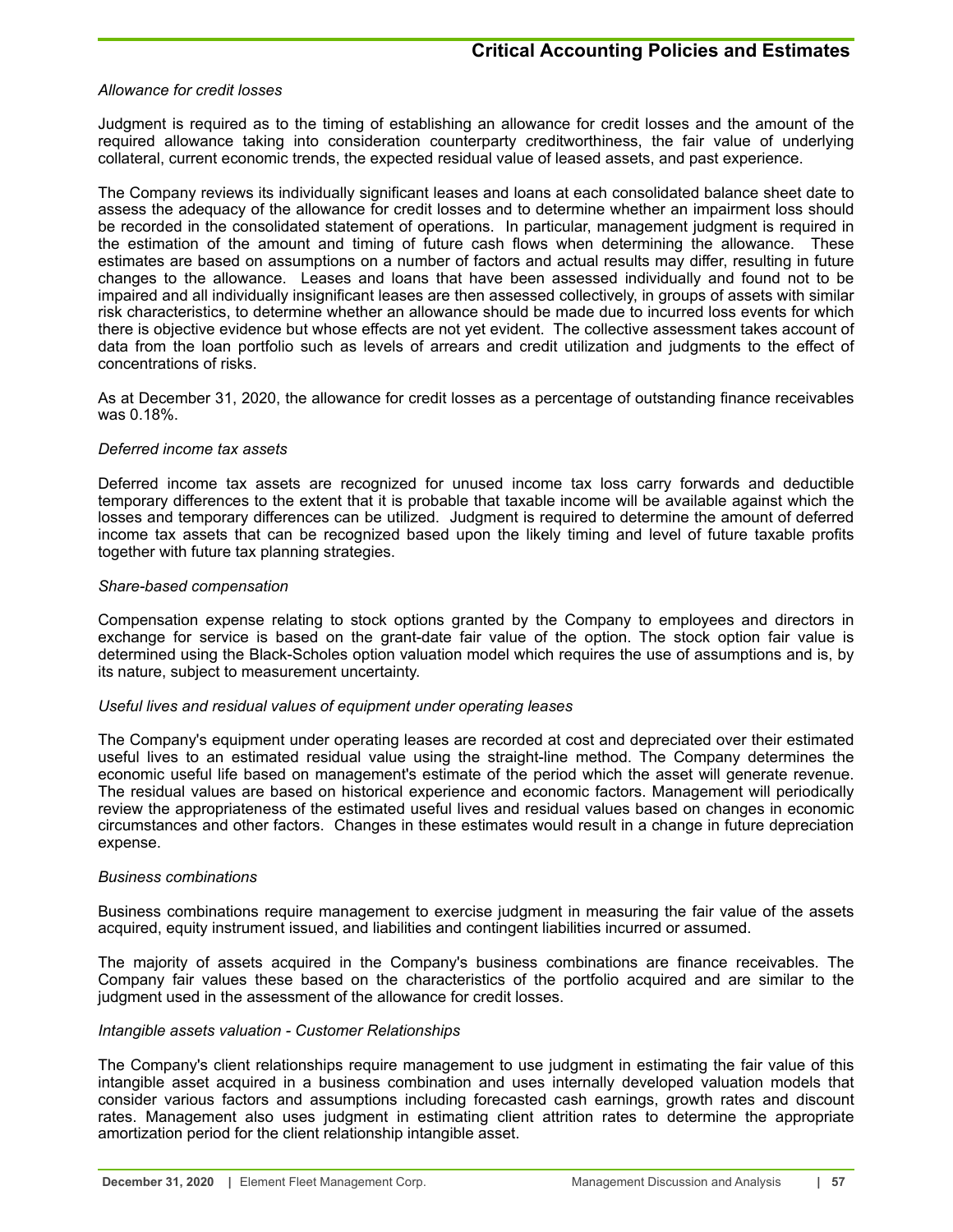### <span id="page-57-0"></span>*Goodwill valuation*

Goodwill is reviewed annually for impairment, or more frequently when there are indicators that impairment may have occurred, by comparing the carrying value to its recoverable amount. Management uses judgment in estimating the recoverable value of the Company's cash generating unit ("CGU") and uses internally developed valuation models that consider various factors and assumptions including forecasted cash earnings, growth rates and discount rates. The use of different assumptions and estimates could influence the determination of the existence of impairment and the valuation of goodwill.

### *Syndication*

The Company periodically syndicates certain finance lease receivables to third-party investors. At the time the finance lease receivables are syndicated, the Company derecognizes the net book value of the asset from the statement of financial position and transfers ownership of the syndicated assets to the third-party investor as well as all contractual rights to future cash flow, credit risk and tax benefits related to the syndicated asset. The Company retains no credit risk after the assets are syndicated. In the event the lessee terminates its lease agreement prior to the lease term, the Company is required to pay the third-party investor the foregone interest it would have earned if there was no early lease termination. The Company evaluates the possibility of early lease termination for each syndication agreement and defers a portion of the syndication gain and recognize it over a determined period of time into the statement of operations in Syndication revenue, net.

The Company continues to perform certain administrative tasks related to the lease receivables after assets are syndicated including billing and cash collections and remits such cash collections directly to the third-party investor. As a result, the Company retains the management fee billed to its clients to cover charges for the performance of these tasks in the majority of syndications.

The Company may also continue to provide services including accident management services, maintenance services, and fuel cards, which remain unchanged regardless of whether or not the asset is syndicated.

### *Right-of-use assets*

The Company recognizes right-of-use assets at the commencement date of the lease (i.e., the date the underlying asset is available for use). Right-of-use assets are measured at cost, less any accumulated depreciation and impairment losses, and adjusted for any remeasurement of lease liabilities.

### *Lease liabilities*

At the commencement date of the lease, the Company recognizes lease liabilities measured at the present value of lease payments to be made over the lease term, including options to renew if the Company considers it highly likely it will exercise the renewal options. In calculating the present value of lease payments, the Company uses the incremental borrowing rate at the lease commencement date if the interest rate implicit in the lease is not readily determinable. After the commencement date, the amount of lease liabilities is increased to reflect the accretion of interest and reduced for the lease payments made.

### *Fair Value Hedges*

The Company designates fair value hedges as part of interest rate risk management strategies that use derivatives to hedge changes in the fair value of financial instruments with fixed interest rates. Changes in fair value attributed to the hedged interest rate risk are accounted for as basis adjustments to the hedged financial instruments and are included in net income. Changes in fair value from the hedging derivatives are also included in net income. Any differences between the two represent hedge ineffectiveness that is included in other income. If the hedging instrument expires or is sold, terminated or exercised, or where the hedge no longer meets the criteria for hedge accounting, the hedge relationship is terminated and the basis adjustment applied to the hedged item is amortized over the remaining term of the hedged item. If the hedged item is derecognized, the unamortized basis adjustment is recognized immediately in the consolidated statement of operations.

# **Related Party Transactions**

The Company's related parties include the following persons and/or entities: (a) associates, or entities which are controlled or significantly influenced by the Company; (b) key management personnel, which are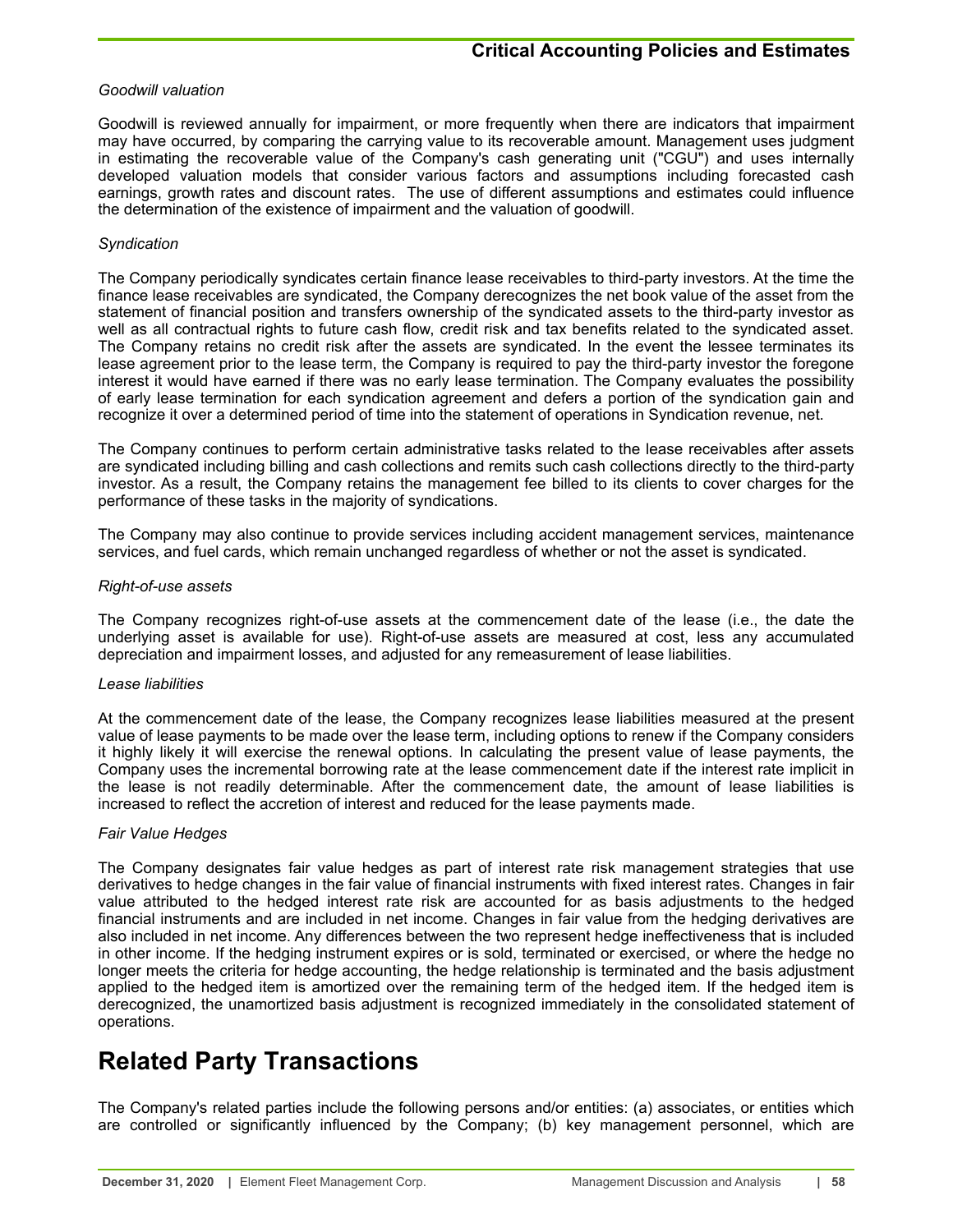<span id="page-58-0"></span>comprised of directors and/or officers of the Company and those persons having authority and responsibility for planning, directing and controlling the activities of the Company; and (c) entities controlled by key management personnel.

The Company has issued notes receivables that are loans to certain employees and directors of the Company granted in order to help finance the purchase of the Company's common shares. Such loans have been issued at market conditions, bear interest at 3% and are evidenced by individual promissory notes secured by the shares purchased under the loan arrangements. On March 3, 2017 the Board of Directors approved a plan to discontinue this program on a prospective basis.

# **Derivatives and Hedging**

From time to time, the Company enters into derivative transactions to maintain a fixed interest rate spread between the interest paid on both the term funding facilities and the revolving loan facilities and the interest received on the underlying finance receivables. The Company will enter into interest rate swap transactions whereby the Company will pay a fixed rate of interest and receive a floating rate of interest, primarily to hedge interest rate exposure resulting from its floating rate debt obligations. Similarly, the Company will enter into interest rate cap contracts whereby the Company will receive payments if the floating rate exceeds the cap strike price. The notional amounts of the derivatives are matched to the expected amortization of the related debt. The Company will also enter into interest rate swap transactions whereby the Company will pay a floating rate of interest and receive a fixed rate of interest, primarily to hedge interest rate exposure resulting from its floating rate finance receivables.

The Company has designated these instruments as cash flow hedges when the criteria for hedge accounting has been met and the changes in fair value of the effective portions of the hedging instruments are recognized through other comprehensive income, interest settlements on these interest rate swaps are applied to the related interest expense through the statement of operations.

The Company also designates fair value hedges as part of interest rate risk management strategies that use derivatives to hedge changes in the fair value of financial instruments with fixed interest rates. Changes in fair value attributed to the hedged interest rate risk are accounted for as basis adjustments to the hedged financial instruments and are included in net income. Changes in fair value from the hedging derivatives are also included in net income. Any differences between the two represent hedge ineffectiveness that is included in other income.

The Company will also enter into foreign exchange forward agreements to hedge its exposures to foreign currency risk on foreign denominated finance receivables and its net investment in foreign subsidiaries. Fair value changes on the foreign exchange forward agreements and settlements on the foreign exchange forward contracts are recognized through other comprehensive income and are transferred to income as foreign exchange gains and losses are recognized on the related hedged finance receivable or on the disposition of the related foreign subsidiary.

The Company also enters into total return swap agreements to partially hedge its exposure to changes to Company's share price on the Company's stock compensation plans that are accounted for as liabilities. The Company has designated both fair value and cash flow hedging relationships depending on the stock compensation plan.

As at December 31, 2020, the Company had net derivative liabilities of \$14.7 million on notional balances of \$8,037.8 million.

For the year ended December 31, 2020, the fair value changes recorded in net income was nil and a gain in other comprehensive income of \$31.8 million for derivatives designated as cash flow hedges.

# **Recently Adopted Accounting Standards**

# **Interest Rate Benchmark Reform**

During the first quarter of 2020, the Company adopted amendments ("Amendments") to IFRS 9 *Financial Instruments*, IAS 39 *Financial Instruments: Recognition and Measurement* and IFRS 7 *Financial Instruments: Disclosures (Amendments)*, applicable from November 1, 2019. These Amendments modify certain hedge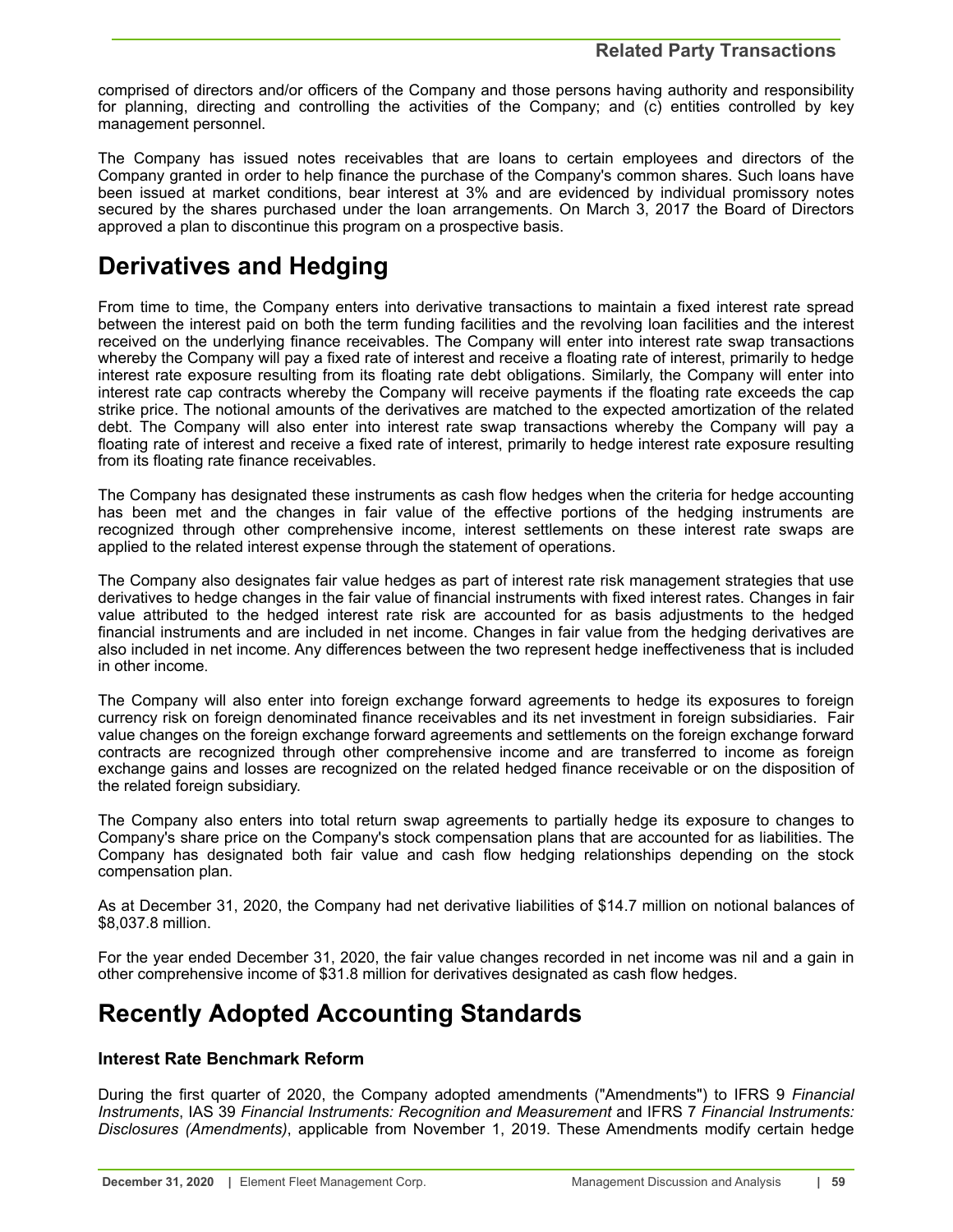# **Recently Adopted Accounting Standards**

accounting requirements to provide relief from the effect of uncertainty caused by interbank offered rate ("IBOR") reform ("the IBOR Reform") prior to the transition to alternative interest rates. The adoption of the Amendments had no impact to our consolidated financial statements.

The Company will cease to apply these Amendments as IBOR based cash flows transition to new risk-free rates or when the hedging relationships to which the relief is applied are discontinued.

In December 2020, the ICE Benchmark Administration, which compiles and oversees LIBOR, released a consultation paper to extend the publication of overnight, one, three, six, and twelve-month US Dollar LIBOR tenors until June 30, 2023. The Board of Governors of the US Federal Reserve System also issued a statement encouraging financial institutions to stop entering into new USD LIBOR contracts as soon as practicable and no later than December 31, 2021, though noted that extending the publication of certain USD LIBOR tenors until June 30, 2023 would allow most legacy USD LIBOR contracts to mature before LIBOR experiences disruptions. The Company continues to prepare for the IBOR transition by making changes to lease agreements with clients to allow for a switch to non-IBOR based floating rates, inserting fall back language into debt agreements, preparing with derivative counterparties to switch to SOFR based derivatives, and assessing the required system changes.

### **Hedge Accounting**

The Company's accounting policies relating to hedge accounting are described in note 2 and note 19 of the Company's consolidated financial statements for the year ended December 31, 2020. The Company applies hedge accounting when designated hedging instruments are highly effective in offsetting changes in the fair value or cash flows of the hedged items at inception and on an ongoing basis. Retrospective assessments are performed to demonstrate that the relationship has been effective since designation of the hedge and prospective assessments to evaluate whether the hedge is expected to be effective over the remaining term of the hedge. While uncertainty due to IBOR reform exists, the Company's prospective effectiveness testing is based on existing hedged cash flows or hedged risks. Any ineffectiveness arising from retrospective testing is recognized in net income.

In addition to potential sources of ineffectiveness outlined in note 19 of the Company's consolidated financial statements for the year ended December 31, 2020, the Reform may result in ineffectiveness as the transition of hedged items and related hedging instruments from IBORs to new risk-free rates may occur at different times. This may result in different impacts on the valuation or cash flow variability of hedged items and related hedging instruments.

### **Cash flow hedges**

The Company applies hedge accounting for cash flow hedges when the cash flows giving rise to the risk being hedged have a high probability of occurring. While uncertainty due to IBOR reform exists, the Company applies the relief provided by the Amendments that the IBOR benchmarks, on which the highly probable hedged cash flows are based, are not altered as a result of the Reform. In addition, associated cash flow hedge reserves are not recycled into net income solely due to changes related to the transition from IBOR to new risk-free rates.

#### **Hedging relationships impacted by interest rate benchmark reform**

The following table presents the notional amount of the Company's hedging instruments which reference IBOR that will expire after 2021 and will be affected by the Reform. The notional amounts of the Company's hedging instruments also approximates the extent of the risk exposure the Company manage through hedging relationships:

|                         | As at December 31, 2020<br>Notional/Principal amount <sup>(1)</sup> |
|-------------------------|---------------------------------------------------------------------|
|                         |                                                                     |
| Interest rate contracts |                                                                     |
| USD LIBOR               | 4,675,673                                                           |
|                         | 4,675,673                                                           |

1. Excludes interest rate contracts and non-derivative instruments which reference rates to multi-rates jurisdictions, including the Canadian Dollar Offered Rate ("CDOR"), Australian Bank Bill Swap Rates ("BBSW"), and New Zealand Bank Bill Rates ("BBR").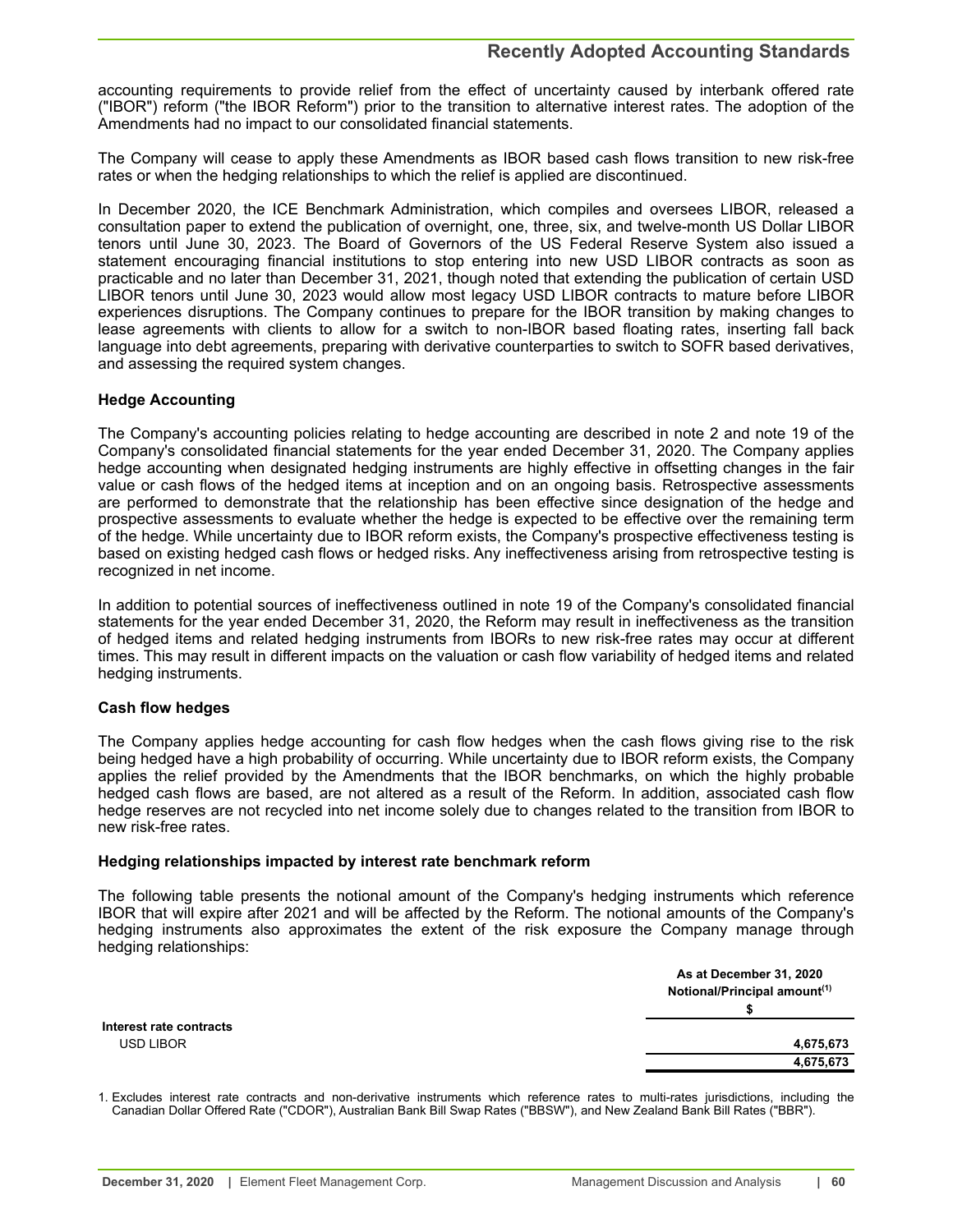# <span id="page-60-0"></span>**Amendments to IAS 1 and IAS 8:** *Definition of Material*

The amendments provide a new definition of material that states "information is material if omitting, misstating or obscuring it could reasonably be expected to influence decisions that the primary users of general purpose financial statements make on the basis of those financial statements, which provide financial information about a specific reporting entity."

The amendments clarify that materiality will depend on the nature or magnitude of information, either individually or in combination with other information, in the context of the financial statements. A misstatement of information is material if it could reasonably be expected to influence decisions made by the primary users. These amendments had no impact on the interim condensed consolidated financial statements of, nor is there expected to be any future impact to the Company.

# **Future Accounting Changes**

All accounting standards effective for periods beginning on or after January 1, 2020 have been adopted by the Company. The following new IFRS pronouncement has been issued but is not yet effective and may have a future impact on the Company's consolidated financial statements.

In August 2020, the IASB published *Interest Rate Benchmark Reform - Phase 2: Amendments to IFRS 9, IAS 39, IFRS 7, IFRS 4, and IFRS 16* ("Phase 2 Amendments"). The Phase 2 Amendments are effective January 1, 2021. The Company is currently evaluating the impact of the Phase 2 Amendments on its financial reporting in relation to the IBOR Reform.

# **Internal Control over Disclosure and Financial Reporting**

The Chief Executive Officer ("CEO") and the Chief Financial Officer ("CFO") are responsible for establishing and maintaining disclosure controls and procedures to ensure that material information is being recorded, processed, summarized, and reported to senior management, including the certifying officers and other members of the Board of Directors, on a timely basis, so that appropriate decisions can be made regarding public disclosure. In addition, the CEO and CFO are responsible for establishing and maintaining internal controls over financial reporting to a standard that provide reasonable assurance of the reliability of financial reporting and the preparation of financial statements for external purposes in accordance with IFRS.

The CEO and CFO have evaluated, or caused to be evaluated under their supervision, the effectiveness of Element's internal control over financial reporting and based on this assessment have concluded that Element's internal control over financial reporting is effective as of December 31, 2020.

### *Limitations on the effectiveness of disclosure controls and internal controls over financial reporting*

It should be noted that while the Company's CEO and CFO believe that the Company's internal control system and disclosure controls and procedures provide a reasonable level of assurance that the objectives of the control systems are met, they do not expect that the Company's control systems will prevent all errors and fraud. A control system, no matter how well conceived or operated, can provide only reasonable, not absolute, assurance that the objectives of the control system are met. The design of any system of controls is also based in part upon certain assumptions about the likelihood of future events, and there can be no assurances that any designs will succeed in achieving its stated goals under all potential conditions.

The Company has an established process in place which includes the continuous testing and reporting of the results to senior management and the Board of Directors on the effectiveness of the disclosure controls and internal controls over financial reporting.

### *Changes in internal control over financial reporting*

There were no changes in internal control over financial reporting that have materially affected, or are reasonably likely to materially affect, the Company's internal control over financial reporting during the year ended December 31, 2020.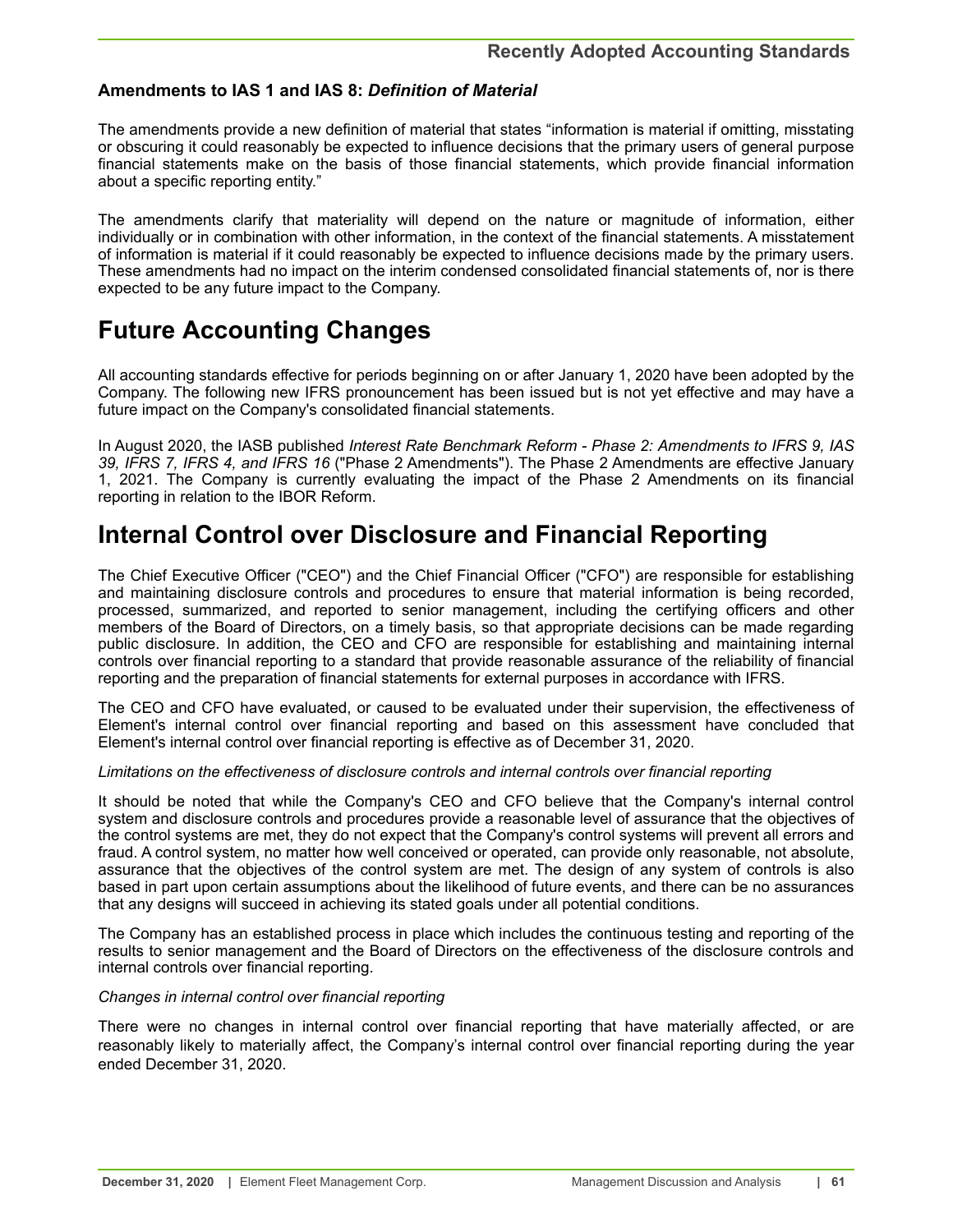# <span id="page-61-0"></span>**IFRS to Non-IFRS Reconciliations**

The following table provides a reconciliation of IFRS to non-IFRS measures related to the operations of the Company:

|                                                                            |              |                      | As at and for the three-month<br>periods ended |                      |                      | As at and for the years ended |  |  |  |
|----------------------------------------------------------------------------|--------------|----------------------|------------------------------------------------|----------------------|----------------------|-------------------------------|--|--|--|
| (in \$000's for stated values)                                             |              | December 31,<br>2020 | September 30,<br>2020                          | December 31.<br>2019 | December 31,<br>2020 | December 31,<br>2019          |  |  |  |
| Reported and adjusted income measures                                      |              |                      |                                                |                      |                      |                               |  |  |  |
| Net income (loss)                                                          | A            | 78,362               | 70,778                                         | (116, 978)           | 287,092              | 97,701                        |  |  |  |
| Adjustments:                                                               |              |                      |                                                |                      |                      |                               |  |  |  |
| Amortization of debenture discount                                         |              | 858                  | 843                                            | 2,534                | 6,259                | 13,185                        |  |  |  |
| Share-based compensation                                                   |              | 19,578               | 5,591                                          | 3,931                | 35,033               | 18,871                        |  |  |  |
| Amortization of intangible assets from acquisitions                        |              | 9,070                | 9,338                                          | 9,623                | 38,291               | 36,859                        |  |  |  |
| Restructuring and transformation costs                                     |              | 19,637               | 24,213                                         | 28,671               | 77,508               | 91,413                        |  |  |  |
| Net loss on disposition of 19 <sup>th</sup> Capital                        |              |                      |                                                |                      | 13,862               |                               |  |  |  |
| Impairment on 19 <sup>th</sup> Capital                                     |              |                      |                                                | 260,000              |                      | 260,000                       |  |  |  |
| Provision of income taxes                                                  |              | 7,814                | 17,512                                         | (49,662)             | 45,961               | (5,662)                       |  |  |  |
| (Gain) loss on investments                                                 |              | (3, 261)             | 710                                            | 267                  | (2, 497)             | 1,599                         |  |  |  |
| Before-tax adjusted operating income                                       | B            | 132,058              | 128,985                                        | 138,386              | 501,509              | 513,966                       |  |  |  |
| Provision for taxes applicable to adjusted operating<br>income             | C            | 23,969               | 21,927                                         | 25,589               | 87,604               | 93,835                        |  |  |  |
| After-tax adjusted operating income                                        | $D = B - C$  | 108,089              | 107,058                                        | 112,797              | 413,905              | 420,131                       |  |  |  |
| Cumulative preferred share dividends during the period                     | Y            | 8,103                | 10,875                                         | 11,025               | 40,820               | 44,424                        |  |  |  |
| After-tax adjusted operating income attributable to<br>common shareholders | $D1=$<br>D-Y | 99,986               | 96,183                                         | 101,772              | 373,085              | 375,707                       |  |  |  |
| Selected statement of financial position amounts                           |              |                      |                                                |                      |                      |                               |  |  |  |
| Total Finance receivables, before allowance for credit<br>losses           | E            | 9,579,340            | 10,164,347                                     | 11,995,406           | 9,579,340            | 11.995.406                    |  |  |  |
| Allowance for credit losses                                                | F            | 17,718               | 18,829                                         | 8,432                | 17,718               | 8,432                         |  |  |  |
| Net investment in finance receivable                                       | G            | 8,308,756            | 8,727,347                                      | 9,682,486            | 8,308,756            | 9,682,486                     |  |  |  |
| Equipment under operating leases                                           | н            | 2,157,227            | 2,022,871                                      | 2,101,367            | 2,157,227            | 2,101,367                     |  |  |  |
| Net earning assets                                                         | $I = G + H$  | 10,465,983           | 10,750,218                                     | 11,783,853           | 10.465.983           | 11,783,853                    |  |  |  |
| Average net earning assets                                                 | J            | 10,664,938           | 10,895,388                                     | 12,371,416           | 11,274,225           | 12,877,638                    |  |  |  |
| Goodwill and intangible assets                                             | κ            | 2,037,719            | 2,100,524                                      | 2,039,260            | 2,037,719            | 2,039,260                     |  |  |  |
| Average goodwill and intangible assets                                     | L            | 2,067,491            | 2,090,040                                      | 2,061,413            | 2,106,756            | 2,085,956                     |  |  |  |
| <b>Borrowings</b>                                                          | M            | 9,864,336            | 10,735,285                                     | 11,892,861           | 9,864,336            | 11,892,861                    |  |  |  |
| Unsecured convertible debentures                                           | N            | 154,267              | 153,113                                        | 711,791              | 154,267              | 711,791                       |  |  |  |
| Total debt                                                                 | $O=M+N$      | 10,018,603           | 10,888,398                                     | 12,604,652           | 10,018,603           | 12,604,652                    |  |  |  |
| Average debt                                                               | P            | 10.426.959           | 11,715,194                                     | 12,914,664           | 12.048.215           | 13.146.830                    |  |  |  |
| Total shareholders' equity                                                 | Q            | 3,784,117            | 3,734,557                                      | 3,812,645            | 3,784,117            | 3,812,645                     |  |  |  |
| Preferred shares                                                           | R            | 511,869              | 511,869                                        | 680,412              | 511,869              | 680,412                       |  |  |  |
| Common shareholders' equity                                                | $S = Q - R$  | 3,272,248            | 3,222,688                                      | 3,132,233            | 3,272,248            | 3,132,233                     |  |  |  |
| Average common shareholders' equity                                        | т            | 3,311,538            | 3,221,760                                      | 3,271,359            | 3,258,407            | 3,274,968                     |  |  |  |
| Average total shareholders' equity                                         | U            | 3.823.407            | 3,845,991                                      | 3,951,771            | 3,882,637            | 3.955.379                     |  |  |  |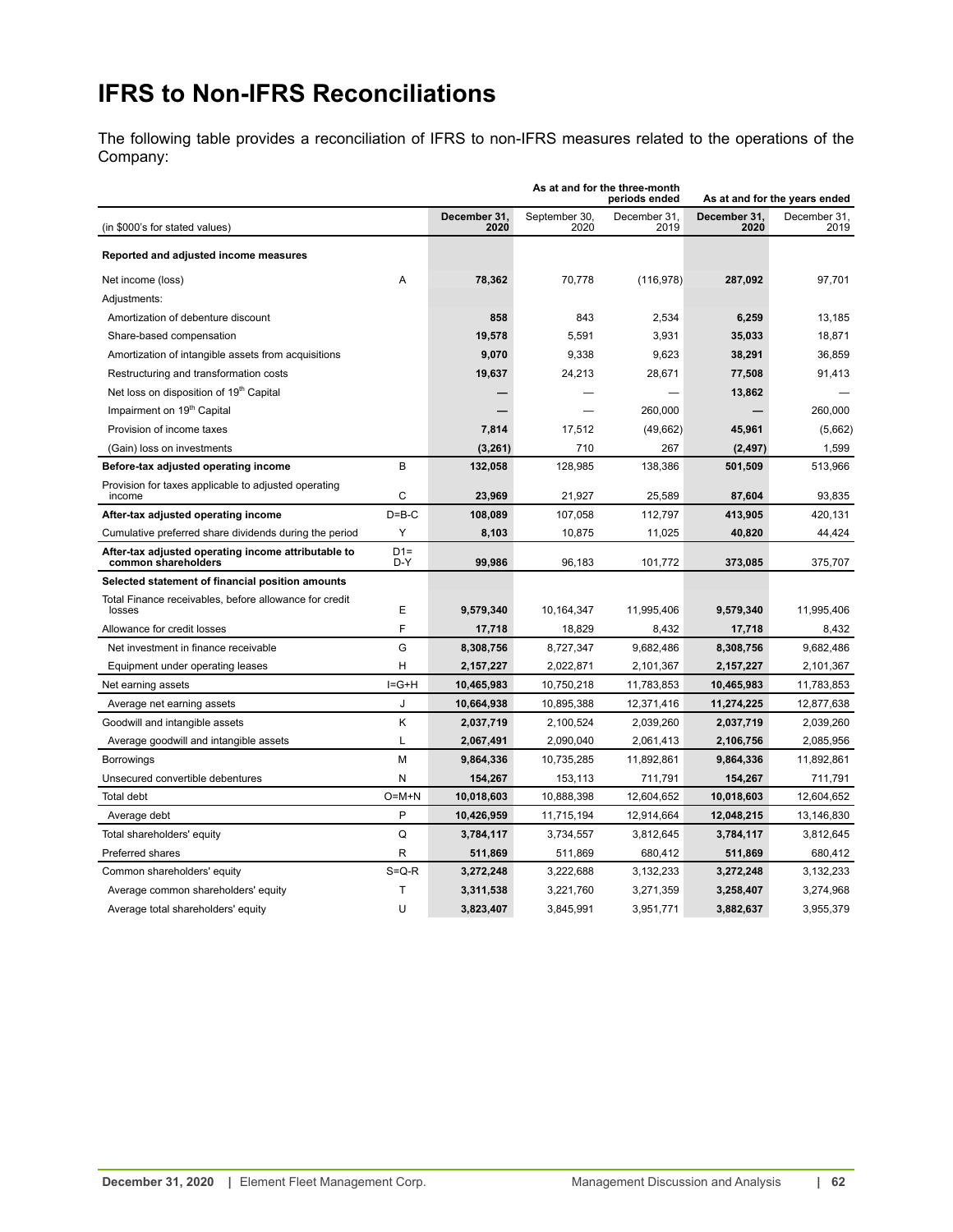# **IFRS to Non-IFRS Reconciliations**

Non-IFRS and IFRS key annualized operating ratios and per share information of the operations of the Company:

|                                                                                     |               |                      |                       | As at and for the three-month<br>periods ended |     | As at and for the years ended |                      |
|-------------------------------------------------------------------------------------|---------------|----------------------|-----------------------|------------------------------------------------|-----|-------------------------------|----------------------|
| (in \$000's for stated values, except ratios and per share<br>amounts)              |               | December 31.<br>2020 | September 30,<br>2020 | December 31.<br>2019                           |     | December 31.<br>2020          | December 31.<br>2019 |
| Key annualized operating ratios                                                     |               |                      |                       |                                                |     |                               |                      |
| Leverage ratios                                                                     |               |                      |                       |                                                |     |                               |                      |
| Financial leverage ratio                                                            | O/Q           | 2.65                 | 2.92                  | 3.31                                           |     | 2.65                          | 3.31                 |
| Tangible leverage ratio                                                             | O/<br>$(Q-K)$ | 5.74                 | 6.66                  | 7.11                                           |     | 5.74                          | 7.11                 |
| Average financial leverage ratio                                                    | P/U           | 2.73                 | 3.05                  | 3.27                                           |     | 3.10                          | 3.32                 |
| Average tangible leverage ratio                                                     | $P/(U-L)$     | 5.94                 | 6.67                  | 6.83                                           |     | 6.78                          | 7.03                 |
| Other key operating ratios                                                          |               |                      |                       |                                                |     |                               |                      |
| Allowance for credit losses as a % of total finance<br>receivables before allowance | F/E           | 0.18%                | 0.19%                 | 0.07%                                          |     | 0.18%                         | 0.07%                |
| Adjusted operating income on average net earning assets                             | B/J           | 4.95 %               | 4.74 %                | 4.47 %                                         |     | 4.45 %                        | 3.99 %               |
| After-tax adjusted operating income on average tangible<br>total equity of Element  | $D/(U-L)$     | 24.62 %              | 24.39 %               | 23.87 %                                        |     | 23.31 %                       | 22.47 %              |
| Per share information                                                               |               |                      |                       |                                                |     |                               |                      |
| Number of shares outstanding                                                        | V             | 440,275              | 439.225               | 436.509                                        |     | 440,275                       | 436,509              |
| Weighted average number of shares outstanding [basic]                               | W             | 440,243              | 438,842               | 435,774                                        |     | 438,561                       | 434,812              |
| Pro forma diluted average number of shares outstanding                              | X             | 456,405              | 454.655               | 484,298                                        |     | 453,784                       | 482.842              |
| Cumulative preferred share dividends during the period                              | Y             | 8,103                | 10,875                | 11,025                                         |     | 40,820                        | 44,424               |
| Other effects of dilution on an adjusted operating income<br>basis                  | Z             | \$<br>1,743          | \$<br>1,705           | \$<br>7,053                                    | \$  | 7,036                         | \$<br>26,623         |
| Net income (loss) per share [basic]                                                 | $(A-Y)/W$     | \$<br>0.16           | \$<br>0.14            | \$<br>(0.29)                                   | \$  | 0.56                          | \$<br>0.12           |
| Net income (loss) per share [diluted]                                               |               | \$<br>0.16           | \$<br>0.14            | \$<br>(0.29)                                   | \$  | 0.56                          | \$<br>0.12           |
| Book value per share                                                                | S/V           | \$<br>7.43           | \$<br>7.34            | \$<br>7.18                                     | \$  | 7.43                          | \$<br>7.18           |
| After-tax adjusted operating income per share [basic]                               | (D1)/W        | \$<br>0.23           | \$<br>0.22            | \$<br>0.23                                     | \$  | 0.85                          | \$<br>0.86           |
| After-tax pro forma diluted adjusted operating income<br>per share                  | $(D1+Z)/X$ \$ | 0.22                 | \$<br>0.22            | \$<br>0.22                                     | -\$ | 0.84                          | \$<br>0.83           |

The following table provides a reconciliation of the after-tax adjusted operating income per share and the after-tax pro forma diluted adjusted operating income per share of the operations of the Company for the three-month period ended December 31, 2020:

| (in \$000's for stated values, except per share amounts)                | Amount   | <b>Weighted average</b><br>number of shares<br>outstanding<br>applicable | Amount per share |
|-------------------------------------------------------------------------|----------|--------------------------------------------------------------------------|------------------|
| Adjusted operating income before taxes                                  | 132,058  |                                                                          | 0.30             |
| Less:                                                                   |          |                                                                          |                  |
| Income taxes related to adjusted operating income                       | (23,969) |                                                                          | (0.05)           |
| Preferred share dividends                                               | (8, 103) |                                                                          | (0.02)           |
| After-tax adjusted operating income attributable to common shareholders | 99,986   | 440.242.769                                                              | 0.23             |
| Dilution items:                                                         |          |                                                                          |                  |
| Employee stock option plan                                              |          | 1.846.691                                                                |                  |
| Convertible debentures (after-tax net interest expense)                 | 1.743    | 14,315,353                                                               | (0.01)           |
| After-tax pro forma diluted adjusted operating income                   | 101.729  | 456.404.813                                                              | 0.22             |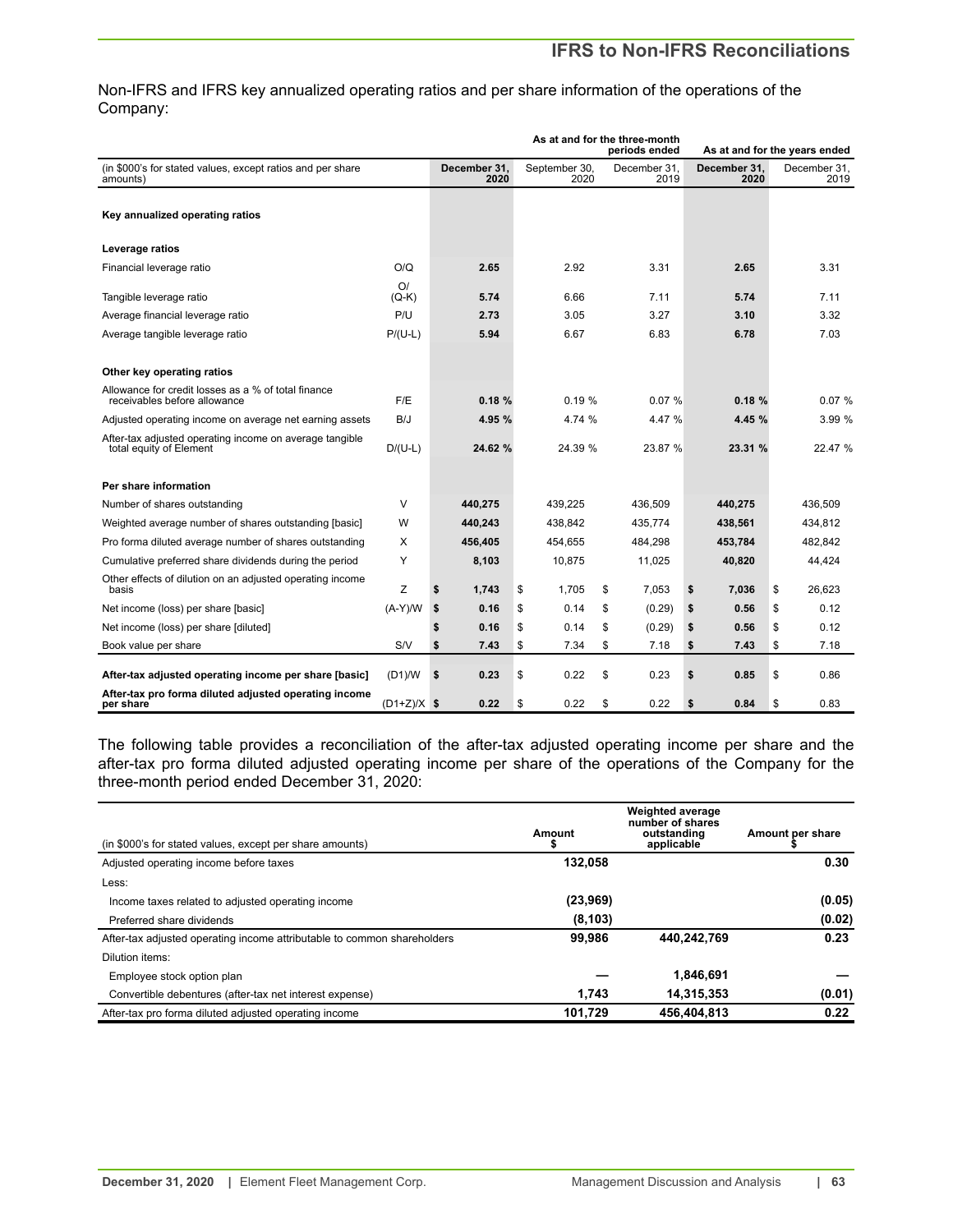# <span id="page-63-0"></span>**Glossary of Terms**

### **Assets under management**

Assets under management are the sum of net earning assets, interim funding, and the value of assets syndicated by Element net of depreciation at the end of the period.

### **Average financial leverage or average financial leverage ratio**

Average financial leverage or average financial leverage ratio is calculated as average debt outstanding during the period, divided by average total shareholders' equity outstanding during the period. Financial leverage refers to the use of debt to acquire/finance additional finance receivables and provides an indication of future potential ability to increase the level of debt when compared to specific industry-standard and or existing debt covenants.

# **Average net earning assets**

Average net earning assets is the sum of the average outstanding finance receivable, average equipment under operating leases and average other earning assets. Average outstanding finance receivables or average finance receivables is the sum of [i] the average finance receivables net investment balance (gross investment less unearned income) outstanding during the period and [ii] the average investment in managed fund during the period. Average equipment under operating leases is the monthly average equipment under operating leases outstanding during the period and is calculated net of accumulated depreciation. Average other earning assets is the monthly average of other earning assets outstanding during the period.

# **Free cash flow per share**

Free cash flow per share is calculated by adjusting before-tax adjusted operating income for certain non-cash and cash revenue and expenses to get total cash from operations. Cash expenses of sustaining capital investments, preferred share dividends and cash taxes paid are subtracted from cash from operations to arrive at free cash flow. Free cash flow is then divided by the weighted average number of outstanding common shares for the period noted. Sustaining capital investments are defined by the Company as expenditures management considers necessary to support long-term growth.

# **Pre-tax return on common equity**

Pre-tax return on common equity ("PRoCE") is the sum of before-tax adjusted operating income, minus preferred share dividends, for each of the current and three preceding quarters; divided by average total equity for the current quarter and same quarter prior year, minus current quarter preferred share capital.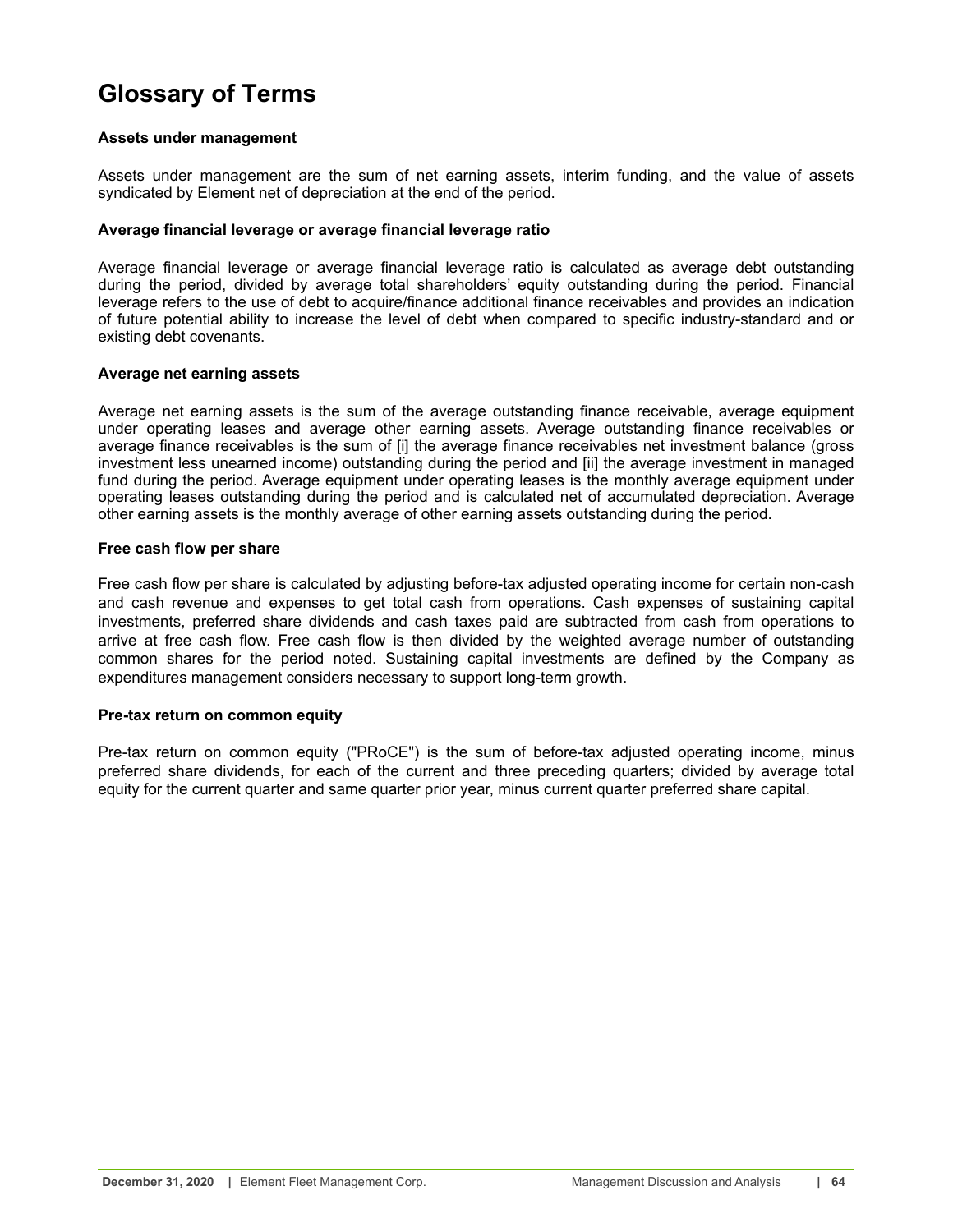# <span id="page-64-0"></span>**Description of Non-IFRS Measures**

Our consolidated financial statements have been prepared in accordance with IFRS as issued by the IASB and the accounting policies we adopted in accordance with IFRS. These consolidated financial statements reflect all adjustments that are, in the opinion of management, necessary to present fairly our financial position as at December 31, 2020 and December 31, 2019, the results of operations, comprehensive income and cash flows for the year ended December 31, 2020 and December 31, 2019.

Management uses both IFRS and Non-IFRS Measures to monitor and assess the operating performance of the Company's operations. Throughout this MD&A, management uses the following terms and ratios which do not have a standardized meaning under IFRS and are unlikely to be comparable to similar measures presented by other organizations:

# **Adjusted operating expenses**

Adjusted operating expenses are equal to salaries, wages and benefits, general and administrative expenses, and depreciation and amortization.

# **Adjusted operating income or Before-tax adjusted operating income**

Adjusted operating income reflects net income or loss for the period adjusted for the amortization of debenture discount, share-based compensation, amortization of intangible assets from acquisitions, restructuring and transformation costs, impairment on 19<sup>th</sup> Capital, disposition of 19<sup>th</sup> Capital, provision or recovery of income taxes, and loss or income on investments.

# **Adjusted operating income on average net earning assets**

Adjusted operating income on average net earning assets is the adjusted operating income for the period divided by the average net earning assets outstanding throughout the period, presented on an annualized basis.

### **After-tax adjusted operating income**

After-tax adjusted operating income reflects the adjusted operating income after the application of the Company's effective tax rates.

### **After-tax adjusted operating income attributable to common shareholders**

After-tax adjusted operating income attributable to common shareholders is computed as after-tax adjusted operating income less the cumulative preferred share dividends for the period.

### **After-tax adjusted operating income per share**

After-tax adjusted operating income per share is computed as the after-tax adjusted operating income attributable to common shareholders for the period, divided by the basic weighted average number of common shares outstanding during the period.

# **After-tax adjusted operating income on average tangible total equity of Element**

After-tax adjusted operating income on average tangible equity of Element is the after-tax adjusted operating income for the period, divided by the net of the average total shareholders' equity outstanding throughout the period, less average goodwill and intangible assets.

### **After-tax pro forma diluted adjusted operating income per share**

After-tax pro forma diluted adjusted operating income per share computes the diluted after-tax adjusted operating income per share for the period on the assumption that all outstanding options at the end of the period that have an exercise price less than the closing market value on that day, are fully vested on that day and are fully exercised at their exercise price, and a corresponding number of shares are repurchased at the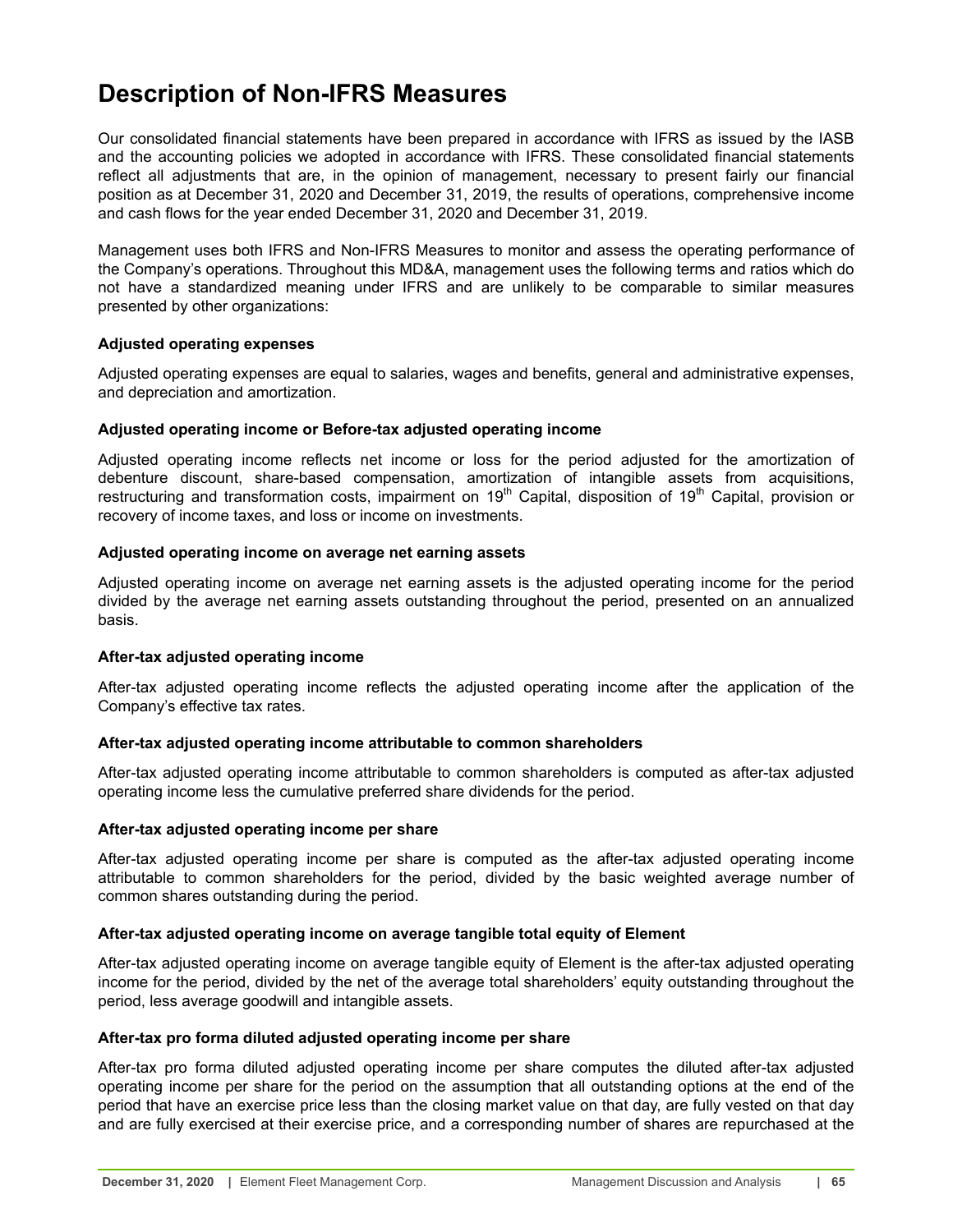# **Description of Non-IFRS Measures**

closing market value on that day using the cash proceeds from these option exercises. Convertible debentures are assumed to be converted at the beginning of the period (or at issuance if issued during the period on a time weighted basis) with the other effects of dilution adjusted operating income basis added to the adjusted operating income, if they are dilutive.

# **Allowance for credit losses as a percentage of total finance receivables**

Allowance for credit losses as a percentage of total finance receivables is the allowance for credit losses at the end of the period divided by the total finance receivables (gross of the allowance for credit losses) at the end of the period.

# **Average cost of borrowing or average cost of debt**

Average cost of borrowing or average cost of debt is equal to interest expense divided by the average debt outstanding during the period and is presented on an annualized basis.

# **Average debt outstanding**

Average debt outstanding is calculated as the sum of monthly average borrowings outstanding under all of the Company's borrowings facilities and the convertible debentures outstanding throughout the period.

# **Average common shareholders' equity**

Average common shareholders' equity is calculated as the monthly average common shareholders' equity during the period.

# **Average goodwill and intangible assets**

Average goodwill and intangible assets is the monthly average balances of goodwill and intangible assets during the period.

# **Average shareholders' equity**

Average shareholders' equity is calculated as the monthly average balance of shareholders' equity during the period.

### **Average tangible leverage ratio**

The average tangible leverage ratio has been computed as the sum of the average borrowings and average convertible debentures, divided by the net of total average shareholders' equity less average goodwill and intangible assets during the period.

### **Common shareholders' equity**

Common shareholders' equity is total shareholders' equity less principal face value of the preferred shares outstanding.

### **Finance assets or total finance assets**

Finance assets are the sum of the total finance receivables and total carrying value of the equipment under operating leases.

### **Financial leverage or financial leverage ratio**

Financial leverage or financial leverage ratio is calculated as total debt (the sum of borrowings and convertible debentures) outstanding at the end of the period, divided by total shareholders' equity outstanding at the end of the period. Financial leverage refers to the use of debt to acquire/finance additional finance receivables and provides an indication of future potential ability to increase the level of debt when compared to specific industry-standard and/or existing debt covenants.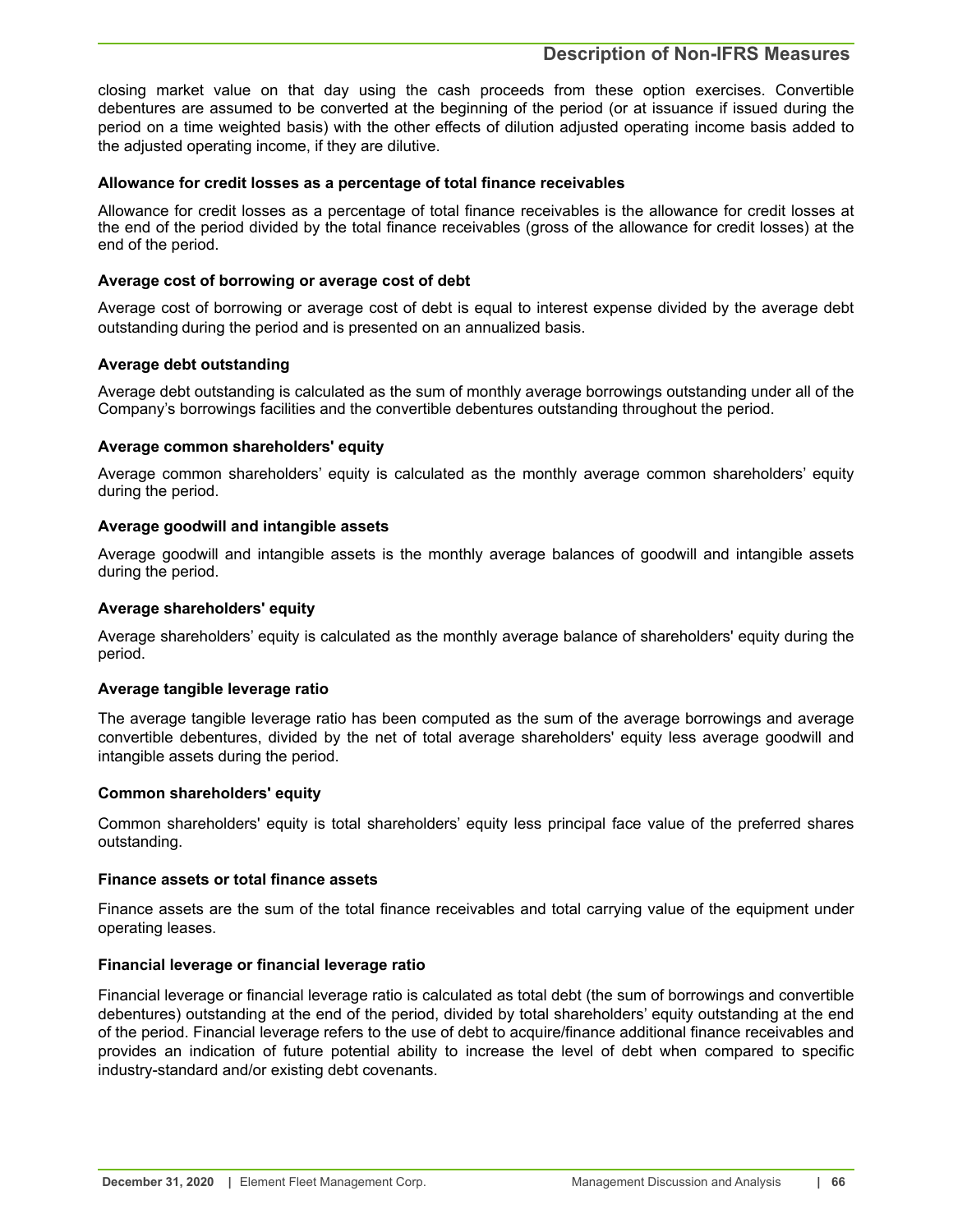### **Net earning assets**

Net earning assets are the sum of the total net investment in finance receivables, total carrying value of the equipment under operating leases and carrying value of other earning assets at the end of the period.

### **Net financing revenue yield on average net earning assets**

Net financing revenue yield on average net earning assets is calculated as (net interest and rental revenue) divided by (average net earning assets outstanding throughout the period), multiplied by four (i.e. annualized).

# **Net interest and rental revenue**

Net interest and rental revenue is calculated as the sum of (a) net interest income and (b) rental revenue net of depreciation, less (c) interest expense. Net interest and rental revenue refers to net financing income earned from finance receivables, equipment under operating leases, and other earning assets, after considering financing costs and provision for credit losses.

# **Other earning assets**

Other earning assets are other yield generating assets that are not finance receivables or equipment under operating leases.

# **Other effects of dilution adjusted operating income basis**

Other effects of dilution adjusted operating income basis represents, if dilutive, the add back of the after-tax convertible debt interest and the amortization of deferred financing costs related to the convertible debt, and excludes the add back of the after-tax amortization of the discount of the convertible debt (which is included on an IFRS basis).

# **Pro forma diluted average number of shares outstanding**

Pro forma diluted average number of shares outstanding is the basic weighted average number of shares outstanding, plus the assumption that all outstanding options at the end of the period that have an exercise price less than the closing market value on that day, are fully vested on that day and are fully exercised at their exercise price, and a corresponding number of shares are repurchased at the closing market value on that day using the cash proceeds from these option exercises.

### **Return on common equity**

Return on common equity is calculated as the sum of net income, minus preferred share dividends, for each of the current and three preceding quarters; divided by average total equity for the current quarter and same quarter prior year, minus current quarter preferred share capital.

### **Tangible leverage ratio**

The tangible leverage ratio has been computed as the sum of borrowings and convertible debentures divided by the net of total shareholders' equity less goodwill and intangible assets at the period end.

### **Tangible leverage ratio excluding non-recourse warehouse credit facility**

The tangible leverage ratio has been computed as the sum of borrowings and convertible debentures less the non-recourse warehouse credit facility divided by the net of total shareholders' equity less goodwill and intangible assets at the period end.